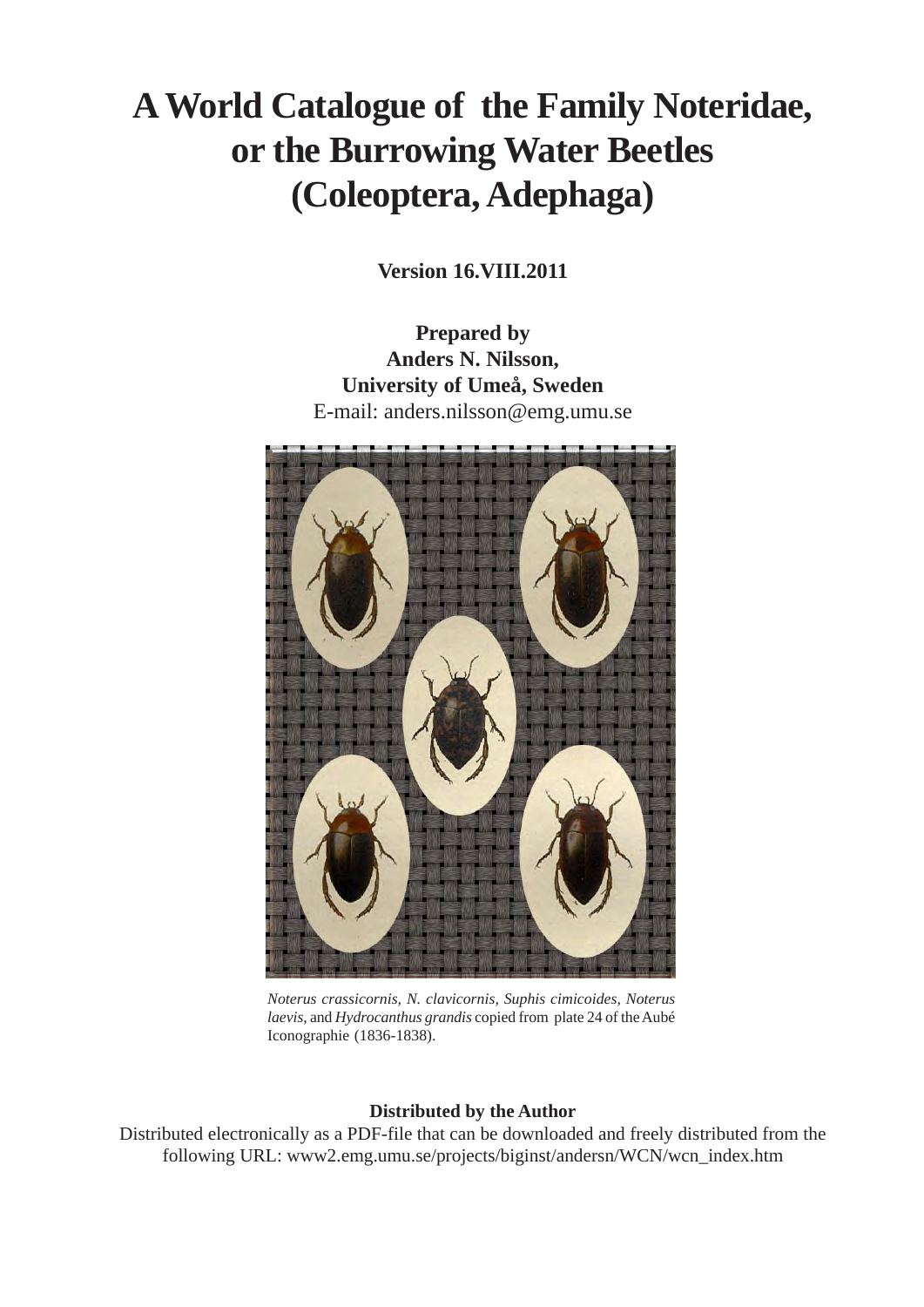# **Contents**

The number of included species is given for each taxon.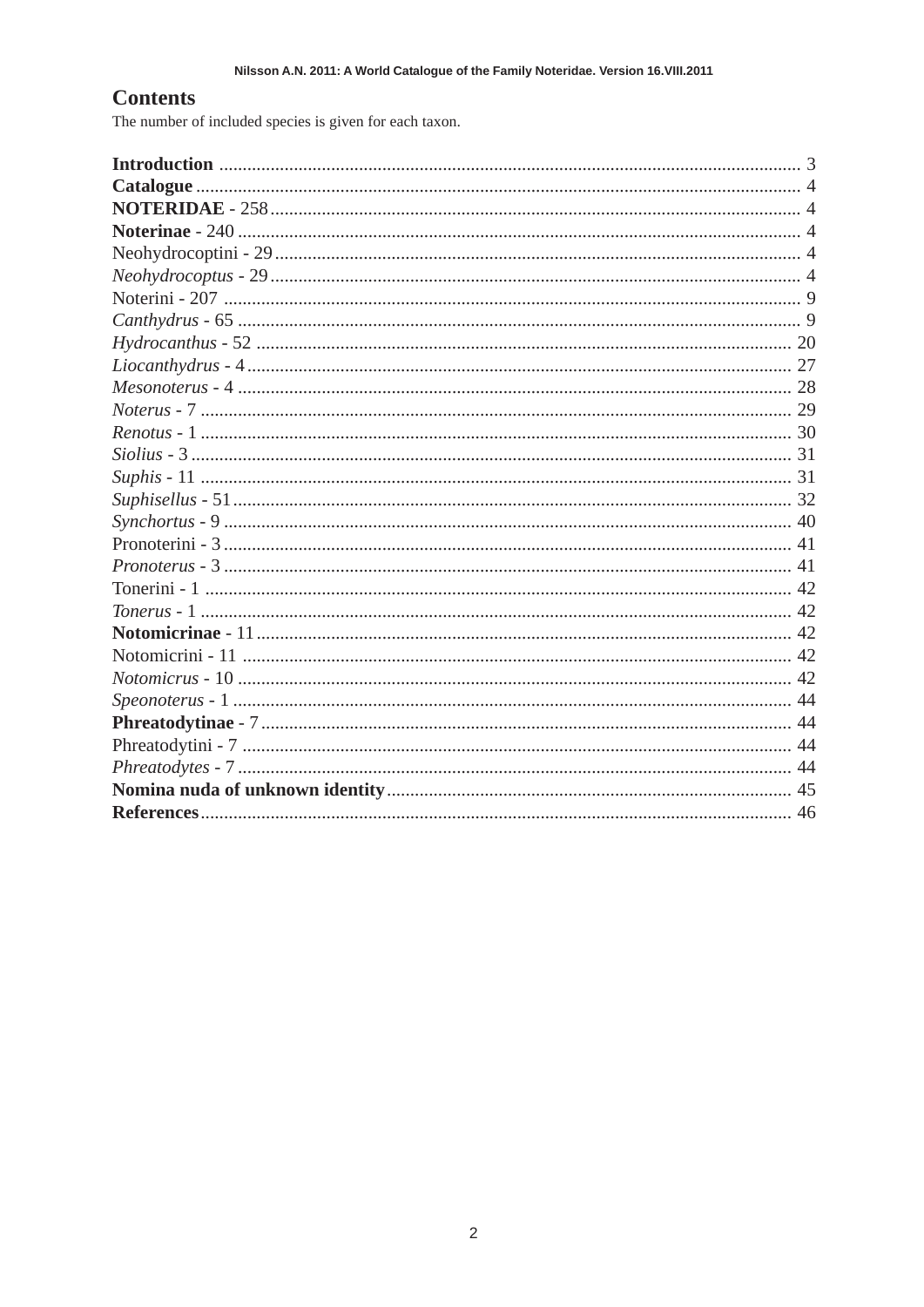# **Introduction**

The geographic distribution of taxa is given first as presence in one or more of the following zoogeographical regions: (AF) Afrotropical, (AU) Australian, (NA) Nearctic, (NT) Neotropical, (OR) Oriental, (PC) Pacific, and (PL) Palaearctic. The following rough delimitation of regions is used: Afrotropical/ Palearctic: south border of Morocco, Algeria, Libya, Egypt plus Red Sea. - Australian/ Pacific: Pacific Ocean islands between longitude 100º and 180ºW, and latitude 30ºS to 20ºN. - Nearctic/ Neotropical: border between Mexico and United States. - Nearctic/ Palearctic: between Baffin Island and Greenland. - Oriental/ Palearctic: border between main India and Pakistan, Kashmir, Himachal Pradesh, Uttar Pradesh, Nepal, Sikkim and Darjeeling, Bhutan, Arunachal Pradesh; border between China and Burma, Laos, and Vietnam. - Oriental/ Australian: Lydekker line. The delimitation of the Palearctic Region and the subdivision of Russia follow Löbl & Smetana (2003 & 2004).

Type localities are located to a specific nation when possible. The following abbreviations are used: (NP) National Park, and (US) United States of America. The old name Zaire is retained for the Democratic Republic of the Congo, and the short-hand Congo is used for the Republic of the Congo. Citations of type localities use the following symbols: ( $>$ ) to more restricted level, ( $<$ ) to more general level, (,) within same level,  $(<$ ) to highest level,  $((...)$  original name, ([...]) comment, and (/) or. Citations always start at the highest geographic level. Specifications after names are given with lover-case letters, e.g. lake, mt. Multiple type localities have been cited when the type series consists of several specimens from two or more different localities. In the faunistic block doubtful records are noted by a ? before a geographic name. Erroneous records are marked with !.

Type depository is given with the following letter codens that when possible follow Evenhuis & Samuelson (2006). Information given refers to current depository, which may differ from the one given in the original description. An '?' in this position means that the depository is unknown, and 'lost' has been used when the collections are known to have been destroyed. Depository of syntypes may include several collections, one of which is given if reported as examined by some author, or if the entire collection of the author describing the actual species is being kept together in a single collection.

| <b>AECAS</b> | Institute of Applied Ecology, Chinese Academy of Sciences, Shenyang, China        |
|--------------|-----------------------------------------------------------------------------------|
| AMGS         | Albany Museum, Grahamstown, South Africa                                          |
| <b>AMNH</b>  | American Museum of Natural History, New York, USA                                 |
| <b>ANIC</b>  | Australian National Insect Collection, CSIRO, Canberra City, Australia            |
| <b>BMNH</b>  | The Natural History Museum, London, United Kingdom                                |
| CAB          | Collection Armando Bilardo, Varese, Italy                                         |
| CAS          | California Academy of Sciences, San Francisco, California, USA                    |
| CGW          | Collection Günther Wewalka, Wien, Austria                                         |
| <b>FSCA</b>  | Florida State Collection of Arthropods, Gainesville, Florida, USA                 |
| <b>IRSNB</b> | Institut Royal des Sciences Naturelles de Belgique, Brussels, Belgium             |
| MCZ          | Harvard University, Museum of Comparative Zoology, Cambridge, Massachusetts, USA  |
| MGFT         | Museum G. Frey, Tutzing, Germany                                                  |
| <b>MIZA</b>  | Museo del Instituto de Zoología Agrícola, Maracay, Venezuela                      |
| <b>MNHN</b>  | Museum National d'Histoire Naturelle, Paris, France                               |
| <b>MRAC</b>  | Musée Royal de l'Afrique Centrale, Tervuren, Belgium                              |
| <b>MSNG</b>  | Museo Civico di Storia Naturale 'Giacomo Doria', Genova, Italy                    |
| <b>MSNM</b>  | Museo Civico di Storia Naturale, Milan, Italy                                     |
| <b>NHRS</b>  | Naturhistoriska Riksmuseet, Stockholm, Sweden                                     |
| <b>NSMT</b>  | National Science Museum (Natural History), Tokyo, Japan                           |
| <b>NZSI</b>  | National Zoological Collection, Zoological Survey of India, Calcutta, India       |
| OLML         | Oberösterreichisches Landesmuseum, Linz, Austria                                  |
| <b>PURC</b>  | Purdue University, West Lafayette, Indiana, USA                                   |
| <b>RMNH</b>  | Nationaal Natuurhistorische Museum ('Naturalis'), Leiden, Netherlands             |
| <b>SAM</b>   | South Australian Museum, Adelaide, Australia                                      |
| <b>SAMC</b>  | Iziko Museum of Capetown, Cape Town, South Africa                                 |
| <b>SOFM</b>  | National Museum of Natural History, Sofia, Bulgaria                               |
| <b>UASC</b>  | Museo de Historia Natural 'Noel Kempff Mercado', Santa Cruz de la Sierra, Bolivia |
| <b>UMMZ</b>  | Museum of Zoology, University of Michigan, Ann Arbor, Michigan, USA               |
| <b>USNM</b>  | National Museum of Natural History, Washington D.C., USA                          |
| ZASP         | Departemento de Zoologica, Secretaria de Agricultura, São Paulo, Brasil           |
| ZIN          | Zoological Institute, Russian Academy of Sciences, St. Petersburg, Russia         |
| <b>ZMHB</b>  | Museum für Naturkunde der Humboldt-Universität, Berlin, Germany                   |
| ZMUC         | Zoological Museum, University of Copenhagen, Copenhagen, Denmark                  |
| <b>ZMUM</b>  | Zoological Museum, Moscow State University, Moscow, Russia                        |
| <b>ZSM</b>   | Zoologische Staatssammlung, München, Germany                                      |
|              |                                                                                   |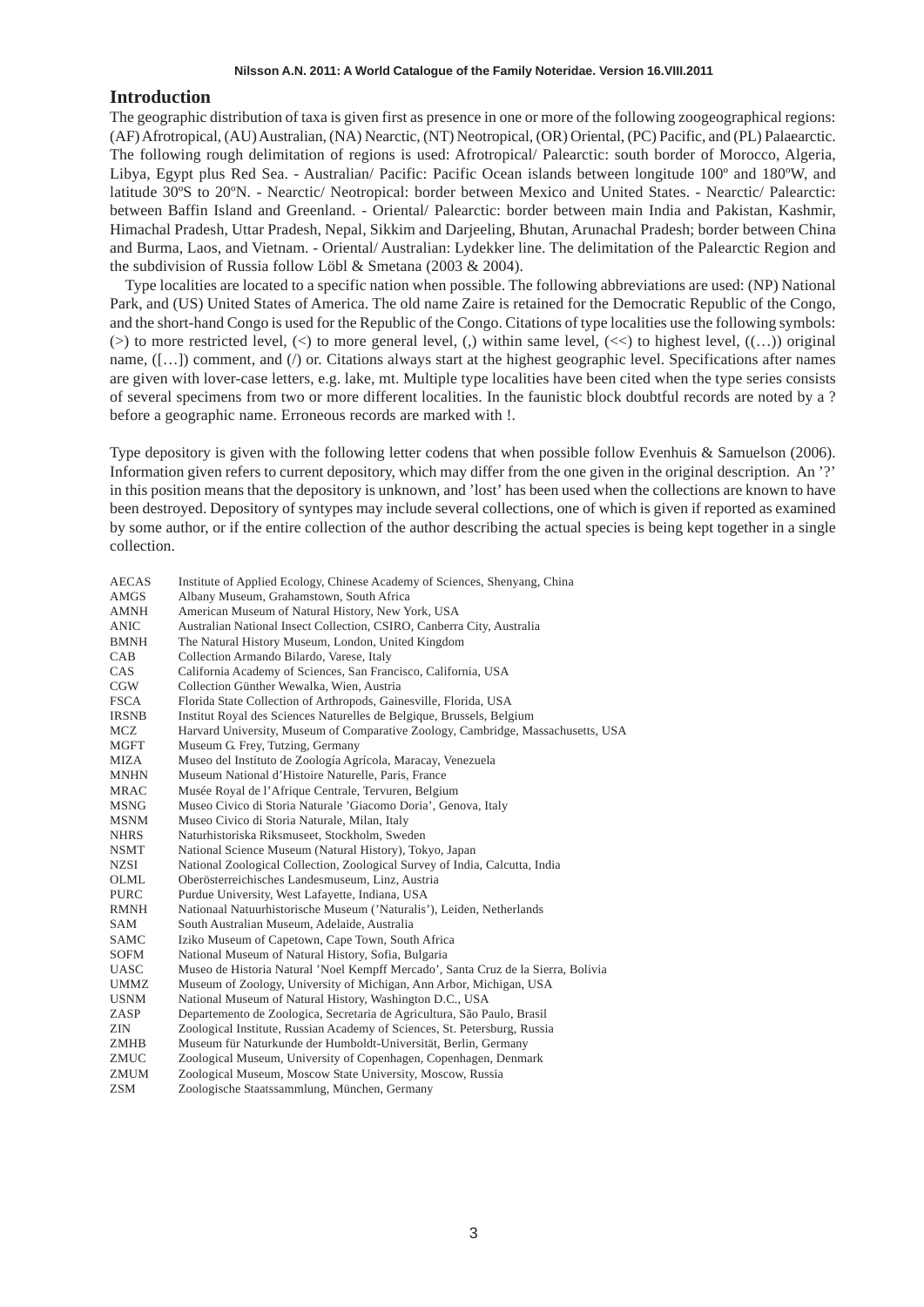# Family **NOTERIDAE** (3 subfamilies)

**Noterides** Thomson 1860:34, as subtribe of Dytiscina; type genus: *Noterus*; DESCR.: Dettner 1997:99, 2005:72, Roughley 2001:147; N. STAT.: Bertrand 1928:191.

# Subfamily **NOTERINAE** (4 tribes)

**Noterides** Thomson 1860:34, as subtribe of Dytiscina; type genus: *Noterus*; DESCR.: Dettner 1997:99.

# Tribe NEOHYDROCOPTINI (1 genus)

**Neohydrocoptini** Zalat, Saleh, Angus & Kaschef, 2000:11; type genus *Neohydrocoptus*; DESCR.: Guignot 1959a:466 (as *Hydrocoptus*). **Hydrocoptini** auct., nec Branden 1885:13 (= junior synonym of Hydroporini, Dytiscidae).

# Genus *Neohydrocoptus* Satô, 1972 AF AU OR PL (29 spp.)

*Neohydrocoptus* Satô, 1972:144, as subgenus of *Hydrocoptus*; gender masculine; type species: *Hydrocoptus bivittis* Motschulsky, 1859:44 by original designation; DESCR.: Guignot 1959a:466 (as *Hydrocoptus*); N. STAT.: Nilsson et al. 1989:313. *Hydrocoptus* auct., nec Motschulsky, 1853 (= junior synonym of *Hydroporus* Clairville, Dytiscidae).

# *aethiopicus* (J.Balfour-Browne, 1961) AF

*Hydrocoptus aethiopicus* J.Balfour-Browne, 1961:62; TL: Angola >Huila district >Corocá river >8 miles N of Porto Alexandre; Holotype BMNH; DESCR.: Omer-Cooper 1965:67; N. COMB.: Nilsson 2005:91.

*Hydrocoptus aethiopicus* J.Balfour-Browne, 1961:62 (orig. descr., Angola, South Africa, Swaziland, Tanzania, Zaire); Omer-Cooper 1965:67 (Angola, Kenya, Malawi, Mozambique, South Africa, Swaziland, Tanzania, Uganda, Zaire, Zimbabwe); Pederzani & Rocchi 1982:71 (Congo); Bilardo & Rocchi 1987:101 (Botswana); 1990:175 (Gabon).

*Hydrocoptus koppi* Wehncke, 1883 (misident. vide Omer-Cooper 1967:58): Peschet 1925:28 (Angola); Omer-Cooper 1957a:360 (Malawi, Zimbabwe); Guignot 1959a:468 (Equatorial Guinea, Sudan, Zaire).

*Neohydrocoptus aethiopicus* (J.Balfour-Browne, 1961): Nilsson 2005:91 (cat.).

DISTRIBUTION: (AF) Angola, Botswana, Congo, Equatorial Guinea, Gabon, Kenya, Malawi, Mozambique, South Africa, Sudan, Swaziland, Tanzania, Uganda, Zaire, Zimbabwe.

#### *africanus* (Gschwendtner, 1930) AF

*Hydrocoptus africanus* Gschwendtner, 1930a:79; TL: Zaire >Katanga >Kansenia; Holotype MRAC; DESCR.: Guignot 1959a:470; N. COMB.: Nilsson 2005:91.

*Hydrocoptus impudicus* Guignot, 1959b:153; TL: Zaire >Lake Tanganika >Kalemie (Albertville); Holotype MRAC; N. SYN.: Guignot 1959c:231.

*Hydrocoptus africanus* Gschwendtner, 1930a:79 (orig. descr., Zaire); Omer-Cooper 1957a:361 (Malawi, Zaire, Zimbabwe); Guignot 1959a:470 (Guinea, Zaire); J.Balfour-Browne 1961:65; Medler 1980:153 (Nigeria); Bilardo & Rocchi 1987:101 (Botswana); 1990:175 (Gabon).

*Hydrocoptus impudicus* Guignot, 1959b:153 (orig. descr., Zaire); 1959c:231 (syn.).

*Neoydrocoptus africanus* (Gschwendtner, 1930): Nilsson 2005:91 (cat.).

DISTRIBUTION: (AF) Botswana, Gabon, Guinea, Malawi, Nigeria, Zaire, Zimbabwe.

# *angolensis* (Peschet, 1925) AF

*Hydrocoptus seriatus* var. *angolensis* Peschet, 1925:28; TL: Angola >Benguella district >betw. Dongo & Kubango river military post; Syntypes MNHN; DESCR.: J.Balfour-Browne 1961:63; N. STAT.: Guignot 1954a:20; N. COMB.: Zalat et al. 2000:11. *Hydrocoptus castaneus* Zimmermann, 1926:20; TL: Tanzania >Kilossa, Usagara, Usaramo, W Usambara; Syntypes ZSM; N. SYN.: J.Balfour-Browne 1961:63.

*Hydrocoptus angolensis* Peschet, 1925: Guignot 1954a:20 (Zaire); 1959a:471 (Angola, Ethiopia, Mali, Zaire); 1959b:151 (Zaire); J.Balfour-Browne 1961:63 (Angola, South Africa, Sudan, Tanzania); Omer-Cooper 1965:68 (Angola, Ethiopia, Malawi, Mali, South Africa, Tanzania, Zaire); Ferreira 1967:535 (Angola); Bilardo & Pederzani 1978:116 (Gabon, Ivory Coast); Medler 1980:153 (Nigeria); Bilardo & Rocchi 1987:101 (Botswana); 1990:175 (Gabon); 2002:155 (Gabon).

*Hydrocoptus castaneus* Zimmermann, 1926:20 (orig. descr., Tanzania); Guignot 1936a:36 (Ethiopia); 1959a:470 (Tanzania, Zaire). *Hydrocoptus seriatus* Sharp, 1882 (misident.); Guignot 1936a:36 (Kenya, Uganda).

*Hydrocoptus seriatus* var. *angolensis* Peschet, 1925:28 (orig. descr., Angola).

*Hydrocoptus uellensis* Guignot, 1953 (misident. vide Omer-Cooper 1967:58): Omer-Cooper 1957a:360 (Malawi).

*Neohydrocoptus angolensis* (Peschet, 1925): Zalat et al. 2000:11 (in part); Nilsson 2004:17 (! Egypt, ! Sinai); 2005:91 (cat.). DISTRIBUTION: (AF) Angola, Botswana, Ethiopia, Gabon, Kenya, Malawi, Mali, Nigeria, South Africa, Sudan, Tanzania, Uganda, Zaire.

# *badicus* (Guignot, 1956) AF

*Hydrocoptus badicus* Guignot, 1956a:217; TL: Senegal >Niokolo Koba NP >Badi; Holotype MNHN; N. COMB.: Nilsson 2005:92.

*Hydrocoptus badicus* Guignot, 1956a:217 (orig. descr., Senegal). *Neohydrocoptus badicus* (Guignot, 1956): Nilsson 2005:92 (cat.). DISTRIBUTION: (AF) Senegal.

# *bivittis* (Motschulsky, 1859) OR PL

*Hydrocoptus bivittis* Motschulsky, 1859:44; TL: Myanmar (Burma); Syntypes ZMUM; DESCR.: Toledo 2010:207; N. COMB.: Mori & Kitayama 1993:45.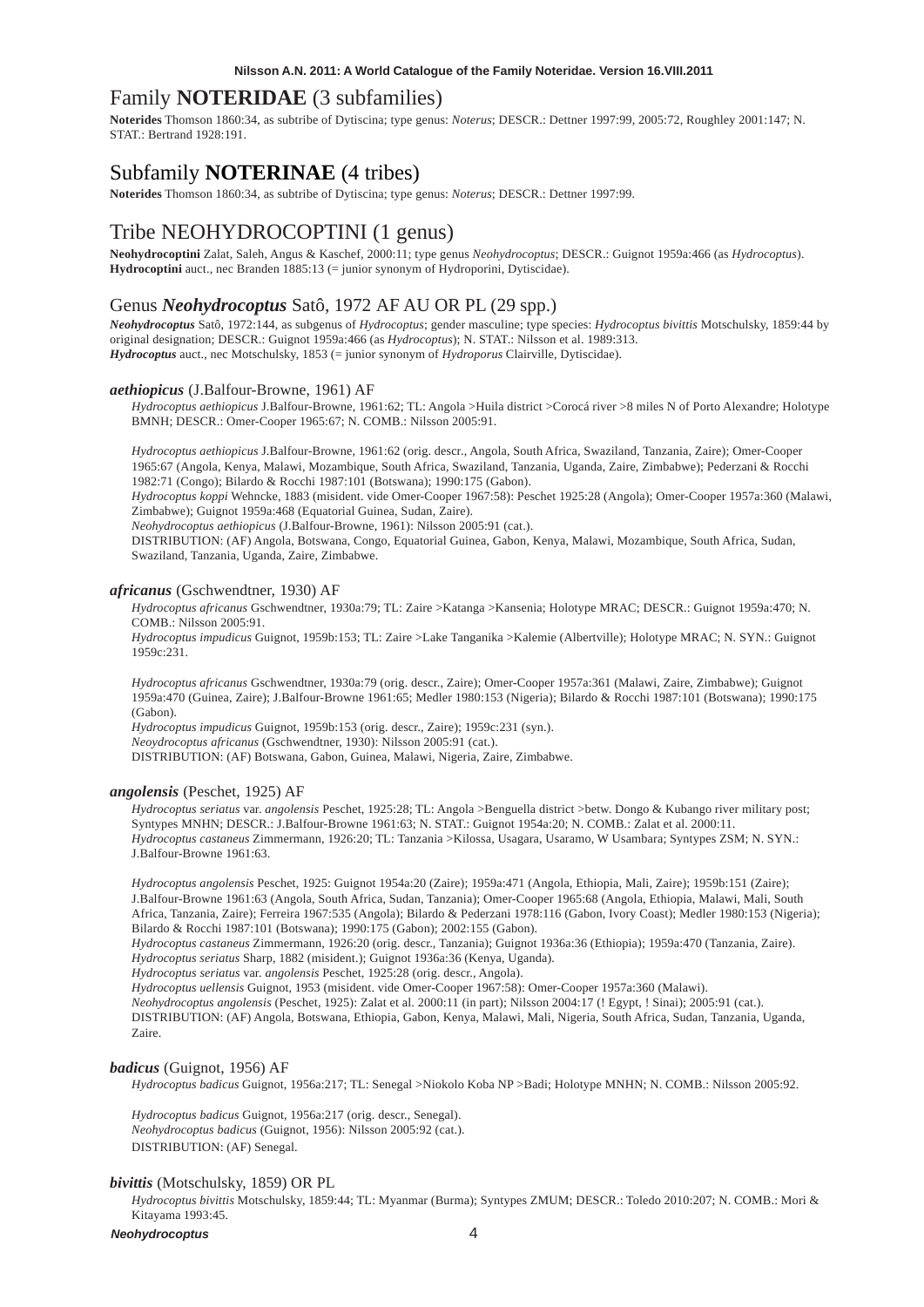*Hydrocoptus bivittis* var. *mysorensis* Guignot, 1954b:198; TL: India >Karnataka (Mysore) >Shimoga; Holotype MNHN; N. SYN.: Vazirani 1969a:224.

*Hydrocoptus bivittis* Motschulsky, 1859:44 (orig. descr., Burma); Sharp 1882a:262 (India); 1890:340 (Sri Lanka); Branden 1885:13 (India); Régimbart 1888:610 (Burma); 1891:537 (Burma); 1899a:245 (India); Severin 1890:CLXXXVII (India); Zimmermann 1919:112 (Singapore); 1920a:4 (India); 1927a:6 (Burma, India); Guignot 1954c:564 (Burma); 1956b:59 (Java); Vazirani 1969a:224 (Burma, China, India, Sri Lanka); 1974:16 (India); Rocchi 1976:179 (Bangla Desh).

*Hydrocoptus (Neohydrocoptus) bivittis* Motschulsky, 1859: Vazirani 1977a:2 (Burma, China, India, Malaysia, Singapore, Vietnam); Rocchi 2001:65 (India).

*Hydrocoptus bivittis* var. *mysorensis* Guignot, 1954b:198 (orig. descr., India).

*Neohydrocoptus bivittis* (Motschulsky, 1859): Mori & Kitayama 1993:45 (Japan); Nilsson 1995:39 (Burma, China, India, Sri Lanka); Balke et al. 1997:325 (Singapore); Hebauer et al. 1999:337 (China, India, Malaysia, Myanmar, Singapore, Sri Lanka); Hua 2002:34 (Hainan, India, Japan, Myanmar, Sri Lanka, Taiwan, Thailand); Nilsson 2003:34 (Hainan, Japan, Xinjiang); 2005:92 (cat.); Toledo 2003:73 (Guangdong, Hainan, India, Malaysia, Myanmar, Sri Lanka); Hendrich et al. 2004:108 (Singapore); Toledo 2010:207 (Bangla Desh, Guangdong, Hainan, India, Japan, Java, Malaysia, Myanmar, Singapore, Sri Lanka, Sulawesi, Taiwan, Thailand, Vietnam. DISTRIBUTION: (OR) Bangla Desh, India, Indonesia (Java, Sulawesi), Malaysia, Myanmar, Singapore, Sri Lanka, Thailand, Vietnam; (PL) China (Guangdong, Hainan), Japan (Honshu), Taiwan.

# *bosschai* (Régimbart, 1892) OR

*Hydrocoptus bosschai* Régimbart, 1892a:12; TL: Indonesia >Kalimantan >Sambas; Syntypes MNHN; DESCR.: Zimmermann 1927a:6; N. COMB.: Nilsson 2005:92.

*Hydrocoptus bosschae* Régimbart, 1892a:12 (orig. descr., Borneo); Régimbart 1899a:245 (Borneo); Zimmermann 1919:112 (Sumatra); 1920a:4 (Borneo); 1927a:6 (Borneo, Burma, Sumatra). *Hydrocoptus* (s. str.) *bosschae* Régimbart, 1892: Vazirani 1977a:3 (Borneo, Malaysia, Sumatra). *Neohydrocoptus bosschae* (Régimbart, 1892): Nilsson 2005:92 (cat.).

DISTRIBUTION: (OR) Indonesia (Kalimantan, Sumatra), Malaysia, Myanmar.

# *bradys* (Guignot, 1955) AF

*Hydrocoptus bradys* Guignot, 1955a:65; TL: Madagascar >E part >Namoroka; Holotype MNHN; N. COMB.: Nilsson 2005:92.

*Hydrocoptus bradys* Guignot, 1955a:65 (orig. descr., Madagascar). *Neohydrocoptus bradys* (Guignot, 1955): Nilsson 2005:92 (cat.). DISTRIBUTION: (AF) Madagascar.

# *cunctans* (Guignot, 1953) AF

*Hydrocoptus cunctans* Guignot, 1953a:197; TL: Guinea >Kindia; LT: Guignot, 1954d:104 MGFT; DESCR.: Guignot 1959:471; N. COMB.: Nilsson 2005:92.

*Hydrocoptus cunctans* Guignot, 1954d:104; TL: Guinea >Kindia; Holotype MGFT; preoccupied by Guignot 1953a:197; objective synonym of *Hydrocoptus cunctans* Guignot, 1953a:197.

*Hydrocoptus cunctans* Guignot, 1953a:197 (orig. descr., Guinea); 1954d:104 (second descr., Guinea); 1955b:1096 (Guinea); 1959a:471 (Guinea). *Neohydrocoptus cunctans* (Guignot, 1953): Nilsson 2005:92 (cat.).

DISTRIBUTION: (AF) Guinea.

# *dermotylus* (Guignot, 1953) AF

*Hydrocoptus dermotylus* Guignot, 1953a:198; TL: Guinea >Kindia; LT: Guignot, 1954d:105 MGFT; N. COMB.: Nilsson 2005:93. *Hydrocoptus dermotylus* Guignot, 1954d:105; TL: Guinea >Kindia; Holotype MGFT; preoccupied by Guignot 1953a:198; objective synonym of *Hydrocoptus dermotylus* Guignot, 1953a:198.

*Hydrocoptus dermotylus* Guignot, 1953a:198 (orig. descr., Guinea); 1954d:105 (second descr., Guinea); 1959a:472 (Guinea). *Neohydrocoptus dermotylus* (Guignot, 1953): Nilsson 2005:93 (cat.). DISTRIBUTION: (AF) Guinea.

### *distans* Toledo, 2010 AU

*Neohydrocoptus distans* Toledo, 2010:208; TL: Fidji Islands >Vanua Levu >5 km N of Savusavu >Nakula; Holotype NMW.

*Neohydrocoptus distans* Toledo, 2010:208 (orig. descr., Fidji). DISTRIBUTION: (AU) Fidji.

#### *distinctus* (Wehncke, 1883) OR

*Hydrocoptus distinctus* Wehncke, 1883:147; TL: Indonesia >Java, Sumatra; Syntypes MNHN; N. COMB.: Balke et al. 1997:325.

*Hydrocoptus distinctus* Wehncke, 1883:147 (orig. descr., Java, Sumatra); Branden 1885:14 (Java, Sumatra, Thailand); Régimbart 1895a:340 (Sumatra); Régimbart 1899a:243 (Cochinchine, Java, Sumatra, Thailand); 1900a:147 (Sumatra); Zimmermann 1920a:4 (Cochinchina, Java, Sumatra, Thailand).

*Hydrocoptus rubescens* (Clark, 1863) (misident. vide Branden 1885:14): Sharp 1882a:262 (Thailand). *Hydrocoptus* (s. str.) *distinctus* Wehncke, 1883: Vazirani 1977a:3 (Java, Sumatra, Thailand, Vietnam). *Neohydrocoptus distinctus* (Wehncke, 1883): Balke et al. 1997:325 (Singapore); Nilsson 2005:93 (cat.).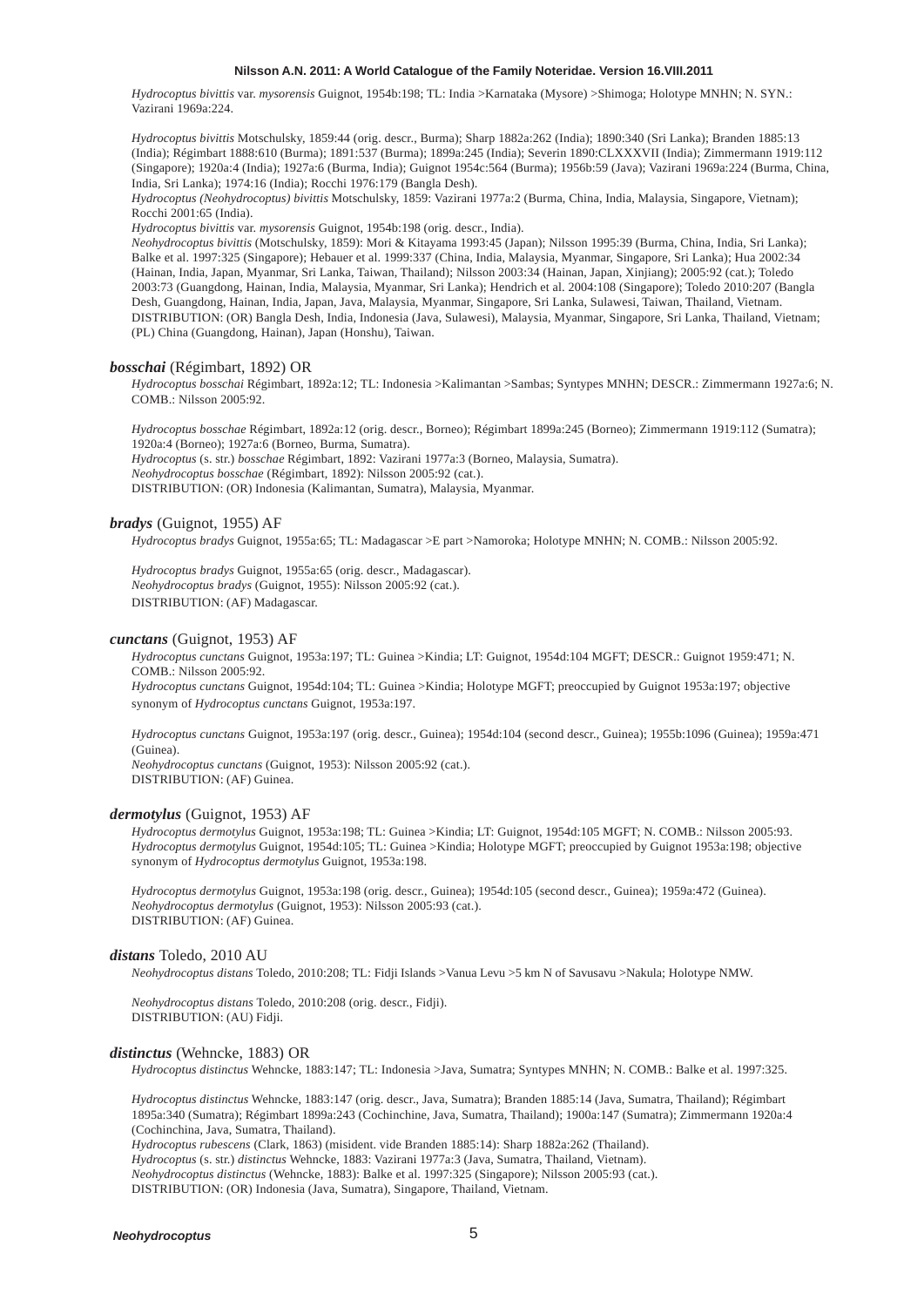#### *freyi* (J.Balfour-Browne, 1961) AF

*Hydrocoptus freyi* J.Balfour-Browne, 1961:66; TL: Guinea >Kindia region >Gangan mt.; Holotype MFGT; N. COMB.: Nilsson 2005:93.

*Hydrocoptus africanus* Gschwendtner, 1930 (misident.): Guignot 1959a:470 (in part; Guinea). *Hydrocoptus freyi* J.Balfour-Browne, 1961:66 (orig. descr., Guinea). *Neohydrocoptus freyi* (J.Balfour-Browne, 1961): Nilsson 2005:93 (cat.). DISTRIBUTION: (AF) Guinea.

#### *frontalis* (Régimbart, 1899) OR

*Hydrocoptus frontalis* Régimbart, 1899a:246; TL: Vietnam (Cochinchine); Syntypes MNHN; N. COMB.: Balke et al. 1997:325.

*Hydrocoptus bivittis* var. *frontalis* (Régimbart, 1899): Zimmermann 1927a:7 (India, Java, Vietnam). *Hydrocoptus frontalis* Régimbart, 1899a:246 (orig. descr., Cochinchine); Zimmermann 1920a:4 (Cochinchina). *Hydrocoptus* (s. str.) *frontalis* Régimbart, 1899: Vazirani 1977a:3 (Vietnam). *Neohydrocoptus frontalis* (Régimbart, 1899): Balke et al. 1997:325 (Singapore); Hendrich et al. 2004:111 (Singapore, Thailand); Nilsson 2005:93 (cat.). DISTRIBUTION: (OR) India, Indonesia (Java), Singapore, Thailand, Vietnam.

# *garambanus* (Guignot, 1958) AF

*Hydrocoptus garambanus* Guignot, 1958a:7; TL: Zaire >Garamba NP; Holotype MRAC; N. COMB.: Nilsson 2005:93.

*Hydrocoptus garambanus* Guignot, 1958a:7 (orig. descr., Zaire); 1959b:152 (Zaire); Bruneau de Miré & Legros 1963:840 (Chad, Zaire); Bilardo & Rocchi 1987:101 (Botswana, Chad, Zaire); 1990:175 (Gabon). *Neohydrocoptus garambanus* (Guignot, 1958): Nilsson 2005:93 (cat.). DISTRIBUTION: (AF) Botswana, Chad, Gabon, Zaire.

#### *grandis* (J.Balfour-Browne, 1961) AF

*Hydrocoptus grandis* J.Balfour-Browne, 1961:67; TL: Angola; Holotype BMNH; N. COMB.: Nilsson 2005:93.

*Hydrocoptus grandis* J.Balfour-Browne, 1961:67 (orig. descr., Angola). *Neohydrocoptus grandis* (J.Balfour-Browne, 1961): Nilsson 2005:93 (cat.). DISTRIBUTION: (AF) Angola.

# *jaechi* (Wewalka, 1989) PL

*Hydrocoptus jaechi* Wewalka, 1989:43; TL: Israel >Galilee >Jordan valley >N of Tiberias lake; Holotype CGW; N. COMB.: Saleh Ahmed & Angus 2000:165.

### *Hydrocoptus jaechi* Wewalka, 1989:43 (orig. descr., Israel).

*Neohydrocoptus angolensis* (Peschet, 1925) (misident.): Zalat et al. 2000:11 (Egypt); Nilsson 2003:34 (Egypt, Sinai). *Neohydrocoptus jaechi* (Wewalka, 1989): Saleh Ahmed & Angus 2000:166 (Egypt); Nilsson 2004:17 (Egypt, Sinai); Nilsson 2005:93 (cat.).

DISTRIBUTION: (PL) Egypt, Israel.

# *koppi* (Wehncke, 1883) AF

*Hydrocoptus koppi* Wehncke, 1883:146; TL: Ivory Coast (Ghana) >Addah; Syntypes BMNH; DESCR.: J.Balfour-Browne 1961:60; N. COMB.: Nilsson 2005:94.

*Hydrocoptus koppi* Wehncke, 1883:146 (orig. descr., Ivory Coast); Branden 1885:14 (West Africa); Régimbart 1895b:119 (Congo, ! Ghana); Zimmermann 1920a:4 (! Ghana); 1926:19 (Tanzania); Gschwendtner 1930:79a (Zaire); 1930b:221 (Zaire); Guignot 1936a:36 (Kenya, Tanzania); 1953b:234 (Zaire); 1956c:50 (Zaire); 1961a:237 (Senegal); Omer-Cooper 1956:21 (Mozambique); 1957b:4 (Angola, ! Ghana, Kenya, South Africa, Tanzania, Uganda, Zaire); 1958:59 (Swaziland); Legros 1958:210 (! Ghana, Guinea, Kenya, Mali, Tanzania); J.Balfour-Browne 1961:60 (! Ghana, Guinea, Nigeria, Sudan); Bruneau de Miré & Legros 1963:839 (Chad, Mali, South Africa); Ferreira 1967:535 (Angola); Bilardo & Pederzani 1978:115 (Ivory Coast); Forge 1979:98 (Ivory Coast); Medler 1980:153 (Nigeria); Bilardo 1982:446 (Cameroon); Pederzani 1988:107 (Zambia); Rocchi 2000:14 (Guinea); Reintjes 2004:48 (Ivory Coast). *Neohydrocoptus koppi* (Wehncke, 1883): Nilsson 2005:94 (cat.).

DISTRIBUTION: (AF) Angola, Cameroon, Chad, Guinea, Ivory Coast, Kenya, Mali, Mozambique, Nigeria, Senegal, South Africa, Sudan, Swaziland, Tanzania, Uganda, Zaire, Zambia.

# **ssp.** *gabonicus* (Bilardo & Pederzani, 1978) AF

*Hydrocoptus koppi gabonicus* Bilardo & Pederzani, 1978:115; TL: Gabon >Libreville; Holotype MSNM.

*Hydrocoptus koppi gabonicus* Bilardo & Pederzani, 1978:115 (orig. descr., Gabon); Pederzani & Rocchi 1982:71 (Congo); Bilardo & Rocchi 1990:175 (Gabon); 2002:155 (Gabon). *Neohydrocoptus koppi gabonicus* (Bilardo & Pederzani, 1978): Nilsson 2005:94 (cat.). DISTRIBUTION: (AF) Congo, Gabon.

# *megas* (Omer-Cooper, 1957) AF

*Hydrocoptus megas* Omer-Cooper, 1957a:361; TL: Zimbabwe >Harare (Salisbury); Holotype BMNH; N. COMB.: Nilsson 2005:94.

*Hydrocoptus megas* Omer-Cooper, 1957a:361 (orig. descr., Zimbabwe).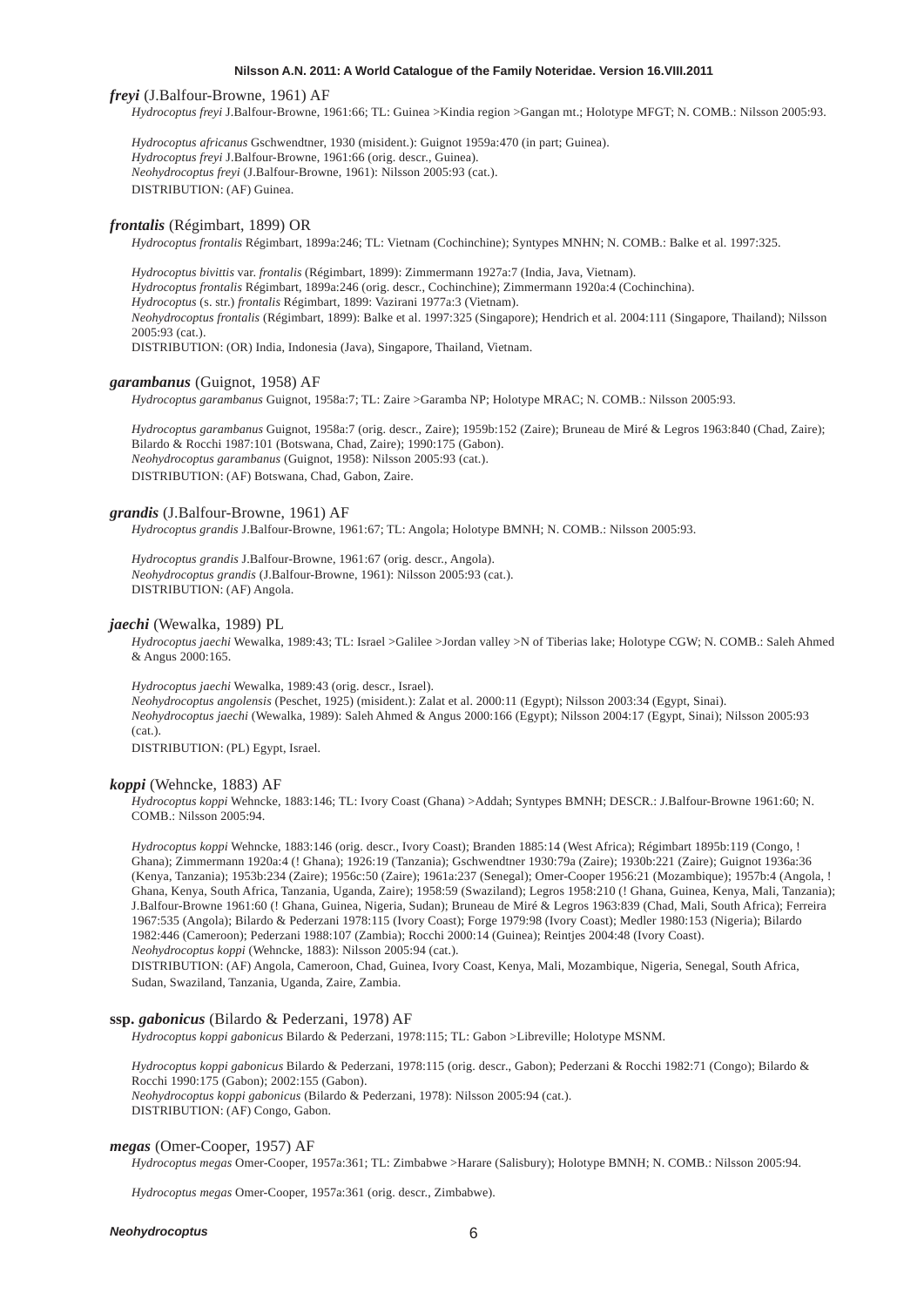*Neohydrocoptus megas* (Omer-Cooper, 1957): Nilsson 2005:94 (cat.). DISTRIBUTION: (AF) Zimbabwe.

# *opatrinus* (Régimbart, 1892) OR

*Hydrocoptus opatrinus* Régimbart, 1892a:11; TL: Indonesia >Kalimantan >Sambas; Holotype RMNH; N. COMB.: Nilsson 2005:94.

*Hydrocoptus opatrinus* Régimbart, 1892a:11 (orig. descr., Borneo); Régimbart 1899a:244 (Borneo); Zimmermann 1920a:4 (Borneo). *Hydrocoptus* (s. str.) *opatrinus* Régimbart, 1892: Vazirani 1977a:3 (Borneo). *Neohydrocoptus opatrinus* (Régimbart, 1892): Nilsson 2005:94 (cat.). DISTRIBUTION: (OR) Indonesia (Kalimantan).

#### *placidus* (Guignot, 1955) AF

*Hydrocoptus placidus* Guignot, 1955a:66; TL: Madagascar >Maroantsetra; Holotype MNHN; N. COMB.: Nilsson 2005:94.

*Hydrocoptus placidus* Guignot, 1955a:66 (orig. descr., Madagascar); 1955c:191 (allotype); Bameul 1984:88 (Madagascar); Rocchi 1993:85 (Madagascar). *Neohydrocoptus placidus* (Guignot, 1955): Nilsson 2005:94 (cat.). DISTRIBUTION: (AF) Madagascar.

# *rubescens* (Clark, 1863) OR

*Hydroporus rubescens* Clark, 1863:426; TL: Indonesia >Java; Syntypes BMNH; DESCR.: Zimmermann 1927a:5; N. COMB.: Nilsson 2005:94.

*Hydrocoptus rubescens* (Clark, 1863): Branden 1885:14 (Borneo, India, Java); Régimbart 1888:610 (Burma); 1889a:147 (Vietnam); 1891:538 (Burma); 1899a:242 (Borneo, India, Java); Zimmermann 1920a:4 (Borneo, India, Java); 1927a:5 (Borneo, Burma, Java, Sumatra); Csiki 1938:124 (Java); Guignot 1954c:564 (Burma). *Hydroporus rubescens* Clark, 1863:426 (orig. descr., Java). *Neohydrocoptus rubescens* (Clark, 1863): Nilsson 2005:94 (cat.).

DISTRIBUTION: (OR) India, Indonesia (Java, Kalimantan, Sumatra), Myanmar, Vietnam.

# *rufulus* (Motschulsky, 1859) OR

*Hydrocoptus rufulus* Motschulsky, 1859:44; TL: Myanmar (Burma); Syntypes ZMUM; DESCR.: Zimmermann 1927a:6; N. COMB.: Nilsson 2005:95.

*Hydrocoptus rufulus* Motschulsky, 1859:44 (orig. descr., Burma); Branden 1885:14 (! India); Régimbart 1899a:243 (Sumatra); Zimmermann 1920a:4 (Sumatra); 1927a:6 (Bengal, Java, Sumatra, Thailand, Vietnam); Csiki 1938:124 (Sumatra); Guignot 1954c:564 (Burma); 1956b:60 (Java); Rocchi 1986:33 (Burma).

*Hydrocoptus* (s. str.) *rufulus* Motschulsky, 1859: Vazirani 1977a:3.

*Neohydrocoptus rufulus* (Motschulsky, 1859): Nilsson 2005:95 (cat.).

DISTRIBUTION: (OR) India, Indonesia (Java, Sumatra), Myanmar, Thailand, Vietnam.

#### *scapularis* (Régimbart, 1899) OR

*Hydrocoptus scapularis* Régimbart, 1899a:244; TL: Philippines >Luczon >Causip; Syntypes MNHN; N. COMB.: Nilsson 2005:95.

*Hydrocoptus scapularis* Régimbart, 1899a:244 (orig. descr., Philippines); Zimmermann 1919:111 (Philippines); 1920a:4 (Philippines). *Neohydrocoptus scapularis* (Régimbart, 1899): Nilsson 2005:95 (cat.). DISTRIBUTION: (OR) Philippines.

### *seriatus* (Sharp, 1882) AF

*Hydrocoptus seriatus* Sharp, 1882a:262; TL: Madagascar; Syntypes BMNH; DESCR.: Guignot 1959a:469; N. COMB.: Nilsson 2005:95.

*Hydrocoptus seriatus* Sharp, 1882a:262 (orig. descr., Madagascar); Branden 1885:14 (Madagascar); Régimbart 1895b:119 (! Egypt, Guinea, Madagascar); 1904a:66 (Guinea Bissau); Kolbe 1883:397 (Madagascar); Alluaud 1900:62 (Guinea, Madagascar, ! Suez); Zimmermann 1919:112 (Madagascar); 1920a:4 (East Africa, Madagascar); Guignot 1956c:50 (? Zaire); 1959a:469 (Madagascar, Mauritius); Vinson 1956:24 (Mauritius); Legros 1958:209 (Angola, East Africa, Guinea, Madagascar, Mali, Mauritius); Alfieri 1976:31 (! Egypt); Wewalka 1980:730 (Madagascar, Mauritius); Rocchi 1993:85 (Madagascar). *Neohydrocoptus seriatus* (Sharp, 1882): Nilsson 2005:95 (cat.).

DISTRIBUTION: (AF) Angola, Guinea, Guinea Bissau, Madagascar, Mali, Mascarene Islands.

#### *sharpi* (Wehncke, 1883) OR

*Hydrocoptus sharpi* Wehncke, 1883:147; TL: Borneo; Syntypes MNHN; DESCR.: Zimmermann 1927a:7; N. COMB.: Nilsson 2005:95.

*Hydrocoptus bivittis* var. *sharpi* (Wehncke, 1883): Zimmermann 1927a:7 (Borneo, Sumatra). *Hydrocoptus sharpi* Wehncke, 1883:147 (orig. descr., Borneo); Branden 1885:14 (Borneo); Régimbart 1899a:245 (Borneo); Zimmermann 1920a:4 (Borneo); 1927b:2 (Sumatra).

*Hydrocoptus* (s. str.) *sharpi* Wehncke, 1883: Vazirani 1977a:4 (Borneo, Sumatra).

*Neohydrocoptus sharpi* (Wehncke, 1883): Nilsson 2005:95 (cat.).

DISTRIBUTION: (OR) Indonesia (Kalimantan, Sumatra).

# *subfasciatus* (Sharp, 1882) AU

*Hydrocoptus subfasciatus* Sharp, 1882a:261; TL: Australia >Queensland >Rockhampton; Syntypes BMNH; N. COMB.: Nilsson 2005:95.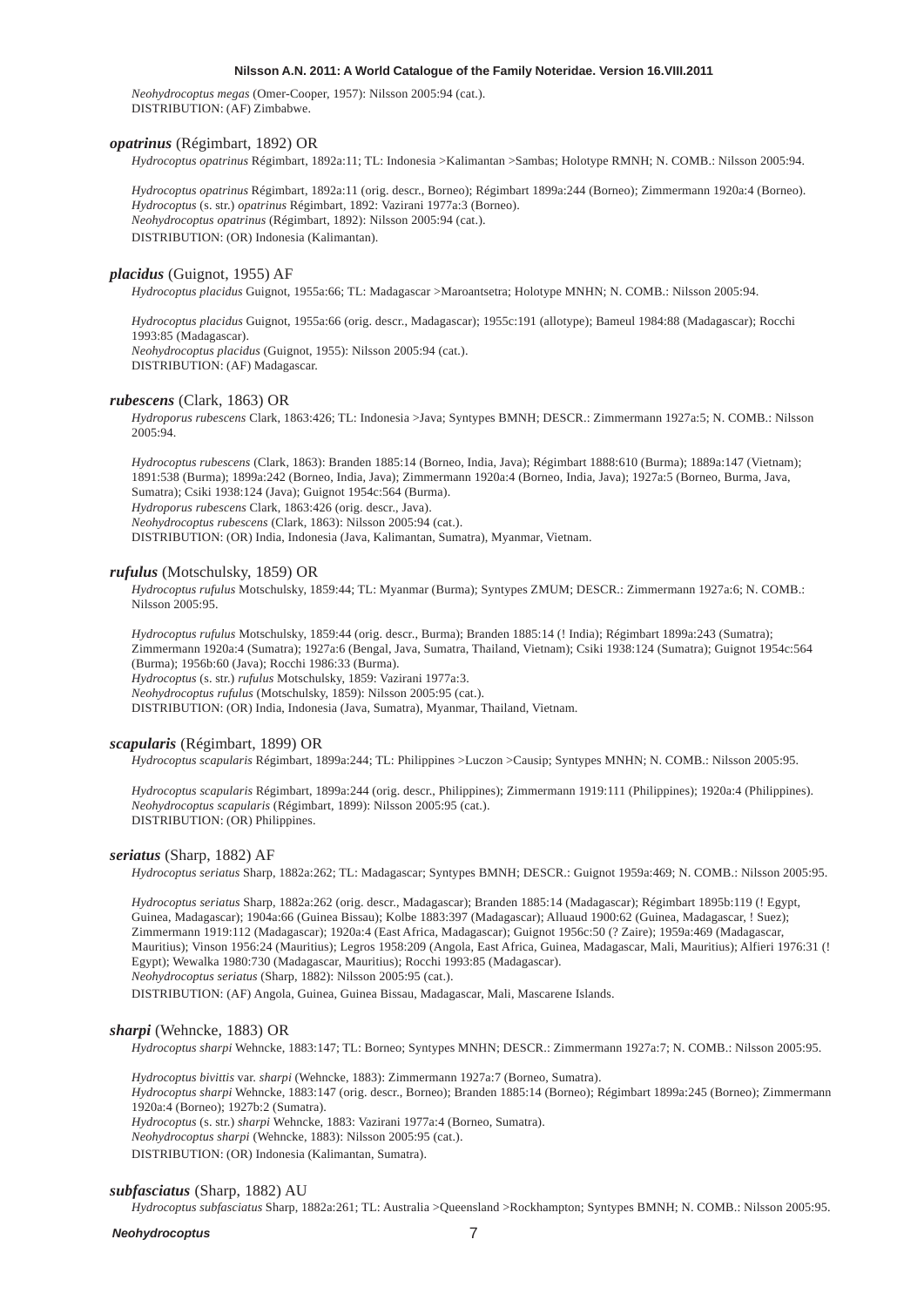*Hydrocoptus subfasciatus* Sharp, 1882a:261 (orig. descr., Australia); Branden 1885:14 (Australia); Zimmermann 1920a:4 (Australia); Watts 1985:27 (Australia); Lawrence et al. 1987:326 (Queensland); Larson 1997:273 (Queensland).

*Neohydrocoptus subfasciatus* (Sharp, 1882): Nilsson 2005:95 (cat.).

*Neohydrocoptus subfasciatus subfasciatus* (Sharp, 1882): Toledo 2010:209 (New Caledonia, Northern Territory, Queensland, Sulawesi). DISTRIBUTION: (AU) Australia (Northern Territory, Queensland), New Caledonia; (OR) Indonesia (Sulawesi).

#### **ssp.** *major* Toledo, 2010 AU

*Neohydrocoptus subfasciatus major* Toledo, 2010:208; TL: Indonesia >West New Guinea >Nabire >Bobo river; Holotype NMW.

*Neohydrocoptus subfasciatus major* Toledo, 2010:208 (orig. descr., West New Guinea). DISTRIBUTION: (AU) Indonesia (West New Guinea).

# *subvittulus* (Motschulsky, 1859) OR PL

*Hydrocoptus subvittulus* Motschulsky, 1859:43; TL: India, Sri Lanka >Colombo; Syntypes ZMUM; DESCR.: Toledo 2010:210; N. COMB.: Mori & Kitayama 1993:45.

*Methles sternalis* Seidlitz, 1887:78; TL: Syria [mislabelled]; Syntypes ?; N. SYN.: Zimmermann 1919:111. [Note. Assuming that the labelling is correct, the possibility that the type material is identical with *N. jaechi* needs consideration.] *Hydrocoptus vittatus* Sharp, 1882a:262; TL: India >N part <Borneo >Sarawak; Syntypes BMNH; N. SYN.: Régimbart 1899a:244.

*Hydrocoptus subvittatus* (Motschulsky) (misspell.): Ali 1978:11 (Iraq).

*Hydrocoptus subvittulus* Motschulsky, 1859:43 (orig. descr., Sri Lanka, India); Severin 1890:CLXXXVI (India); Sharp 1890:340 (Sri Lanka); Régimbart 1891:537 (Burma); 1899a:243 (India, Sri Lanka); 1902:468 (Sri Lanka); Zimmermann 1919:111 (Borneo, Sri Lanka); 1920a:4 (India, Sri Lanka, ! Syria); Vazirani 1968:99 (India); 1969a:223 (China, India, ! Indonesia, Sri Lanka); 1972:117 (India); 1973:291 (India); 1974:16 (Bangladesh, India); 1975:20 (India); Rocchi 1976:179 (Bangla Desh); 1986:33 (Burma); Wewalka 1982:119 (Andaman Islands, Bangla Desh, China, India, Nepal, Pakistan, Sri Lanka).

*Hydrocoptus subvittulus* var. *vittatus* Sharp, 1882: Régimbart 1899a:244; Zimmermann 1919:111 (Sri Lanka). *Hydrocoptus vittatus* Sharp, 1882a:262 (orig. descr., India, Sarawak); Branden 1885:14 (India, Sarawak); Régimbart 1903a:333 (India). *Hydrocoptus* (s. str.) *subvittulus* Motschulsky, 1859: Vazirani 1977a:4 (China, India, Sri Lanka); Rocchi 2001:65 (India). *Methles sternalis* Seidlitz, 1887:78 (orig. descr.).

*Neohydrocoptus subvittulus* (Motschulsky, 1859): Mori & Kitayama 1993:45 (Japan); Nilsson 1995:39 (China, India, Indonesia, Sri Lanka,); Hua 2002:34 (Fujian, India, Indonesia, Sri Lanka, ! Syria, Thailand); Nilsson 2003:34 (Fujian, Japan, Nepal, Pakistan); Nilsson 2005:95 (cat.); Toledo 2003:74 (Bangla Desh, Fujian, Guangdong, India, Java, Malaysia, Sri Lanka, Sumatra, Vietnam, Yunnan), 2010:210 (Andaman Islands, Bangla Desh, China, India, ? Iraq, Java, Lombok, Myanmar, Nepal, Pakistan, Ryukyu Islands, Sarawak, Singapore, Sri Lanka, Sumatra, Vietnam, West New Guinea); Hendrich et al. 2004:111 (? Singapore).

DISTRIBUTION: (AU) Indonesia (West New Guinea); (OR) Andaman Islands, Bangla Desh, India, Indonesia (Java, Lombok, Sulawesi, Sumatra), Malaysia (Sarawak), Myanmar, ? Singapore, Sri Lanka, Vietnam; (PL) China (Fujian, Guangdong, Yunnan), Iraq, Japan (Ryukyu Islands), Nepal, Pakistan.

### **ssp.** *seychellensis* (Pederzani & Sanfilippo, 1978) AF

*Hydrocoptus subvittulus seychellensis* Pederzani & Sanfilippo, 1978:239; TL: Seychelles >Mahé; Holotype MSNG.

*Hydrocoptus subvittulus seychellensis* Pederzani & Sanfilippo, 1978:239 (orig. descr., Seychelles); Wewalka 1980:724 (Seychelles). *Neohydrocoptus subvittulus seychellensis* (Pederzani & Sanfilippo, 1978): Nilsson 2005:96 (cat.). DISTRIBUTION: (AF) Seychelles.

#### *timidus* (Guignot, 1956) AF

*Hydrocoptus timidus* Guignot, 1956a:216; TL: Senegal >Niokolo Koba NP >Badi; Holotype MNHN; N. COMB.: Nilsson 2005:96.

*Hydrocoptus timidus* Guignot, 1956a:216 (orig. descr., Senegal). *Neohydrocoptus timidus* (Guignot, 1956): Nilsson 2005:96 (cat.). DISTRIBUTION: (AF) Senegal.

# *uellensis* (Guignot, 1953) AF

*Hydrocoptus uellensis* Guignot, 1953a:197; TL: Zaire >Orientale province >Uele river >Bambesa; LT: Guignot, 1954d:104 IRSNB; DESCR.: Guignot 1959a:470; N. COMB.: Nilsson 2005:96.

*Hydrocoptus uellensis* Guignot, 1954d:104; TL: Zaire >Orientale province >Uele river >Bambesa; Holotype IRSNB; preoccupied by Guignot 1953a:197; objective synonym of *Hydrocoptus uellensis* Guignot, 1953a:197.

*Hydrocoptus dermotylus simplex* Guignot, 1954d:105; TL: Guinea >Kindia; Syntypes MGFT; N. SYN.: J.Balfour-Browne 1961:65.

*Hydrocoptus angolensis* Peschet, 1925 (misident.): Bilardo & Pederzani 1978:116 (Gabon, Ivory Coast).

*Hydrocoptus dermotylus simplex* Guignot, 1954d:105 (orig. descr., Guinea); 1961a:237 (Guinea, Senegal).

*Hydrocoptus simplex* Guignot, 1954: Guignot 1959a:472 (Guinea); Forge 1979:98 (Ivory Coast).

*Hydrocoptus uellensis* Guignot, 1953a:197 (orig. descr., Zaire); 1954d:104 (second descr., Zaire); 1959a:470 (Zaire); 1961a:237 (Senegal, Zaire); J.Balfour-Browne 1961:65 (Guinea, Zaire); Medler 1980:153 (Nigeria); Bilardo & Rocchi 1990:175 (Gabon); Reintjes 2004:48 (Ivory Coast).

*Neohydrocoptus uellensis* (Guignot, 1953): Nilsson 2005:96 (cat.).

DISTRIBUTION: (AF) Gabon, Guinea, Ivory Coast, Nigeria, Senegal, Zaire.

# **ssp.** *discritus* (Guignot, 1955) AF

*Hydrocoptus uellensis discritus* Guignot, 1955d:6; TL: Zaire >Garamba NP; Holotype MRAC.

#### *Neohydrocoptus*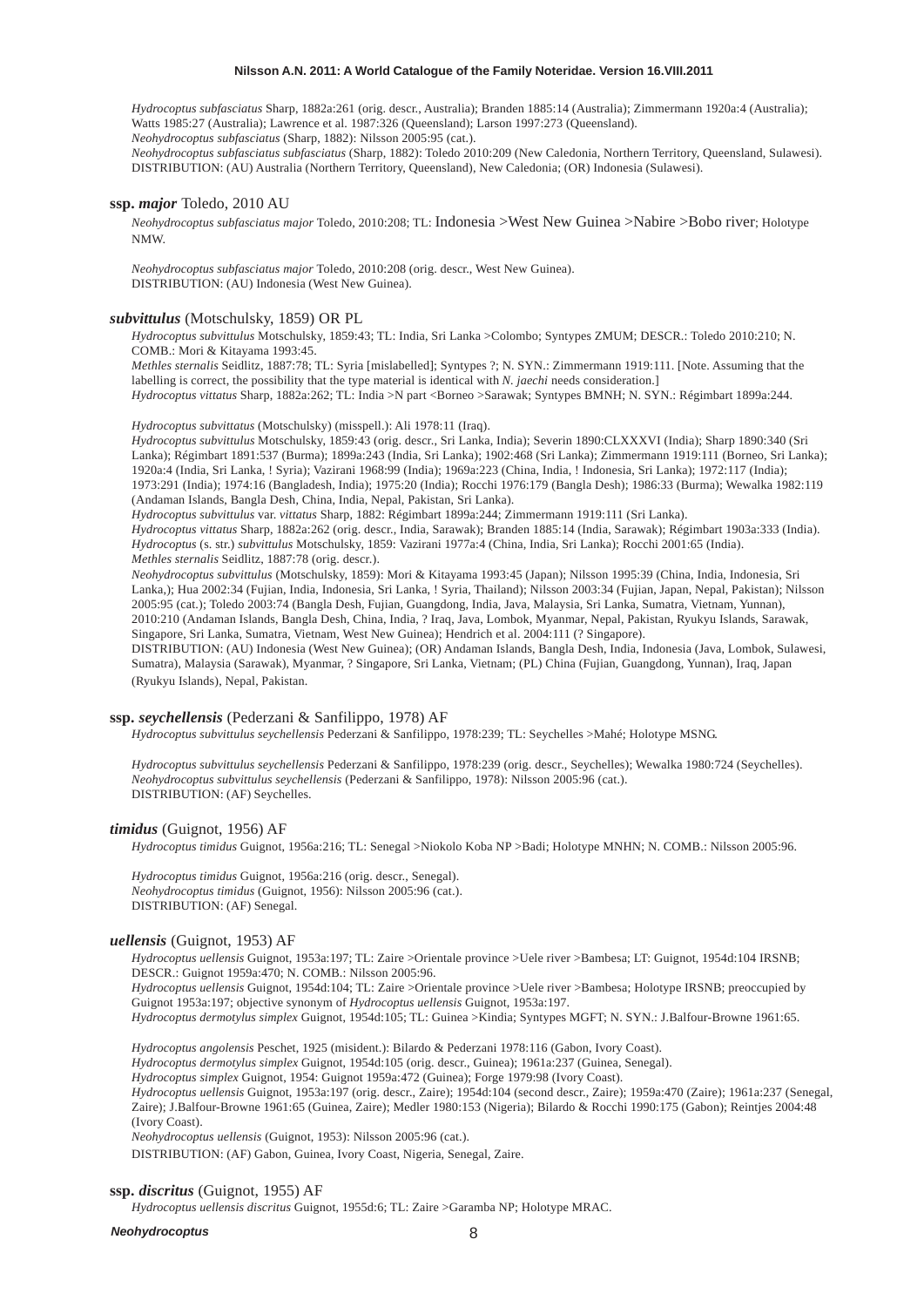*Hydrocoptus uellensis discritus* Guignot, 1955d:6 (orig. descr., Zaire). *Neohydrocoptus uellensis discritus* (Guignot, 1955): Nilsson 2005:96 (cat.). DISTRIBUTION: (AF) Zaire.

# Tribe NOTERINI (10 genera)

**Noterides** Thomson, 1860:34, as subtribe of Dytiscina; type genus: *Noterus*. **Eunoterinae** Belkaceme, 1991:73, as subfamily of Noteridae; not available as not based on generic name. **Hydrocanthini** Sharp, 1880:cxlviii, as group of tribe Noterides; type genus *Hydrocanthus*; N. SYN.: Nilsson 2005:96. **Suphisini** Sharp, 1880:cxlviii, as group of tribe Noterides; type genus *Suphis*; N. SYN.: Nilsson 2005:96.

# Genus *Canthydrus* Sharp, 1882 AF AU OR PL (65 spp.)

*Canthydrus* Sharp, 1882a:269; gender masculine; type species: *Hydrocanthus guttula* Aubé, 1838:410 by subsequent designation of Guignot 1946a:116; DESCR.: Dettner 1997:121.

*Canthydrus* Sharp, 1880:cxlvii (nomen nudum).

# *alluaudi* Régimbart, 1906 AF

*Canthydrus alluaudi* Régimbart, 1906:247; TL: Kenya >Nairobi; Syntypes MNHN; DESCR.: Guignot 1959a:491.

*Canthydrus alluaudi* Régimbart, 1906:247 (orig. descr., Kenya); Zimmermann 1920a:9 (East Afrika); Guignot 1936a:43 (Kenya); 1955e:182 (Zaire); 1959a:491 (Kenya); Medler 1980:153 (Nigeria). *Canthydrus* (s. str.) *alluaudi* Régimbart, 1906: Nilsson 2005:97 (cat.). DISTRIBUTION: (AF) Kenya, Nigeria, Zaire.

# *andobonensis* Guignot, 1960 AF

*Canthydrus andobonensis* Guignot, 1960a:98; TL: Madagascar >Andobo >Antsingy forest; Holotype MNHN.

*Canthydrus andobonensis* Guignot, 1960a:98 (orig. descr., Madagascar); Rocchi 1993:85 (Madagascar). *Canthydrus* (s. str.) *andobonensis* Guignot, 1960: Nilsson 2005:97 (cat.). DISTRIBUTION: (AF) Madagascar.

# *angularis* Sharp, 1882 OR PL

*Canthydrus angularis* Sharp, 1882a:277; TL: Singapore; Lectotype in BMNH selected by Toledo 2008:56; DESCR.: Toledo 2008:56. *Canthydrus bakeri* Peschet, 1921:693; TL: Philippines >Luzon >Laguna >Los Baños; Syntypes MNHN & ISNB; N. SYN.: Toledo 2008:56.

*Canthydrus scapharius* Guignot, 1948a:9; TL: Zaire >Musosa [mislabelled]; Holotype MNHN; N. SYN.: Toledo 2008:56.

*Canthydrus angularis* Sharp 1882a:277 (orig. descr., Singapore); Branden 1885:16 (Singapore); Régimbart 1895a:343 (Sumatra); Zimmermann 1927a:8 (Singapore, Sumatra, Thailand); Csiki 1938:124 (Sumatra); Guignot 1956b:60 (Java); Vazirani 1977a:5 (Malaysia, Sumatra); Toledo 2008:56 (Bangladesh, Bali, Lombok), 2010:213 (China, Lombok, Myanmar, Sulawesi).

*Canthydrus bakei* Peschet, 1921 (misspell.): Hua 2002:34 (! Kalimantan, Laos, ! New Guinea, Philippines, ? Taiwan). *Canthydrus bakeri* Peschet, 1921:693 (orig. descr., Laos, ! New Guinea, Philippines, Timor); Nilsson 1995:40 (! Borneo, Laos, ! New Guinea, Philippines, ? Taiwan); Nilsson 2003:33 (? Taiwan); Toledo 2003:78 (! Borneo, Laos, ! New Guinea, Philippines, Sulawesi, ? Taiwan).

*? Canthydrus guttula* (Aubé, 1838) (misident.): Régimbart 1892b:980 (! Papua New Guinea); 1899a:247 (! Papua New Guinea, Philippines, Timor); Zimmermann 1920a:224 (! New Guinea).

*Canthydrus luctuosus* var. *angularis* Sharp, 1882: Régimbart 1889a:148 (Singapore).

*Canthydrus morsbachi* (Wehncke, 1876) (misident.): Régimbart 1899a:247 (Cambodia, ! India, Sumatra); 1903a:333 (! India); Zimmermann 1920a:12 (! India, Java, Sumatra); 1927a:8 (Sumatra); 1927b:2 (Sumatra); Guignot 1956b:60 (Java); Vazirani 1968:100 (! India); 1969a:232 (Burma, ! India, Java, Singapore, Sumatra, Zaire); 1970b:442 (! India); 1972:118 (! India); 1974:16 (! India); 1975:20 (! India); 1977a:7 (Burma, Cambodia, ! India, Singapore, Sumatra, ! Zaire); 1977c:42 (! India); 1977d:124 (! India); 1981:258 (! India); Wewalka 1982:119 (! Andaman Islands, Burma, Cambodia, ! India, Malaysia, ! Sri Lanka, Sumatra, Thailand); Toledo 2003:78 (! Andaman Islands, Cambodia, ! India, Java, Malaysia, Myanmar, Singapore, ! Sri Lanka, Sumatra, Thailand, Yunnan); Hendrich et al. 2004:108 (Singapore).

*Canthydrus morsbachi* var. *angularis* (Sharp, 1882): Régimbart 1899a:247 (Java, Singapore, Sumatra); Zimmermann 1919:117. *Canthydrus scapharius* Guignot, 1948a:9 (orig. descr., ! Zaire).

*Canthydrus* (s. str.) *bakeri* Peschet, 1921: Nilsson 2005:97 (cat.).

*Canthydrus* (s. str.) *morsbachi* (Wehncke, 1876) (misident.): Nilsson 2005:103 (cat.).

DISTRIBUTION: (OR) Bangladesh, Cambodia, Indonesia (Bali, Java, Kalimantan, Lombok, Sulawesi, Sumatra), Laos, Malaysia,

Myanmar, Philippines, Singapore, Thailand, Timor, Vietnam; (PL) China (Yunnan).

# *antonellae* Toledo, 2003 PL

*Canthydrus antonellae* Toledo, 2003:78; TL: China >Yunnan province >Xishuangbanna Dai prefecture >Menglun city; Holotype AECAS.

*Canthydrus antonellae* Toledo, 2003:78 (orig. descr., Yunnan). *Canthydrus* (s. str.) *antonellae* Toledo, 2003: Nilsson 2005:97 (cat.). DISTRIBUTION: (PL) China (Yunnan).

# *apicicornis* Régimbart, 1895 AF

*Canthydrus apicicornis* Régimbart, 1895b:127; TL: South Africa >Natal; Syntypes SAMC.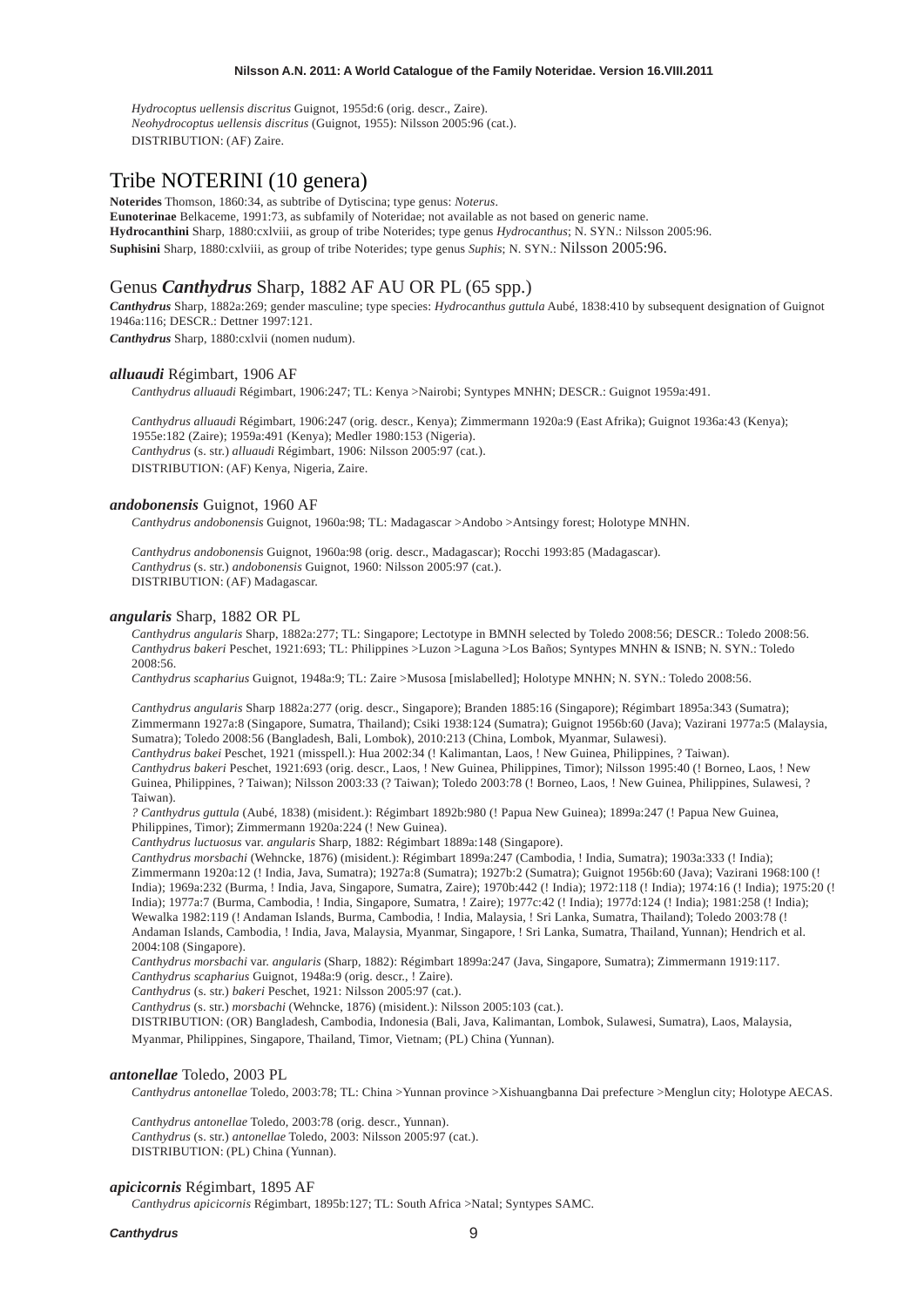*Canthydrus apicicornis* Régimbart, 1895b:127 (orig. descr., South Africa); Zimmermann 1920a:9 (Natal); Omer-Cooper 1956:21 (Mozambique); 1965:72 (Mozambique, South Africa); Guignot 1959a:486 (South Africa). *Canthydrus* (s. str.) *apicicornis* Régimbart, 1895: Nilsson 2005:97 (cat.). DISTRIBUTION: (AF) Mozambique, South Africa.

#### *arabicus* Sharp, 1882 PL

*Canthydrus arabicus* Sharp, 1882a:275; TL: Saudi Arabia >Al Hijaz (Hedjaz); Lectotype selected in BMNH by Toledo 2008:64.

*Canthydrus arabicus* Sharp, 1882a:275 (orig. descr., Saudi Arabia); Marseul 1882:39 (Arabia); Branden 1885:16 (Arabia); Zimmermann 1920a:9 (Arabia); Nilsson 2003:33 (South Arabia); Toledo 2008:64 (lect.). *Canthydrus* (s. str.) *arabicus* Sharp, 1882: Nilsson 2005:97 (cat.). DISTRIBUTION: (PL) Saudi Arabia.

#### *ater* Toledo, 2010 OR

*Canthydrus ater* Toledo, 2010:218; TL: Indonesia >Ceram >N part >nr Wahai; Holotype NMW.

*Canthydrus ater* Toledo, 2010:218 (orig. descr., Bacan, Ceram, ? Sangihe). DISTRIBUTION: (OR) Indonesia (Bacam, Ceram).

# *bellus* Régimbart, 1895 AF

*Canthydrus bellus* Régimbart, 1895b:124; TL: Sierra Leone; Syntypes MNHN; DESCR.: Guignot 1959a:493.

*Canthydrus bellus* Régimbart, 1895b:124 (orig. descr., Sierra Leone); Zimmermann 1920a:9 (West Africa); Gschwendtner 1932a:259 (Zaire); Guignot 1959a:493 (Sierra Leone, Zaire). *Canthydrus* (s. str.) *bellus* Régimbart, 1895: Nilsson 2005:97 (cat.). DISTRIBUTION: (AF) Sierra Leone, Zaire.

# *birmanicus* Guignot, 1956 OR

*Canthydrus birmanicus* Guignot, 1956d:452; TL: Myanmar (Birmanie) >Moulmein; Holotype MNHN; DESCR.: Wewalka 1992:809.

*Canthydrus birmanicus* Guignot, 1956d:452 (orig. descr., Burma); Wewalka 1992:808 (Burma). *Canthydrus* (s. str.) *birmanicus* Guignot, 1956: Nilsson 2005:98 (cat.). DISTRIBUTION: (OR) Myanmar.

#### *bisignatus* Wehncke, 1883 AF

*Canthydrus bisignatus* Wehncke, 1883:148; TL: Ivory Coast (Ghana) >Addah; Syntypes MNHN; DESCR.: Guignot 1959a:487.

*Canthydrus bisignatus* Wehncke, 1883:148 (orig. descr., Ivory Coast); Branden 1885:16 (West Africa); Régimbart 1895b:126 (Gabon, ! Ghana); Zimmermann 1920a:10 (West Africa); 1926:20 (Tanzania); Gschwendtner 1930a:82 (Zaire); 1930b:221 (Zaire); 1932a:259 (Zaire); Guignot 1936a:43 (Uganda); 1943:96 (Ivory Coast); 1953b:234 (Zaire); 1959a:487 (Zaire); Legros 1958:210 (Congo, ! Ghana, Guinea, Ivory Coast, Uganda, Zaire); Medler 1980:153 (Nigeria); Bilardo & Pederzani 1978:117 (Gabon); Pederzani & Rocchi 1982:71 (Congo); Bilardo & Rocchi 1990:175 (Gabon); Franciscolo & Sanfilippo 1990:144 (Sierra Leone); Reintjes 2004:48 (Ivory Coast). *Canthydrus* (s. str.) *bisignatus* Wehncke, 1883: Bilardo & Rocchi 2002:155 (Gabon); Nilsson 2005:98 (cat.). DISTRIBUTION: (AF) Congo, Gabon, Guinea, Ivory Coast, Nigeria, Sierra Leone, Tanzania, Uganda, Zaire.

#### *blanditus* Guignot, 1959 AF

*Canthydrus blanditus* Guignot, 1959b:158; TL: Zaire >Lake Albert NP >Kasenyi; Holotype MRAC.

*Canthydrus blanditus* Guignot, 1959b:158 (orig. descr., Zaire). *Canthydrus* (s. str.) *blanditus* Guignot, 1959: Nilsson 2005:98 (cat.). DISTRIBUTION: (AF) Zaire.

#### *bovillae* Blackburn, 1890 AU

*Canthydrus bovillae* Blackburn, 1890:446; TL: Australia >Northern Territory; Lectotype in BMNH selected by Toledo 2010:219; DESCR.: Toledo 2010:219.

*Canthydrus bovillae* Blackburn, 1890:446 (orig. descr., Northern Territory); Zimmermann 1920a:10 (Australia); Watts 1985:27 (Australia); 2001:63 (Australia); Lawrence et al. 1987:326 (Northern Territory); Larson 1997:273 (Queensland); Toledo 2010:219 (Northern Territory, Queensland). *Canthydrus* (s. str.) *bovillae* Blackburn, 1890: Nilsson 2005:98 (cat.).

DISTRIBUTION: (AU) Australia (Northern Territory, Queensland).

# *concolor* Sharp, 1882 AF

*Canthydrus concolor* Sharp, 1882a:274; TL: Madagascar; Syntypes BMNH; DESCR.: Guignot 1959a:489.

*Canthydrus concolor* Sharp, 1882a:274 (orig. descr., Madagascar); Branden 1885:16 (Madagascar); Régimbart 1895b:128 (Madagascar); Kolbe 1883:399 (Madagascar); Alluaud 1900:62 (Madagascar); Zimmermann 1920a:10 (Madagascar); Guignot 1959a:489 (Madagascar); Rocchi 1993:79 (Madagascar).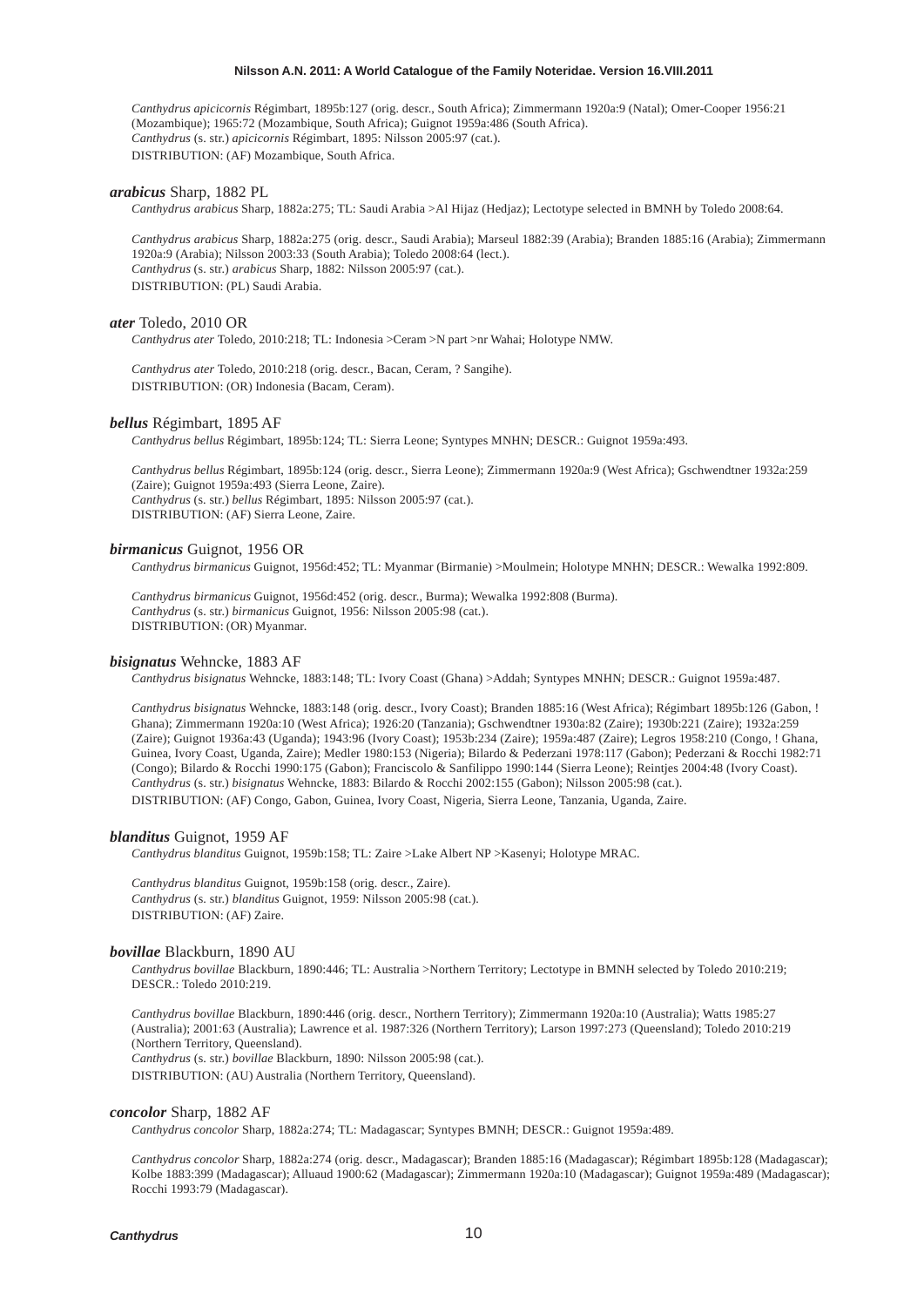*Canthydrus* (s. str.) *concolor* Sharp, 1882: Nilsson 2005:98 (cat.). DISTRIBUTION: (AF) Madagascar.

#### *diophthalmus* (Reiche & Saulcy, 1855) AF PL

*Hydrocanthus diophthalmus* Reiche & Saulcy, 1855:641; TL: Lebanon >Beirut; Syntypes MNHN; DESCR.: Montes & Soler 1985:189; N. COMB.: Montes & Soler 1985:191.

*Hydrocanthus badenii* Wehncke, 1876:223; TL: Angola; Syntypes MNHN; N. SYN.: Branden 1885:17.

*Canthydrus notula siculus* var. *numidicus* Bedel, 1925:375; TL: Algeria >La Calle; Syntypes MNHN; N. SYN.: Montes & Soler 1985:189. *Hydrocanthus notula* var. *siculus* Ragusa, 1882:249; TL: Italy >Sicily >Lentini lake; Syntypes MBAC; N. SYN.: Montes & Soler 1985:189.

*Canthydrus diophthalmus* (Reiche & Saulcy, 1855): Montes & Soler 1985:191 (Angola, Cameroon, Egypt, Ethiopia, Libya, Morocco, Senegal, Sicily, Spain, Tunisia, Zaire); Meloni 1991:69 (Sardinia); Bilton 1992:117 (Israel, chromosomes); Zalat et al. 2000:13 (Egypt); Barclay et al. 2001:27 (Turkey); Nilsson 2003:33 (Algeria, Cyprus, Egypt, Iran, Iraq, Israel, Italy, Lebanon, Libya, Morocco, Sinai, Spain, Syria, Turkey), 2004:17 (Tunisia).

*Canthydrus notula* (Erichson, 1843) (misident.): Sharp 1882a:275 (Egypt, Morocco); Marseul 1882:40 (Egypt); Branden 1885:17 (Egypt, Morocco); Régimbart 1895b:123 (in part, Egypt, Libya, Morocco); Escalera 1914:60 (Morocco); Zimmermann 1920a:12 (Italy, Sicily, Syria, North Africa); Kocher 1958:11 (Morocco); Guignot 1959a:498 (in part, Ethiopia, Zaire); Alfieri 1976:31 (Egypt).

*Canthydrus notula* ab. *siculus* (Ragusa, 1882): Régimbart 1895b:123 (Sicily); Zimmermann 1919:117 (Sicily).

*Canthydrus notula* var. *siculus* (Ragusa, 1882): Branden 1885:17 (Sicily).

*Canthydrus notula siculus* var. *numidicus* Bedel, 1925:375 (orig. descr., Algeria).

*Canthydrus sotula* (Erichson, 1843) (misident., misspell.): Ali 1978:11 (Iraq).

*Canthydrus* (s. str.) *diophthalmus* (Reiche & Saulcy, 1855): Nilsson 2005:98 (cat.).

*Hydrocanthus badenii* Wehncke, 1876:223 (orig. descr., Angola).

*Hydrocanthus diophthalmus* Reiche & Saulcy, 1855:641 (orig. descr., Lebanon); Hampe 1863:290 (Sicily).

*Hydrocanthus notula* Erichson, 1843 (misident.): Schaum 1857:LXXX (Egypt); Régimbart 1878a:349 (Egypt); Sharp 1878a:113 (Morocco).

*Hydrocanthus notula* var. *siculus* Ragusa, 1882:249 (orig. descr., Sicily).

*Hydrocanthus (Canthydrus) notula* Erichson, 1843 (misident.): Seidlitz 1887:79 (Algeria, Egypt, Sicily).

DISTRIBUTION: (AF) Angola, Cameroon, Ethiopia, Senegal, Zaire; (PL) Algeria, Cyprus, Egypt, Iran, Iraq, Israel, Italy (Sardinia, Sicily), Lebanon, Libya, Morocco, Spain, Syria, Tunisia, Turkey.

# *edanus* Guignot, 1953 AF

*Canthydrus edanus* Guignot, 1953c:3; TL: Zaire >Katanga >Upemba NP >Buye-Bala river; Holotype MRAC; DESCR.: Guignot 1959a:504.

*Canthydrus edanus* Guignot, 1953c:3 (orig. descr., Zaire); 1954a:21 (Zaire); 1959a:504 (Zaire). *Canthydrus* (s. str.) *edanus* Guignot, 1953: Nilsson 2005:99 (cat.). DISTRIBUTION: (AF) Zaire.

# *ephemeralis* Watts, 2001 AU

*Canthydrus ephemeralis* Watts, 2001:61; TL: Australia >Northern Territory >5 km SE Mt Borradaile station; Holotype SAM.

*Canthydrus ephemeralis* Watts, 2001:61 (orig. descr., Northern Territory, Western Australia); Toledo 2010:214 (Northern Territory, Western Australia).

*Canthydrus* (s. str.) *ephemeralis* Watts, 2001: Nilsson 2005:99 (cat.). DISTRIBUTION: (AU) Australia (Northern Territory, Western Australia).

# *festivus* Régimbart, 1888 OR

*Canthydrus festivus* Régimbart, 1888:610; TL: Myanmar (Birmanie) >Yangon (Rangoon); Syntypes MNHN; DESCR.: Régimbart 1899a:251.

*Canthydrus festivus* Régimbart, 1888:610 (orig. descr., Burma); 1891:538 (Burma); 1899a:251 (Burma); Zimmermann 1920a:10 (Burma); Guignot 1954c:563 (Burma); Rocchi 1986:33 (Burma). *Canthydrus* (s. str.) *festivus* Régimbart, 1888: Nilsson 2005:99 (cat.). DISTRIBUTION: (OR) Myanmar.

# *flammulatus* Sharp, 1882 OR

*Canthydrus flammulatus* Sharp, 1882a:278; TL: Thailand >Bangkok <Indonesia >Sulawesi >Macassar; Lectotype in BMNH selected by Toledo 2010:214; DESCR.: Toledo 2010:214.

*Canthydrus flammulatus* Sharp, 1882a:278 (orig. descr., Siam, Sulawesi); Branden 1885:16 (Siam, Sulawesi); Régimbart 1888:609 (Burma); 1889a:149 (Vietnam); 1891:538 (Burma); 1895a:343 (Sumatra); Régimbart 1899a:250 (Burma, Cochinchine, Siam, Sulawesi, Sumatra); Zimmermann 1919:118 (Vietnam); 1920a:10 (Burma, Sulawesi, Sumatra, Thailand); 1927:9 (Burma, Java, Sulawesi, Sumatra, Thailand, Vietnam); Csiki 1938:125 (Sumatra); Guignot 1956b:60 (Java); Vazirani 1977a:5 (Burma, Sulawesi, Sumatra, Thailand); Rocchi 1986:33 (Burma); Hendrich & Yang 1999:257 (Malaysia); Toledo 2010:214 (Borneo, Java, Laos, Malaysia, Myanmar, Siberut, Singapore, Sulawesi, Sumatra, Thailand, Vietnam).

*Canthydrus* (s. str.) *flammulatus* Sharp, 1882: Nilsson 2005:99 (cat.).

DISTRIBUTION: (OR) Indonesia (Java, Kalimantan, Siberut, Sulawesi, Sumatra), Laos, Malaysia, Myanmar, Singapore, Thailand, Vietnam.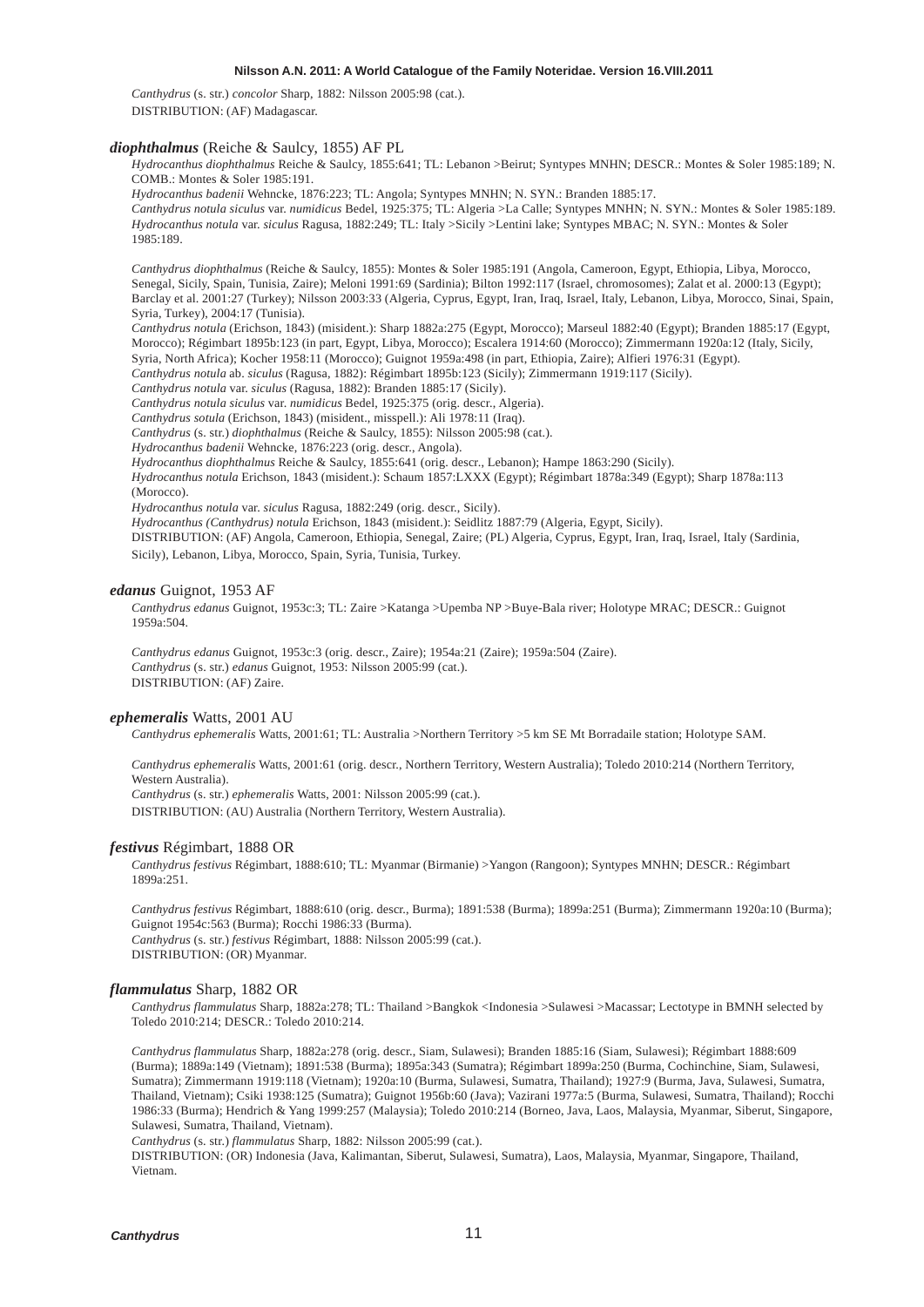#### *flavomaculatus* Gschwendtner, 1930 AF

*Canthydrus flavomaculatus* Gschwendtner, 1930a:81; TL: Zaire >Katanga >Mulongo; Holotype MRAC; DESCR.: Guignot 1959a:497.

*Canthydrus flavomaculatus* Gschwendtner, 1930a:81 (orig. descr., Zaire); 1930b:221 (Zaire); Guignot 1959a:497 (Zaire). *Canthydrus* (s. str.) *flavomaculatus* Gschwendtner, 1930: Nilsson 2005:99 (cat.). DISTRIBUTION: (AF) Zaire.

#### *flavosignatus* Régimbart, 1903 AF

*Canthydrus flavosignatus* Régimbart, 1903b:13; TL: Madagascar >Fort Dauphin >Androy <Ankara; Syntypes MNHN; DESCR.: Guignot 1959a:504.

*Canthydrus flavosignatus* Régimbart, 1903b:13 (orig. descr., Madagascar); Zimmermann 1920a:10 (Madagascar); Guignot 1959a:504 (Madagascar, Zaire); Rocchi 1993:85 (Madagascar). *Canthydrus* (s. str.) *flavosignatus* Régimbart, 1903: Nilsson 2005:100 (cat.).

DISTRIBUTION: (AF) Madagascar, Zaire.

### *flavus* (Motschulsky, 1855) OR PL

*Hydrocanthus flavus* Motschulsky, 1855:83; TL: Indes orientalis; LT: Wewalka 1992:804 ZMUM; DESCR.: Wewalka 1992:804; N. COMB.: Sharp 1882a:279.

*Canthydrus fulvescens* Régimbart, 1889a:149; TL: Vietnam (Annam >Thuan-an <Cochinchine >Mytho); Syntypes MNHN; N. SYN.: Régimbart 1899a:252.

*Canthydrus flavus* (Motschulsky, 1855): Sharp 1882a:279 (Siam, Taiwan); Branden 1885:16 (China, India or., Siam, Taiwan); Régimbart 1888:610 (Burma); 1891:538 (Burma); 1899a:252 (Annam, Cochinchine, India, Java, Sumatra, Tonkin); 1900a:147 (Sumatra); Zimmermann 1920a:10 (China, India, Java, Sumatra, Taiwan); 1927:10 (China, India, Java, Sumatra, Vietnam); Guignot 1954c:563 (Burma); Vazirani 1969a:227 (Burma, China, India, Indonesia, Taiwan); 1977a:5 (China, India, Java, Sumatra, Taiwan, Thailand, Vietnam); Rocchi 1986:33 (Burma); Wewalka 1992:806 (Burma, China, Java, Sumatra, Taiwan, Thailand, Vietnam); Nilsson 1995:39 (China, India, Sumatra); Hua 2002:34 (Fujian, Guangdong, Hainan, Hong Kong, Hubei, India, Sumatra, Taiwan); Nilsson 2003:33 (Fujian, Guangdong, Hainan, Hong Kong, Hubei, Taiwan); Toledo 2003:77 (Fujian, Guangdong, Hainan, Hong Kong, Hubei, Taiwan, Yunnan); Hendrich et al. 2004:102 (Singapore).

*Canthydrus fulvescens* Régimbart 1889a:149 (orig. descr., Annam, Cochinchine); Régimbart 1895a:342 (Sumatra).

*Canthydrus fulvus* (Motschulsky, 1855) (misspell.): Chûjô & Satô 1961:303 (Cambodia, Thailand).

*Canthydrus* (s. str.) *flavus* (Motschulsky, 1855): Nilsson 2005:100 (cat.).

*Hydrocanthus flavus* Motschulsky, 1855:83 (orig. descr., Indes orientales); Gemminger & Harold 1868:444 (India or.). DISTRIBUTION: (OR) Cambodia, India, Indonesia (Java, Sumatra), Myanmar, Singapore, Thailand, Vietnam; (PL) China (Fujian, Guangdong, Hainan, Hong Kong, Hubei, Yunnan), Taiwan.

# *gibberosus* Guignot, 1951 AF

*Canthydrus gibberosus* Guignot, 1951a:24; TL: Madagascar >Maroantsetra; Holotype MNHN; DESCR.: Guignot 1959a:498.

*Canthydrus gibberosus* Guignot, 1951a:24 (orig. descr., Madagascar); 1959a:498 (Madagascar); Rocchi 1993:85 (Madagascar). *Canthydrus gibberosus* ab. *quinquemaculatus* Guignot, 1956e:78 (orig. descr., Madagascar; infrasubspecific). *Canthydrus* (s. str.) *gibberosus* Guignot, 1951: Nilsson 2005:100 (cat.). DISTRIBUTION: (AF) Madagascar.

### *gracilis* Bilardo & Rocchi, 1990 AF

*Canthydrus gracilis* Bilardo & Rocchi, 1990:175; TL: Gabon >Lopé-Okanda reserve; Holotype MSNM.

*Canthydrus gracilis* Bilardo & Rocchi, 1990:175 (orig. descr., Gabon). *Canthydrus* (s. str.) *gracilis* Bilardo & Rocchi, 1990: Nilsson 2005:100 (cat.). DISTRIBUTION: (AF) Gabon.

#### *guttula* (Aubé, 1838) AF

*Hydrocanthus guttula* Aubé, 1838:410; TL: Réunion, Madagascar; Syntypes MNHN; DESCR.: Guignot 1959a:496; N. COMB.: Sharp 1882a:275.

*Canthydrus guttula* var. *frontalis* H.J.Kolbe, 1883:399; TL: Madagascar; Syntypes ZMHB; preoccupied by Sharp 1882a:276; N. SYN.: Zimmermann 1919:117.

*Canthydrus guttula* ab. *kolbei* Zimmermann, 1919:117, as replacement name for *Canthydrus frontalis* Kolbe; TL: Madagascar; Syntypes ZMHB; N. SYN.: Zimmermann 1919:117.

*Canthydrus guttula* ab. *kolbei* Zimmermann, 1920:11, as replacement name for *Canthydrus frontalis* Kolbe; TL: Madagascar; Syntypes ZMHB; preoccupied by Zimmermann, 1919:117; N. SYN.: Zimmermann 1920:11.

*Canthydrus guttula* var. *macularis* H.J.Kolbe, 1883:399; TL: Madagascar; Holotype ZMHB; N. SYN.: Zimmermann 1920a:11.

*Canthydrus guttula* (Aubé, 1838): Sharp 1882a:275 (Madagascar, Mauritius); Kolbe 1883:399 (Madagascar); Branden 1885:16 (Madagascar, Mauritius); Régimbart 1895b:122 (Madagascar, Réunion); Alluaud 1900:62 (Madagascar, Mauritius); Zimmermann 1919:117 (Madagascar); 1920a:11 (! Borneo, Madagascar, Mauritius, ! New Guinea, ! Timor); Guignot 1959a:496 (Madagascar, Mauritius); Wewalka 1980:730 (Madagascar, Mauritius); Bameul 1984:88 (Madagascar, Mauritius); Rocchi 1993:79 (Madagascar, Mauritius).

*Canthydrus guttula* var. *frontalis* H.J.Kolbe, 1883:399 (orig. descr., Madagascar); Branden 1885:16 (Madagascar). *Canthydrus guttula* ab. *kolbei* Zimmermann, 1919:117 (repl. name).

*Canthydrus guttula* var. *macularis* H.J.Kolbe, 1883:399 (orig. descr., Madagascar); Branden 1885:16 (Madagascar). *Canthydrus* (s. str.) *guttula* (Aubé, 1838): Nilsson 2005:100 (cat.).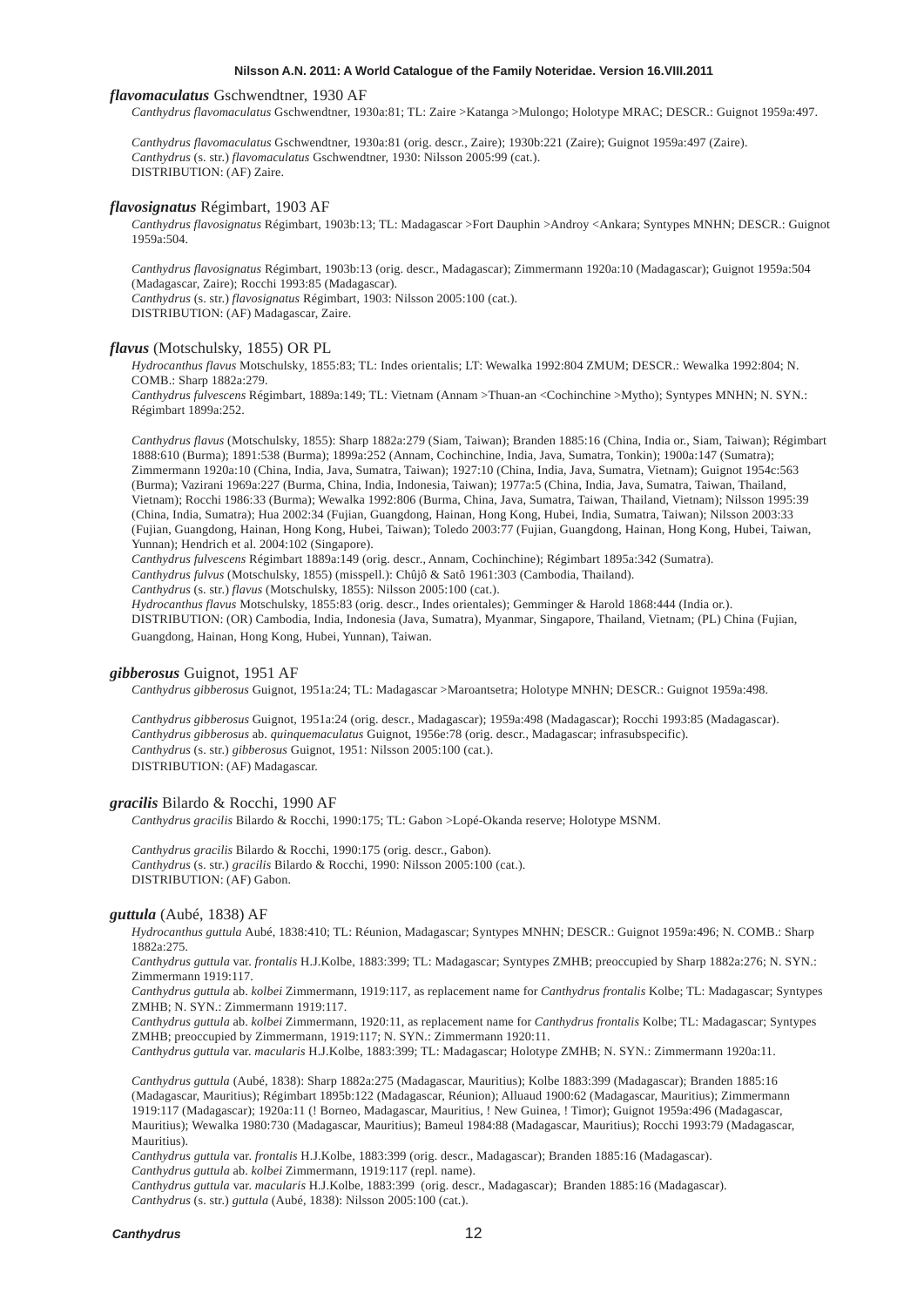*Hydrocanthus guttula* Aubé, 1838:410 (orig. descr., Madagascar, Réunion); Gemminger & Harold 1868:444 (Madagascar); Fairmaire 1869:188 (Madagascar).

*Noterus guttula* Dejean, 1833:56 (nomen nudum; Réunion).

DISTRIBUTION: (AF) Madagascar, Mascarene Islands.

# *haagi* (Wehncke, 1876) OR

*Hydrocanthus haagi* Wehncke, 1876:222; TL: Thailand (Siam); Lectotype selected in MNHN by Toledo 2008:64; DESCR.: Zimmermann 1927:9; N. COMB.: Sharp 1882a:278.

*Canthydrus haagi* (Wehncke, 1876): Sharp 1882a:278 (Thailand); Branden 1885:16 (Thailand); Régimbart 1899a:251 (Sulawesi, Sumatra, Thailand); Meinert 1901:414 (Thailand); Zimmermann 1920a:11 (Sulawesi, Sumatra, Thailand); 1927:9 (Sulawesi, Sumatra, Thailand); Vazirani 1977a:6 (Sulawesi, Sumatra, Thailand). *Canthydrus haagi* Sharp: Régimbart 1895a:343 (Sumatra); Toledo 2008:64 (lect.). *Canthydrus* (s. str.) *haagi* (Wehncke, 1876): Nilsson 2005:101 (cat.). *Hydrocanthus haagi* Wehncke, 1876:222 (orig. descr., Thailand). DISTRIBUTION: (OR) Indonesia (Sulawesi, Sumatra), Thailand.

# *imitator* Guignot, 1942 AF

*Canthydrus imitator* Guignot, 1942a:15; TL: Niger >Say; Holotype MNHN; DESCR.: Guignot 1959a:491. *Canthydrus imitator* Guignot, 1943:97; TL: Niger >Say; Holotype MNHN; preoccupied by Guignot 1942a:15; objective synonym of *Canthydrus imitator* Guignot, 1942a:15.

*Canthydrus imitator* Guignot, 1942:15 (orig. descr., Niger); 1943:97 (second descr., Niger); 1956a:218 (Niger, Senegal, Zaire); 1959a:491 (Mali, Niger, Senegal, Zaire); Capra 1952:6 (Ethiopia); Legros 1954:267 (Guinea); Omer-Cooper 1957a:366 (Ivory Coast, Malawi, South Africa); 1965:72 (Ethiopia, Ivory Coast, Malawi, South Africa); Bilardo & Pederzani 1978:117 (Ivory Coast); Medler 1980:153 (Nigeria); Rocchi 2000:14 (Guinea).

*Canthydrus* (s. str.) *imitator* Guignot, 1942: Nilsson 2005:101 (cat.).

DISTRIBUTION: (AF) Ethiopia, Guinea, Ivory Coast, Malawi, Mali, Niger, Nigeria, Senegal, South Africa, Zaire.

# *irenicus* Guignot, 1955 AF

*Canthydrus irenicus* Guignot, 1955b:1096; TL: Ivory Coast >Toumodi; Holotype MNHN.

*Canthydrus irenicus* Guignot, 1955b:1096 (orig. descr., Ivory Coast); 1956a:218 (Guinea, Ivory Coast, Senegal); Rocchi 2000:14 (Guinea, Ivory Coast, Senegal); Reintjes 2004:49 (Ivory Coast). *Canthydrus* (s. str.) *irenicus* Guignot, 1955: Nilsson 2005:101 (cat.). DISTRIBUTION: (AF) Guinea, Ivory Coast, Senegal.

#### *koppi* Wehncke, 1883 AF

*Canthydrus koppi* Wehncke, 1883:148; TL: Ivory Coast (Ghana) >Addah; Syntypes MNHN; DESCR.: Guignot 1959a:503.

*Canthydrus koppi* Wehncke, 1883:148 (orig. descr., Ivory Coast); Branden 1885:17 (West Africa); Régimbart 1895b:124 (! Ghana, Nigeria, Senegal); Zimmermann 1920a:11 (West Africa); Guignot 1955f:864 (Mauritania); 1956f:87 (Mali); 1959a:503 (Senegal); 1961a:238 (Senegal); Bruneau de Miré & Legros 1963:841 (Chad); Medler 1980:153 (Nigeria); Reintjes & Pederzani 2002:115 (Cameroon, Chad, ! Ghana, Ivory Coast, Niger, Nigeria, Senegal); Reintjes 2004:49 (Ivory Coast); Vondel 2004:40 (Gambia, Senegal). *Canthydrus koppi* ab. *sexmaculatus* Guignot, 1955f:864 (orig. descr., Mauritania; infrasubspecific). *Canthydrus* (s. str.) *koppi* Wehncke, 1883: Nilsson 2005:101 (cat.).

DISTRIBUTION: (AF) Cameroon, Chad, Gambia, Ivory Coast, Mali, Mauritania, Niger, Nigeria, Senegal.

#### *laccophiloides* Gschwendtner, 1930 AF

*Canthydrus laccophiloides* Gschwendtner, 1930a:82; TL: Zaire >Katanga >Mulongo; Holotype MRAC; DESCR.: Guignot 1959a:494.

*Canthydrus laccophiloides* Gschwendtner, 1930a:82 (orig. descr., Zaire); 1930b:221 (Zaire); Guignot 1955e:182 (Zaire); 1959a:494 (Zaire).

*Canthydrus* (s. str.) *laccophiloides* Gschwendtner, 1930: Nilsson 2005:101 (cat.). DISTRIBUTION: (AF) Zaire.

#### *laetabilis* (Walker, 1858) OR PL

*Hydroporus laetabilis* Walker, 1858:205; TL: Sri Lanka (Ceylon); Lectotype selected in BMNH by Toledo 2008:65; DESCR.: Régimbart 1899a:250; N. COMB.: Sharp 1882a:277.

*Canthydrus amiculus* Guignot, 1948a:9; TL: Zaire >Musosa [mislabelled]; Holotype MNHN; N. SYN.: Guignot 1951b:83. *Hydrocanthus orientalis* Wehncke, 1876:222; TL: India >Chennai (Madras), Tranquebar; Syntypes MNHN; N. SYN.: Branden 1885:17.

#### *Canthydrus amiculus* Guignot, 1948a:9 (orig. descr., ! Zaire).

*Canthydrus laetabilis* (Walker, 1858): Sharp 1882a:277 (Sri Lanka); 1890:341 (Sri Lanka); Branden 1885:17 (Sri Lanka); Severin 1890:CLXXXVII (India); Régimbart 1892c:113 (India); 1893a:99 (Sri Lanka); 1899a:250 (India, Sri Lanka); 1902:468 (Sri Lanka); 1903a:333 (India); Zimmermann 1919:118 (Sri Lanka); 1920a:11 (India, ! North America, Sri Lanka); Vazirani 1953:423 (India); 1968:100 (India, Sri Lanka); 1969a:229 (Burma, India, Pakistan, Sri Lanka, ! Zaire); 1969b:399 (Sri Lanka); 1970a:32 (Burma, India, Sri Lanka); 1973:291 (India); 1974:16 (India), 1977a:6 (Burma, India, Nepal, Pakistan, Sri Lanka, ! Zaire); 1977b:53 (India); 1977c:42 (India); 1981:257 (India); Rocchi 1976:179 (Bangla Desh); 1986:33 (Sri Lanka); 2001:65 (Bangla Desh, India, Myanmar, Nepal, Pakistan, Sri Lanka) Nilsson 2003:34 (Nepal, Pakistan, Uttar Pradesh), 2004:17 (! Africa); Toledo 2008:65 (lect.). *Canthydrus lactabilis* (Walker, 1858) (misspell.): Guignot 1954c:563 (Burma).

*Canthydrus* (s. str.) *laetabilis* (Walker, 1858): Nilsson 2005:102 (cat.).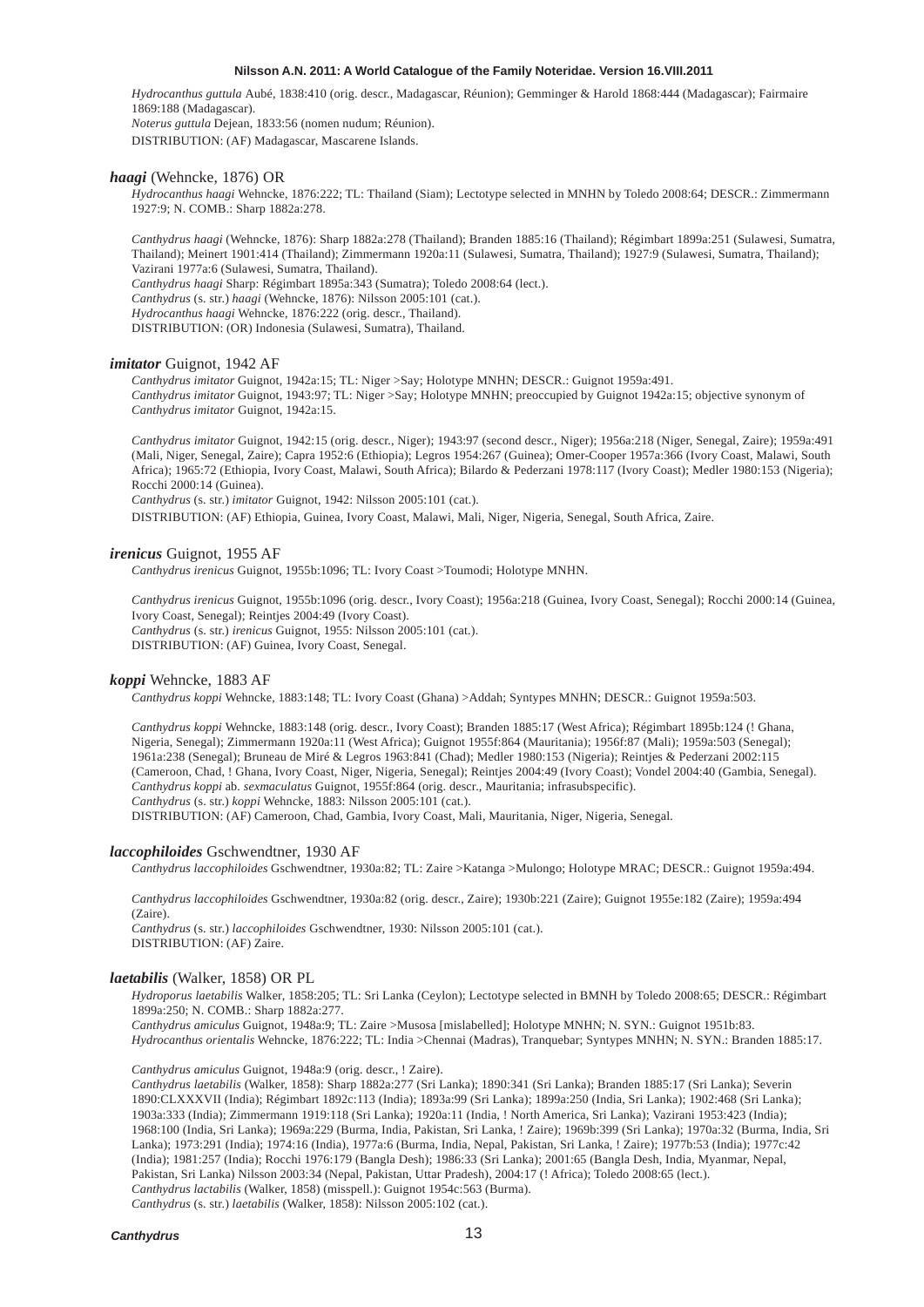*Hydroporus laetabilis* Walker, 1858:205 (orig. descr., Sri Lanka); Motschulsky 1861:108 (Sri Lanka). *Hydrocanthus orientalis* Wehncke, 1876:222 (orig. descr., India). DISTRIBUTION: (OR) Bangla Desh, India, Myanmar, Sri Lanka; (PL) India (Uttar Pradesh), Nepal, Pakistan.

#### *luctuosus* (Aubé, 1838) OR PL

*Hydrocanthus luctuosus* Aubé, 1838:408; TL: India >Mumbai (Bombay); Syntypes MNHN; DESCR.: Vazirani 1969a:231; N. COMB.: Sharp 1882a:276.

*Canthydrus frontalis* Sharp, 1882a:276; TL: Arabia; Lectotype selected in BMNH by Toledo 2008:64; N. SYN.: Régimbart 1899a:249. *Canthydrus ornatus* Sharp, 1882a:275; TL: Iran; Lectotype in BMNH selected by Toledo 2008:65; N. SYN.: Zimmermann 1920a:12. *Canthydrus sexpunctatus* Sharp, 1882a:276; TL: India >Tranquebar; Syntypes BMNH; N. SYN.: Sharp 1890:340.

*Canthydrus frontalis* Sharp, 1882a:276 (orig. descr., Arabia, India); Marseul 1882:40 (Arabia); Branden 1885:16 (Arabia, India); Toledo 2008:64 (lect. Arabia).

*Canthydrus luctuosus* (Aubé, 1838): Sharp 1882a:276 (India); 1890:340 (Sri Lanka); Branden 1885:17 (India or.); Régimbart 1889a:148 (Cambodia, Cochinchine, India); 1895b:125 (Réunion); 1899a:248 (India, Indochine); Severin 1890:CLXXXVII (India); Zimmermann 1920a:11 (India); Vazirani 1953:424 (Arabia, India, Iran, Iraq, Syria); 1968:100 (India); 1969a:231 (India, Iran, Sri Lanka); 1969b:399 (Sri Lanka); 1972:117 (India); 1974:16 (India); 1977a:6 (India, Iran, Sri Lanka); 1981:258 (India); Wewalka 1973:84 (India, Iran, Sri Lanka, Syria); Rocchi 2001:65 (Iran, Iraq, India, Sri Lanka, Syria); Nilsson 2003:34 (Iran), 2004:17 (Iraq, South Arabia, Syria). *Canthydrus luctuosus* ab. *frontalis* Sharp, 1882: Zimmermann 1920a:11 (Arabia, India, ! Mascarene Islands).

*Canthydrus luctuosus* var. *frontalis* Sharp, 1882: Régimbart 1899a:249 (Arabia, India).

*Canthydrus luctuosus frontalis* Sharp, 1882: Brancucci 1985:241 (? Arabia).

*Canthydrus luctuosus* ab. *ornatus* Sharp, 1882: Zimmermann 1920a:12 (Iran, Mesopotamia, Syria).

*Canthydrus luctuosus* ab. *sexpunctatus* Sharp, 1882: Zimmermann 1920a:11 (India, Iran).

*Canthydrus luctuosus* var. *sexpunctatus* Sharp, 1882: Régimbart 1899a:249 (India).

*Canthydrus luctuosus ornatus* Sharp, 1882: Ali 1978:11 (Iraq).

*Canthydrus ornatus* Sharp, 1882a:275 (orig. descr., Iran); Marseul 1882:40 (Iran); Branden 1885:17 (Iran); Régimbart 1893b:363 (Syria); 1899a:249 (Iran, Iraq); Zimmermann 1927:9 (Iran, Iraq, Sumatra); Toledo 2008:65 (lect.).

*Canthydrus sexpunctatus* Sharp, 1882a:276 (orig. descr., India); Branden 1885:18 (India).

*Canthydrus* (s. str.) *luctuosus* (Aubé, 1838): Nilsson 2005:102 (cat.).

*Hydrocanthus luctuosus* Aubé, 1838:408 (orig. descr., India); Gemminger & Harold 1868:444 (India).

*Noterus luctuosus* Dejean, 1833:56 (nomen nudum, India orient.).

*Noterus quadrimaculatus* Zaitzev, 1915:258 (nomen nudum, East India).

DISTRIBUTION: (OR) Cambodia, India, Indonesia (Sumatra), Sri Lanka, Vietnam; (PL) Arabia, Iran, Iraq, Syria.

#### *maculatus* Wehncke, 1883 AF

*Canthydrus maculatus* Wehncke, 1883:148; TL: Ivory Coast (Ghana) >Addah; Syntypes MNHN; DESCR.: Guignot 1959a:487.

*Canthydrus maculatus* Wehncke, 1883:148 (orig. descr., Ivory Coast); Branden 1885:17 (West Africa); Régimbart 1895b:127 (! Ghana); Zimmermann 1920a:12 (West Africa); Guignot 1936a:43 (Kenya); 1959a:487 (! Ghana, Kenya); Medler 1980:153 (Nigeria). *Canthydrus* (s. str.) *maculatus* Wehncke, 1883: Nilsson 2005:102 (cat.). DISTRIBUTION: (AF) Ivory Coast, Kenya, Nigeria.

# *marshalli* J.Balfour-Browne, 1939 AF

*Canthydrus marshalli* J.Balfour-Browne, 1939a:98; TL: South Africa >Kwazulu-Natal >Estcourt (Eastcourt); Holotype BMNH; DESCR.: Guignot 1959a:501.

*Canthydrus marshalli* J.Balfour-Browne, 1939a:98 (orig. descr., Natal); Guignot 1959a:501 (Natal); Omer-Cooper 1965:72 (Malawi, South Africa, Zaire). *Canthydrus* (s. str.) *marshalli* J.Balfour-Browne, 1939: Nilsson 2005:103 (cat.). DISTRIBUTION: (AF) Malawi, South Africa, Zaire.

# *mazzoldii* Toledo, 2008 OR

*Canthydrus mazzoldii* Toledo, 2008:60; TL: Thailand >Thung Salaeng Luang NP >80 km E of Phitsanulok; Holotype NMW.

*Canthydrus mazzoldii* Toledo, 2008:60 (orig. descr., Laos, Thailand). DISTRIBUTION: (OR) Laos, Thailand.

# *minutus* Régimbart, 1895 AF

*Canthydrus minutus* Régimbart, 1895b:123; TL: Gabon >Cristal Mts <Congo >Quilou river >upper part; Syntypes MNHN; DESCR.: Guignot 1959a:497.

*Canthydrus minutus* Régimbart, 1895b:123 (orig. descr., Congo, Gabon); Zimmermann 1920a:12 (Congo); Peschet 1925:30 (Angola); Gschwendtner 1932b:54 (Zaire); 1935a:373 (Zaire); Guignot 1936a:42 (Uganda); 1943:98 (Ivory Coast); 1953b:234 (Zaire); 1954a:21 (Zaire); 1959a:497 (Angola, Gabon, Ivory Coast, Uganda, Zaire); Legros 1954:267 (Guinea); 1958:210 (Guinea); Omer-Cooper 1957a:365 (Ethiopia, Ivory Coast, Malawi, Uganda, Zaire); Bilardo & Pederzani 1978:117 (Gabon, Ivory Coast); Medler 1980:153 (Nigeria); Pederzani & Rocchi 1982:71 (Congo); Bilardo & Rocchi 1990:175 (Gabon). *Canthydrus* (s. str.) *minutus* Régimbart, 1895: Bilardo & Rocchi 2002:155 (Gabon); Nilsson 2005:103 (cat.). DISTRIBUTION: (AF) Angola, Congo, Ethiopia, Gabon, Guinea, Ivory Coast, Malawi, Nigeria, Uganda, Zaire.

#### *moneres* Guignot, 1955 AF

*Canthydrus moneres* Guignot, 1955a:66; TL: Madagascar >C part >Ambatoloana; Holotype MNHN.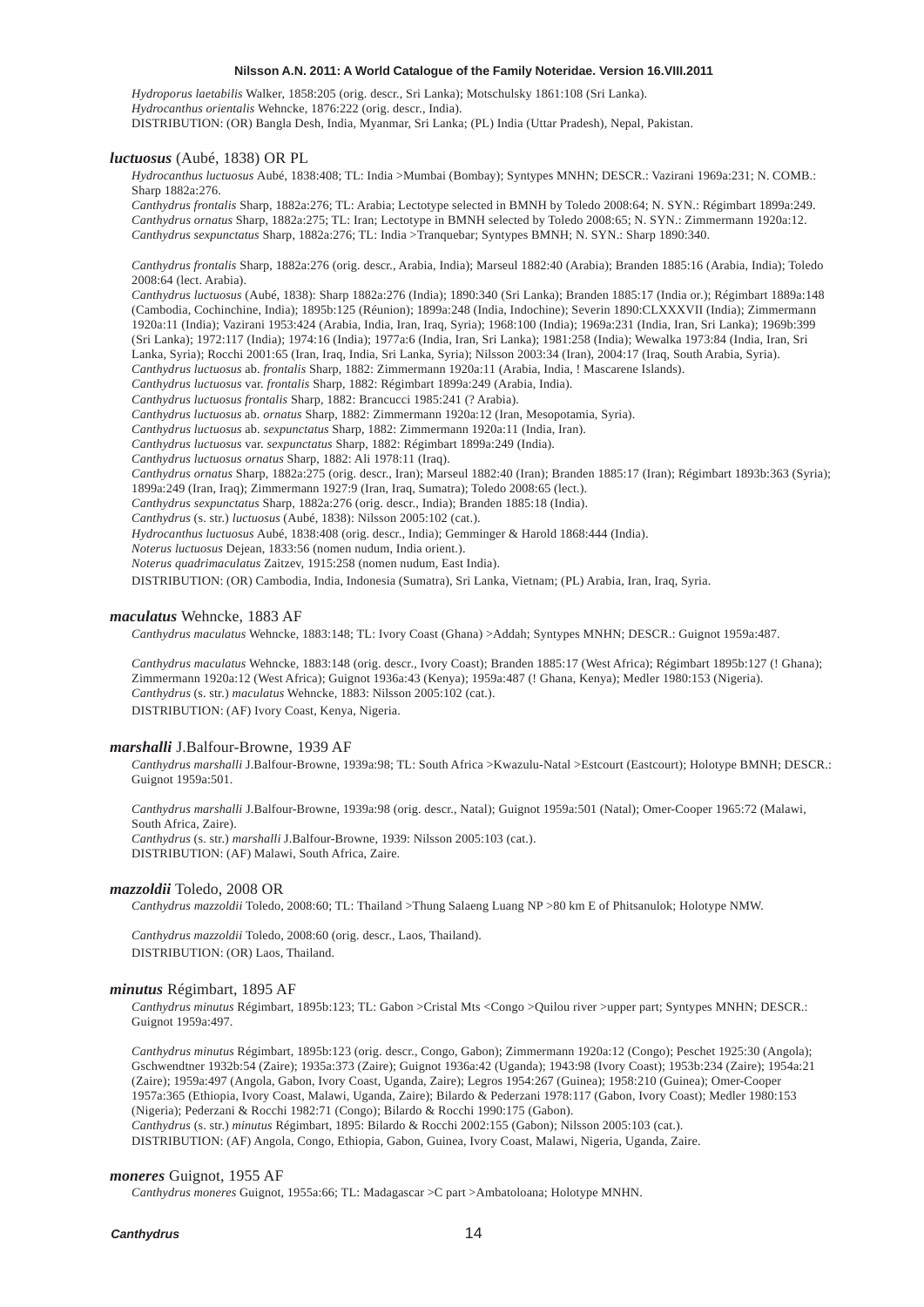*Canthydrus moneres* Guignot, 1955a:66 (orig. descr., Madagascar); Rocchi 1993:85 (Madagascar). *Canthydrus* (s. str.) *moneres* Guignot, 1955: Nilsson 2005:103 (cat.). DISTRIBUTION: (AF) Madagascar.

#### *morsbachi* (Wehncke, 1876) OR

*Hydrocanthus morsbachi* Wehncke, 1876:222; TL: Vietnam (Cochinchina); Lectotype selected in MNHN by Toledo 2008:65; DESCR.: Vazirani 1969a:232; N. COMB.: Sharp 1882a:276.

*Canthydrus luctuosus* var. *morsbachi* (Wehncke, 1876): Régimbart 1889a:148 (Cochinchine).

*Canthydrus morsbachi* (Wehncke, 1876): Sharp 1882a:276 (Vietnam); Branden 1885:17 (Cochinchina); Régimbart 1899a:247 (in part, Cochinchine); Zimmermann 1920a:12 (in part, Cochinchina); 1927a:8 (Vietnam); Wewalka 1982:119 (in part, Vietnam); Toledo 2003:78 (in part, Vietnam); Toledo 2008:65 (lect.). *Hydrocanthus morsbachi* Wehncke, 1876:222 (orig. descr., Cochinchina).

DISTRIBUTION: (OR) Vietnam.

# *morulus* Omer-Cooper, 1931 AF

*Canthydrus morulus* Omer-Cooper, 1931:755; TL: Ethiopia >Hora Shola, Zwai lake <Uganda >Kampala; Syntypes BMNH; DESCR.: Guignot 1959a:501.

*Canthydrus morulus* Omer-Cooper, 1931:755 (orig. descr., Ethiopia); Guignot 1956g:320 (Zaire); 1956h:395 (Uganda); 1959a:501 (Ethiopia, Uganda, Zaire); 1959b:157 (Zaire). *Canthydrus* (s. str.) *morulus* Omer-Cooper, 1931: Nilsson 2005:104 (cat.). DISTRIBUTION: (AF) Ethiopia, Uganda, Zaire.

#### *natalensis* J.Balfour-Browne, 1939 AF

*Canthydrus natalensis* J.Balfour-Browne, 1939a:98; TL: South Africa >Kwazulu-Natal >Durban (Port Natal); Holotype BMNH; DESCR.: Guignot 1959a:502.

*Canthydrus natalensis* J.Balfour-Browne, 1939a:98 (orig. descr., Natal); Guignot 1953d:145 (Zaire); 1959a:502 (Natal, Zaire); Omer-Cooper 1957a:365 (Malawi, South Africa); 1965:72 (Malawi, South Africa, Zaire). *Canthydrus* (s. str.) *natalensis* J.Balfour-Browne, 1939: Nilsson 2005:104 (cat.). DISTRIBUTION: (AF) Malawi, South Africa, Zaire.

# *nigerrimus* Omer-Cooper, 1957 AF

*Canthydrus nigerrimus* Omer-Cooper, 1957:5; TL: South Africa >Mpumalanga (Transvaal) >Ermelo; Holotype BMNH.

*Canthydrus nigerrimus* Omer-Cooper, 1957b:5 (orig. descr., South Africa); 1958:59 (Swaziland); 1965:71 (South Africa, Swaziland). *Canthydrus* (s. str.) *nigerrimus* Omer-Cooper, 1957: Nilsson 2005:104 (cat.). DISTRIBUTION: (AF) South Africa, Swaziland.

# *nitidulus* Sharp, 1882 OR PL

*Canthydrus nitidulus* Sharp, 1882a:278; TL: N China >Taiwan; Lectotype selected in BMNH by Toledo 2008:65; DESCR.: Mori & Kitayama 1993:49.

*Canthydrus bifasciatus* Régimbart, 1889a:148; TL: Cambodia >Pnomh-Penh; Syntypes MNHN; N. SYN.: Zimmermann 1919:117.

*Canthydrus bifasciatus* Régimbart, 1889a:148 (orig. descr., Cambodia); Vazirani 1977a:5 (Vietnam); Zimmermann 1920a:10 (Cochinchina).

*Canthydrus nitidulus* Sharp, 1882a:278 (orig. descr., China, Taiwan); Branden 1885:17 (China, Taiwan); Régimbart 1889a:147 (Annam); 1899a:250 (Annam, China, Tonkin); Zimmermann 1920a:12 (Annam, China, Taiwan, Tonkin); Chûjô & Satô 1961:303 (Cambodia); Vazirani 1977a:7 (Cambodia, China, Japan, Taiwan, Vietnam); Mori & Kitayama 1993:49 (Japan); Nilsson 1995:39 (Cambodia, China, Japan, Vietnam); Hua 2002:34 (Beijing, Cambodia, Fujian, Guangdong, Hainan, Hubei, Japan, Jiangsu, Jiangxi, Sichuan, Taiwan, Vietnam, Zhejiang); Nilsson 2003:34 (Beijing, Fujian, Guangdong, Hainan, Hubei, Japan, Jiangsu, Jiangxi, Sichuan, Taiwan, Zhejiang); Toledo 2003:81 (Cambodia, Beijing, Fujian, Guangdong, Hainan, Hong Kong, Hubei, Japan, Jiangsu, Jiangxi, Sichuan, Taiwan, Vietnam, Zhejiang); Toledo 2008:65 (lect.).

*Canthydrus nitidulus* ab. *bifasciatus* Régimbart, 1889: Zimmermann 1919:117 (Cambodia, Vietnam).

*Canthydrus* (s. str.) *nitidulus* Sharp, 1882: Nilsson 2005:104 (cat.).

DISTRIBUTION: (OR) Cambodia, Vietnam; (PL) China (Beijing, Fujian, Guangdong, Hainan, Hong Kong, Hubei, Jiangsu, Jiangxi, Sichuan, Zhejiang), Japan (Ryukyu Islands), Taiwan.

#### *notula* (Erichson, 1843) AF PL

*Hydrocanthus notula* Erichson, 1843:220; TL: Angola; Syntypes ZMHB; DESCR.: Montes & Soler 1985:191; N. COMB.: Sharp 1882a:275.

*Canthydrus biguttatus* Régimbart, 1895b:123; TL: West Africa >Senegal [etc.]; Syntypes MSNG; N. SYN.: Kolbe 1902:574. *Canthydrus biguttatus* Régimbart, 1895c:188; TL: Somalia >Gourar Ganana >betw. Lugh & Bardera <<Senegal, Congo; Syntypes MSNG; preoccupied by Régimbart 1895b:123; N. SYN.: Nilsson 2005:104.

*Canthydrus biguttatus* Régimbart, 1895b:123 (orig. descr., Congo, Gabon, Ghana, Senegal, Sierra Leone, Somalia, Zaire); 1895c:188 (second descr., Congo, Senegal, Somalia); 1900b:49 (Aldabra); 1906:247 (Kenya, Tanzania); Kolbe 1897:81 (Somalia); Alluaud 1900:62 (Aldabra); Zimmermann 1919:117 (Angola); 1920a:10 (Cameroon, East Africa); 1920b:224 (Namibia); 1926:20 (Tanzania); Peschet 1922:374 (Kenya); 1925:29 (Aldabra Islands, Angola, Cameroon, Ghana, Kenya, Senegal, Sierra Leone, Somalia); Gschwendtner 1930b:221 (Zaire); 1935b:15 (Botswana); 1938a:4 (Zaire); Guignot 1936a:42 (Kenya); 1953b:234 (Zaire); 1954a:21 (Zaire); 1955g:29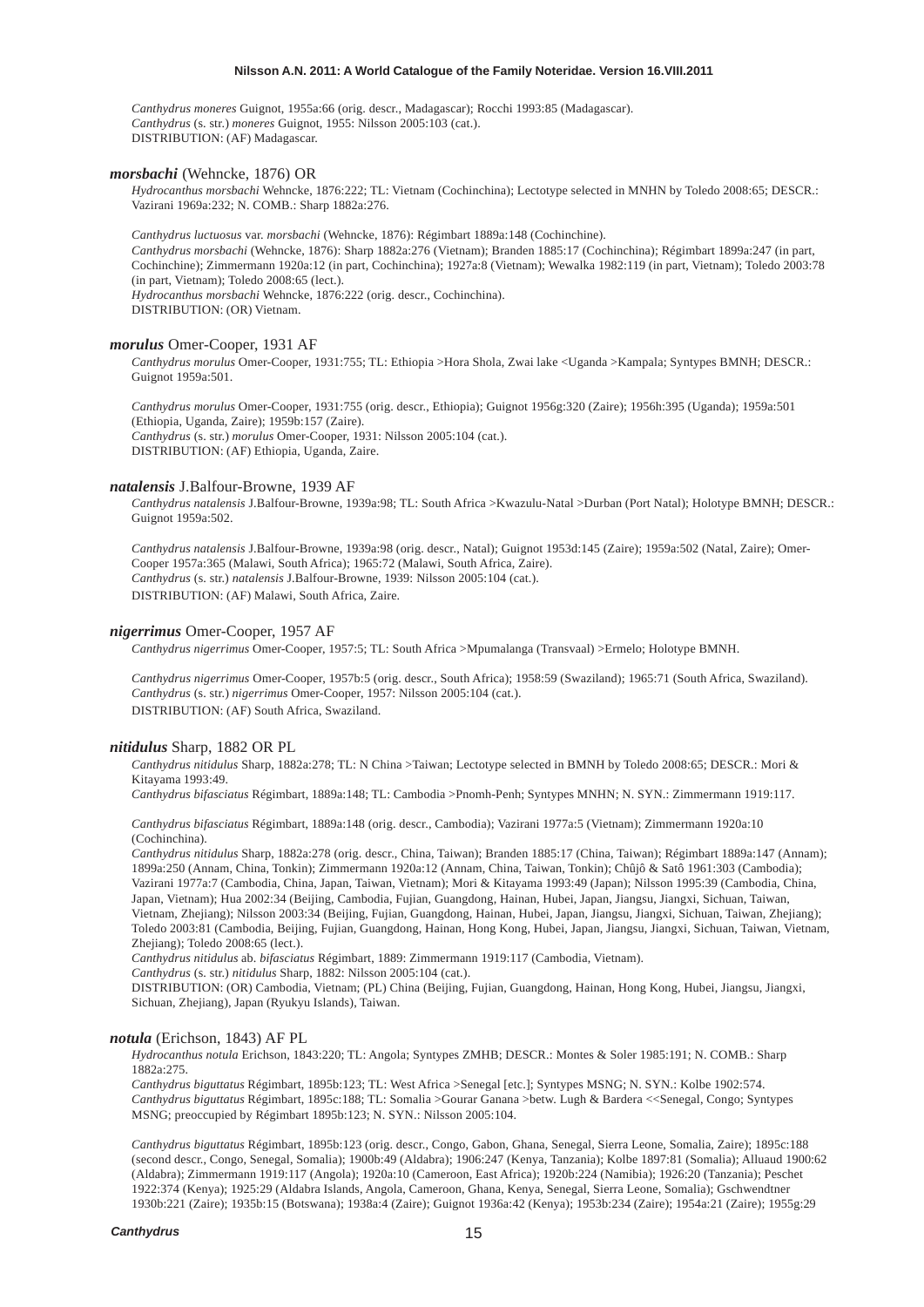(Ruanda); 1956g:318 (Zaire); 1959a:500 (Aldabra Islands, Zaire); 1959b:156 (Zaire); 1960a:98 (Aldabra Islands, Madagascar); J. Balfour-Browne 1939b:477 (Botswana, Cameroon, Ghana, Kenya, Senegal, Sierra Leone, Somalia, Tanzania, Uganda, Zaire); Bruneau de Miré & Legros 1963:840 (Chad, Somalia, Tanzania); Bilardo 1976:190 (Tanzania); Bilardo & Pederzani 1978:117 (Gabon, Ivory Coast); Forge 1979:98 (Ivory Coast).

*Canthydrus notula* (Erichson, 1843): Kolbe 1902:574 (Aldabra Islands); Sharp 1904:2 (Sudan); Régimbart 1922:532 (Ethiopia, Kenya); Zimmermann 1919:117; 1920a:12 (in part, Angola); Omer-Cooper 1931:754 (Ethiopia); 1956:21 (Mozambique); 1957a:365 (Angola, Ethiopia, Kenya, Malawi, Mozambique, South Africa, Swaziland, Tanzania, Uganda, Zambia, Zimbabwe); 1958:59 (Swaziland); 1965:71 (Aldabra Islands, Angola, Botswana, Ethiopia, Ghana, Kenya, Madagascar, Malawi, Mali, Mozambique, Senegal, Sierra Leone, Somalia, South Africa, Swaziland, Tanzania, Uganda, Zaire, Zambia, Zanzibar, Zimbabwe); Guignot 1936a:41 (Ethiopia); 1953d:145 (Zaire); J. Balfour-Browne 1950:359 (Zambia); 1951:182 (in part, Yemen); Ferreira 1967:535 (Angola); Medler 1980:153 (Nigeria); Pederzani & Rocchi 1982:71 (Congo); Brancucci 1985:241 (Yemen); Montes & Soler 1985:191 (Angola, Gabon, Madagascar, Somalia, Tanzania, Zaire); Bilardo & Rocchi 1987:101 (Botswana); 1990:175 (Gabon); Rocchi 1990:442 (Kenya); 1993:85 (Madagascar); Nilsson 2003:34 (Oman, Yemen), 2004:17 (Africa); Vondel 2004:40 (Gambia).

*Canthydrus notula* ab. *siculus* Ragusa, 1882 (misident.): Guignot 1953d:145 (Zaire).

*Canthydrus* (s. str.) *biguttatus* Régimbart, 1895: Guignot 1960b:96 (Tanzania).

*Canthydrus* (s. str.) *notula* (Erichson, 1843): Nilsson 2005:104 (cat.).

*Hydrocanthus notula* Erichson, 1843:220 (orig. descr., Angola); Gemminger & Harold 1868:444 (Angola); Paulino de Oliveira 1880:151 (Angola).

DISTRIBUTION: (AF) Angola, Botswana, Cameroon, Chad, Congo, Ethiopia, Gabon, Gambia, Ghana, Ivory Coast, Kenya, Madagascar, Malawi, Mali, Mozambique, Namibia, Nigeria, Ruanda, Senegal, Seychelles (Aldabra Islands), Sierra Leone, Somalia, South Africa, Swaziland, Tanzania, Uganda, Zaire, Zambia, Zimbabwe; (PL) Oman, Yemen.

### **ssp.** *comorensis* Guignot, 1959 AF

*Canthydrus notula comorensis* Guignot, 1959d:72; TL: Comoros >Mwali (Mohéli) >l'Etang; Holotype MNHN**.**

*Canthydrus notula comorensis* Guignot, 1959d:72 (orig. descr., Comoros). *Canthydrus* (s. str.) *notula comorensis* Guignot, 1959: NILSSON 2005:105 (CAT.). DISTRIBUTION: (AF) Comoro Islands.

#### *occultus* Toledo, 2010 AU

*Canthydrus occultus* Toledo, 2010:219; TL: Indonesia >West New Guinea >Nabire >Bobo river; Holotype NMW.

*Canthydrus occultus* Toledo, 2010:219 (orig. descr., West New Guinea). DISTRIBUTION: (AU) Indonesia (West New Guinea).

# *politus* (Sharp, 1873) PL

*Hydrocanthus politus* Sharp, 1873:51; TL: Japan >Honshu >Kobe (Hiogo); Lectotype in BMNH selected by Toledo 2008:65; DESCR.: Mori & Kitayama 1993:49; N. COMB.: Sharp 1882a:278.

*Canthydrus politus* (Sharp, 1873): Sharp 1882a:278 (China, Japan); Branden 1885:17 (China, Japan); Régimbart 1899a:251 (Japan, Shanghai); Zimmermann 1920a:13 (China, Japan); Gschwendtner 1933a:159 (Wuchang); Lee et al. 1992:46 (South Korea); Mori & Kitayama 1993:49 (Japan); Nilsson 1995:39 (China, Japan); Hua 2002:34 (Beijing, Fujian, Hubei, Japan, Jiangsu, Jiangxi, Liaoning, Sichuan, Shandong); Nilsson 2003:34 (Beijing, Fujian, Hebei, Hubei, Japan, Jiangsu, Liaoning, Sichuan, Shanghai, Shandong, South Korea); Toledo 2003:80 (Guizhou, Hunan, Japan, Jiangxi, Korea); Toledo 2008:65 (lect.).

*Canthydrus* (s. str.) *politus* (Sharp, 1873): Nilsson 2005:105 (cat.).

*Hydrocanthus politus* Sharp, 1873:51 (orig. descr., Japan).

DISTRIBUTION: (PL) China (Beijing, Fujian, Guizhou, Hebei, Hubei, Hunan, Jiangsu, Jiangxi, Liaoning, Sichuan, Shanghai, Shandong), Japan (Honshu, Kyushu, Shikoku, Ryukyu Islands), South Korea.

#### *procurvus* Guignot, 1942 AF

*Canthydrus procurvus* Guignot, 1942a:14; TL: Ivory Coast >Toumodi; Holotype MNHN; DESCR.: Guignot 1959:489. *Canthydrus procurvus* Guignot, 1943:96; TL: Ivory Coast >Toumodi; Holotype MNHN; preoccupied by Guignot 1942a:14; objective synonym of *Canthydrus procurvus* Guignot, 1942a:14.

*Canthydrus procurvus* Guignot, 1942a:14 (orig. descr., Ivory Coast); 1943:96 (second descr., Ivory Coast); 1959a:489 (Ivory Coast); 1959b:155 (Zaire); Forge 1979:98 (Ivory Coast); Bilardo & Pederzani 1978:117 (Ivory Coast). *Canthydrus* (s. str.) *procurvus* Guignot, 1942: Nilsson 2005:105 (cat.). DISTRIBUTION: (AF) Ivory Coast, Zaire.

# *proximus* Sharp, 1882 OR

*Canthydrus proximus* Sharp, 1882a:278; TL: Thailand >Bangkok; Lectotype in BMNH selected by Toledo 2008:66; DESCR.: Régimbart 1899a:250.

*Canthydrus proximus* Sharp, 1882a:278 (orig. descr., Thailand); Branden 1885:17 (Thailand); Régimbart 1899a:250 (Annam, Thailand); Zimmermann 1920a:13 (Annam, Thailand); Vazirani 1977a:7 (China, Thailand, Vietnam); Nilsson 1995:40 (? China, Thailand, Vietnam); Hua 2002:34 (? China, Thailand, Vietnam); Nilsson 2003:34 (China); Hendrich et al. 2004:108 (? Singapore); Toledo 2008:66 (lect.). *Canthydrus* (s. str.) *proximus* Sharp, 1882: Nilsson 2005:105 (cat.).

DISTRIBUTION: (OR) ? Singapore, Thailand, Vietnam; (PL) ? China.

#### *pseudomorsbachi* Vazirani, 1969 OR

*Canthydrus pseudomorsbachi* Vazirani, 1969b:399; TL: Sri Lanka >Battaramulla; Holotype NZSI.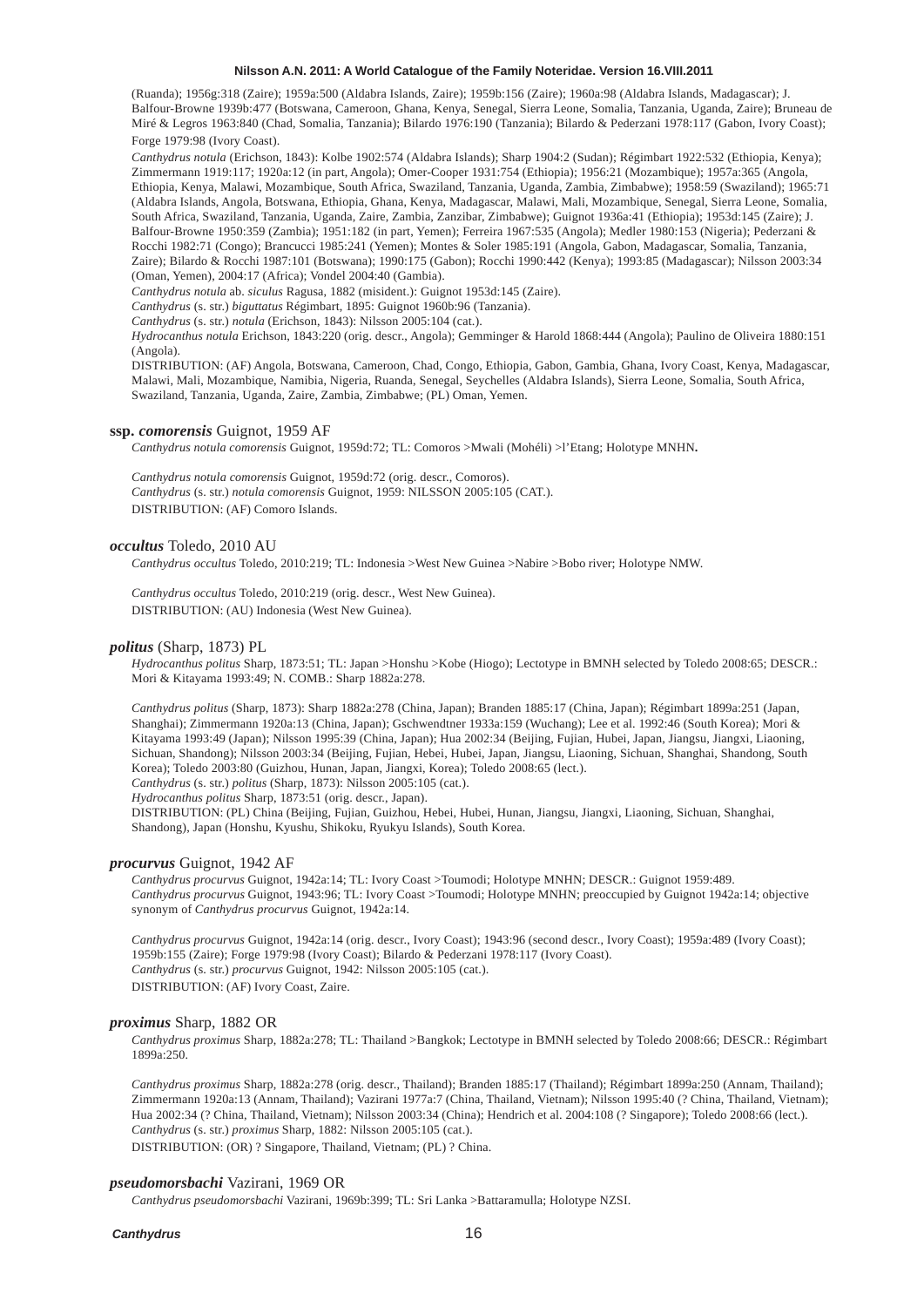*Canthydrus pseudomorsbachi* Vazirani, 1969b:399 (orig. descr., Sri Lanka); 1977a:8 (Sri Lanka). *Canthydrus* (s. str.) *pseudomorsbachi* Vazirani, 1969: Nilsson 2005:106 (cat.). DISTRIBUTION: (OR) Sri Lanka.

# *quadriguttatus* Guignot, 1955 AF

*Canthydrus quadriguttatus* Guignot, 1955e:187; TL: Zaire >Katanga >Lubumbashi (Elisabethville); Holotype MRAC.

*Canthydrus quadriguttatus* Guignot, 1955e:187 (orig. descr., Zaire). *Canthydrus* (s. str.) *quadriguttatus* Guignot, 1955: Nilsson 2005:106 (cat.). DISTRIBUTION: (AF) Zaire.

# *quadrivittatus* (Boheman, 1848) AF

*Noterus quadrivittatus* Boheman, 1848:247; TL: South Africa (Caffraria interiori); Syntypes NHRS; DESCR.: Guignot 1959a:506; N. COMB.: Sharp 1882a:277.

*Canthydrus apicicornis* Régimbart, 1895 (misident. vide Omer-Cooper 1965:72): Omer-Cooper 1957a:366 (Zimbabwe). *Canthydrus quadrivittatus* (Boheman, 1848): Sharp 1882a:277 (South Africa); Branden 1885:17 (South Africa); Régimbart 1894:236 (South Africa); 1895b:124 (Congo, South Africa); Zimmermann 1920a:13 (South Africa); Peschet 1925:29 (Angola, Congo, South Africa); Omer-Cooper 1931:755 (Ethiopia); Omer-Cooper 1957a:364 (Angola, Botswana, Malawi, South Africa, Zimbabwe); 1957b:5 (Angola, Ethiopia, South Africa, Zaire); 1958:59 (Swaziland); 1965:70 (Angola, Botswana, Ethiopia, Malawi, South Africa, Swaziland, Zaire, Zimbabwe); Gschwendtner 1935b:15 (Botswana); Guignot 1953b:234 (Zaire); 1955e:182 (Zaire); 1959a:506 (Angola, Congo, Ethiopia, Zaire); Ferreira 1967:535 (Angola); Bilardo & Rocchi 1987:101 (Botswana).

*Canthydrus quadrivittatus* ab. *contractosignatus* Gschwendtner, 1935:15 (orig. descr., Kalahari; infrasubspecific).

*Canthydrus* (s. str.) *quadrivittatus* (Boheman, 1848): Nilsson 2005:106 (cat.).

*Hydrocanthus quadrivittatus* (Boheman, 1848): Gemminger & Harold 1868:444 (Caffraria).

*Noterus quadrivittatus* Boheman, 1848:247 (orig. descr., South Africa).

DISTRIBUTION: (AF) Angola, Botswana, Congo, Ethiopia, Malawi, South Africa, Swaziland, Zaire, Zimbabwe.

# *rasilis* Guignot, 1942 AF

*Canthydrus rasilis* Guignot, 1942a:14; TL: Ivory Coast >Toumodi; Holotype MNHN; DESCR.: Guignot 1959a:490. *Canthydrus rasilis* Guignot, 1943:97; TL: Ivory Coast >Toumodi; Holotype MNHN; preoccupied by Guignot 1942a:14; objective synonym of *Canthydrus rasilis* Guignot, 1942a:14.

*Canthydrus rasilis* Guignot, 1942a:14 (orig. descr., Burkina Faso, Ivory Coast); 1943:97 (second descr., Burkina Faso, Ivory Coast); Guignot 1953d:145 (Zaire); 1959a:490 (Burkina Faso, Ivory Coast, Zaire); Medler 1980:153 (Nigeria); Rocchi 2000:14 (Burkina Faso, Congo, Guinea, Ivory Coast, Zaire).

*Canthydrus* (s. str.) *rasilis* Guignot, 1942: Nilsson 2005:106 (cat.).

DISTRIBUTION: (AF) Burkina Faso, Congo, Guinea, Ivory Coast, Nigeria, Zaire.

### *ritsemae* (Régimbart, 1880) OR PL

*Hydrocanthus ritsemae* Régimbart, 1880:213; TL: Indonesia >Sumatra >Loeboekh Gadang; LT: Wewalka 1992:806 RMNH; DESCR.: Wewalka 1992:806; N. COMB.: Régimbart 1899a:252.

*Canthydrus javanus* Wehncke, 1883:149; TL: Indonesia >Java; LT: Wewalka 1992:806 MNHN; N. SYN.: Régimbart 1899a:252. *Canthydrus pseudoflavus* Rocchi, 1986:31; TL: Myanmar >Yangon (Rangoon); Holotype SOFM; N. SYN.: Wewalka 1992:806.

*Canthydrus flavus* (Motschulsky, 1855) (misident.): Régimbart 1889a:150 (Vietnam).

*Canthydrus javanus* Wehncke, 1883:149 (orig. descr., Java); Branden 1885:17 (Java).

*Canthydrus pseudoflavus* Rocchi, 1986:31 (orig. descr., Myanmar).

*Canthydrus ritsemae* (Régimbart, 1880): Régimbart 1899a:252 (Burma, Cochinchine, Java, Sumatra, Tonkin); 1900a:147 (Sumatra); Zimmermann 1919:118 (Burma, Vietnam); 1920a:13 (Burma, Java, Sumatra, Vietnam); 1927:10 (Burma, Sumatra, Thailand, Vietnam); Csiki 1938:125 (Java, Sumatra); Wewalka 1992:806 (Borneo, Burma, China, India, Java, Malaysia, Nepal, Sumatra, Thailand, Vietnam); Nilsson 1995:39 (China, India, Indonesia, Nepal); Rocchi 2001:65 (Bangla Desh, China, India, Indonesia, Malaysia, Myanmar, Nepal, Thailand, Vietnam); Hua 2002:34 (Hong Kong, India, Nepal, Sunda Islands); Nilsson 2003:34 (Hong Kong); Toledo 2003:77

(Guangdong, Hainan, Hong Kong, India, Nepal), 2010:217 (Bangla Desh, Borneo, Guangdong, Hainan, Hong Kong, India, Java, Malaysia, Myanmar, Nepal, Singapore, Sulawesi, Sumatra, Thailand, Vietnam; Hendrich et al. 2004:108 (Singapore). *Canthydrus ritsemai* (Régimbart, 1880) (misspell.): Guignot 1954c:563 (Burma); Vazirani 1969a:228 (Burma, India, Java, Sumatra, Tonkin); 1974:16 (India, Java); 1977a:8 (Burma, India, Java, Malaysia, Singapore, Sumatra, Thailand, Vietnam); Rocchi 1976:179 (Bangla Desh).

*Canthydrus ritsmai* Régimbart, 1880 (misspell.): Rocchi 1986:33 (Thailand).

*Canthydrus* (s. str.) *ritsemae* (Régimbart, 1880): Nilsson 2005:106 (cat.).

*Hydrocanthus ritsemae* Régimbart, 1880:213 (orig. descr., Sumatra); Branden 1885:19 (Sumatra).

DISTRIBUTION: (OR) Bangla Desh, India, Indonesia (Java, Kalimantan, Sulawesi, Sumatra), Malaysia, Myanmar, Singapore, Thailand, Vietnam; (PL) China (Guangdong, Hainan, Hong Kong), Nepal.

#### *rocchii* Wewalka, 1992 OR

*Canthydrus rocchii* Wewalka, 1992:807; TL: Myanmar (Burma) >Mandalay; Holotype CGW.

*Canthydrus rocchii* Wewalka, 1992:807 (orig. descr., Burma, ? India). *Canthydrus* (s. str.) *rocchii* Wewalka, 1992: Nilsson 2005:107 (cat.). DISTRIBUTION: (OR) ? India, Myanmar.

# *Canthydrus*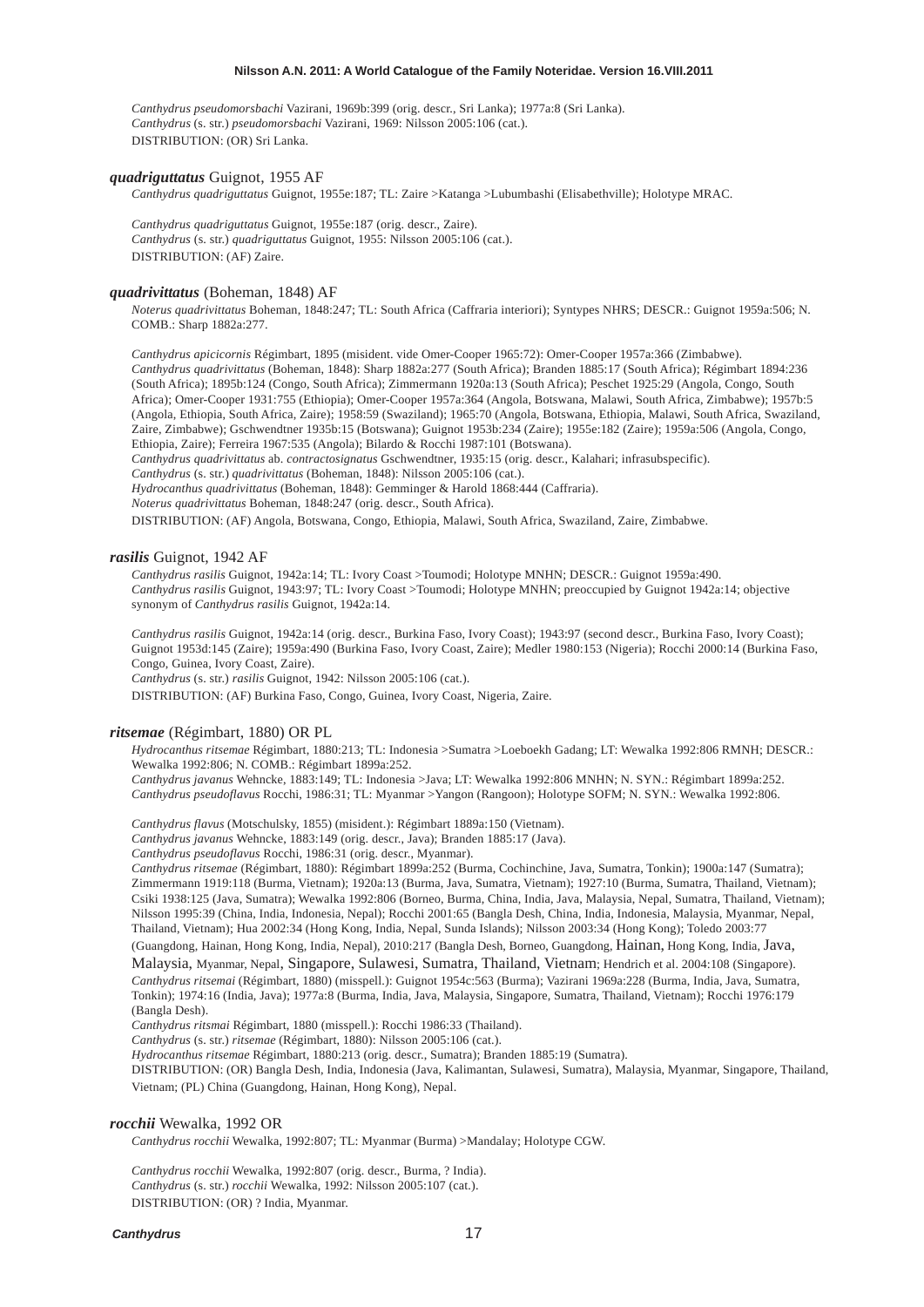#### *rossanae* Bilardo & Rocchi, 1987 AF

*Canthydrus rossanae* Bilardo & Rocchi, 1987:102; TL: Botswana >Chobe NP >Kasane; Holotype MSNM.

*Canthydrus rossanae* Bilardo & Rocchi, 1987:102 (orig. descr., Botswana). *Canthydrus* (s. str.) *rossanae* Bilardo & Rocchi, 1987: Nilsson 2005:107 (cat.). DISTRIBUTION: (AF) Botswana.

### *rubropictus* Régimbart, 1895 AF

*Canthydrus rubropictus* Régimbart, 1895b:126; TL: Gabon >Cristal Mts >Rio San Benito <<N'Gounié river >Samba falls; Syntypes MNHN; DESCR.: Guignot 1959a:503.

*Canthydrus rubropictus* Régimbart, 1895b:126 (orig. descr., Gabon); Zimmermann 1920a:13 ('Congo'); Guignot 1959a:503 (Gabon, Zaire).

*Canthydrus* (s. str.) *rubropictus* Régimbart, 1895: Bilardo & Rocchi 2002:155 (Gabon); Nilsson 2005:107 (cat.). DISTRIBUTION: (AF) Gabon, Zaire.

#### *ruficollis* Régimbart, 1895 AF

*Canthydrus ruficollis* Régimbart, 1895b:126; TL: Gabon >Cristal Mts.; Syntypes MNHN; DESCR.: Guignot 1959a:502.

*Canthydrus ruficollis* Régimbart, 1895b:126 (orig. descr., Gabon); Zimmermann 1920a:13 (West Africa); Gschwendtner 1930a:80 (Zaire); Guignot 1936a:41 (Kenya); 1943:98 (Ivory Coast); 1959a:502 (Zaire). *Canthydrus* (s. str.) *ruficollis* Régimbart, 1895: Nilsson 2005:107 (cat.). DISTRIBUTION: (AF) Gabon, Ivory Coast, Kenya, Zaire.

#### *sedilloti* Régimbart, 1895 AF

*Canthydrus sedilloti* Régimbart, 1895b:125; TL: Ethiopia; Holotype MNHN; DESCR.: Guignot 1959:505. *Canthydrus sedilloti* var. *gutticollis* Régimbart, 1895b:125; TL: South Africa >Cape Town, Natal; Syntypes SAMC; N. SYN.: Nilsson 2005:107.

*Canthydrus sedilloti* Régimbart, 1895b:125 (orig. descr., Ethiopia); 1906:247 (Kenya); Zimmermann 1920a:13 (Ethiopia, East Africa); Omer-Cooper 1931:754 (Ethiopia); 1957a:364 (Ethiopia, Kenya, Malawi, South Africa, Swaziland, Tanzania, Uganda, Zaire, Zambia, Zimbabwe); 1958:59 (Swaziland); 1965:70 (Ethiopia, Kenya, Malawi, South Africa, Swaziland, Tanzania, Uganda, Zaire, Zambia, Zimbabwe); Gschwendtner 1932b:54 (Zaire); 1938a:4 (Zaire); Guignot 1936a:42 (Kenya, Uganda); 1953d:145 (Zaire); 1954a:22 (Zaire); 1959a:505 (Ethiopia, Natal, Rhodesia, Tanzania, Zaire); J. Balfour-Browne 1950:359 (Zambia); Bertrand & Legros 1968:861 (Zimbabwe); Forge 1979:98 (Ivory Coast).

*Canthydrus sedilloti* var. *gutticollis* Régimbart, 1895b:125 (orig. descr., South Africa); Zimmermann 1920a:13 (Natal); Omer-Cooper 1931:755 (Ethiopia).

*Canthydrus sedilloti gutticollis* Régimbart, 1895: Medler 1980:153 (Nigeria).

*Canthydrus sedilloti* ab. *immaculicollis* Guignot, 1959b:158 (orig. descr., Zaire; infrasubspecific).

*Canthydrus sedilloti sedilloti* Régimbart, 1895: Medler 1980:153 (Nigeria).

*Canthydrus* (s. str.) *sedilloti* Régimbart, 1895: Nilsson 2005:107 (cat.).

*Canthydrus* (s. str.) *sedilloti* var. *gutticollis* Régimbart, 1895: Guignot 1960b:96 (Kenya, Tanzania, Zaire).

DISTRIBUTION: (AF) Ethiopia, Ivory Coast, Kenya, Malawi, Nigeria, South Africa, Swaziland, Tanzania, Uganda, Zaire, Zambia, Zimbabwe.

#### *sellatus* Régimbart, 1895 AF

*Canthydrus sellatus* Régimbart, 1895b:122; TL: Madagascar >Ambidonandohalo lake; Holotype MNHN; DESCR.: Guignot 1959a:495.

*Canthydrus sellatus* Régimbart, 1895b:122 (orig. descr., Madagascar); Alluaud 1900:63 (Madagascar); Zimmermann 1920a:13 (Madagascar); Guignot 1959a:495 (Madagascar); Rocchi 1993:85 (Madagascar). *Canthydrus* (s. str.) *sellatus* Régimbart, 1895: Nilsson 2005:108 (cat.). DISTRIBUTION: (AF) Madagascar.

# *semperi* (Wehncke, 1876) OR

*Hydrocanthus semperi* Wehncke, 1876:223; TL: Philippines >Luzon; Lectotype in MNHN selected by Toledo 2010:217; DESCR.: Toledo 2010:217; N. COMB.: Sharp 1882a:275.

*Hydrocanthus auritus* Régimbart, 1877:LXXIX; TL: Philippines >Luzon >Manila; Syntypes MNHN; N. SYN.: Wehncke 1883:149. *Hydrocanthus auritus* Régimbart, 1878b:359; TL: Philippines; Syntypes MNHN; preoccupied by Régimbart 1877:LXXIX; N. SYN.: Wehncke 1883:149.

*Canthydrus semperi* (Wehncke, 1876): Sharp 1882a:275 (Philippines); Branden 1885:18 (Philippines); Baer 1886:103 (Philippines); Régimbart 1899a:247 (Philippines); Zimmermann 1920a:13 (Philippines); Vazirani 1977a:8 (Philippines); Hua 2002:34 (! Taiwan); Toledo 2010:217 (Philippines, Sulawesi, Sumatra).

*Canthydrus* (s. str.) *semperi* (Wehncke, 1876): Nilsson 2005:108 (cat.).

*Hydrocanthus auritus* Régimbart, 1877:LXXIX (orig. descr., Philippines); 1878b:359 (second descr., Philippines).

*Hydrocanthus semperi* Wehncke, 1876:223 (orig. descr., Philippines).

DISTRIBUTION: (OR) Indonesia (Sulawesi, Sumatra), Philippines.

#### *sepulcralis* Guignot, 1956 AF

*Canthydrus sepulcralis* Guignot, 1956c:51; TL: Zaire >Tumba lake >Bikoro territory >Ehoba bog; Holotype MRAC.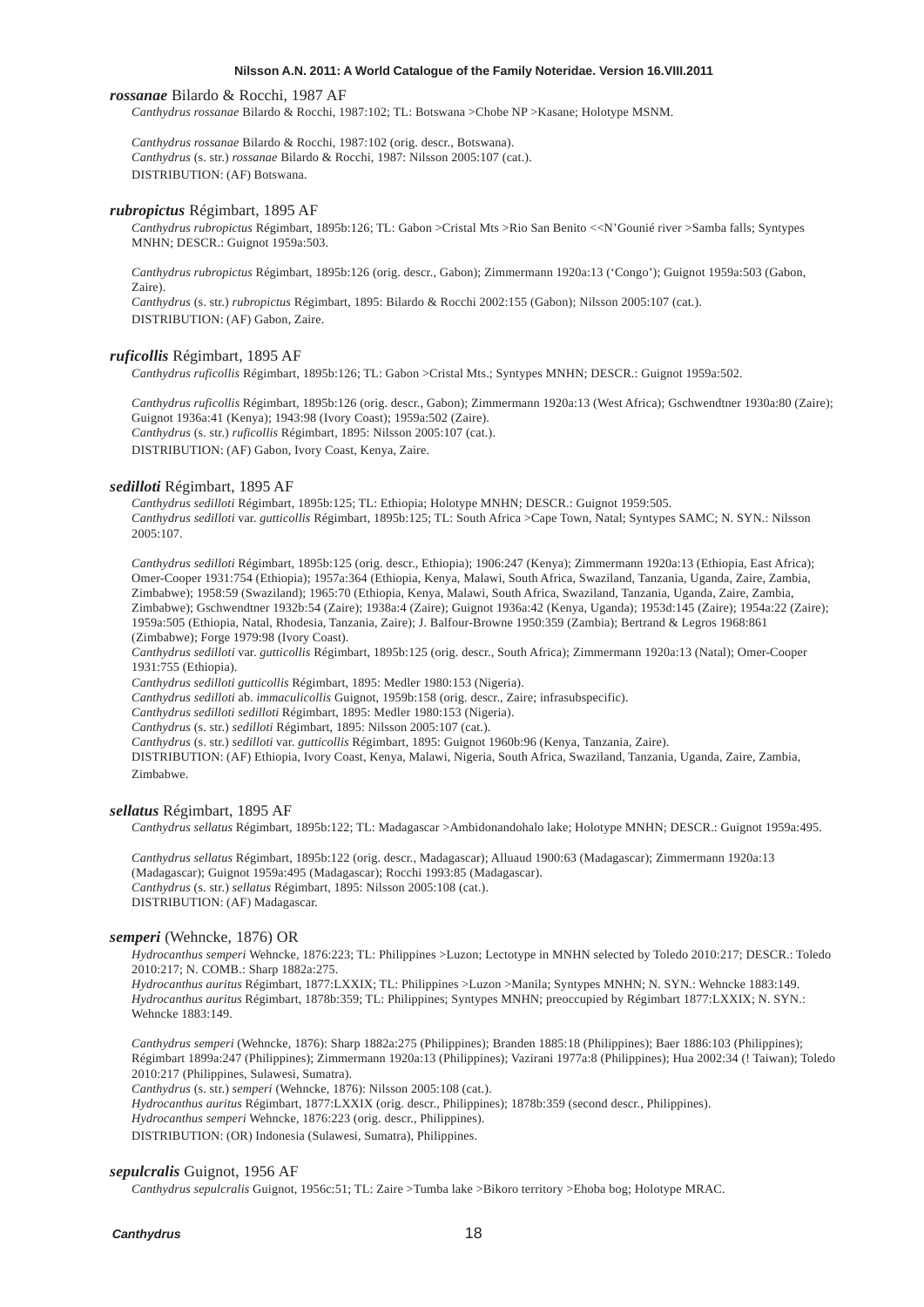*Canthydrus sepulcralis* Guignot, 1956c:51 (orig. descr., Zaire). *Canthydrus* (s. str.) *sepulcralis* Guignot, 1956: Nilsson 2005:108 (cat.). DISTRIBUTION: (AF) Zaire.

#### *serialis* Fauvel, 1883 AU

*Canthydrus serialis* Fauvel, 1883:336; TL: New Caledonia >Nouméa >Vata wetland; Lectotype in MNHN selected by Toledo 2010:220; DESCR.: Toledo 2010:220.

*Canthydrus serialis* Fauvel, 1883:336 (orig. descr., New Caledonia); 1903:245 (New Caledonia); Zimmermann 1920a:13 (New Caledonia); J. Balfour-Browne 1939c:463 (Banks Islands, New Hebrides); Guignot 1939:181 (Banks Islands, New Caledonia, New Hebrides); 1956b:51 (New Caledonia, Papua New Guinea); Toledo 2010:220 (Guadalcanal, New Caledonia, New Guinea, Vanuatu). *Canthydrus* (s. str.) *serialis* Fauvel, 1883: Nilsson 2005:108 (cat.).

DISTRIBUTION: (AU) New Caledonia, Papua New Guinea, Solomon Islands (Guadalcanal), Vanuatu.

#### *testaceus* (Boheman, 1858) PL

*Hydrocanthus testaceus* Boheman, 1858:19; TL: China; Syntypes NHRS; N. COMB.: Branden 1885:19.

*Canthydrus testaceus* (Boheman, 1858): Branden 1885:18 (China); Zimmermann 1920a:14 (China); Nilsson 1995:40 (China); Hua 2002:34 (China); Nilsson 2003:34 (China); Toledo 2003:78 (China, ? syn. *ritsemae*). *Canthydrus* (s. str.) *testaceus* (Boheman, 1858): Nilsson 2005:108 (cat.). *Hydrocanthus testaceus* Boheman, 1858:19 (orig. descr., China); Gemminger & Harold 1868:444 (China). DISTRIBUTION: (PL) China.

### *ugandae* J.Balfour-Browne, 1939 AF

*Canthydrus ugandae* J.Balfour-Browne, 1939b:478; TL: Uganda >Kachira lake, Kampala, Kijanebalola lake, Nakavali lake; Syntypes BMNH; DESCR.: Guignot 1959a:495.

*Canthydrus ugandae* J.Balfour-Browne, 1939b:478 (orig. descr., Uganda); Guignot 1959a:495 (Uganda); 1959b:157 (Zaire); Bilardo & Pederzani 1978:117 (Gabon); Bilardo 1982:446 (Cameroon); Bilardo & Rocchi 1990:175 (Gabon). *Canthydrus* (s. str.) *ugandae* J.Balfour-Browne, 1939: Bilardo & Rocchi 2002:155 (Gabon); Nilsson 2005:108 (cat.). DISTRIBUTION: (AF) Cameroon, Gabon, Uganda, Zaire.

### *verbekei* Guignot, 1959 AF

*Canthydrus verbekei* Guignot, 1959b:156; TL: Zaire >Lake Albert NP >Kasenyi; Holotype MRAC.

*Canthydrus verbekei* Guignot, 1959b:156 (orig. descr., Zaire). *Canthydrus* (s. str.) *verbekei* Guignot, 1959: Nilsson 2005:109 (cat.). DISTRIBUTION: (AF) Zaire.

#### *weisei* (Wehncke, 1876) OR

*Hydrocanthus weisei* Wehncke, 1876:222; TL: Vietnam (Cochinchina); Lectotype in MNHN selected by Toledo 2008:66; DESCR.: Régimbart 1899a:251; N. COMB.: Sharp 1882a:277.

*Canthydrus weisei* (Wehncke, 1876): Sharp 1882a:277 (Cochin China); Branden 1885:18 (Cochinchina); Régimbart 1899a:251 (Cochinchine); 1903a:333 (India); Zimmermann 1920a:14 (Cochinchina); Vazirani 1970b:442 (India); 1977a:8 (India, Vietnam); Toledo 2008:66 (lect.). *Canthydrus* (s. str.) *weisei* (Wehncke, 1876): Nilsson 2005:109 (cat.).

*Hydrocanthus weisei* Wehncke, 1876:222 (orig. descr., Cochinchina). DISTRIBUTION: (OR) India, Vietnam.

# *xanthinus* Régimbart, 1895 AF

*Canthydrus xanthinus* Régimbart, 1895b:127; TL: Mali >Badoumbé, Khayes <Somalia >Basso Ganana; Syntypes MNHN; DESCR.: Guignot 1959a:488.

*Canthydrus xanthinus* Régimbart, 1895c:188; TL: Mali >Badoumbe <<Somalia >Gourar Ganana >betw. Lugh & Bardera; Syntypes MNHN; preoccupied by Régimbart 1895b:127; N. SYN.: Zimmermann 1920a:14.

*Canthydrus xanthinus gratiosus* Guignot, 1948d:163; TL: Mali >Diafarabé; Holotype MNHN; N. SYN.: Guignot 1955f:864.

*Canthydrus xanthimus* Régimbart, 1895 (misspell.): Medler 1980:153 (Nigeria).

*Canthydrus xanthinus* Régimbart, 1895b:127 (orig. descr., Mali, Somalia); 1895c:188 (2nd descr., Mali, Somalia); Sharp 1904:2 (Sudan); Kolbe 1897:81 (Somalia); Zimmermann 1920a:14 (Senegal); 1926:20 (Tanzania); Guignot 1936a:43 (Kenya, Uganda); 1943:96 (Burkina Faso, Mali); 1952:520 (Benin); Guignot 1955e:182 (Zaire); 1955f:864 (Benin, Mali, Mauritania, Senegal, Sudan, Uganda); 1956a:218 (Benin, Mali, Senegal, Sudan, Uganda, Zaire); 1959a:488 (Benin, Mali, Mauritania, Senegal, Sudan, Uganda, Zaire); J. Balfour-Browne 1947a:133 (Kenya, Mali, Senegal, Sudan, Uganda); Legros 1958:210 (Benin, Burkina Faso, Guinea, Kenya, Mali, Senegal, Somalia, Uganda, Zaire); Bruneau de Miré & Legros 1963:840 (Chad, Zaire); Bilardo & Pederzani 1978:117 (Ivory Coast); Pederzani & Rocchi 1982:71 (Congo); Bilardo & Rocchi 1990:175 (Gabon); Reintjes 2004:49 (Ivory Coast); Vondel 2004:40 (Gambia). *Canthydrus xanthinus* var. *gratiosus* Guignot, 1948: Guignot 1955f:864 (Mauritania).

*Canthydrus xanthinus gratiosus* Guignot, 1948d:163 (orig. descr., Mali); 1956f:87 (Benin, Mali, Senegal, Sudan, Uganda). *Canthydrus* (s. str.) *xanthinus* Régimbart, 1895: Nilsson 2005:109 (cat.).

DISTRIBUTION: (AF) Benin, Burkina Faso, Chad, Congo, Gabon, Gambia, Guinea, Ivory Coast, Kenya, Mali, Mauritania, Nigeria, Senegal, Somalia, Sudan, Tanzania, Uganda, Zaire.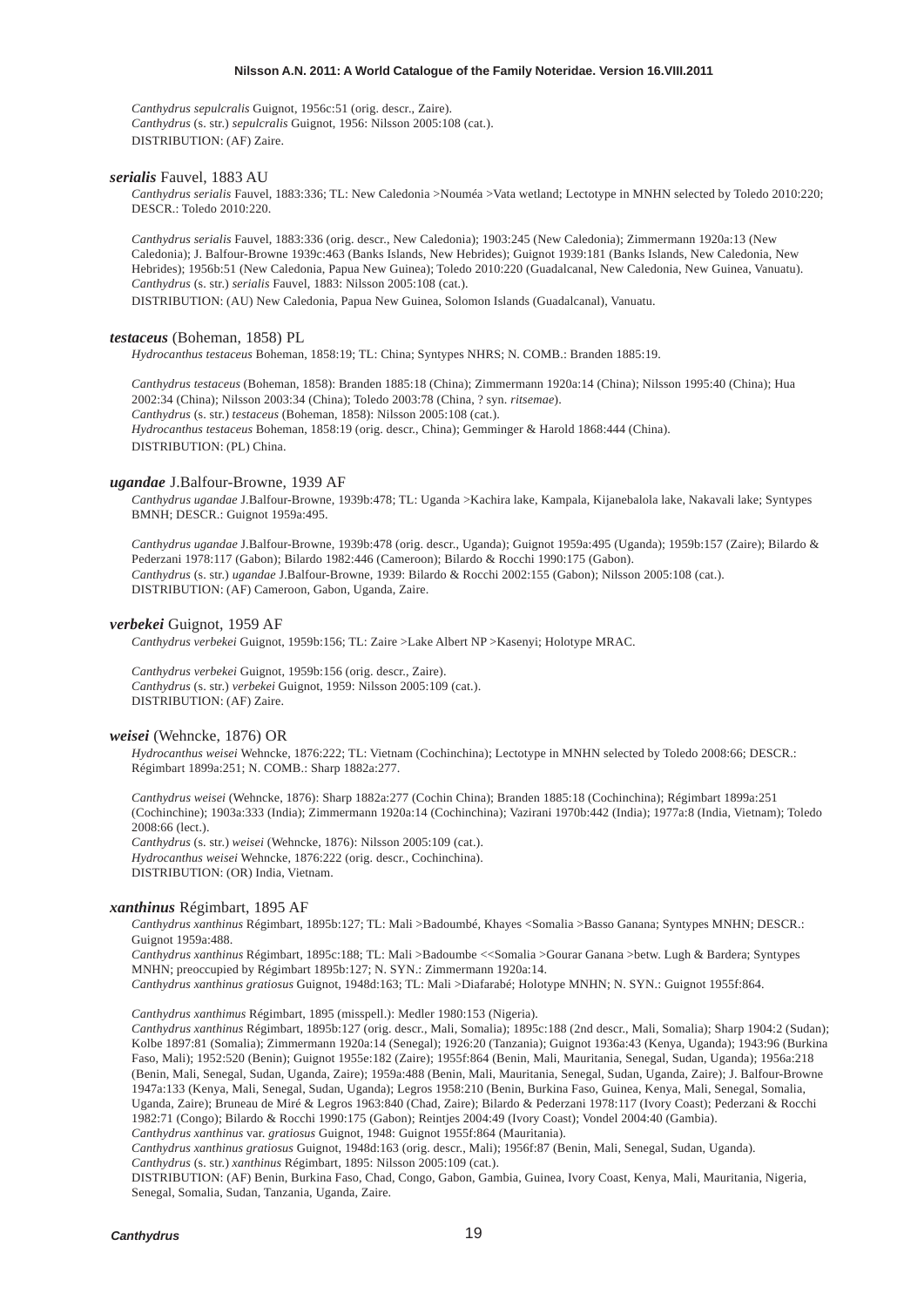# Genus *Hydrocanthus* Say, 1823 AF AU NA NT OR PL (52 spp.)

*Hydrocanthus* Say, 1823:105; gender masculine; type species: *Hydrocanthus iricolor* Say, 1823:105 by monotypy; DESCR.: K.B.Miller 2009:210.

*Hydrocanthus* Say, 1823:105; gender masculine; type species: *Hydrocanthus iricolor* Say, 1823:105 by monotypy; DESCR.: K.B.Miller 2009:210.

*Guignocanthus* Young, 1985:91; gender masculine; type species: *Hydrocanthus ancus* Guignot, 1942c:45 by original designation; N. SYN.: K.B.Miller 2001:368.

*Sternocanthus* Guignot, 1948b:166, as subgenus of *Hydrocanthus*; gender masculine; type species: *Hydrocanthus micans* Wehncke, 1883:149 by monotypy; DESCR.: Guignot 1959a:508; N. SYN.: K.B.Miller 2009:210. *Allocanthus* Guignot, 1948d:163 (nomen nudum).

#### *acrobeles* Guignot, 1953 AF

*Hydrocanthus acrobeles* Guignot, 1953c:3; TL: Zaire >Katanga >Upemba NP >Lusinga river; Holotype MRAC; DESCR.: Guignot 1959a:526.

*Hydrocanthus (Sternocanthus) acrobeles* Guignot, 1953c:3 (orig. descr., Zaire); 1954a:23 (Zaire); 1959a:526 (Zaire); Omer-Cooper 1965:75 (South Africa, Zaire); Bameul 1994:361 (South Africa, Zaire); Nilsson 2005:114 (cat.). DISTRIBUTION: (AF) South Africa, Zaire.

# *adrasus* Guignot, 1950 AF

*Hydrocanthus adrasus* Guignot, 1950b:26; TL: Guinea Bissau >Bafatá; Holotype MNHN; DESCR.: Guignot 1959a:513.

*Hydrocanthus adrasus* Guignot, 1950b:26 (orig. descr., Guinea Bissau, Ivory Coast, Sierra Leone); 1955b:1095 (Guinea); 1955e:182 (Zaire); Bilardo & Pederzani 1978:117 (Ivory Coast); Forge 1979:98 (Ivory Coast); Bilardo & Rocchi 1987:101 (Botswana); Rocchi 2000:13 (Botswana, Congo, Guinea, Guinea Bissau, Ivory Coast, Senegal, Sierra Leone, Zaire).

*Hydrocanthus (Sternocanthus) adrasus* Guignot, 1950: Guignot 1956a:218 (Guinea Bissau, Ivory Coast, Senegal, Sierra Leone); 1959a:513 (Guinea, Guinea Bissau, Ivory Coast, Sierra Leone, Zaire); Medler 1980:153 (Nigeria); Franciscolo & Sanfilippo 1986:28 (Guinea, Guinea Bissau, Ivory Coast, Sierra Leone, Zaire); 1990:144 (Sierra Leone); Bameul 1994:361 (Botswana, Guinea, Ivory Coast, Senegal, Sierra Leone, Zaire); Nilsson 2005:114 (cat.).

DISTRIBUTION: (AF) Botswana, Congo, Guinea, Guinea Bissau, Ivory Coast, Nigeria, Senegal, Sierra Leone, Zaire.

# *advena* Sharp, 1882 NT

*Hydrocanthus advena* Sharp, 1882a:281; TL: Guadeloupe >Basse-Terre; Holotype IRSNB; DESCR.: Young 1985:96.

*Hydrocanthus advena* Sharp, 1882a:281 (orig. descr., Guadeloupe); Branden 1885:18 (Guadeloupe); Zimmermann 1920a:14 (Guadeloupe); 1928:170 (Guadeloupe); Blackwelder 1944:73 (Guadeloupe); Young 1979a:2 (? Guadeloupe). *Hydrocanthus iricolor* Say, 1823 (misident.): Fleutiaux & Sallé 1890:370 (Guadeloupe); Spangler 1981:167 (Cuba). *Hydrocanthus* (s. str.) *advena* Sharp, 1882: Young 1985:96 (? Cuba, Guadeloupe, Hispaniola, Puerto Rico, Trinidad); Nilsson 2005:110 (cat.).

DISTRIBUTION: (NT) Cuba, Guadeloupe, Hispaniola, Puerto Rico, Trinidad.

#### *alter* Guignot, 1959 AF

*Hydrocanthus alter* Guignot, 1959b:158; TL: Zaire >Lake Albert NP >Sabe; Holotype MRAC.

*Hydrocanthus (Sternocanthus) alter* Guignot, 1959b:158 (orig. descr., Zaire); Bameul 1994:361 (Zaire); Nilsson 2005:114 (cat.). DISTRIBUTION: (AF) Zaire.

# *atripennis* Say, 1830 NA NT

*Hydrocanthus atripennis* Say, 1830:33; TL: Mexico; Syntypes lost; DESCR.: Young 1985:96. *Hydrocanthus atripennis* Say, 1834:447; TL: Mexico; Syntypes lost; preoccupied by Say 1830:33; N. SYN.: Nilsson 2005:110. *Hydrocanthus texanus* Sharp, 1882a:280; TL: US >Texas; Syntypes BMNH; N. SYN.: Young 1985:97.

*Hydrocanthus atricolor* Say, 1830 (misspell.): White et al. 1985:361 (Indiana).

*Hydrocanthus atripennis* Say, 1830:33 (orig. descr., Mexico); 1834:447 (second descr., Mexico); Gemminger & Harold 1868:444 (North America); Sharp 1882b:7 (in part, Mexico); Branden 1885:18 (in part, Mexico); Young 1979a:2 (Mexico).

*Hydrocanthus texanus* Sharp, 1882a:280 (orig. descr., Texas); 1882b:7 (Mexico, Texas); Branden 1885:19 (Texas); Leng & Mutchler 1918:77 (Florida); Zimmermann 1919:118; 1920a:15 (Mexico, Texas); 1928:169 (Mexico, Texas); Blackwelder 1944:74 (Mexico, US); Young 1979a:3 (Arkansas, Florida, Louisiana, Mexico, Texas); Turnbow & Smith 1983:439 (Georgia).

*Hydrocanthus* (s. str.) *atripennis* Say, 1830: Young 1985:96-97 (Arkansas, Carolinas, Florida, Illinois, Indiana, Lousiana, Mexico, Missisippi, Texas); Nilsson 2005:110 (cat.).

DISTRIBUTION: (NA) US (Arkansas, Florida, Georgia, Illinois, Indiana, Louisiana, Missisippi, North Carolina, South Carolina, Texas); (NT) Mexico.

#### *australasiae* Wehncke, 1876 AU

*Hydrocanthus australasiae* Wehncke, 1876:223; TL: Australia >Queensland >Rockhampton; LT: Toledo & Hendrich 2006:939 MNHN; DESCR.: Toledo & Hendrich 2006:939.

*Hydrocanthus australasiae* Wehncke, 1876:223 (orig. descr., Australia); Sharp 1882a:279 (Australia); Branden 1885:18 (Australia); Zimmermann 1919:118; 1920a:14 (Australia); Watts 1985:27 (Australia); Lawrence et al. 1987:327 (Northern Territory, Queensland); Larson 1997:273 (Queensland).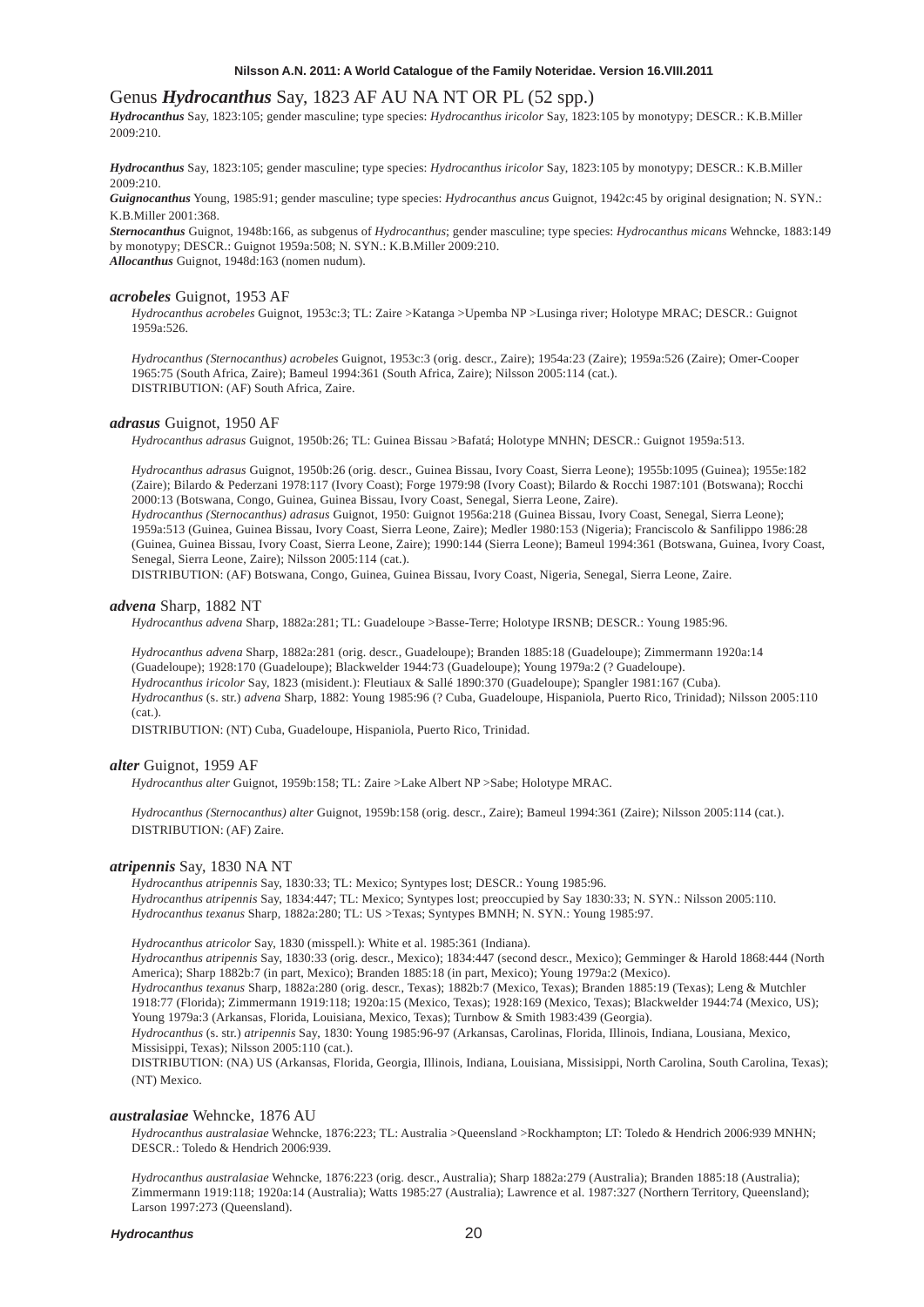*Hydrocanthus (Sternocanthus) australasiae* Wehncke, 1876: Bameul 1994:362 (Australia); Nilsson 2005:114 (cat.); Toledo & Hendrich 2006:939 (Northern Territory, Queensland, Western Australia); Toledo 2010:226 (N Australia). DISTRIBUTION: (AU) Australia (Northern Territory, Queensland, Western Australia).

#### *ancus* Guignot, 1942 NT

*Hydrocanthus ancus* Guignot, 1942c:45; TL: French Guiana; Holotype MNHN; DESCR.: Young 1985:98.

*Hydrocanthus ancus* Guignot, 1942c:45 (orig. descr., French Guiana).

*Hydrocanthus (Guignocanthus) ancus* Guignot, 1942: Young 1985:98 (Bolivia, Brazil, Cayenne).

*Hydrocanthus* (s. str.) *ancus* Guignot, 1942: Guignot 1957b:5 (Bolivia, French Guiana); 1958b:38 (Brazil); 1961b:314 (Brazil); Nilsson 2005:110 (cat.).

DISTRIBUTION: (NT) Bolivia, Brazil, French Guiana.

#### *balkei* Toledo & Hendrich, 2006 AU

*Hydrocanthus balkei* Toledo & Hendrich, 2006:937; TL: Indonesia >West New Guinea >Nabire >Paniai province >Bobo river; Holotype NMW.

*Hydrocanthus (Sternocanthus) balkei* Toledo & Hendrich, 2006:937 (orig. descr., West New Guinea); Toledo 2010:227 (West New Guinea).

DISTRIBUTION: (AU) Indonesia (West New Guinea).

#### *colini* Zimmermann, 1926 AF

*Hydrocanthus colini* Zimmermann, 1926:22; TL: Senegal >Carabane >Cazamance river; Syntypes ZSM; DESCR.: Guignot 1959a:516.

*Hydrocanthus colini* Zimmermann, 1926:22 (orig. descr., Senegal); Gschwendtner 1935b:15 (Botswana); Guignot 1943:98 (Burkina Faso); 1956f:88 (Angola, Ivory Coast, Mali, Mozambique, Rhodesia, Senegal, Sierra Leone, Zaire); Legros 1958:210 (Burkina Faso, Guinea, Mali); Bilardo & Pederzani 1978:117 (Ivory Coast); Forge 1979:98 (Ivory Coast); Rocchi 2000:13 (Angola, Burkina Faso, Guinea, Guinea Bissau, Ivory Coast, Mali, Mozambique, Senegal, Sierra Leone, Zaire, Zimbabwe).

*Hydrocanthus colinii* Zimmermann, 1926 (misspell.): Brivio 1959:372 (Guinea Bissau).

*Hydrocanthus (Sternocanthus) colini* Zimmermann, 1926: Guignot 1956a:219 (Angola, Ivory Coast, Mali, Mozambique, Rhodesia, Senegal, Sierra Leone, Zaire); 1959a:516 (Angola, Ivory Coast, Mali, Mozambique, Rhodesia, Senegal, Sierra Leone, Zaire); Ferreira 1967:535 (Angola); Bameul 1994:362 (Angola, Central African Republic, Ivory Coast, Mozambique, Rhodesia, Senegal, Sierra Leone, Zaire); Nilsson 2005:115 (cat.).

DISTRIBUTION: (AF) Angola, Botswana, Burkina Faso, Central African Republic, Guinea, Guinea Bissau, Ivory Coast, Mali, Mozambique, Senegal, Sierra Leone, Zaire, Zimbabwe.

#### *congoanus* Gschwendtner, 1930 AF

*Hydrocanthus congoanus* Gschwendtner, 1930a:85; TL: Zaire >Kondué; Holotype OLML; DESCR.: Guignot 1959a:520.

*Hydrocanthus congoanus* Gschwendtner, 1930a:85 (orig. descr., Zaire); Guignot 1954a:22 (Zaire); 1955e:182 (Zaire). *Hydrocanthus (Sternocanthus) congoanus* Gschwendtner, 1930: Guignot 1959a:520 (Zaire); Bameul 1994:362 (Zaire); Nilsson 2005:115 (cat.).

DISTRIBUTION: (AF) Zaire.

#### *congrex* Guignot, 1959 AF

*Hydrocanthus congrex* Guignot, 1959c:230; TL: Zaire >Katanga >Lubumbashi (Elisabethville); Holotype MRAC.

*Hydrocanthus (Sternocanthus) congrex* Guignot, 1959c:230 (orig. descr., Zaire); Bameul 1994:362 (Zaire); Nilsson 2005:115 (cat.). DISTRIBUTION: (AF) Zaire.

#### *consimilis* Gschwendtner, 1938 AF

*Hydrocanthus consimilis* Gschwendtner, 1938a:4; TL: Zaire >Orientale province >Monga; LT: Guignot 1959a:516 MRAC; DESCR.: Guignot 1959a:515.

*Hydrocanthus consimilis* Gschwendtner, 1938a:4 (orig. descr., Rwanda & Zaire); 1938b:337 (Zaire); Guignot 1955e:182 (Zaire). *Hydrocanthus (Sternocanthus) consimilis* Gschwendtner, 1938: Guignot 1954a:22 (Zaire); 1959a:515 (Zaire); 1959b:160 (Zaire); Medler 1980:153 (Nigeria); Nilsson 2005:115 (cat.).

DISTRIBUTION: (AF) Nigeria, Rwanda, Zaire.

# *constrictus* Régimbart, 1895 AF

*Hydrocanthus constrictus* Régimbart, 1895b:130; TL: Madagascar >Antsianaka; Syntypes MNHN; DESCR.: Guignot 1959a:513.

*Hydrocanthus constrictus* Régimbart, 1895b:130 (orig. descr., Madagascar); 1903b:14 (Madagascar); 1906:247 (Kenya, Madagascar); Alluaud 1900:63 (Madagascar); Zimmermann 1920a:14 (Madagascar, East Africa); 1926:21 (Madagascar, Tanzania); Gschwendtner 1930a:84 (Zaire); 1930b:221 (Zaire); Pederzani 1988:107 (Zambia); Rocchi 1993:85 (Madagascar).

*Hydrocanthus (Sternocanthus) constrictus* Régimbart, 1895: Omer-Cooper 1957a:369 (Madagascar, Malawi, South Africa, Tanzania, Zaire, Zimbabwe); 1965:74 (Madagascar, Malawi, South Africa, Sudan, Tanzania, Zaire, Zimbabwe); Guignot 1959b:159 (Zaire); 1959a:513 (Madagascar, Sudan, Zaire); 1961a:238 (Madagascar, Senegal); Bameul 1994:362 (Madagascar, Senegal, East and Central Africa); Nilsson 2005:115 (cat.).

DISTRIBUTION: (AF) Kenya, Madagascar, Malawi, Senegal, South Africa, Sudan, Tanzania, Zaire, Zambia, Zimbabwe.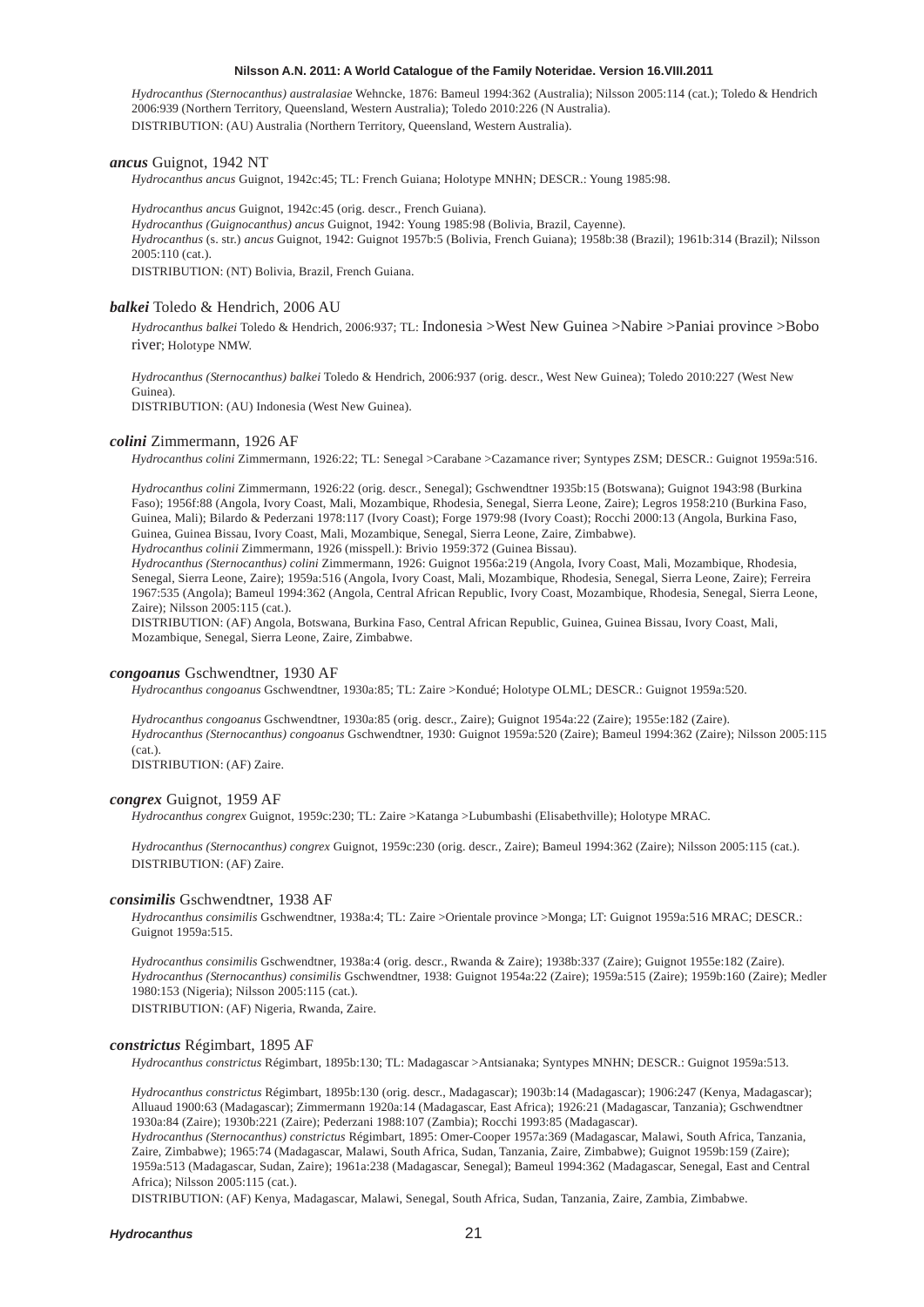### *debilis* Sharp, 1882 NA NT

*Hydrocanthus debilis* Sharp, 1882a:281; TL: Brazil >Amazon's Valley, Bahia; Syntypes BMNH; DESCR.: Young 1985:98. *Hydrocanthus finitimus* Guignot, 1942c:45; TL: French Guiana; Holotype MNHN; N. SYN.: Young 1985:98.

*Hydrocanthus debilis* Sharp, 1882a:281 (orig. descr., Brazil); Sharp 1882b:8 (Brazil, Guatemala, Mexico, Panama); Branden 1885:18 (South America); Régimbart 1889b:263 (Brazil); 1895a:343 (Brazil); 1904b:225 (French Guiana, Venezuela); Meinert 1901:413 (Venezuela); Zimmermann 1919:118 (Argentina, Paraguay); 1920a:14 (Central America, South America); 1920b:225 (Suriname); 1921:206 (Brazil); 1924:1 (Brazil); 1925a:1 (Colombia, Paraguay); 1928:167 (Brazil, Paraguay); Blackwelder 1944:73 (Argentina, Brazil, Colombia, Guatemala, Mexico, Panama, Paraguay); Young 1979a:2 (Central America, Mexico, Texas, Panama); Ferreira et al. 1998:133 (Brazil); Benetti & Hamada 2003:704 (Brazil).

*Hydrocanthus finitimus* Guignot, 1942c:45 (orig. descr., Brazil, French Guiana); Guginot 1956h:396 (Paraguay); 1957b:5 (Bolivia); Spangler 1966:387 (Brazil, French Guiana, ? Peru).

*Hydrocanthus* (s. str.) *debilis* Sharp, 1882: Young 1985:98 (Paraguay, Texas); Guignot 1957b:5 (Bolivia); Nilsson 2005:111 (cat.). *Hydrocanthus* (s. str.) *finitimus* Guignot, 1942: Guignot 1957b:5 (Bolivia, Brazil, French Guiana, Paraguay, Venezuela). DISTRIBUTION: (NA) US (Texas); (NT) Argentina, Bolivia, Brazil, Colombia, French Guiana, Guatemala, Mexico, Panama, Paraguay, ? Peru, Suriname, Venezuela.

#### *delphinus* Guignot, 1942 AF

*Hydrocanthus delphinus* Guignot, 1942c:44; TL: Madacascar >Antananarivo (Tananarive); Holotype MNHN; DESCR.: Guignot 1959a:523.

*Hydrocanthus delphinus* Guignot, 1942c:44 (orig. descr., Madagascar); Rocchi 1993:85 (Madagascar). *Hydrocanthus (Sternocanthus) delphinus* Guignot, 1942: Guignot 1959a:523 (Madagascar); Bameul 1994:362 (Madagascar); Nilsson 2005:116 (cat.).

DISTRIBUTION: (AF) Madagascar.

# *fabiennae* Bameul, 1994 AF

*Hydrocanthus fabiennae* Bameul, 1994:357; TL: Madagascar >Majunga province >Ambohimanatrika; Holotype MNHN.

*Hydrocanthus (Sternocanthus) fabiennae* Bameul, 1994:357 (orig. descr., Madagascar); Nilsson 2005:116 (cat.). DISTRIBUTION: (AF) Madagascar.

# *fasciatus* Steinheil, 1869 NT

*Hydrocanthus fasciatus* Steinheil, 1869:250; TL: Argentina >Buenos Aires; Syntypes MNHN.

*Hydrocanthus fasciatus* Steinheil, 1869:250 (orig. descr., Argentina); Branden 1885:18 (Argentina); Zimmermann 1920a:14 (Argentina); Blackwelder 1944:73 (Argentina).

*Hydrocanthus* (s. str.) *fasciatus* Steinheil, 1869: Nilsson 2005:111 (cat.). DISTRIBUTION: (NT) Argentina.

#### *ferruginicollis* Régimbart, 1895 AF

*Hydrocanthus ferruginicollis* Régimbart, 1895b:128; TL: Somalia >Basso Ganana; Syntypes MNHN; DESCR.: Guignot 1959a:518. *Hydrocanthus ferruginicollis* Régimbart, 1895c:189; TL: Somalia >Gourar Ganana >betw. Luuq (Lugh) & Baardheere (Bardera); Syntypes MNHN; preoccupied by Régimbart 1895b:128; N. SYN.: Zimmermann 1920a:14.

*Hydrocanthus ferruginicollis* Régimbart, 1895b:128 (orig. descr., Somalia); 1895c:189 (second descr., Somalia); 1906:247 (Kenya); Kolbe 1897:81 (Ethiopia); Zimmermann 1920a:14 (East Africa); 1926:22 (Somalia, Tanzania, Zimbabwe); Gschwendtner 1935b:15 (Botswana); Guignot 1953b:234 (Zaire); Omer-Cooper 1956:21 (Mozambique); Rocchi 1975:47 (Somalia); 1990:442 (Kenya). *Hydrocanthus (Sternocanthus) ferruginicollis* Régimbart, 1895: Omer-Cooper 1957a:370 (Kenya, Somalia, Tanzania, Uganda, Zimbabwe); 1965:74 (Botswana, Ethiopia, Mozambique, Somalia, South Africa, Zaire, Zimbabwe); Guignot 1959a:518 (Kenya, Mozambique, Rhodesia, Somalia, Tanzania, Zaire); Bilardo & Rocchi 1987:101 (Botswana); Bameul 1994:362 (Botswana, Rhodesia, South Africa, Zaire, East Africa); Nilsson 2005:116 (cat.).

DISTRIBUTION: (AF) Botswana, Ethiopia, Kenya, Mozambique, Somalia, South Africa, Tanzania, Uganda, Zaire, Zimbabwe.

#### *funebris* Fairmaire, 1869 AF

*Hydrocanthus funebris* Fairmaire, 1869:187; TL: Madagascar; Syntypes MNHN; DESCR.: Guignot 1959a:521.

*Hydrocanthus funebris* Fairmaire, 1869:187 (orig. descr., Madagascar); Sharp 1882a:281 (Madagascar); Kolbe 1883:400 (Madagascar); Branden 1885:18 (Madagascar); Régimbart 1895b:129 (Madagascar); Alluaud 1900:63 (Madagascar); Zimmermann 1919:118 (Madagascar); 1920a:15 (Madagascar); 1926:22 (Madagascar); Omer-Cooper 1956:21 (Mozambique); Rocchi 1993:86 (Madagascar). *Hydrocanthus (Sternocanthus) funebris* Fairmaire, 1869: Guignot 1959a:521 (Madagascar); Omer-Cooper 1965:75 (Madagascar, Mozambique, Tanzania); Bameul 1984:90 (Madagascar); Rocchi 1993:79 (Madagascar); Bameul 1994:362 (Madagascar, Mozambique, Tanzania); Nilsson 2005:116 (cat.).

DISTRIBUTION: (AF) Madagascar, Mozambique, Tanzania.

#### *gracilis* H.J.Kolbe, 1883 AF

*Hydrocanthus gracilis* H.J.Kolbe, 1883:400; TL: Madagascar >S inner part; Syntypes ZMHB; DESCR.: Guignot 1959a:515.

*Hydrocanthus funebris* var*. gracilis* H.J.Kolbe, 1883: Alluaud 1900:63 (Madagascar).

*Hydrocanthus gracilis* H.J.Kolbe, 1883:400 (orig. descr., Madagascar); Branden 1885:18 (Madagascar); Régimbart 1895b:129 (Madagascar); Zimmermann 1920a:15 (Madagascar); 1926:21 (Madagascar); 1927c:32 (Madagascar); Rocchi 1993:86 (Madagascar).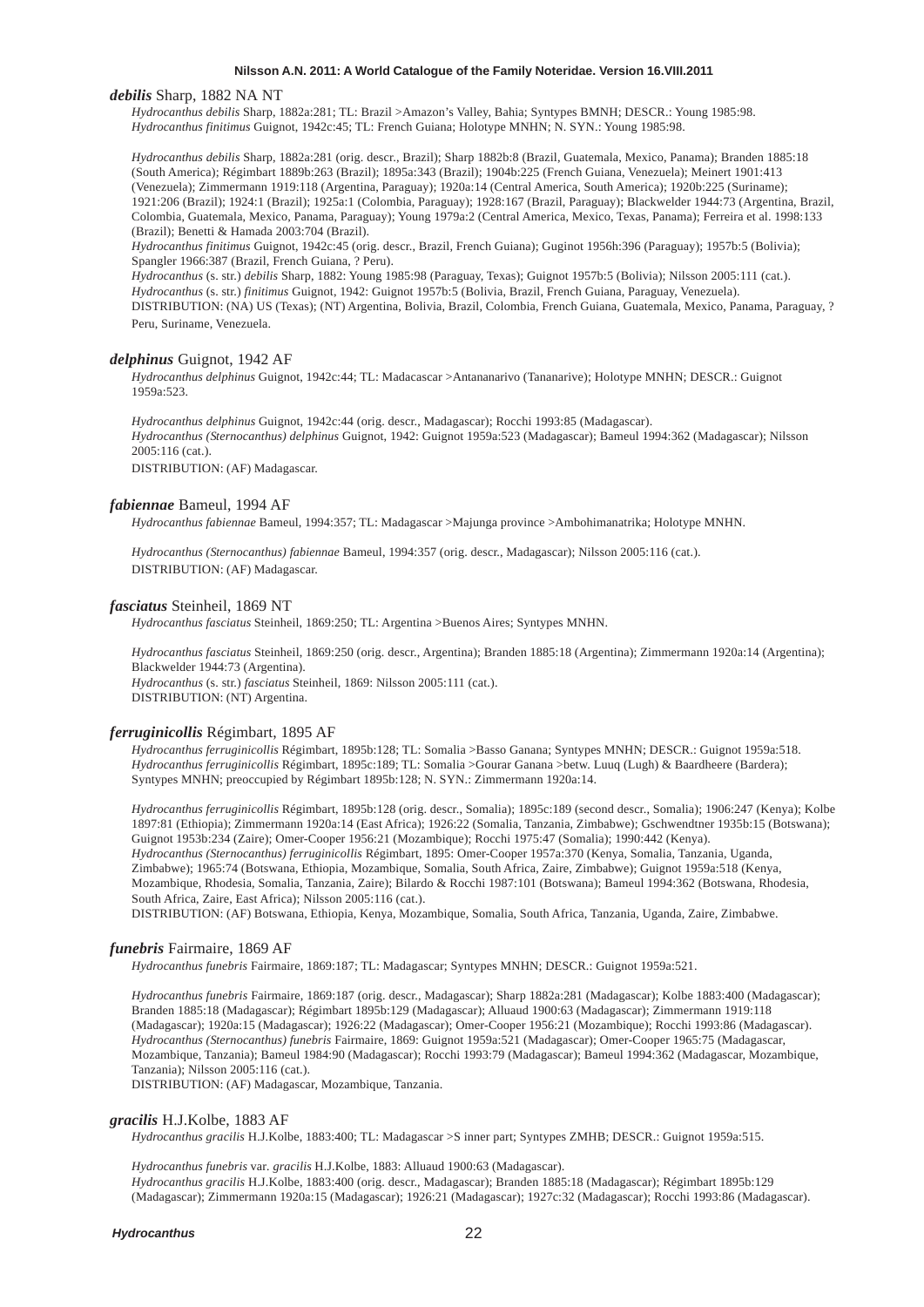*Hydrocanthus (Sternocanthus) gracilis* H.J.Kolbe, 1883: Guignot 1959a:515 (Madagascar); Bameul 1984:90 (Madagascar); 1994:362 (Madagascar); Nilsson 2005:116 (cat.). DISTRIBUTION: (AF) Madagascar.

# *grandis* (Laporte, 1835) AF

*Noterus grandis* Laporte, 1835:105; TL: Senegal; Syntypes MNHN; DESCR.: Guignot 1959a:519; N. COMB.: Aubé 1837:206.

*Hydrocanthus grandis* (Laporte, 1835): Aubé 1837:206 (Senegal); 1838:404 (Senegal); Gemminger & Harold 1868:444 (Senegal); Sharp 1882a:282 (Gabon, Senegal); 1904:3 (Sudan); Branden 1885:18 (Gabon, Senegal); Régimbart 1895b:128 (Benin, Nigeria, Senegal); Zimmermann 1920a:15 (Senegal); 1926:23 (Benin, Ghana, Nigeria, Senegal, Tanzania); Gschwendtner 1930a:86 (Zaire); 1930b:223 (Zaire); 1938a:5 (Zaire); 1938b:337 (Zaire); Guignot 1943:98 (Niger); 1956f:87 (Mali); Legros 1954:267 (Guinea); Omer-Cooper 1956:21 (Mozambique); Bruneau de Miré & Legros 1963:841 (Chad, Niger, Zimbabwe); Bilardo & Pederzani 1978:118 (Gabon, Ivory Coast); Bilardo 1982:446 (Cameroon); Pederzani & Rocchi 1982:71 (Congo); Rocchi 2000:14 (Guinea); Reintjes 2004:49 (Ivory Coast). *Hydrocanthus (Sternocanthus) grandis* Laporte, 1835: Guignot 1952:521 (Benin); 1954a:22 (Zaire); 1955f:864 (Mauritania); 1956a:218 (Senegal); 1959a:519 (Zaire); Omer-Cooper 1957a:370 (Malawi, Niger, Senegal, Zaire, Zimbabwe); 1965:75 (Benin, Ivory Coast, Malawi, Mauritania, Mozambique, Nigeria, Senegal, Sudan, Tanzania, Zaire, Zimbabwe); Medler 1980:153 (Nigeria); Bilardo & Rocchi 1987:101 (Botswana); 1990:175 (Gabon); Bameul 1994:362 (Tropical Africa); Nilsson 2005:117 (cat.). *Noterus grandis* Laporte, 1835:105 (orig. descr., Senegal).

DISTRIBUTION: (AF) Benin, Botswana, Cameroon, Chad, Congo, Gabon, Ghana, Guinea, Ivory Coast, Malawi, Mali, Mauritania, Mozambique, Niger, Nigeria, Senegal, Sudan, Tanzania, Zaire, Zimbabwe.

#### *guignoti* Young, 1985 NT

*Hydrocanthus guignoti* Young, 1985:95; TL: Brazil >Mato Grosso >Jacaré; Holotype FSCA.

*Hydrocanthus debilis* Sharp, 1882 (misident. vide Young 1985:95): Guignot 1957b:5 (Bolivia). *Hydrocanthus (Guignocanthus) guignoti* Young, 1985:95 (orig. descr., Brazil). *Hydrocanthus* (s. str.) *guignoti* Young, 1985: Nilsson 2005:111 (cat.). DISTRIBUTION: (NT) Bolivia, Brazil.

# *impunctatus* Gschwendtner, 1932 AF

*Hydrocanthus impunctatus* Gschwendtner, 1932b:54; TL: Zaire >Katanga >Kansenia; Syntypes MRAC; DESCR.: Guignot 1959a:526.

*Hydrocanthus impunctatus* Gschwendtner, 1932b:54 (orig. descr., Zaire); 1938a:5 (Zaire); Guignot 1936a:45 (Uganda); Bilardo & Pederzani 1978:118 (Gabon).

*Hydrocanthus (Sternocanthus) impunctatus* Gschwendtner, 1932: Guignot 1955g:29 (Ruanda); 1959a:526 (Ivory Coast, Tanzania, Uganda, Zaire); 1959b:160 (Zaire); Omer-Cooper 1957a:371 (Uganda, Zaire, Zimbabwe); Bilardo & Rocchi 1990:175 (Gabon); Bameul 1994:362 (Gabon, Ivory Coast, Rhodesia, Uganda, Zaire); Nilsson 2005:117 (cat.). DISTRIBUTION: (AF) Gabon, Ivory Coast, Ruanda, Tanzania, Uganda, Zaire, Zimbabwe.

#### *indicus* Wehncke, 1876 OR PL

*Hydrocanthus indicus* Wehncke, 1876:223; TL: Vietnam (Cochinchina); LT: Toledo & Hendrich 2006:942 MNHN; DESCR.: Toledo & Hendrich 2006:941.

*Hydrocanthus indicus* Wehncke, 1876:223 (orig. descr., Cochinchina, India); Paulino de Oliveira 1880:152 (! Angola); Sharp 1882a:279 (Thailand, Vietnam); Branden 1885:18 (Cochinchina, Thailand); Régimbart 1888:609 (Burma); 1889a:150 (Cambodia, Cochinchine); 1889c:51 (Cochinchine, Sumatra); 1891:538 (Burma); 1899a:252 (Borneo, Burma, Cambodia, Cochinchine, Java, Sumatra, Thailand); 1900a:147 (Sumatra); 1904c:81 (Thailand); Zimmermann 1919:118 (Burma, Sumatra, Vietnam); 1920a:15 (Burma, Cochinchina, Java, Sumatra); 1927:10 (Bengal, Borneo, Burma, Cambodia, Java, Sumatra, Thailand, Vietnam); Vazirani 1977a:4 (Borneo, Burma, Cambodia, Java, Malaysia, Sumatra, Thailand, Vietnam); Rocchi 1976:179 (Bangla Desh); Balke et al. 1997:325 (Singapore); Hendrich et al. 2004:108 (Singapore).

*Hydrocanthus (Sternocanthus) indicus* Wehncke, 1876: Guignot 1956b:60 (Java); Bameul 1994:362 (India, Java, Sumatra, Southeast Asia); Toledo 2003:76 (Bangladesh, Borneo, Cambodia, Hong Kong, India, Java, Myanmar, Singapore, Sumatra, Sri Lanka, Vietnam); Nilsson 2005:117 (cat.); Toledo & Hendrich 2006:941 (Bangla Desh, Cambodia, Hong Kong, India, Laos, Indonesia, Malaysia, Myanmar, Singapore, Sri Lanka, Thailand, Vietnam); Toledo 2010:227 (Bangla Desh, Borneo, Cambodia, Hong Kong, India, Java, Laos, Malaysia, Myanmar, Siberut, Singapore, Sri Lanka, Sumatra, Thailand, Vietnam).

DISTRIBUTION: (OR) Bangla Desh, Cambodia, India, Laos, Indonesia (Java, Kalimantan, Siberut, Sumatra), Malaysia, Myanmar, Singapore, Sri Lanka, Thailand, Vietnam; (PL) China (Hong Kong).

### *insolitus* Bilardo & Rocchi, 1987 AF

*Hydrocanthus insolitus* Bilardo & Rocchi, 1987:103; TL: Botswana >Chobe NP >Linyanti swamp; Holotype CAB.

*Hydrocanthus insolitus* Bilardo & Rocchi, 1987:103 (orig. descr., Botswana); Bameul 1994:362 (Botswana); Nilsson 2005:117 (cat.). DISTRIBUTION: (AF) Botswana.

#### *iricolor* Say, 1823 NA

*Hydrocanthus iricolor* Say, 1823:105; TL: North America; Holotype lost; DESCR.: Young 1985:97. *Hydrocanthus similator* Zimmermann, 1928:165; TL: US >California, Massachusetts; Syntypes ZSM; N. SYN.: Young 1985:97.

*Hydrocanthus iricolor* Say, 1823:105 (orig. descr., North America); Aubé 1838:405 (! Guadeloupe, US); Gemminger & Harold 1868:444 (North America); Crotch 1873:396 (Georgia, Louisiana, Pennsylvania); Sharp 1882a:280 (Massachusetts); Branden 1885:19 (North America); Leng & Beutenmuller 1893:186 (New Jersey, New York); Leng & Mutchler 1918:76 (Florida); Leng 1920:76 (Florida,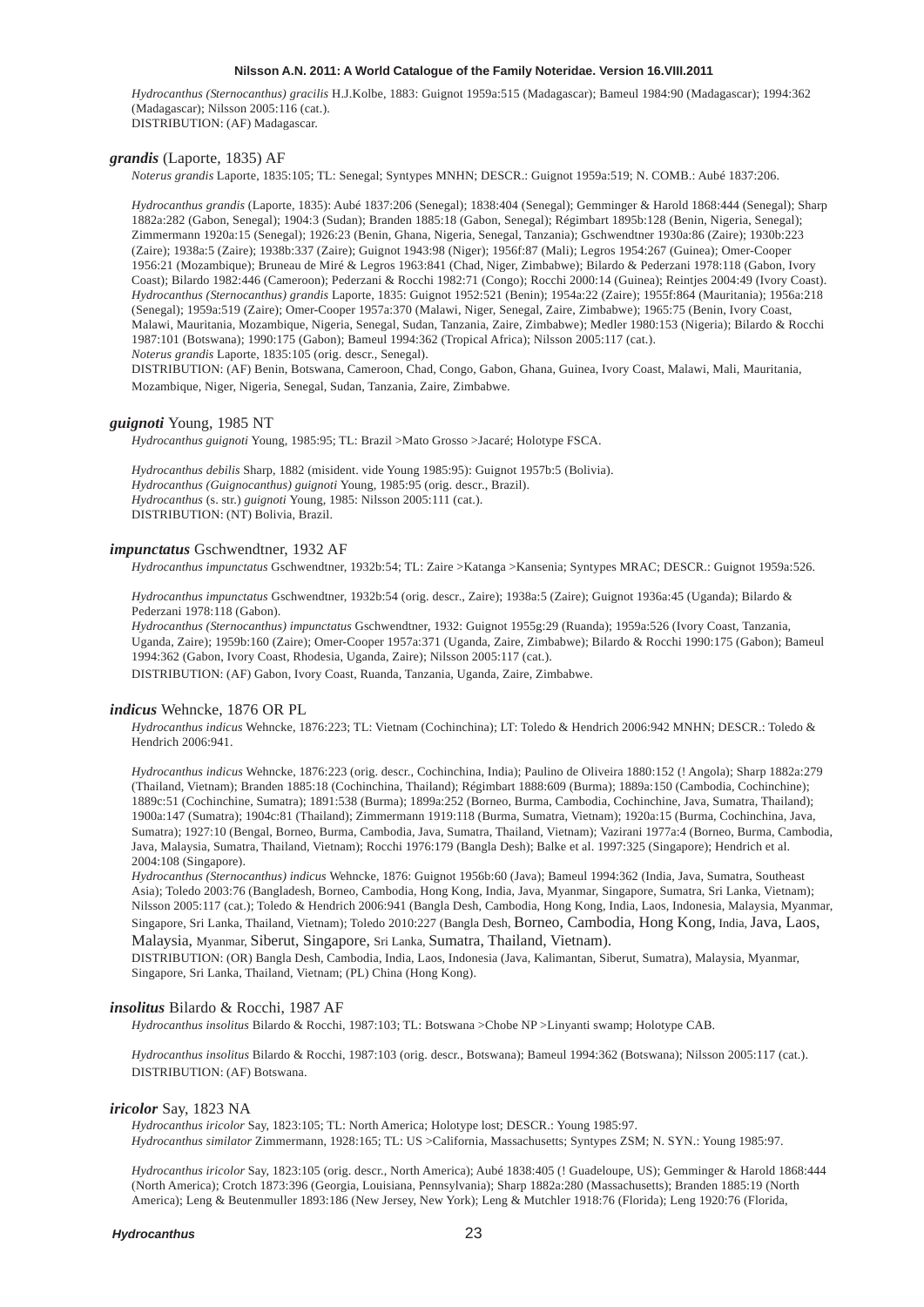Michigan, New Jersey); Zimmermann 1920a:15 (North America); 1928:169 (Massachussetts); Blackwelder 1944:73 (in part, US); Folkerts 1978:347 (Alabama); Young 1979a:2 (? California, Kentucky, Massachussetts, North Carolina, South Carolina, Tennessee, Virginia); Turnbow & Smith 1983:439 (Georgia); Roughley 1991:62 (Ontario, Quebec); Hilsenhoff 1992:68 (Wisconsin); Downie & Arnett 1996:268 (Indiana, Maryland, Massachussetts, Michigan, New York, Ohio, Pennsylvania, South Carolina, Tennessee, Virginia); Chapman 1998:46 (Ohio); Whiteman & Sites 2003:225 (Missouri).

*Hydrocanthus irricolor* Say, 1823: Zimmermann 1919:118 (misspell., North America).

*Hydrocanthus similator* Zimmermann, 1928:165 (orig. descr., California, Massachussetts).

*Hydrocanthus* (s. str.) *iricolor* Say, 1823: Young 1985:97 (? California, Georgia, Indiana, Maine, Michigan, North Carolina, Ohio, Ontario, South Carolina, Virginia); Nilsson 2005:111 (cat.).

*Noterus oblongus* Dejean, 1833:56 (nomen nudum; Amer. bor.); Aubé 1838:405 (syn.).

DISTRIBUTION: (NA) Canada (Ontario, Quebec), US (Alabama, ? California, Florida, Georgia, Indiana, Kentucky, Louisiana, Maine, Maryland, Massachussetts, Michigan, Missouri, New Jersey, New York, North Carolina, Ohio, Pennsylvania, South Carolina, Tennessee, Virginia, Wisconsin).

#### *klarae* Gschwendtner, 1930 AF

*Hydrocanthus klarae* Gschwendtner, 1930a:86; TL: Zaire >Kasai-Occidental >Yamba (Luluabourg) <Uele river>upper part >Mauda, Sandoa, Yebo; Syntypes MRAC; DESCR.: Guignot 1959a:511.

*Hydrocanthus klarae* Gschwendtner, 1930a:86 (orig. descr., Zaire); 1930b:223 (Zaire); 1938b:337 (Zaire); Omer-Cooper 1957b:7 (South Africa, Zaire); Bilardo & Pederzani 1978:117 (Gabon); Pederzani & Rocchi 1982:71 (Congo).

*Hydrocanthus (Sternocanthus) klarae* Gschwendtner, 1930: Guignot 1953d:145 (Zaire); 1959a:511 (Equatorial Guinea, Zaire); Omer-Cooper 1957a:369 (Malawi, South Africa, Zaire); 1965:74 (Equatorial Guinea, Malawi, Mozambique, South Africa, Zaire); Bilardo & Rocchi 1990:175 (Gabon); Franciscolo & Sanfilippo 1990:144 (Congo, Equatorial Guinea, Gabon, Malawi, Sierra Leone, South Africa, Zaire, Zimbabwe); Bameul 1994:362 (Congo, Gabon, ! Guinea, Malawi, Mozambique, Sierra Leone, South Africa, Zaire); Nilsson  $2005:117$  (cat.).

DISTRIBUTION: (AF) Congo, Equatorial Guinea, Gabon, Malawi, Mozambique, Sierra Leone, South Africa, Zaire, Zimbabwe.

#### *leleupi* Guignot, 1955 AF

*Hydrocanthus leleupi* Guignot, 1955c:192; TL: Zaire >Uvira territory >Basse Ruzizi >Nyangara fen; Holotype MRAC.

*Hydrocanthus leleupi* Guignot, 1955c:192 (orig. descr., Zaire); 1959b:160 (Zaire). *Hydrocanthus (Sternocanthus) leleupi* Guignot, 1955: Bameul 1994:362 (Zaire); Nilsson 2005:118 (cat.). DISTRIBUTION: (AF) Zaire.

# *levigatus* (Brullé, 1837) NT

*Noterus levigatus* Brullé, 1837:50; TL: Argentina >Paranà river >betw. Buenos Aires & Corrientes; Syntypes MNHN; DESCR.: Sharp 1882a:280; N. COMB.: Aubé 1838:406. *Hydrocanthus dispar* Guignot, 1942c:46; TL: Paraguay; Holotype MNHN; N. SYN.: Guignot 1950a:97.

# *Hydrocanthus dispar* Guignot, 1942c:46 (orig. descr., Paraguay).

*Hydrocanthus laevigatus* (Brullé, 1837) (misspell.): Aubé 1838:406 (Brazil); Gemminger & Harold 1868:444 (Parana); Steinheil 1869:250 (Argentina); Sharp 1878b:117 (Brazil); 1882a:280 (Brazil, Venezuela); 1882b:7 (Panama); Branden 1885:19 (South America); Régimbart 1903c:65 (Argentina, Brazil); Zimmermann 1919:118 (Argentina, Brazil, Guadeloupe, Paraguay); Zimmermann 1920a:15 (South America); 1920b:224 (Suriname); 1925a:1 (Argentina, Paraguay); 1928:167 (Paraguay); Blackwelder 1944:73 (Argentina, Brazil, Chaco, Panama, Paraguay, Venezuela); Young 1979a:2 (Panama, South America); Ellenrieder & Fernández 2000:35 (Argentina). *Hydrocanthus* (s. str.) *laevigatus* (Brullé, 1837) (misspell.): Guignot 1957b:6 (Argentina, Brazil, Suriname, Uruguay). *Hydrocanthus* (s. str.) *levigatus* (Brullé, 1837): Nilsson 2005:112 (cat.). *Noterus levigatus* Brullé, 1837:50 (orig. descr., Argentina).

DISTRIBUTION: (NT) Argentina, Brazil, Guadeloupe, Panama, Paraguay, Suriname, Uruguay, Venezuela.

#### *marmoratus* Sharp, 1882 NT

*Hydrocanthus marmoratus* Sharp, 1882b:8; TL: Guatemala >Escuintla district >Paso Antonio; Syntypes BMNH; DESCR.: Young 1985:96.

*Hydrocanthus marmoratus* Sharp, 1882b:8 (orig. descr., Guatemala); Branden 1885:19 (Guatemala); Zimmermann 1920a:15 (Guatemala); 1928:170 (Guatemala); Blackwelder 1944:74 (Guatemala); Young 1979a:2 (Central America, Mexico). *Hydrocanthus* (s. str.) *marmoratus* Sharp, 1882: Young 1985:96 (Mexico, Panama); Nilsson 2005:112 (cat.). DISTRIBUTION: (NT) Guatemala, Mexico, Panama.

# *micans* Wehncke, 1883 AF

*Hydrocanthus micans* Wehncke, 1883:149; TL: Ivory Coast (Ghana) >Addah; Syntypes MNHN; DESCR.: Guignot 1959a:511. *Hydrocanthus ruficollis* Gschwendtner, 1930a:84; TL: Zaire >Katanga >Lubumbashi (Elisabethville); Holotype MRAC; N. SYN.: Omer-Cooper 1965:73.

*Hydrocanthus micans* Wehncke, 1883:149 (orig. descr., Ivory Coast); Branden 1885:19 (West Africa); Régimbart 1889c:51 (Angola, Benin); 1895b:128 (Angola, Benin, Congo, Gabon, Senegal, Sierra Leone, Zaire, Zimbabwe); Zimmermann 1919:118 (Zimbabwe); 1920a:15 (South Africa, West Africa); 1926:21 (Sudan, Tanzania); Peschet 1922:374 (Kenya); 1925:30 (Angola, Congo, Gabon, Ivory Coast, Loango, Senegal, Sierra Leone, Zambèze); Gschwendtner 1930a:83 (Zaire); 1935b:15 (Botswana); 1938b:337 (Zaire); Guignot 1936a:45 (Uganda); 1941:18 (Guinea Bissau); 1943:98 (Burkina Faso); 1953b:234 (Zaire); 1956f:87 (Mali); Omer-Cooper 1956:21 (Mozambique); Legros 1958:210 (Burkina Faso, Congo, Ghana, Guinea, Guinea Bissau, Mali, Senegal, Tanzania, Uganda); Brivio 1959:372 (Guinea Bissau); Bilardo & Pederzani 1978:117 (Gabon, Ivory Coast); Forge 1979:98 (Ivory Coast); Pederzani & Rocchi 1982:71 (Congo); Pederzani 1988:107 (Zambia); Rocchi 2000:13 (Guinea); Reintjes 2004:49 (Ivory Coast); Vondel 2004:40 (Gambia). *Hydrocanthus ruficollis* Gschwendtner, 1930:84 (orig. descr., Zaire); J. Balfour-Browne 1950:359 (Angola, Mozambique, Zaire, Zambia).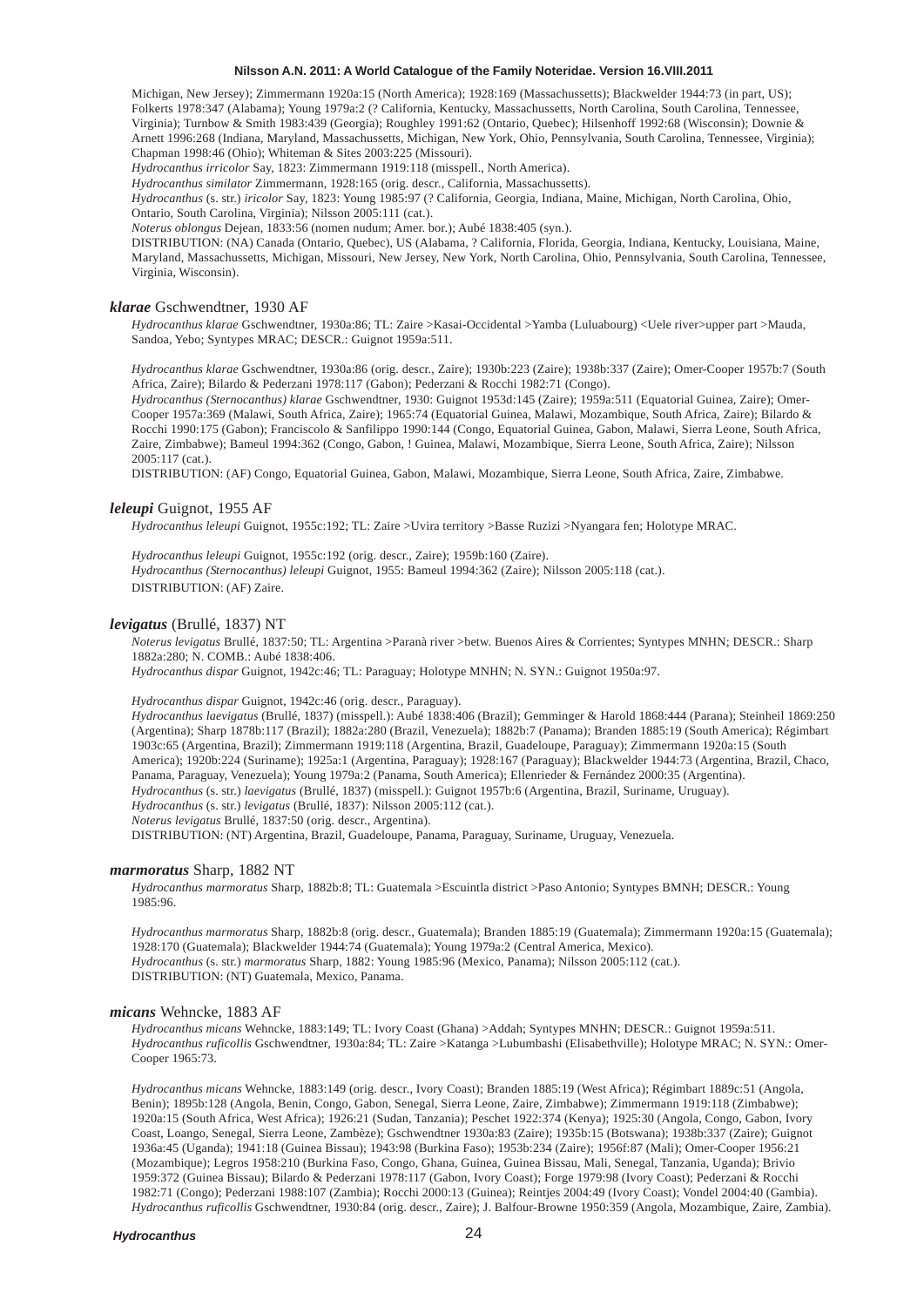*Hydrocanthus (Sternocanthus) micans* Wehncke, 1883: Guignot 1952:521 (Benin); 1954a:22 (Zaire); 1956a:218 (Senegal); 1959a:511 (Zaire); Omer-Cooper 1957a:368 (Botswana, Ghana, Malawi, Mozambique, South Africa, Sudan, Tanzania, Uganda, Zaire, Zimbabwe); 1965:73 (Benin, Botswana, Gabon, Ghana, Guinea, Guinea Bissau, Ivory Coast, Kenya, Malawi, Mali, Mozambique, Senegal, Sierra Leone, South Africa, Tanzania, Uganda, Zaire, Zambia, Zanzibar, Zimbabwe); Medler 1980:153 (Nigeria); Bilardo & Rocchi 1987:101 (Botswana); 1990:175 (Gabon); 2002:155 (Gabon); Bameul 1994:362 (Tropical Africa); Nilsson 2005:118 (cat.). DISTRIBUTION: (AF) Angola, Benin, Botswana, Burkina Faso, Congo, Gabon, Gambia, Ghana, Guinea, Guinea Bissau, Ivory Coast, Kenya, Malawi, Mali, Mozambique, Nigeria, Senegal, Sierra Leone, South Africa, Sudan, Tanzania, Uganda, Zaire, Zambia, Zimbabwe.

#### *mocquerysi* Régimbart, 1895 AF

*Hydrocanthus mocquerysi* Régimbart, 1895:129; TL: Gabon >Cristal Mts., Rio San Benito <<Zaire, Boma; Syntypes MNHN; DESCR.: Guignot 1959a:518.

*Hydrocanthus mocquerysi* Régimbart, 1895b:129 (orig. descr., Gabon, Zaire); Zimmermann 1920a:15 ('Congo'); 1926:20 (Tanzania); Gschwendtner 1930a:84 (Zaire); 1930b:221 (Zaire); 1938b:337 (Zaire); Guignot 1956f:88 (Congo, Gabon, Mali, Zaire); Bruneau de Miré & Legros 1963:841 (Chad, Gabon); Bilardo & Pederzani 1978:117 (Gabon); Vondel 2004:40 (Gambia). *Hydrocanthus (Sternocanthus) mocquerysi* Régimbart, 1895: Omer-Cooper 1957a:370 (Malawi, Mozambique, Zaire, Zimbabwe); Guignot 1959a:518 (Congo, Gabon, Sudan, Zaire); Bilardo & Rocchi 1987:101 (Botswana); 1990:175 (Gabon); Bameul 1994:362 (Botswana, Chad, Congo, Gabon, Malawi, Mozambique, Rhodesia, Senegal, Zaire); Nilsson 2005:118 (cat.). DISTRIBUTION: (AF) Botswana, Chad, Congo, Gabon, Gambia, Malawi, Mali, Mozambique, Senegal, Sudan, Tanzania, Zaire, Zimbabwe.

#### *oblongus* Sharp, 1882 NA NT

*Hydrocanthus oblongus* Sharp, 1882a:280; TL: North America; Syntypes BMNH; DESCR.: Young 1985:97.

*Hydrocanthus oblongus* Sharp, 1882a:280 (orig. descr., North America); Branden 1885:19 (North America); Leng & Mutchler 1918:76 (Florida); Zimmermann 1919:118 (North America); 1920a:15 (North America); 1928:169 (South US); Young 1954:128 (Alabama, Bahamas, Cuba, Florida, Georgia, Louisiana, Mississippi, North Carolina, South Carolina); 1979a:3 (Alabama, Delaware, Florida, New Jersey, Pennsylvania, Virginia); Folkerts 1978:347 (Alabama); Spangler 1981:167 (Cuba); Turnbow & Smith 1983:439 (Georgia); Downie & Arnett 1996:268 (Alabama, Florida, Georgia, Maryland, New Jersey, North Carolina, South Carolina, Virginia). *Hydrocanthus* (s. str.) *oblongus* Sharp, 1882: Young 1985:97 (Bahamas, Carolinas, Cuba, Texas); Nilsson 2005:112 (cat.). DISTRIBUTION: (NA) US (Alabama, Delaware, Florida, Georgia, Louisiana, Maryland, Mississippi, New Jersey, North Carolina, Pennsylvania, South Carolina, Virginia); (NT) Bahamas, Cuba.

#### *occidentalis* Young, 1985 NT

*Hydrocanthus occidentalis* Young, 1985:94; TL: Mexico >Nayarit >Tepic; Holotype CAS.

*Hydrocanthus* (s. str.) *occidentalis* Young, 1985:94 (orig. descr., Mexico); Nilsson 2005:112 (cat.). DISTRIBUTION: (NT) Mexico.

#### *pallisteri* Young, 1985 NT

*Hydrocanthus pallisteri* Young, 1985:91; TL: Mexico >Mexico City >Xochimilco; Holotype AMNH.

*Hydrocanthus* (s. str.) *pallisteri* Young, 1985:91 (orig. descr., Mexico); Nilsson 2005:112 (cat.). DISTRIBUTION: (NT) Mexico.

### *paludicola* Guignot, 1951 AF

*Hydrocanthus paludicola* Guignot, 1951c:79; TL: Zaire >Tshikay >Luibi fen >Banana; Holotype MRAC; DESCR.: Guignot 1959a:525.

*Hydrocanthus (Sternocanthus) paludicola* Guignot, 1951c:79 (orig. descr., Zaire); 1959a:525 (Zaire); Bameul 1994:362 (Zaire); Nilsson 2005:119 (cat.). DISTRIBUTION: (AF) Zaire.

# *paludimonstrus* K.B.Miller, 2001 NT

*Hydrocanthus paludimonstrus* K.B.Miller, 2001:364; TL: Bolivia >Beni >3.4 km W San Borja; Holotype UASC.

*Hydrocanthus* (s. str.) *paludimonstrus* K.B.Miller, 2001:364 (orig. descr., Bolivia); Nilsson 2005:113 (cat.). DISTRIBUTION: (NT) Bolivia.

#### *paraguayensis* Zimmermann, 1928 NT

*Hydrocanthus paraguayensis* Zimmermann, 1928:166; TL: Paraguay >Apa river; Holotype ZSM; DESCR.: Young 1985:97.

*Hydrocanthus paraguayensis* Zimmermann, 1928:166 (orig. descr., Paraguay); Blackwelder 1944:74 (Paraguay); Ellenrieder & Fernández 2000:35 (Argentina). *Hydrocanthus* (s. str.) *paraguayensis* Zimmermann, 1928: Guignot 1957b:6 (Paraguay); Young 1985:97 (? Brazil, Paraguay, Uruguay); Nilsson 2005:113 (cat.).

DISTRIBUTION: (NT) Argentina, ? Brazil, Paraguay, Uruguay.

#### *parvulus* Gschwendtner, 1930 AF

*Hydrocanthus parvulus* Gschwendtner, 1930a:87; TL: Zaire >Kasai-Occidental province (Katanga) >Yamba (Luluabourg); Holotype MRAC; DESCR.: Guignot 1959a:510.

*Hydrocanthus parvulus* var. *insolens* Omer-Cooper, 1957a:369; TL: Malawi, Zimbabwe; Syntypes AMGS; N. SYN.: Nilsson 2005:119.

#### *Hydrocanthus*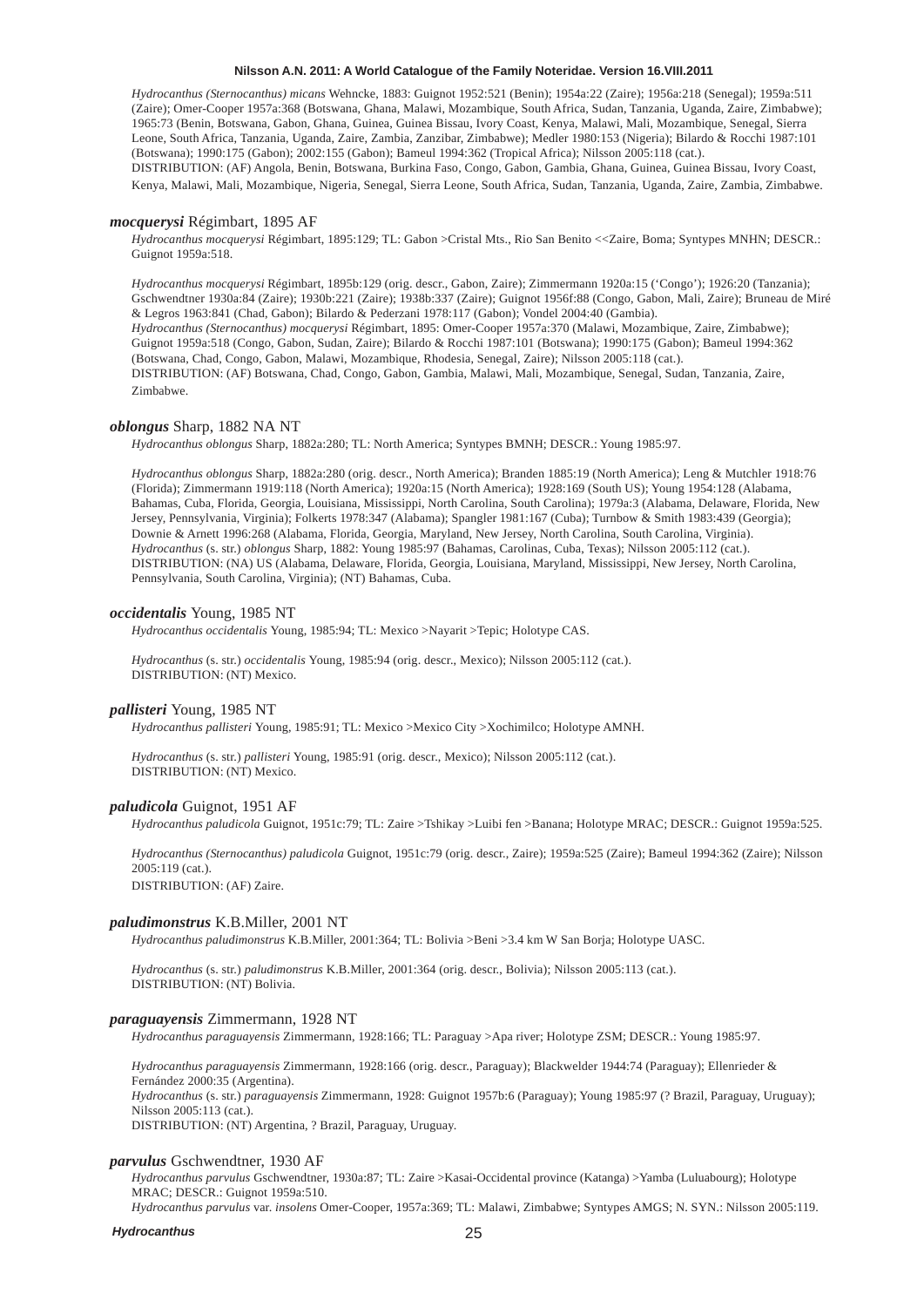*Hydrocanthus parvulus* Gschwendtner, 1930a:87 (orig. descr., Zaire); 1930b:223 (Zaire); J. Balfour-Browne 1950:359 (Zaire, Zambia); Pederzani & Rocchi 1982:71 (Congo); Reintjes & Pederzani 2002:115 (Gabon, Ivory Coast, Nigeria); Reintjes 2004:51 (Ivory Coast). *Hydrocanthus paruvulus* Gschwendtner, 1930 (misspell.): Guignot 1955e:182 (Zaire).

*Hydrocanthus (Sternocanthus) parvulus* Gschwendtner, 1930: Guignot 1954a:22 (Zaire); 1959a:510 (Cameroon, Rhodesia, Zaire); Bertrand & Legros 1968:861 (Lesotho); Medler 1980:153 (Nigeria); Bameul 1994:362 (Cameroon, Congo, Malawi, Rhodesia, South Africa, Zaire); Nilsson 2005:119 (cat.).

*Hydrocanthus (Sternocanthus) parvulus* var. *insolens* Omer-Cooper, 1957a:369 (orig. descr., Malawi, Zimbabwe).

DISTRIBUTION: (AF) Cameroon, Congo, Gabon, Ivory Coast, Lesotho, Malawi, Nigeria, South Africa, Zaire, Zambia, Zimbabwe.

# *pederzanii* Toledo & Hendrich, 2006 AU

*Hydrocanthus pederzanii* Toledo & Hendrich, 2006:938; TL: Australia >Queensland >Atherton Tableland >Mitchell Lake; Holotype ANIC.

*Hydrocanthus (Sternocanthus) pederzanii* Toledo & Hendrich, 2006:938 (orig. descr., Queensland); Toledo 2010:227 (Northern Territory, Queensland).

DISTRIBUTION: (AU) Australia (Northern Territory, Queensland).

# *prolixus* Sharp, 1904 AF

*Hydrocanthus prolixus* Sharp, 1904:3; TL: Sudan >Mount Agha (Gebel Ahmed Agha); Syntypes NHRS; DESCR.: Guignot 1959a:517.

*Hydrocanthus prolixus* Sharp, 1904:3 (orig. descr., Sudan); Zimmermann 1920a:15 (Nubia). *Hydrocanthus (Sternocanthus) prolixus* Sharp, 1904: Guignot 1959a:517 (Sudan); Bameul 1994:362 (Sudan); Nilsson 2005:119 (cat.). DISTRIBUTION: (AF) Sudan.

# *regius* Young, 1953 NA

*Hydrocanthus regius* Young, 1953a:2; TL: US >Florida >Alachua County >Payne Prairie >Bivans Arm; Holotype UMMZ; DESCR.: Young 1985:97.

*Hydrocanthus regius* Young, 1953a:2 (orig. descr., Florida); 1954:129 (Florida, Georgia); 1979a:3 (Florida, Georgia); Turnbow & Smith 1983:439 (Georgia).

*Hydrocanthus* (s. str.) *regius* Young, 1953: Young 1985:96 (Florida, Georgia); Nilsson 2005:113 (cat.). DISTRIBUTION: (NA) US (Florida, Georgia).

# *rubiginosus* Guignot, 1942 NT

*Hydrocanthus rubiginosus* Guignot, 1942c:47; TL: French Guiana >Abonnenc; Holotype MNHN.

*Hydrocanthus rubiginosus* Guignot, 1942c:47 (orig. descr., French Guiana); Guignot 1957b:6 (French Guiana). *Hydrocanthus* (s. str.) *rubiginosus* Guignot, 1942: Nilsson 2005:113 (cat.). DISTRIBUTION: (NT) French Guiana.

#### *secutor* Guignot, 1955 AF

*Hydrocanthus secutor* Guignot, 1955h:4; TL: Zaire >Equateur province >Tshuapa >Bokuma; Holotype MRAC.

*Hydrocanthus secutor* Guignot, 1955h:4 (orig. descr., Zaire). *Hydrocanthus (Sternocanthus) secutor* Guignot, 1955: Bameul 1994:362 (Zaire); Nilsson 2005:119 (cat.). DISTRIBUTION: (AF) Zaire.

#### *sharpi* Zimmermann, 1928 NT

*Hydrocanthus sharpi* Zimmermann, 1928:169, by indication to *atripennis* Say sensu Sharp 1882a:280; TL: Argentina, Brazil, Paraguay; Syntypes BMNH; DESCR.: Young 1985:96.

*Hydrocanthus atripennis* Say, 1830 (misident.): Sharp 1882a:280 (Brazil); 1882b:7 (in part, Brazil); Branden 1885:18 (in part, Brazil); Régimbart 1903c:65 (Argentina, Brazil, Paraguay, Uruguay); Zimmermann 1919:118 (Argentina, Paraguay); 1920a:14 (Argentina, Brazil); 1925:1 (Argentina); 1928:168 (Argentina, Brazil, Paraguay); Blackwelder 1944:73 (Argentina, Brazil, Chaco, Mexico, Paraguay). *Hydrocanthus sharpi* Zimmermann, 1928:169 (orig. descr.).

*Hydrocanthus* (s. str.) *sharpi* Zimmermann, 1928: Guignot 1957b:6 (Argentina, Brazil, Paraguay);Young 1985:96 (Venezuela to Argentina); Nilsson 2005:113 (cat.).

DISTRIBUTION: (NT) Argentina, Brazil, Mexico, Paraguay, Uruguay.

#### *sicarius* Guignot, 1948 AF

*Hydrocanthus sicarius* Guignot, 1948d:163; TL: Ivory Coast >Mont Nimba; Holotype MNHN; DESCR.: Guignot 1959a:525.

*Hydrocanthus sicarius* Guignot, 1948: Legros 1958:210 (Guinea); Bilardo & Pederzani 1978:118 (Ivory Coast).

*Hydrocanthus (Allocanthus) sicarius* Guignot, 1948d:163 (orig. descr., Ivory Coast).

*Hydrocanthus (Sternocanthus) sicarius* Guignot, 1948: Omer-Cooper 1957a:371 (Ivory Coast, Malawi); Guignot 1959a:525 (Ivory Coast); Bameul 1994:362 (Ivory Coast, Malawi); Nilsson 2005:119 (cat.).

DISTRIBUTION: (AF) Guinea, Ivory Coast, Malawi.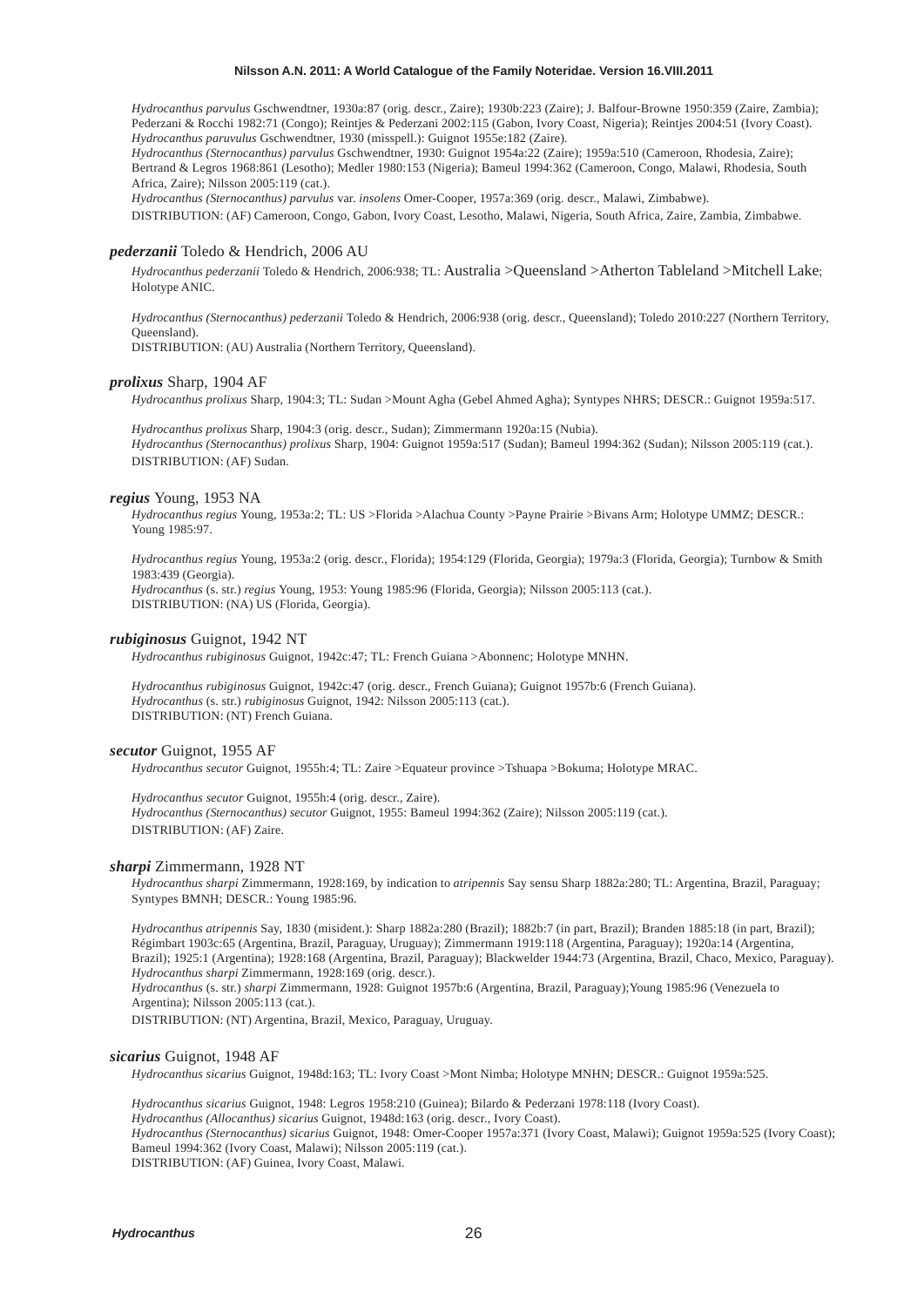#### *socius* R.F.Sahlberg, 1844 NT

*Hydrocanthus socius* R.F.Sahlberg, 1844:516; TL: Brazil; Syntypes ?; DESCR.: Young 1985:96.

*Hydrocanthus socius* R.F.Sahlberg, 1844:516 (orig. descr., Brazil); Gemminger & Harold 1868:444 (Brazil); Branden 1885:19 (Argentina); Régimbart 1903:65 (Paraguay, Venezuela); Zimmermann 1920a:15 (Brazil); 1921:189 (Brazil); 1925:1 (Argentina); 1928:170 (Argentina, Brazil); Blackwelder 1944:74 (Argentina, Brazil, Chaco). *Hydrocanthus* (s. str.) *socius* R.F.Sahlberg, 1844: Guignot 1957b:6 (Argentina, Bolivia, Brazil, French Guiana, Paraguay); Young 1985:96

(Argentina, Bolivia, Brazil, Cayenne, Paraguay, Peru, Trinidad, Venezuela); Nilsson 2005:113 (cat.).

DISTRIBUTION: (NT) Argentina, Bolivia, Brazil, French Guiana, Paraguay, Peru, Trinidad, Venezuela.

#### *subplanatus* Gschwendtner, 1933 AF

*Hydrocanthus subplanatus* Gschwendtner, 1933b:84; TL: Zaire >Haut Luapula >Kakyelo; Holotype MRAC; DESCR.: Guignot 1959a:527.

*Hydrocanthus subplanatus* Gschwendtner, 1933b:84 (orig. descr., Zaire).

*Hydrocanthus (Sternocanthus) subplanatus* Gschwendtner, 1933: Guignot 1959a:527 (Guinea, Zaire); 1961a:238 (Senegal, Zaire); Franciscolo & Sanfilippo 1986:28 (Guinea, Sierra Leone, Zaire); 1990:145 (Sierra Leone); Bameul 1994:362 (Guinea, Senegal, Sierra Leone, Zaire); Nilsson 2005:119 (cat.).

DISTRIBUTION: (AF) Guinea, Senegal, Sierra Leone, Zaire.

# *upembicus* Guignot, 1954 AF

*Hydrocanthus upembicus* Guignot, 1954a:23; TL: Zaire >Katanga >Upemba NP >Mabwe; Holotype MRAC.

*Hydrocanthus upembicus* Guignot, 1954a:23 (orig. descr., Zaire). *Hydrocanthus (Sternocanthus) upembicus* Guignot, 1954: Bameul 1994:362 (Zaire); Nilsson 2005:120 (cat.).

DISTRIBUTION: (AF) Zaire.

### *vadoni* Guignot, 1936 AF

*Hydrocanthus vadoni* Guignot, 1936b:12; TL: Cameroon >Lolodorf; Holotype MNHN; DESCR.: Guignot 1959a:522.

*Hydrocanthus vadoni* Guignot, 1936b:12 (orig. descr., Cameroon); Bilardo & Pederzani 1978:118 (Gabon); Pederzani & Rocchi 1982:71 (Congo); Bilardo & Rocchi 1990:175 (Cameroon, Congo, Gabon). *Hydrocanthus (Sternocanthus) vadoni* Guignot, 1936: Guignot 1959a:522 (Cameroon); Bameul 1994:362 (Cameroon, Congo, Gabon);

Bilardo & Rocchi 2002:155 (Gabon); Nilsson 2005:120 (cat.). DISTRIBUTION: (AF) Cameroon, Congo, Gabon.

### *waterhousei* Blackburn, 1888 AU

*Hydrocanthus waterhousei* Blackburn, 1888:65; TL: Australia; Holotype SAM; DESCR.: Toledo & Hendrich 2006:940.

*Hydrocanthus waterhousei* Blackburn, 1888:65 (orig. descr., Australia); Watts 1985:27 (Australia); Lawrence et al. 1987:327 (Northern Territory, Queensland); Larson 1997:273 (Queensland).

*Hydrocanthus (Sternocanthus) waterhousi* Blackburn, 1888 (misspell.): Bameul 1994:362 (Australia).

*Hydrocanthus (Sternocanthus) waterhousei* Blackburn, 1888: Nilsson 2005:120 (cat.); Toledo & Hendrich 2006:940 (Northern Territory, Queensland, Western Australia); Toledo 2010:227 (Northern Territory, Queensland, Western Australia).

DISTRIBUTION: (AU) Australia (Northern Territory, Queensland, Western Australia).

#### *wittei* Gschwendtner, 1930 AF

*Hydrocanthus wittei* Gschwendtner, 1930b:221; TL: Zaire >Katanga >Nyonga; Holotype MRAC; DESCR.: Guignot 1959a:521. *Hydrocanthus jeanneli* Guignot, 1936b:11; TL: Kenya >Lake Victoria >Kavirondo bay; Holotype MNHN; N. SYN.: Guignot 1936a:45.

*Hydrocanthus jeanneli* Guignot, 1936b:11 (orig. descr., Kenya, Ethiopia).

*Hydrocanthus wittei* Gschwendtner, 1930b:221 (orig. descr., Zaire); 1938a:5 (Zaire); Guignot 1936a:45 (Kenya); 1956f:87 (Ethiopia, Kenya, Mali, Sudan, Tanzania, Zaire); J. Balfour-Browne 1939b:478 (Kenya, Tanzania, Uganda, Zaire, 'White Nile'); Bilardo & Pederzani 1978:118 (Ivory Coast); Pederzani & Rocchi 1982:71 (Congo); Rocchi 2000:14 (Ethiopia, Congo, Guinea, Ivory Coast, Kenya, Malawi, Mali, Sudan, Tanzania, Uganda, Zaire).

*Hydrocanthus (Sternocanthus) wittei* Gschwendtner, 1930: Guignot 1954a:22 (Zaire); 1959a:521 (Ethiopia, Kenya, Mali, Sudan, Tanzania, Zaire); 1959b:160 (Zaire); Omer-Cooper 1957a:370 (Malawi, Zaire); Medler 1980:153 (Nigeria); Bameul 1994:362 (Ethiopia, Congo, Ivory Coast, Kenya, Malawi, Sudan, Zaire); Nilsson 2005:120 (cat.).

DISTRIBUTION: (AF) Congo, Ethiopia, Guinea, Ivory Coast, Kenya, Malawi, Mali, Nigeria, Sudan, Tanzania, Uganda, Zaire.

# *Liocanthydrus* Guignot, 1957 NT (4 spp.)

*Liocanthydrus* Guignot, 1957a:42, as subgenus of *Canthydrus*; gender masculine; type species: *Canthydrus angustus* Guignot, 1957a:42 by original designation; N. STAT. K.B.Miller 2009:208.

#### *angustus* (Guignot, 1957) NT

*Canthydrus angustus* Guignot, 1957a:42; TL: Brazil >Pará province >Cachimbo; Holotype ZASP.

*Canthydrus (Liocanthydrus) angustus* Guignot, 1957a:42 (orig. descr., Brazil); Nilsson 2005:109 (cat.). DISTRIBUTION: (NT) Brazil.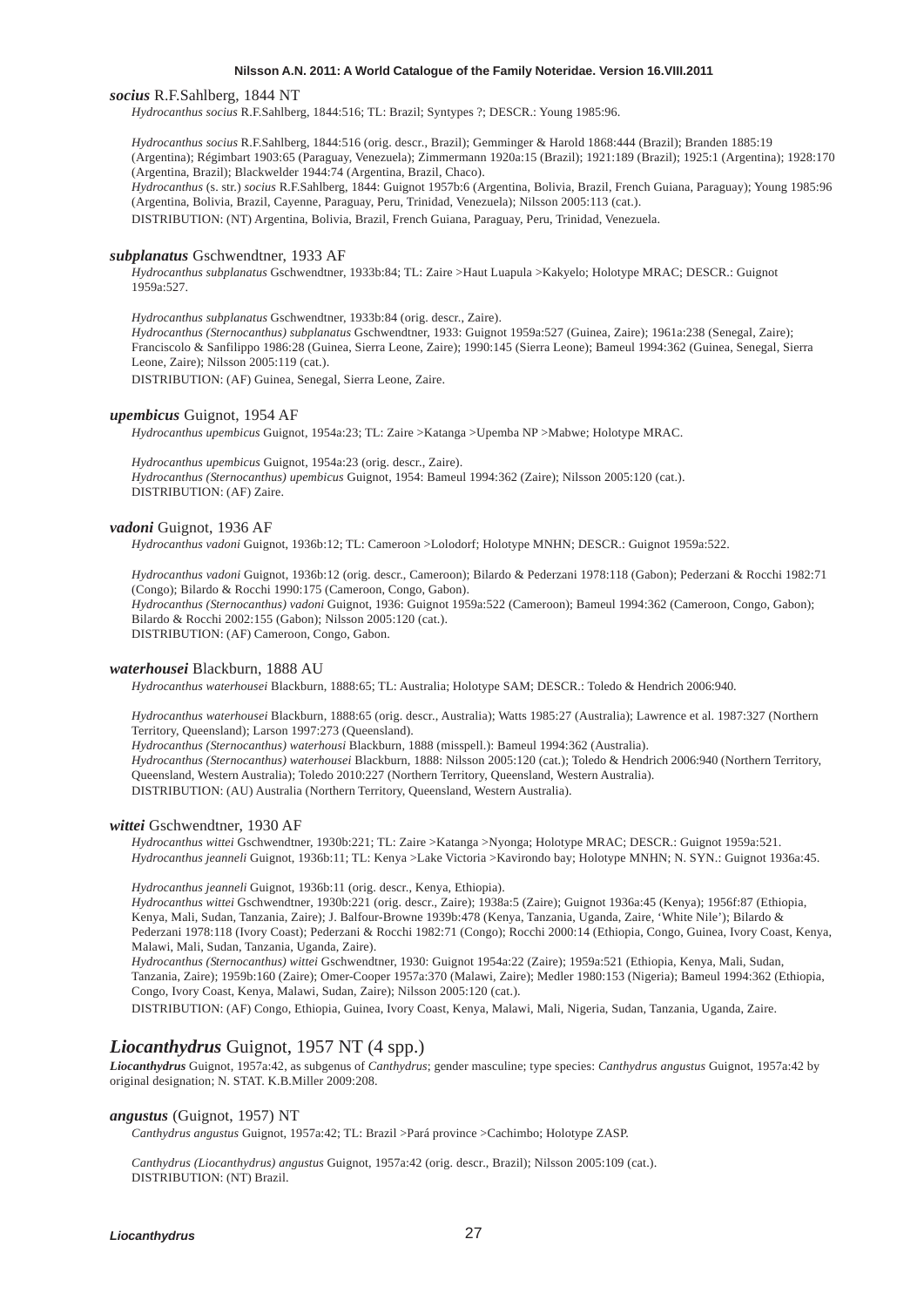# *buqueti* (Laporte, 1835) NT

*Noterus buqueti* Laporte, 1835:105; TL: French Guiana (Cayenne); Syntypes MNHN; N. COMB.: Sharp 1882a:272.

*Canthydrus buqueti* (Laporte, 1835); Sharp 1882a:272 (Cayenne); Branden 1885:16 (Cayenne); Zimmermann 1920a:10 (South America); Blackwelder 1944:73 (South America). *Canthydrus (Liocanthydrus) buqueti* (Laporte, 1835): Guignot 1957a:43; Nilsson 2005:109 (cat.). *Hydrocanthus buqueti* (Laporte, 1835): Aubé 1838:407 (Cayenne); Gemminger & Harold 1868:444 (Cayennae). *Noterus buqueti* Laporte, 1835:105 (orig. descr., Cayenne). *Noterus buquetii* Dejean, 1836:63 (nomen nudum, Cayenne). DISTRIBUTION: (NT) French Guiana.

#### *octoguttatus* (Zimmermann, 1921) NT

*Canthydrus octoguttatus* Zimmermann, 1921:189; TL: Brazil >Saõ Paulo >Serra da Cantareira; Syntypes ZSM.

*Canthydrus octoguttatus* Zimmermann, 1921:189 (orig. descr., Brazil); Blackwelder 1944:73 (Brazil). *Canthydrus (Liocanthydrus) octoguttatus* Zimmermann, 1921: Guignot 1957a:43; Nilsson 2005:110 (cat.). DISTRIBUTION: (NT) Brazil.

#### *uniformis* (Zimmermann, 1921) NT

*Canthydrus uniformis* Zimmermann, 1921:189; TL: Brazil >Mato Grosso do Sul >Corumbá; Holotype ZSM.

*Canthydrus uniformis* Zimmermann, 1921:189 (orig. descr., Brazil); Blackwelder 1944:73 (Brazil). *Canthydrus (Liocanthydrus) uniformis* Zimmermann, 1921: Guignot 1957a:43 (Brazil); Nilsson 2005:110 (cat.). DISTRIBUTION: (NT) Brazil.

# Genus *Mesonoterus* Sharp, 1882 NA NT (4 spp.)

*Mesonoterus* Sharp, 1882b:4; gender masculine; type species: *Mesonoterus laevicollis* Sharp, 1882b:4 by monotypy; DESCR.: Guignot 1948c:99.

# *addendus* (Blatchley, 1920) NA NT

*Canthydrus addendus* Blatchley, 1920:261; TL: US >Florida >Dunedin; LT: Blatchley 1930:45 PURC; DESCR.: Young 1954:127; N. COMB.: Young 1979a:2.

*Canthydrus addendus* Blatchley, 1920:261 (orig. descr., Florida). *Mesonoterus addendus* (Blatchley, 1920): Young 1979a:2 (? Florida, South America); Nilsson 2005:120 (cat.). *Pronoterus addendus* (Blatchley, 1920): Young 1953b:114 (Florida); 1954:127 (Florida); Spangler 1981:167 (Cuba). DISTRIBUTION: (NA) US (Florida); (NT) Cuba.

# *crassicoris* (Régimbart, 1889) NT

*Canthydrus crassicoris* Régimbart, 1889b:258; TL: Brazil >Mato Grosso <Paraguay >C part; Syntypes MNHN; N. COMB.: Zimmermann 1921:187; DESCR.: Guignot 1948c:99.

*Canthydrus crassicornis* Zimmermann, 1919:116, as unjustified emendation of *Canthydrus crassicoris* Régimbart; TL: Brazil >Mato Grosso <Paraguay >C part; Syntypes MNHN; objective synonym of *Canthydrus crassicoris* Régimbart.

*Canthydrus crassicoris* Régimbart, 1889b:258 (orig. descr., Brazil, Paraguay).

*Canthydrus crassicornis* Régimbart, 1889: Zimmermann 1919:116 (unjust. emend., Argentina); 1920a:10 (Brazil, Paraguay); Blackwelder 1944:73 (Brazil, Paraguay).

*Mesonoterus crassicornis* (Régimbart, 1889): Zimmermann 1921:187 (Argentina, Brazil); Guignot 1948c:99 (Brazil, Paraguay); Nilsson 2005:121 (cat.).

DISTRIBUTION: (NT) Argentina, Brazil, Paraguay.

#### *grandicornis* (Régimbart, 1899) NT

*Canthydrus grandicornis* Régimbart, 1899b:193; TL: Paraguay >Puerto; Syntypes MNHN; DESCR.: Guignot 1948c:97; N. COMB.: Guignot 1948c:97.

*Canthydrus grandicornis* Régimbart, 1899b:193 (orig. descr., Paraguay); Régimbart 1903c:63 (Brazil); Zimmermann 1920a:11 (Paraguay); Blackwelder 1944:73 (Paraguay). *Mesonoterus grandicornis* (Régimbart, 1899): Guignot 1948c:99 (Paraguay); Nilsson 2005:121 (cat.). DISTRIBUTION: (NT) Brazil, Paraguay.

### *laevicollis* Sharp, 1882 NT

*Mesonoterus laevicollis* Sharp, 1882b:4; TL: Guatemala >Escuintla district >Paso Antonio; Syntypes BMNH; DESCR.: Guignot 1948c:97.

*Mesonoterus laevicollis* Sharp, 1882b:4 (orig. descr., Guatemala); Branden 1885:14 (Guatemala); Régimbart 1895a:340 (Mexico); Zimmermann 1920a:5 (Guatemala); 1921:186 (Brazil, Guatemala); 1925a:1 (Paraguay); Blackwelder 1944:73 (Guatemala, Paraguay); Guignot 1948c:99 (Brazil, Guatemala, Mexico); 1957b:4 (Bolivia); Young 1979a:2 (Guatemala); Spangler 1981:167 (Cuba); Nilsson 2005:121 (cat.).

DISTRIBUTION: (NT) Bolivia, Brazil, Cuba, Guatemala, Mexico, Paraguay.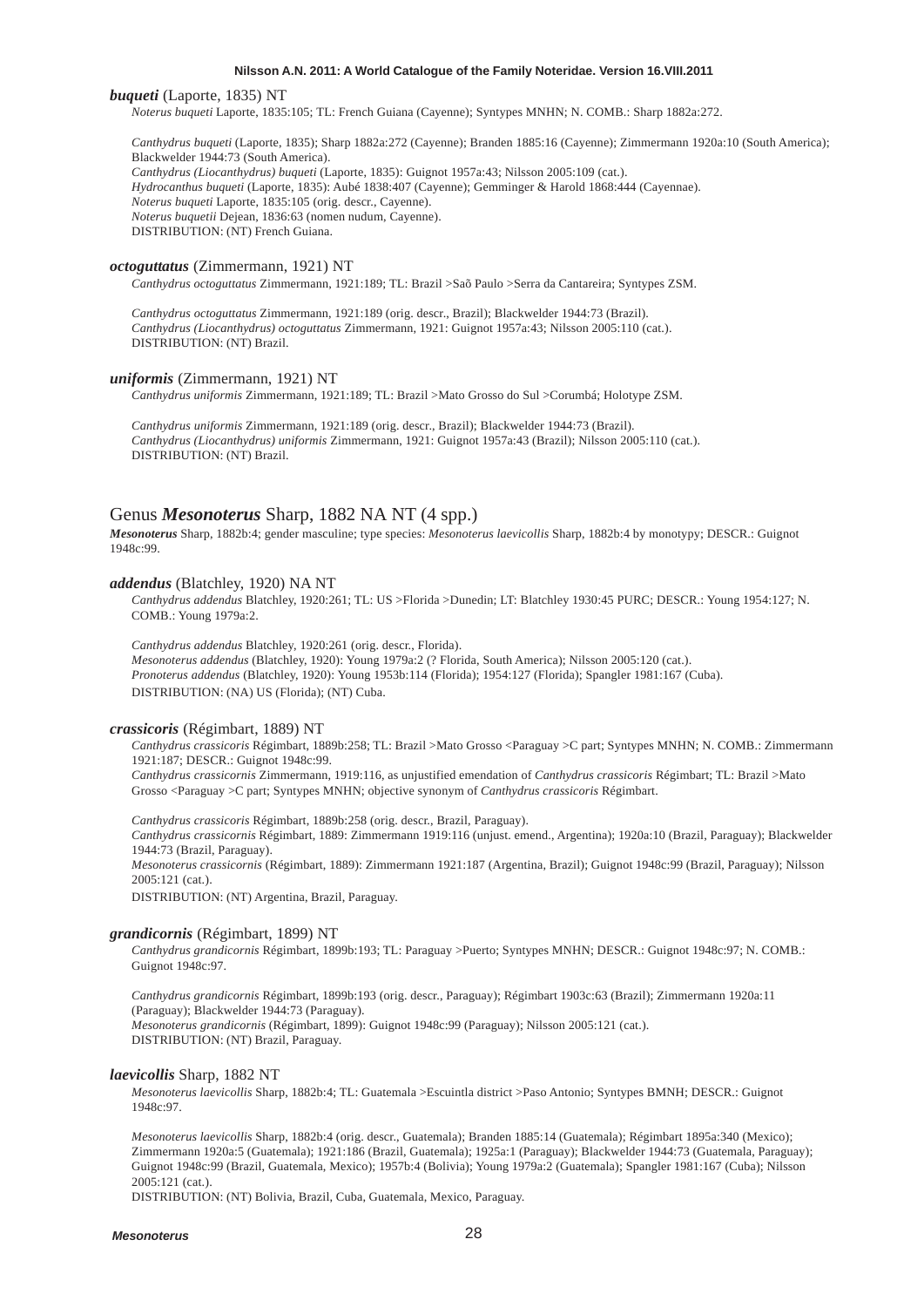# Genus *Noterus* Clairville, 1806 PL (7 spp.)

*Noterus* Clairville, 1806:222; gender masculine; type species: *Dytiscus crassicornis* O.F.Müller, 1776:72 by monotypy; DESCR.: Dettner 1997:111.

#### *angustulus* Zaitzev, 1953 PL

*Noterus angustulus* Zaitzev, 1953:95; TL: Russia >Primorye >Khanka lake [etc]; Syntypes ZIN.

*Noterus angustulus* Zaitzev, 1953:95 (orig. descr., Russia); Mori & Kitayama 1993:47 (Japan); Nakane 1993:2 (Japan); Nilsson 1995:40 (China, Korea, Russia); Hua 2002:34 (Beijing, Jilin, Korea, Primorye); Nilsson 2003:34 (Beijing, Heilongjiang, Japan, Jilin, Russian Far East); 2005:121 (cat.); Toledo 2003:75 (Beijing, Hebei, Jilin, Korea, Nei Mongol, Primorye); 2004:40 (Nei Mongol, Primorye). DISTRIBUTION: (PL) China (Beijing, Hebei, Heilongjiang, Jilin, Nei Mongol), Japan (Hokkaido, Honshu), Korea, Russia (Far East).

#### *clavicornis* (De Geer, 1774) PL

*Dytiscus clavicornis* De Geer, 1774:402; TL: Sweden; Syntypes NHRS; DESCR.: Dettner 1997:117; N. COMB.: Bedel 1881:282. *Noterus convexiusculus* Reiche & Saulcy, 1855:640; TL: Lebanon >Beirut; Syntypes MNHN; N. SYN.: Zimmermann 1919:114. *Noterus major* F.Balfour-Browne, 1965:19, as replacement name for *Dytiscus clavicornis* De Geer; TL: Sweden; Syntypes NHRS; objective synonym of *Dytiscus clavicornis* De Geer, 1774:402.

*Dytiscus semipunctatus* Fabricius, 1792:199; TL: India orientali; Syntypes ZMUC; N. SYN.: Bedel 1881:282.

*Dytiscus sparsus* Marsham, 1802:430; TL: Great Britain >England; Syntypes ?; N. SYN.: Bedel 1881:282.

*Dytiscus clavicornis* De Geer, 1774:402 (orig. descr., Sweden).

*Dytiscus semipunctata* Fabricius, 1792:199 (orig. descr., India orientali).

*Dytiscus semipunctatus* Fabricius, 1792: Fabricius 1801:271 (India orientali).

*Dytiscus sparsus* Marsham, 1802:430 (orig. descr., England).

*Noterus capricornis* (Herbst, 1784) (misident.): Sharp 1882a:265 (Europe incl. Corsica, Sardinia and Capria); Branden, 1885:15 (Europe). *Noterus clavicornis* (De Geer, 1774): Bedel 1881:282 (France); Régimbart 1893b:363 (Syria); Reitter 1908:219; Zimmermann 1919:114; 1920a:7 (Europe); Gschwendtner 1933a:159 (Shensi); Guignot 1946b:75 (types); Vazirani 1969a:226 (China, Kashmir); 1977a:1 (China, Kashmir, Lebanon); Legros 1972:576 (Iran); Ali 1978:11 (Iraq); Bilton 1992:116 (England, chromosomes); Hua 2002:34 (Heilongjiang, Shaanxi, Xinjiang); Nilsson 2003:34 (Albania, Armenia, Austria, Azerbaijan, Belgium, Bosnia Hercegovina, Bulgaria, Byelorussia, China, Croatia, Czech Republic, Denmark, Estonia, European Russia, Finland, France, Germany, Georgia, Great Britain, Greece, Heilongjiang, Hungary, Iran, Iraq, Ireland, Israel, Italy, Jordan, Kashmir, Kazakhstan, Latvia, Lebanon, Liechtenstein, Lithuania, Luxembourg, Macedonia, Moldavia, Mongolia, Netherlands, Norway, Poland, Portugal, Shaanxi, Siberia, Slovakia, Slovenia, Spain, Sweden, Switzerland, Syria, Turkey, Turkmenistan, Ukraine, Yugoslavia, Xinjiang); Nilsson 2005:121 (cat.); Toledo 2004:41 (Iran, Italy, Turkmenistan); Hendrich & Hendrich 2005:428 (Uzbekistan).

*Noterus clavicornis* var. *convexiusculus* Reiche & Saulcy, 1855: Zimmermann 1919:114 (Syria, Turkey); 1920a:7 (Greece, Syria); Guignot 1954e:222 (Kashmir).

*Noterus convexiusculus* Reiche & Saulcy, 1855:640 (orig. descr., Lebanon); Gemminger & Harold 1868:443 (Syria); Sharp 1882a:266 (Syria); Branden 1885:15 (Syria).

*Noterus crassicornis* Fabricius, 1781 (misident.): Lacordaire 1835:322.

*Noterus depressicornis* Motschulsky, 1853:9 (nomen nudum; Caucasus, Inderskoe lake).

*Noterus major* F.Balfour-Browne, 1965:19 (orig. descr.).

*Noterus semipunctatus* (Fabricius, 1792): Erichson 1837:166 (types); Gemminger & Harold 1868:443.

*Noterus sparsus* (Marsham, 1802): Leach 1817:71; Aubé 1837:202 (England, France, Germany); 1838:400 (France, Germany, Switzerland); Heer 1839:151; Reiche & Lallemant 1872:23 (? Algeria); Sharp 1878a:113 (Portugal); Seidlitz 1887:78; Heyden et al.

1891:124; Portevin 1929:197 (France).

DISTRIBUTION: (PL) Albania, Armenia, Austria, Azerbaijan, Belgium, Bosnia Hercegovina, Bulgaria, Byelorussia, China (Heilongjiang, Shaanxi, Xinjiang), Croatia, Czech Republic, Denmark, Estonia, Finland, France, Germany, Georgia, Great Britain, Greece, Hungary, Iran, Iraq, Ireland, Israel, Italy, Jordan, Kashmir, Kazakhstan, Latvia, Lebanon, Liechtenstein, Lithuania, Luxembourg, Macedonia, Moldavia, Mongolia, Netherlands, Norway, Poland, Portugal, Russia (Central European Territory, East Siberia, South European Territory, West Siberia), Slovakia, Slovenia, Spain, Sweden, Switzerland, Syria, Turkey, Turkmenistan, Ukraine, Uzbekistan, Yugoslavia.

#### *crassicornis* (O.F.Müller, 1776) PL

*Dyticus crassicornis* O.F.Müller, 1776:72; TL: Denmark, Norway; Syntypes lost; DESCR.: Dettner 1997:120; N. COMB.: Aubé 1837:200. *Dytiscus capricornis* Herbst, 1784:128; TL: Germany >Berlin; Syntypes ZMHB; N. SYN.: Aubé 1837:200. ? *Dytiscus rufus* Scopoli, 1763:98; TL: Carniola; Syntypes ?.

*Noterus geerii* Leach, 1817:71; TL: Europe; Syntypes ?; N. SYN.: Aubé 1837:200.

*Noterus minor* F.Balfour-Browne, 1965:19, as replacement name for *Dytiscus capricornis* Herbst; TL: Germany >Berlin; Syntypes ZMHB; N. SYN.: Nilsson 2005:122.

*Noterus crassicornis* var. *simulator* Porta, 1923:257; TL: Italy >Emilia; Syntypes ?; N. SYN.: Nilsson 2005:122.

*Dytiscus capricornis* Herbst, 1784:128 (orig. descr., Germany).

*Dytiscus crassicornis* O.F.Müller, 1776:72 (orig. descr., Denmark); Fabricius 1787:193 (Germany); 1792:201 (Germania); 1801:273 (Germania).

*Noterus angustatus* Zaitzev, 1915:258 (nomen nudum, Podolia).

*Noterus capricornis* (Herbst, 1784): Lacordaire 1835:323; Vazirani 1969a:225 (Kashmir).

*Noterus clavicornis* (De Geer, 1774) (misident.): Gemminger & Harold 1868:443; Sharp 1882a:265 (Europe); Branden 1885:15 (Europe); Seidlitz 1887:78; Heyden et al. 1891:124; Portevin 1929:197 (France).

*Noterus crassicornis* (O.F.Müller, 1776): Aubé 1837:200 (Europe); 1838:398 (Europe); Heer 1839:151; Sharp 1877a:113 (Portugal); Bedel 1881:282; Reitter 1908:219; Zimmermann 1919:114; 1920a:8 (Europe, Siberia); Gschwendtner 1933a:159 (Beijing); Bilton 1992:116 (England, chromosomes); Nilsson 2003:34 (Austria, Belgium, Bosnia Hercegovina, Bulgaria, Byelorussia, Croatia, Cyprus, Czech Republic, Denmark, Estonia, European Russia, Finland, France, Germany, Great Britain, Hungary, Iran, Ireland, Italy, Kashmir, Latvia, Lithuania, Luxembourg, Macedonia, Moldavia, Netherlands, Norway, Poland, Siberia, Slovakia, Slovenia, Sweden, Turkey, Ukraine, Yugoslavia); 2005:122 (cat.); Toledo 2004:41 (Italy).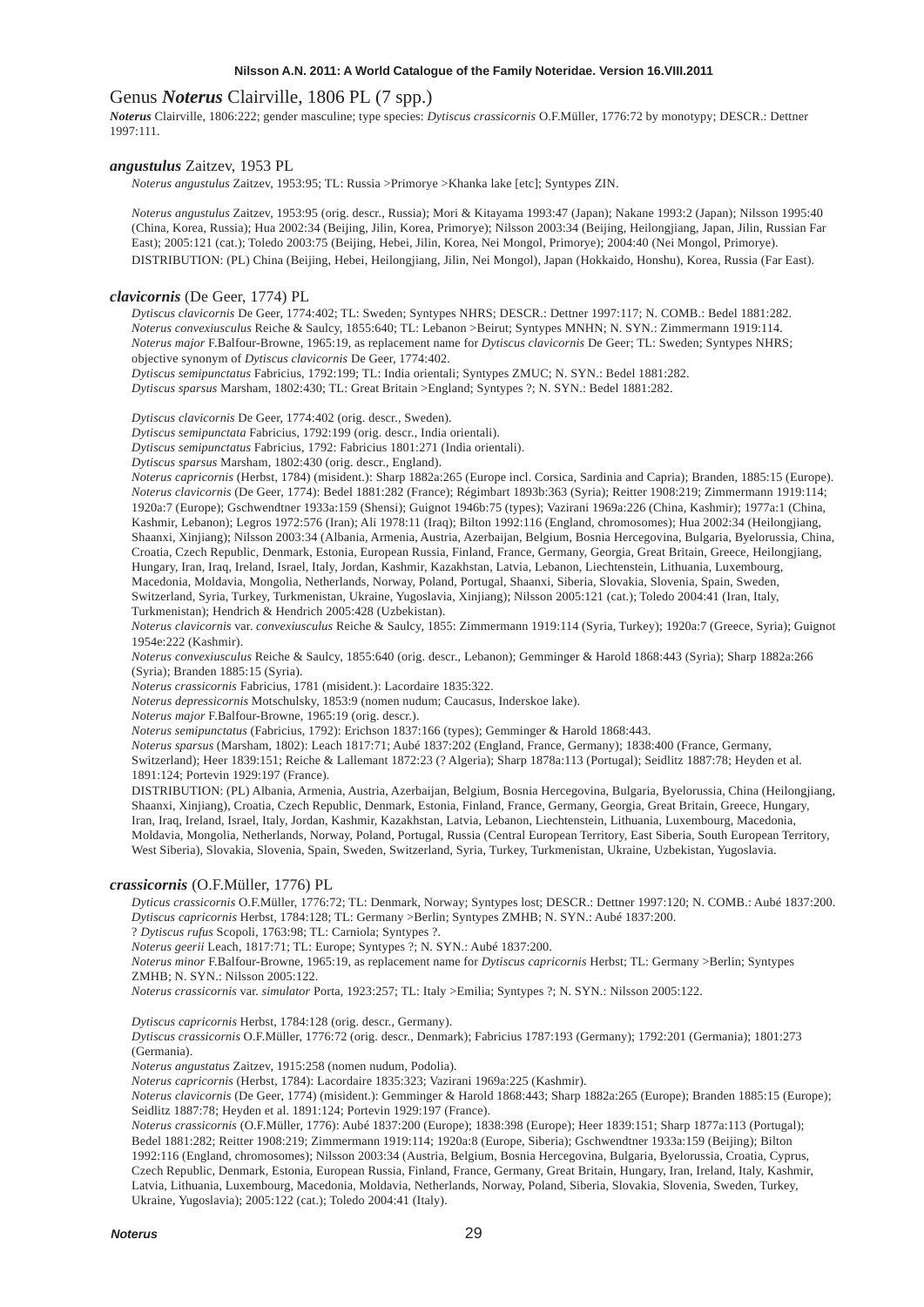*Noterus crassicornis* Fabricius, 1781: Erichson 1837:165 (Mark Brandenburg).

*Noterus crassicornis* var. *simulator* Porta, 1923:257 (orig. descr., Italy).

*Noterus geerii* Leach, 1817:71 (orig. descr., Europe).

*Noterus heterocerus* Cristofori, 1832:14 (nomen nudum, North Italy).

*Noterus minor* F.Balfour-Browne, 1965:19 (orig. descr.).

DISTRIBUTION: (PL) Austria, Belgium, Bosnia Hercegovina, Bulgaria, Byelorussia, Croatia, Cyprus, Czech Republic, Denmark, Estonia, Finland, France, Germany, Great Britain, Hungary, Iran, Ireland, Italy, Kashmir, Latvia, Lithuania, Luxembourg, Macedonia, Moldavia, Netherlands, Norway, Poland, Russia (East Siberia, Central European Territory, North European Territory, South European Territory, West Siberia), Slovakia, Slovenia, Sweden, Turkey, Ukraine, Yugoslavia.

#### *granulatus* Régimbart, 1883 PL

*Noterus granulatus* Régimbart, 1883:225; TL: China >Doo-choo-foo [? Shandong >Yantai]; Holotype MNHN.

*Noterus granulatus* Régimbart, 1883:225 (orig. descr., China); 1899a:246 (China); Branden 1885:15 (China); Zimmermann 1920a:9 (China); Hua 2002:34 (Shandong); Nilsson 2003:34 (China); 2005:123 (cat.); Toledo 2004:41 (Shandong). DISTRIBUTION: (PL) China (Shandong).

#### *japonicus* Sharp, 1873 PL

*Noterus japonicus* Sharp, 1873:52; TL: Japan >Kyushu >Nagasaki; Syntypes BMNH; DESCR.: Zaitzev 1972:99.

*Noterus japonicus* Sharp, 1873:52 (orig. descr., Japan); 1882a:266 (Japan); Branden 1885:15 (Japan); Régimbart 1899a:246 (Japan); Zimmermann 1920a:9 (Japan); J. Balfour-Browne 1947b:453 (Hsiaoling); Lee et al. 1992:46 (South Korea); Mori & Kitayama 1993:47 (Japan); Nilsson 1995:40 (China, Japan, Korea, Primorye); Hua 2002:34 (Beijing, Fujian, Heilongjiang, Hubei, Japan, Jiangsu, Jiangxi, Jilin, Korea, Liaoning, Primorye, Shaanxi, Shandong, Taiwan); Nilsson 2003:34 (Beijing, Fujian, Hainan, Hebei, Heilongjiang, Hubei, Japan, Jiangsu, Jiangxi, Jilin, Liaoning, Primorye, Shaanxi, Shandong); 2005:123 (cat.); Toledo 2003:82 (Beijing, Fujian, Guizhou, Hainan, Hebei, Heilongjiang, Hong Kong, Hubei, Japan, Jiangsu, Jiangxi, Jilin, Korea, Liaoning, Nei Mongol, Primorye, Shaanxi, Shandong, Yunnan); 2004:41 (Hong Kong, Japan, Primorye).

DISTRIBUTION: (PL) China (Beijing, Fujian, Guizhou, Hainan, Hebei, Heilongjiang, Hong Kong, Hubei, Jiangsu, Jiangxi, Jilin, Liaoning, Nei Mongol, Shaanxi, Shandong, Yunnan), Japan (Hokkaido, Honshu, Kyushu, Ryukyu Islands, Shikoku), Russia (Far East), South Korea, Taiwan.

#### *laevis* Sturm, 1834 PL

*Noterus laevis* Sturm, 1834:135; TL: Spain; Syntypes ZSM; DESCR.: Dettner 1997:115.

#### *Noterus laevis* Dejean, 1821:19 (nomen nudum; Spain).

*Noterus laevis* Sturm, 1834:135 (orig. descr., Spain); Aubé 1837:205 (N Africa, S Europe); 1838:401 (N Africa, S Europe); Gemminger & Harold 1868:443 (S Europe); Reiche & Lallemant 1872:23 (Algeria); Sharp 1882a:267 (Algeria, S Europe); Branden 1885:15 (Algeria, S Europe); Seidlitz 1887:78; Heyden et al. 1891:124; Régimbart 1895b:122 (Algeria, Morocco, Tunisia); Escalera 1914:60 (Morocco); Zimmermann 1920a:9 (Mediterranean); Portevin 1929:197 (France); Normand 1938:343 (Tunisia); Kocher 1958:11 (Morocco); Guignot 1959a:481 (Algeria, Morocco, Tunisia); Bilton 1992:116 (Spain, chromosomes); Nilsson 2003:34 (Algeria, Croatia, France, Italy, Morocco, Portugal, Spain, Tunisia); 2005:123 (cat.); Toledo 2004:42 (Italy, Spain). DISTRIBUTION: (PL) Algeria, Croatia, France, Italy, Morocco, Portugal, Spain, Tunisia.

#### *ponticus* Sharp, 1882 PL

*Noterus ponticus* Sharp, 1882a:266; TL: Iraq (Mesopotamia); LT: Toledo 2004:34 BMNH; DESCR.: Toledo 2004:34.

*Noterus ponticus* Sharp, 1882a:266 (orig. descr., Mesopotamia); Marseul 1882:37 (Mesopotamia); Branden 1885:15 (Mesopotamia); Zimmermann 1920a:9 (Mesopotamia); Ali 1978:11 (Iraq); Nilsson 2003:34 (Iran, Iraq); 2005:123 (cat.); Toledo 2004:34 (Iran). DISTRIBUTION: Iran, Iraq.

# Genus *Renotus* Guignot, 1936 AF (1 sp.)

*Renotus* Guignot, 1936b:11; gender masculine; type species: *Hydrocanthus deyrollei* Sharp, 1882a:282 by original designation; DESCR.: Guignot 1959a:482.

#### *deyrollei* (Sharp, 1882) AF

*Hydrocanthus deyrollei* Sharp, 1882a:282; TL: Gabon; Syntypes BMNH; DESCR.: Guignot 1959a:483; N. COMB.: Guignot 1936a:40.

*Hydrocanthus deyrollei* Sharp, 1882a:282 (orig. descr., Gabon); 1904:3 (Sudan); Branden 1885:18 (Gabon); Régimbart 1895b:129 (Benin, Gabon, Sierra Leone); Zimmermann 1920a:14 (West Africa); 1926:23 (Gabon, Sierra Leone, Sudan); Gschwendtner 1930a:88 (Sudan, Zaire); 1930b:223 (Zaire).

*Hydrocanthus (Sternocanthus) deyrollei* Sharp, 1882: Bameul 1994:362 (West Africa).

*Renotus deyrollei* (Sharp, 1882): Guignot 1936a:39 (Ethiopia); 1954a:22 (Zaire); 1955f:864 (Angola, Ethiopia, Mauritania, Tanzania, Zaire); 1956f:87 (Ethiopia, Mali, Mauritania, Tanzania, Zaire); 1959a:483 (Ethiopia, Mauritania, Sudan, Tanzania, Zaire); 1959b:155 (Zaire); Brivio 1959:372 (Guinea Bissau); Bruneau de Miré & Legros 1963:840 (Chad, Mauritania); Bilardo & Pederzani 1978:116 (Gabon, Ivory Coast); Medler 1980:153 (Nigeria); Pederzani & Rocchi 1982:71 (Congo); Bilardo & Rocchi 1990:175 (Gabon); 2002:155 (Gabon); Vondel 2004:40 (Gambia); Nilsson 2005:123 (cat.).

DISTRIBUTION: (AF) Angola, Benin, Chad, Congo, Ethiopia, Gabon, Gambia, Guinea Bissau, Ivory Coast, Mali, Mauritania, Nigeria, Sierra Leone, Sudan, Tanzania, Zaire.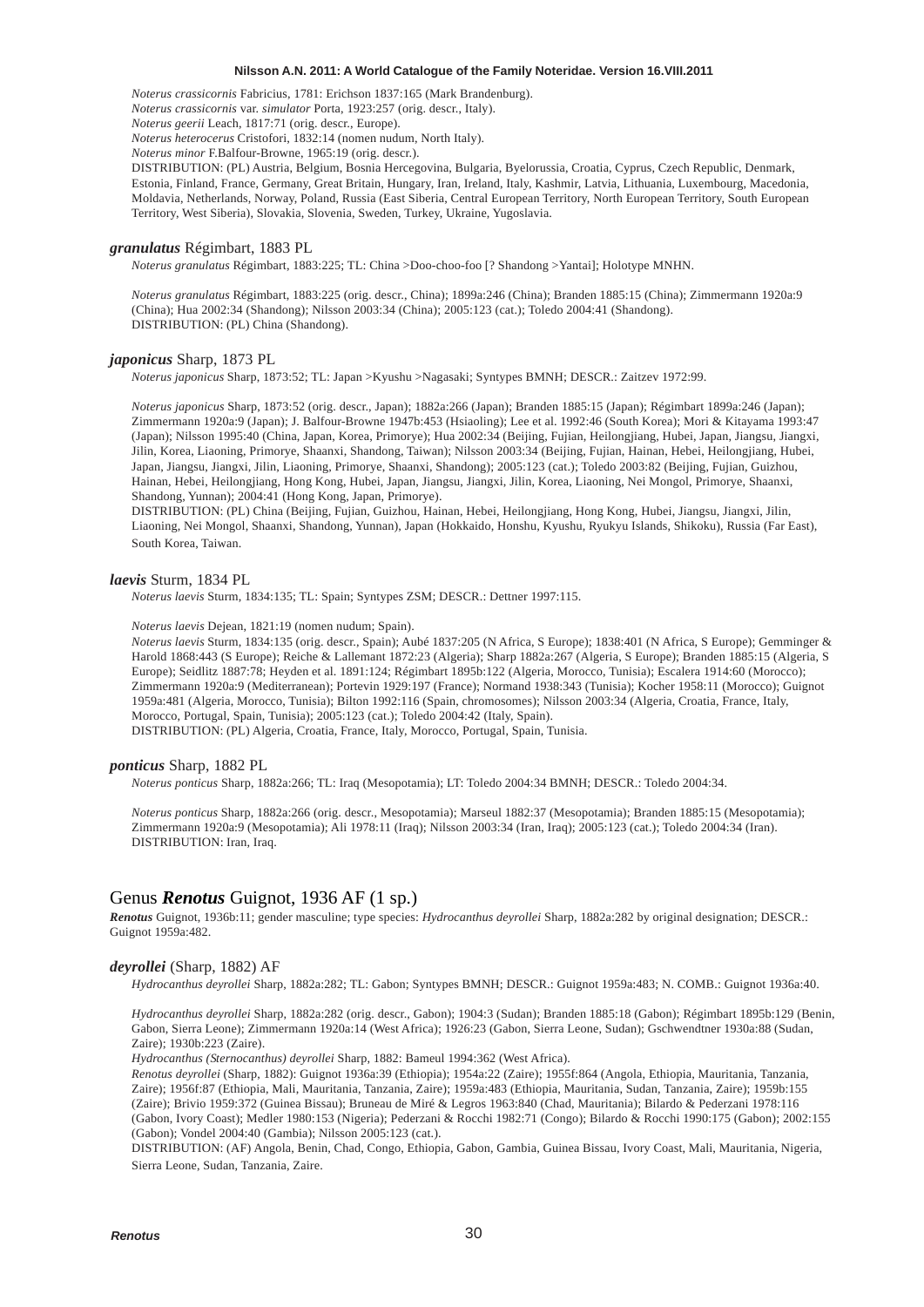# Genus *Siolius* J.Balfour-Browne, 1969 NT (3 spp.)

*Siolius* J.Balfour-Browne, 1969:5; gender masculine; type species: *Siolius bicolor* J.Balfour-Browne, 1969:5 by original designation.

#### *amazonicus* J.Balfour-Browne, 1969 NT

*Siolius amazonicus* J.Balfour-Browne, 1969:6; TL: Brazil >Amazonas >Campos de Ariramba >Igarapé Quebra-dente; Holotype BMNH.

*Siolius amazonicus* J.Balfour-Browne, 1969:6 (orig. descr., Brazil); Nilsson 2005:124 (cat.). DISTRIBUTION: (NT) Brazil.

#### *bicolor* J.Balfour-Browne, 1969 NT

*Siolius bicolor* J.Balfour-Browne, 1969:5; TL: Brazil >Pará province (Amazonas) >Tomé-assu; Holotype BMNH.

*Siolius bicolor* J.Balfour-Browne, 1969:5 (orig. descr., Brazil); Nilsson 2005:124 (cat.). DISTRIBUTION: (NT) Brazil.

#### *clayae* J.Balfour-Browne, 1969 NT

*Siolius clayae* J.Balfour-Browne, 1969:6; TL: Guyana >Kanuku Mts >Rupununi; Holotype BMNH.

*Siolius clayae* J.Balfour-Browne, 1969:6 (orig. descr., Guyana); Nilsson 2005:124 (cat.). DISTRIBUTION: (NT) Guyana.

# Genus *Suphis* Aubé, 1836 NA NT (11 spp.)

*Suphis* Aubé, 1836:42; gender masculine; type species: *Suphis cimicoides* Aubé, 1837:209 by monotypy; DESCR.: Grosso 1993:226. *Colpius* LeConte, 1861:40; gender masculine; type species: *Colpius inflatus* LeConte, 1863:22 by subsequent monotypy; N. SYN.: Spangler & Folkerts 1973:506.

# *cimicoides* Aubé, 1837 NT

*Suphis cimicoides* Aubé, 1837:209; TL: Brazil, French Guiana; Syntypes MNHN; DESCR.: Grosso 1993:226. *Suphis difformis* Sharp, 1882a:268; TL: Brazil >Bahia, Santa Rita [da Floresta] <Venezuela >Orinoco; Syntypes BMNH; N. SYN.: Régimbart 1903c:57.

*Suphis subtilis* Sharp, 1882a:268; TL: Venezuela (New Granada) >Cumana; Syntypes BMNH; N. SYN.: Régimbart 1903c:57.

*Suphis cimicoides* Aubé, 1837:209 (orig. descr., Brazil, Cayenne); 1838:413 (Brazil, Cayenne); Gemminger & Harold 1868:444 (Cayennae); Sharp 1877b:120 (Antigua); 1882a:268 (Antigua, Brazil, Cayenne); Branden 1885:16 (South America); Fleutiaux & Sallé 1890:369 (Guadeloupe); Régimbart 1903c:57 (Argentina, Guadeloupe); 1904b:225 (French Guiana); Zimmermann 1919:112 (Central and South America except Chile); 1920a:5 (Antilles, Argentina, Brazil, Venezuela); 1921:185 (Brazil); 1924:1 (Brazil); 1925a:1 (Paraguay); Blackwelder 1944:72 (Argentina, Antigua, Brazil, Guadelope, Guatemala, Paraguay, Venezuela); Mouchamps 1955:3 (Argentina, Brazil, French Guiana, Guadeloupe, Paraguay, Venezuela); Young 1979a:1 (Guatemala, West Indies); Grosso 1993:237 (Antigua, Argentina, Bolivia, French Guiana, Guadeloupe, Guatemala, Paraguay, Uruguay, Venezuela); Arce-Pérez 2004:321 (Mexico); Nilsson 2005:124 (cat.).

*Suphis difformis* Sharp, 1882a:268 (orig. descr., Brazil, Venezuela); 1882b:5 (Guatemala); Branden 1885:16 (Central and South America). *Suphis subtilis* Sharp, 1882a:268 (orig. descr., Venezuela); Branden 1885:16 (South America).

DISTRIBUTION: (NT) Antigua, Argentina, Bolivia, Brazil, French Guiana, Guadeloupe, Guatemala, Mexico, Paraguay, Uruguay, Venezuela.

#### *fluviatilis* Guignot, 1948 NT

*Suphis fluviatilis* Guignot, 1948b:165; TL: Argentina >Santiago del Estero province >Icaño >Salado river; Holotype MNHN; DESCR.: Grosso 1993:227.

*Suphis fluviatilis* Guignot, 1948b:165 (orig. descr., Argentina); Grosso 1993:237 (Argentina, Paraguay); Ferreira et al. 1998:133 (Brazil); Nilsson 2005:125 (cat.).

DISTRIBUTION: (NT) Argentina, Brazil, Paraguay.

#### *freudei* Mouchamps, 1955 NT

*Suphis freudei* Mouchamps, 1955:4; TL: Paraguay >Central province >Capiatá; Holotype IRSNB; DESCR.: Grosso 1993:228.

*Suphis freudei* Mouchamps, 1955:4 (orig. descr., Bolivia, Brazil, Paraguay); Grosso 1993:237 (Argentina, Bolivia, Brazil, Paraguay); Nilsson 2005:125 (cat.). DISTRIBUTION: (NT) Argentina, Bolivia, Brazil, Paraguay.

#### *globiformis* Zimmermann, 1919 NT

*Suphis globiformis* Zimmermann, 1919:113; TL: Brazil, Paraguay; LT: Grosso 1993:229 ZSM; DESCR.: Grosso 1993:229.

*Suphis globiformis* Zimmermann, 1919:113 (orig. descr., Brazil, Paraguay); 1920a:5; 1921:185 (Brazil); Blackwelder 1944:73 (Brazil, Paraguay); Mouchamps 1955:6 (Brazil); Grosso 1993:237 (Brazil, Paraguay); Nilsson 2005:125 (cat.). *Suphisellus globiformis* (Zimmermann, 1919): Guignot 1957b:5 (Bolivia). DISTRIBUTION: (NT) Bolivia, Brazil, Paraguay.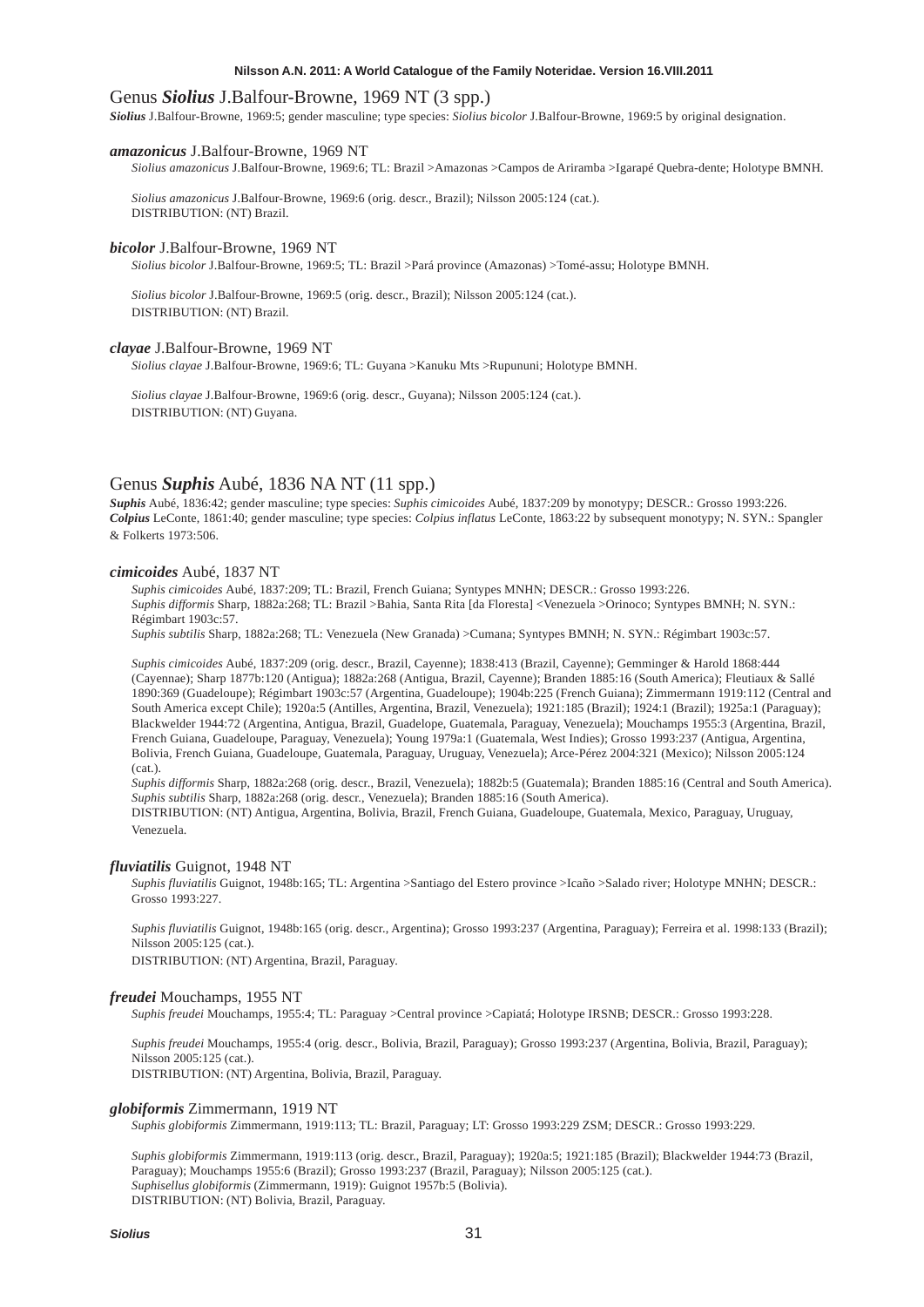#### *inflatus* (LeConte, 1863) NA NT

*Colpius inflatus* LeConte, 1863:22; TL: US >Louisiana <New York; Syntypes MCZ; DESCR.: Grosso 1993:236; N. COMB.: Spangler & Folkerts 1973:508.

*Colpius inflatus* LeConte, 1863:22 (orig. descr., Louisiana, !New York); Gemminger & Harold 1868:443 (Louisiana); Crotch 1873:397 (Florida, Louisiana, !New York); Sharp 1882a:267 (Florida, Louisiana); Branden 1885:15 (Florida, Louisiana); Leng & Mutchler 1918:75 (Florida, not New York); Leng 1920:76 (Florida, Louisiana); Zimmermann 1920a:5 (US); Young 1954:125 (Cuba, Florida, Louisiana). *Suphis inflatus* (LeConte, 1863): Spangler & Folkerts 1973:508 (Cuba, Alabama, Florida, Georgia, Louisiana, South Carolina); Folkerts 1978:347 (Alabama); Young 1979a:1 (Florida, Louisiana); Turnbow & Smith 1983:439 (Georgia); Grosso 1993:236 (Florida, Louisiana); Jasper & Vogtsberger 1996:50 (Alabama, Florida, Georgia, Louisiana, North Carolina, South Carolina, Texas); Nilsson 2005:125 (cat.). DISTRIBUTION: (NA) US (Alabama, Florida, Georgia, Louisiana, North Carolina, South Carolina, Texas); (NT) Cuba.

#### *insculpturatus* Zimmermann, 1921 NT

*Suphis insculpturatus* Zimmermann, 1921:185; TL: Brazil >Mato Grosso do Sul >Corumbá; Holotype ZSM; DESCR.: Grosso 1993:229.

*Suphis insculpturata* Zimmermann 1921 (misspell.); Blackwelder 1944:73 (Brazil). *Suphis insculpturatus* Zimmermann, 1921:185 (orig. descr., Brazil); Mouchamps 1955:6 (Brazil); Grosso 1993:237 (Brazil); Nilsson 2005:126 (cat.). DISTRIBUTION: (NT) Brazil.

#### *intermedius* Régimbart, 1903 NT

*Suphis intermedius* Régimbart, 1903c:57; TL: Brazil >Mato Grosso; Syntypes MNHN; DESCR.: Grosso 1993:230.

*Suphis intermedia* Régimbart 1903 (misspell.); Blackwelder 1944:73 (Brazil). *Suphis intermedius* Régimbart, 1903c:57 (orig. descr., Brazil); Zimmermann 1920a:5 (Brazil); 1921:185 (Brazil); Mouchamps 1955:5 (Brazil); Grosso 1993:237 (Brazil); Nilsson 2005:126 (cat.). DISTRIBUTION: (NT) Brazil.

#### *minutus* Régimbart, 1903 NT

*Suphis minutus* Régimbart, 1903c:58; TL: Brazil >Mato Grosso; Syntypes MNHN; DESCR.: Grosso 1993:232.

*Suphis minuta* Régimbart 1903 (misspell.); Blackwelder 1944:73 (Brazil). *Suphis minutus* Régimbart, 1903c:58 (orig. descr., Brazil); Zimmermann 1920a:5 (Brazil); Mouchamps 1955:3 (Brazil); Spangler 1966:386 (Brazil, Peru); Grosso 1993:237 (Argentina, Brazil); Nilsson 2005:126 (cat.). DISTRIBUTION: (NT) Argentina, Brazil, Peru.

#### *notaticollis* Zimmermann, 1921 NT

*Suphis notaticollis* Zimmermann, 1921:184; TL: Argentina >Buenos Aires; Syntypes ZSM; DESCR.: Grosso 1993:232. *Suphis bullatus* Guignot, 1950c:9; TL: Paraguay >Rio Puerto Eliza; Holotype MNHN; N. SYN.: Mouchamps 1955:6.

*Suphis bullatus* Guignot, 1950c:9 (orig. descr., Paraguay).

*Suphis notaticollis* Zimmermann, 1921:184 (orig. descr., Argentina); Blackwelder 1944:73 (Argentina); Mouchamps 1955:6 (Argentina, Paraguay); Grosso 1993:237 (Argentina, Paraguay); Nilsson 2005:126 (cat.). DISTRIBUTION: (NT) Argentina, Paraguay.

### *ticky* Grosso, 1993 NT

*Suphis ticky* Grosso, 1993:234; TL: Paraguay >Concepción province >Puerto Valle Mi (Vallemí); Holotype IMLA.

*Suphis ticky* Grosso, 1993:234 (orig. descr., Paraguay; records from Argentina and Brazil given on page 237 refer to *werneri*); Nilsson  $2005:126$  (cat.). DISTRIBUTION: (NT) Paraguay.

#### *werneri* Guignot, 1940 NT

*Suphis werneri* Guignot, 1940:9; TL: Brazil >Santa Catarina province >Nova Teutônia >; Holotype IRSNB; DESCR.: Grosso 1993:235.

*Suphis werneri* Guignot, 1940:9 (orig. descr., Brazil); Blackwelder 1944:73 (Brazil); Grosso 1993:235 (Argentina, Brazil); Nilsson 2005:126 (cat.).

DISTRIBUTION: (NT) Argentina, Brazil.

# Genus *Suphisellus* Crotch, 1873 NA NT (51 spp.)

*Suphisellus* Crotch, 1873:397; gender masculine; type species: *Noterus bicolor* Say, 1830:33 by subsequent designation of Leech 1948:403; DESCR.: Young 1979b:409.

*Suphisellus* Zimmermann, 1921:187; gender masculine; type species: *Suphisellus variicollis* Zimmermann, 1921:187 by subsequent designation of Guignot 1946a:116; preoccupied by Crotch 1873:397; N. SYN.: Leech 1948:403.

# *anticicollis* Guignot, 1950 NT

*Suphisellus anticicollis* Guignot, 1950d:153; TL: Ecuador >Guayaquil; Holotype MNHN.

*Suphisellus anticicollis* Guignot, 1950d:153 (orig. descr., Ecuador); Nilsson 2005:127 (cat.). DISTRIBUTION: (NT) Ecuador.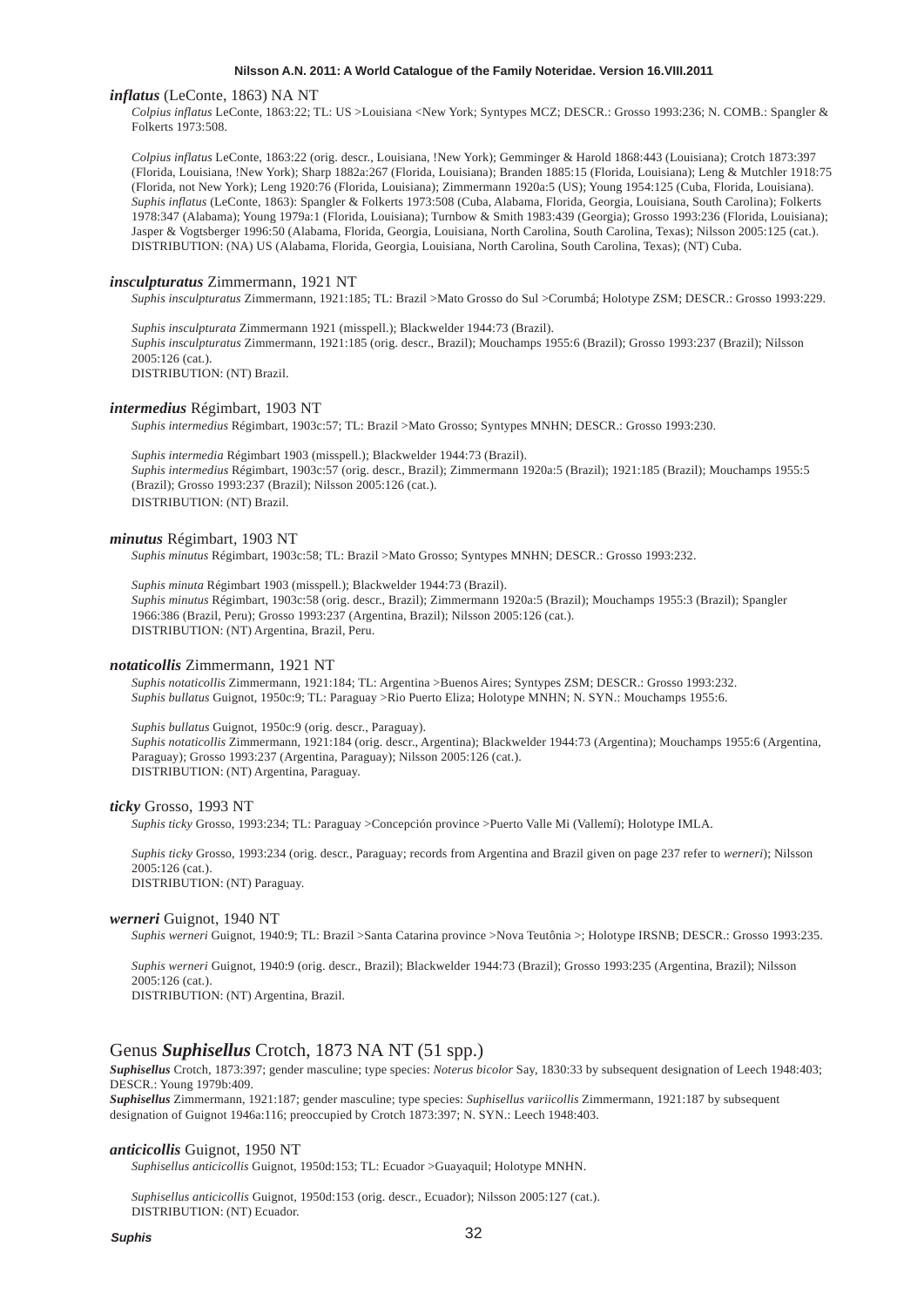#### *balzani* (Régimbart, 1889) NT

*Canthydrus balzani* Régimbart, 1889b:259; TL: Argentina >Resistencia <Brazil >Rio Grande do Sul <Paraguay; Syntypes MNHN; N. COMB.: Zimmermann 1921:205.

*Canthydrus balzani* Régimbart, 1889b:259 (orig. descr., Argentina, Paraguay); 1895a:342 (Brazil); Régimbart 1903c:60 (Argentina); Zimmermann 1920a:9 (Brazil, Paraguay); Blackwelder 1944:73 (Argentina, Brazil, Paraguay). *Suphisellus balzani* (Régimbart, 1889): Zimmermann 1921:205 (Brazil); Nilsson 2005:127 (cat.). DISTRIBUTION: (NT) Argentina, Brazil, Paraguay.

#### *bicolor* (Say, 1830) NA

*Noterus bicolor* Say, 1830:33; TL: US >Louisiana; Syntypes lost; DESCR.: Young 1979b:424; N. COMB.: Leech 1970:241. *Noterus bicolor* Say, 1834:446; TL: US >Louisiana; Syntypes lost; preoccupied by Say 1830:33; N. SYN.: Nilsson 2005:127.

*Canthydrus bicolor* (Say, 1830): Sharp 1882a:271 (Carolina); Branden 1885:15 (North America); Leng & Mutchler 1918:78 (Florida); Zimmermann 1919:115 (Louisiana); 1920a:10 (North America); Leng 1920:76 (Carolina, Florida, Louisiana).

*Noterus bicolor* Say, 1830:33 (orig. descr., Louisiana); 1834:446 (2nd descr., Louisiana).

*Suphis bicolor* (Say, 1830): Gemminger & Harold 1868:444 (North America); Crotch 1873:397 (Florida, Georgia, ? Pennsylvania). *Suphisellus bicolor* (Say, 1830): Leech 1970:241 (Alabama, Arkansas, ! California, Louisiana, Texas); Folkerts 1978:347 (? Alabama); Young 1979a:1 (Arkansas, California, Indiana, Louisiana, Texas); Whiteman & Sites 2003:226 (Missouri).

*Suphisellus bicolor bicolor* (Say, 1830): Young 1979b:424 (Alabama, Arkansas, ! California, Indiana, Louisiana, Mississippi, Texas); White et al. 1985:361 (Indiana); Nilsson 2005:127 (cat.).

DISTRIBUTION: (NA) US (Alabama, Arkansas, !California, Florida, Georgia, Indiana, Louisiana, Mississippi, Missouri, Texas).

# **ssp***. punctipennis* (Sharp, 1882) NA

*Canthydrus punctipennis* Sharp, 1882a:270; TL: US >Carolina; LT: Young 1979b:426 BMNH; DESCR.: Young 1979b:426; N. STAT.: Young 1979b:426; N. COMB.: Young 1954:132.

*Canthydrus bicolor* (Say, 1830): Leng & Beutenmuller 1893:185 (New York).

*Canthydrus punctipennis* Sharp, 1882a:270 (orig. descr., Carolina); Branden 1885:17 (North America); Zimmermann 1920a:13 (North America).

*Suphisellus bicolor* a. *punctipennis* (Sharp, 1882): Young 1979a:1 (Alabama, Delaware, Georgia, Illinois, Indiana, Kentucky, New Jersey, North Carolina, South Carolina, Tennessee, Virginia).

*Suphisellus bicolor punctipennis* (Sharp, 1882): Young 1979b:424 (Alabama, Delaware, Georgia, Illinois, Indiana, Kentucky, New Jersey, North Carolina, South Carolina, Tennessee, Virginia); Turnbow & Smith 1983:439 (Georgia); White et al. 1985:361 (Indiana); Downie & Arnett 1996:267 (Georgia, Florida, Illinois, Indiana, Maryland, New Jersey, North Carolina, Ohio, Pennsylvania, South Carolina, Virginia); Nilsson 2005:127 (cat.).

*Suphisellus punctipennis* (Sharp, 1882): Young 1954:132 (Florida); Folkerts 1978:347 (? Alabama).

DISTRIBUTION: (NA) US (Alabama, Delaware, Georgia, Florida, Illinois, Indiana, Kentucky, Maryland, New Jersey, New York, North Carolina, Ohio, Pennsylvania, South Carolina, Tennessee, Virginia).

### *binotatus* (Fleutiaux & Sallé, 1890) NT

*Canthydrus binotatus* Fleutiaux & Sallé, 1890:370; TL: Guadeloupe >Pointe-à-Pitre; Syntypes MNHN; DESCR.: Young 1979b:420; N. COMB.: Young 1979b:420.

*Canthydrus binotatus* Fleutiaux & Sallé, 1890:370 (orig. descr., Guadeloupe); Blackwelder 1944:73 (Guadeloupe). ? *Canthydrus subsignatus* Sharp, 1882 (misident. vide Young 1979b:421): Fleutiaux & Sallé 1890:370 (Guadeloupe). *Suphisellus binotatus* (Fleutiaux & Sallé, 1890): Young 1979b:420 (Cuba, Dominican Republic, Guadeloupe); 1979a:1 (Cuba, Guadeloupe, Hispaniola); Spangler 1981:167 (Cuba); Nilsson 2005:127 (cat.). DISTRIBUTION: (NT) Cuba, Dominican Republic, Guadeloupe.

### *brevicornis* (Sharp, 1882) NT

*Canthydrus brevicornis* Sharp, 1882a:273; TL: Brazil >Paraná province; Holotype BMNH; N. COMB.: Zimmermann 1921:206.

*Canthydrus brevicornis* Sharp, 1882a:273 (orig. descr., Brazil); Branden 1885:16 (Brazil); Zimmermann 1920a:10 (Brazil); Blackwelder 1944:73 (Argentina, Brazil). *Suphisellus brevicornis* (Sharp, 1882): Zimmermann 1921:206 (? Brazil); Nilsson 2005:128 (cat.). DISTRIBUTION: (NT) Argentina, Brazil.

#### *bruchi* (Zimmermann, 1919) NT

*Canthydrus bruchi* Zimmermann, 1919:115; TL: Argentina >Buenos Aires; Syntypes ZSM; N. COMB.: Nilsson 2005:128.

*Canthydrus bruchi* Zimmermann, 1919:115 (orig. descr., Argentina); 1920a:10; Blackwelder 1944:73 (Argentina, Brazil). *Suphisellus bruchi* (Zimmermann, 1919): Nilsson 2005:128 (CAT.). DISTRIBUTION: (NT) Argentina, Brazil.

#### *brunneus* Guignot, 1950 NT

*Suphisellus brunneus* Guignot, 1950d:152; TL: Brazil >São Paulo >Araca; Holotype MNHN.

*Suphisellus brunneus* Guignot, 1950d:152 (orig. descr., Brazil); Nilsson 2005:128 (cat.). DISTRIBUTION: (NT) Brazil.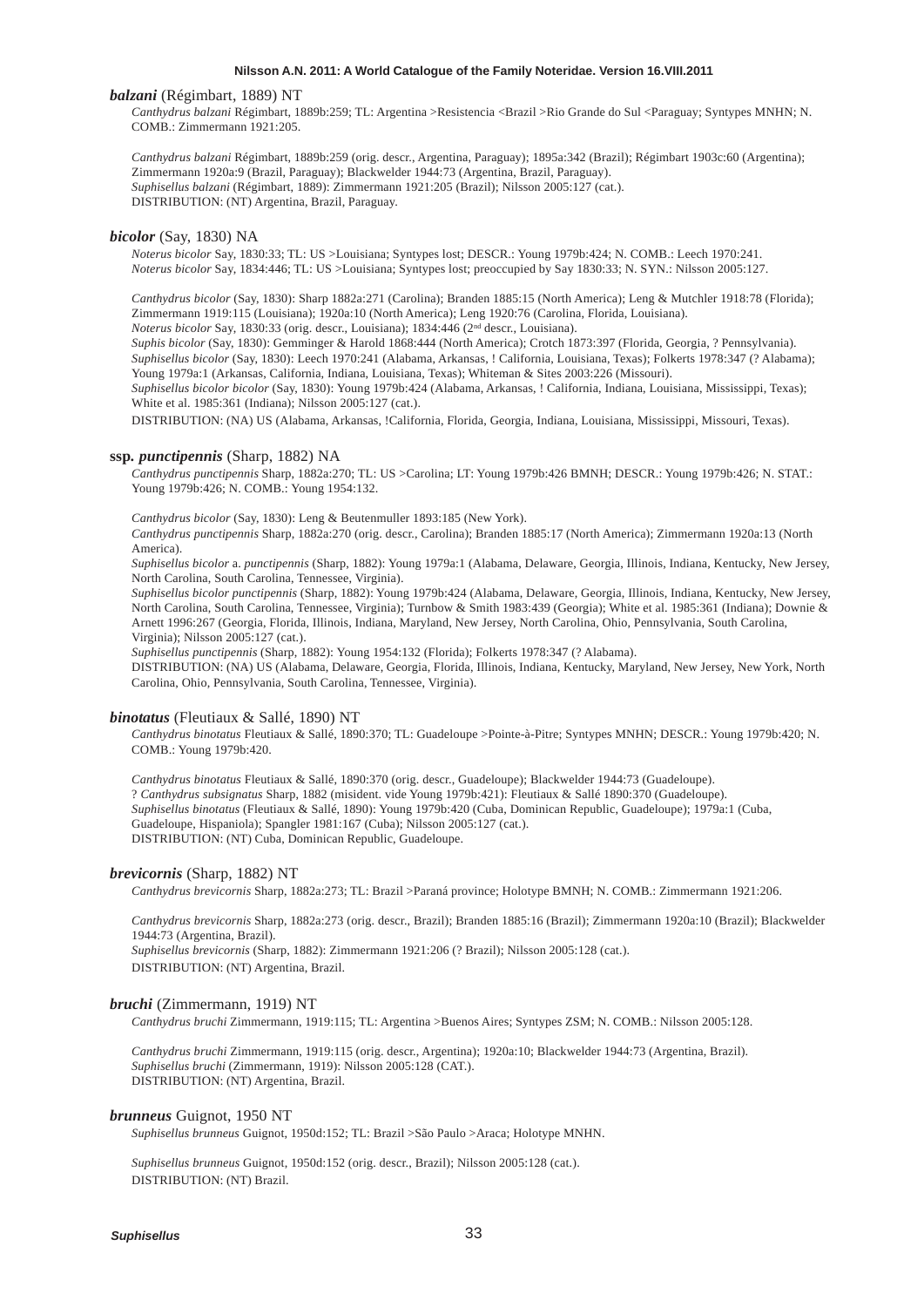#### *canthydroides* Guignot, 1940 NT

*Suphisellus canthydroides* Guignot, 1940:9; TL: Brazil >Santa Catarina province >Nova Teutônia; Holotype IRSNB.

*Suphisellus canthydroides* Guignot, 1940:9 (orig. descr., Brazil); Blackwelder 1944:73 (Brazil); Nilsson 2005:128 (cat.). DISTRIBUTION: (NT) Brazil.

### *cribrosus* (Régimbart, 1903) NT

*Canthydrus cribrosus* Régimbart, 1903c:59; TL: Argentina >Buenos Aires <Brazil >Cuiabá (Cuyabá); Syntypes MSNG; N. COMB.: Nilsson 2005:128.

*Canthydrus cribrosus* Régimbart, 1903c:59 (orig. descr., Argentina, Brazil); Zimmermann 1920a:10 (Argentina); Blackwelder 1944:73 (Argentina).

*Suphisellus cribrosus* (Régimbart, 1903): Nilsson 2005:128 (cat.). DISTRIBUTION: (NT) Argentina, Brazil.

#### *curtus* (Sharp, 1882) NT

*Canthydrus curtus* Sharp, 1882a:272; TL: Brazil >Amazonas <Argentina >Pampas; Syntypes BMNH; DESCR.: Young 1979b:428; N. COMB.: Young 1979b:428.

*Canthydrus curtus* Sharp, 1882a:272 (orig. descr., Argentina, Brazil); Branden 1885:16 (South America); Zimmermann 1920a:10 (South America); Blackwelder 1944:73 (South America).

*Suphisellus curtus* (Sharp, 1882): Young 1979a:2 (Panama, South America); 1979b:428 (Brazil, Colombia, Panama, Venezuela); Nilsson 2005:128 (cat.).

DISTRIBUTION: (NT) Argentina, Brazil, Colombia, Panama, Venezuela.

### *dilutus* (Sharp, 1882) NT

*Canthydrus dilutus* Sharp, 1882a:272; TL: Brazil >Bahia; Syntypes BMNH; N. COMB.: Guignot 1957a:41.

*Canthydrus dilutus* Sharp, 1882a:272 (orig. descr., Brazil); Branden 1885:16 (Brazil); Régimbart 1895a:342 (Brazil); Zimmermann 1920a:10 (Brazil); Blackwelder 1944:73 (Brazil). *Suphisellus dilutus* (Sharp, 1882): Guignot 1957a:41 (Brazil); Nilsson 2005:128 (cat.). DISTRIBUTION: (NT) Brazil.

# *flavolineatus* (Régimbart, 1889) NT

*Canthydrus flavolineatus* Régimbart, 1889b:262; TL: Brazil >Minas Gerais >Caraça; Syntypes MNHN; N. COMB.: Nilsson 2005:129.

*Canthydrus flavolineatus* Régimbart, 1889b:262 (orig. descr., Brazil); Zimmermann 1920a:10 (Brazil); Blackwelder 1944:73 (Argentina, Brazil). *Suphisellus flavolineatus* (Régimbart, 1889): Nilsson 2005:129 (cat.).

DISTRIBUTION: (NT) Argentina, Brazil.

### *flavopictus* (Régimbart, 1889) NT

*Canthydrus flavopictus* Régimbart, 1889b:260; TL: Argentina >Chaco province >Resistencia <<Paraguay; Syntypes MNHN; N. COMB.: Zimmermann 1921:205.

*Canthydrus flavopictus* Régimbart, 1889b:260 (orig. descr., Argentina, Paraguay); Zimmermann 1920a:10 (Brazil, Paraguay); Blackwelder 1944:73 (Argentina, Brazil, Paraguay).

*Suphisellus flavopictus* (Régimbart, 1889): Zimmermann 1921:205 (Brazil); Guignot 1958b:38 (Argentina, Brazil, Paraguay); 1961b:314 (Argentina, Brazil, Paraguay); Ellenrieder & Fernández 2000:35 (Argentina); Nilsson 2005:129 (cat.). DISTRIBUTION: (NT) Argentina, Brazil, Paraguay.

#### *gibbulus* (Aubé, 1838) NA

*Suphis gibbulus* Aubé, 1838:414; TL: US; LT: Young 1979b:427 BMNH; DESCR.: Young 1979b:427; N. COMB.: Young 1954:131.

*Canthydrus gibbulus* (Aubé, 1838): Sharp 1882a:271 (North America); Branden 1885:16 (North America); Leng & Mutchler 1918:78 (Florida); Leng 1920:76 (Florida, ! Indiana, ! New Jersey).

*Hydroporus gibbulus* Dejean, 1833:58 (nomen nudum, North America).

*Suphis gibbulus* Aubé, 1838:414 (orig. descr., US).

*Suphisellus gibbulus* (Aubé, 1838): Young 1954:131 (Alabama, Florida, Georgia); 1979a:1 (Alabama, Florida, Virginia); 1979b:427 (Alabama, Florida, Georgia, South Carolina); Folkerts 1978:347 (? Alabama); Turnbow & Smith 1983:439 (Georgia); Nilsson 2005:129 (cat.).

*Suphisellus punctipennis* (Sharp, 1882) (misident.): Young 1954:132 (Florida).

DISTRIBUTION: (NA) US (Alabama, Florida, Georgia, South Carolina, Virginia).

#### *globosus* (Régimbart, 1903) NT

*Canthydrus globosus* Régimbart, 1903c:62; TL: Brazil >Mato Grosso >Cuiabá (Cuyabà) >Coxipó da Ponte (Coxipò); Syntypes MSNG; N. COMB.: Nilsson 2005:129.

*Canthydrus globosus* Régimbart, 1903c:62 (orig. descr., Brazil); Zimmermann 1920a:10 (South America); Blackwelder 1944:73 (South America).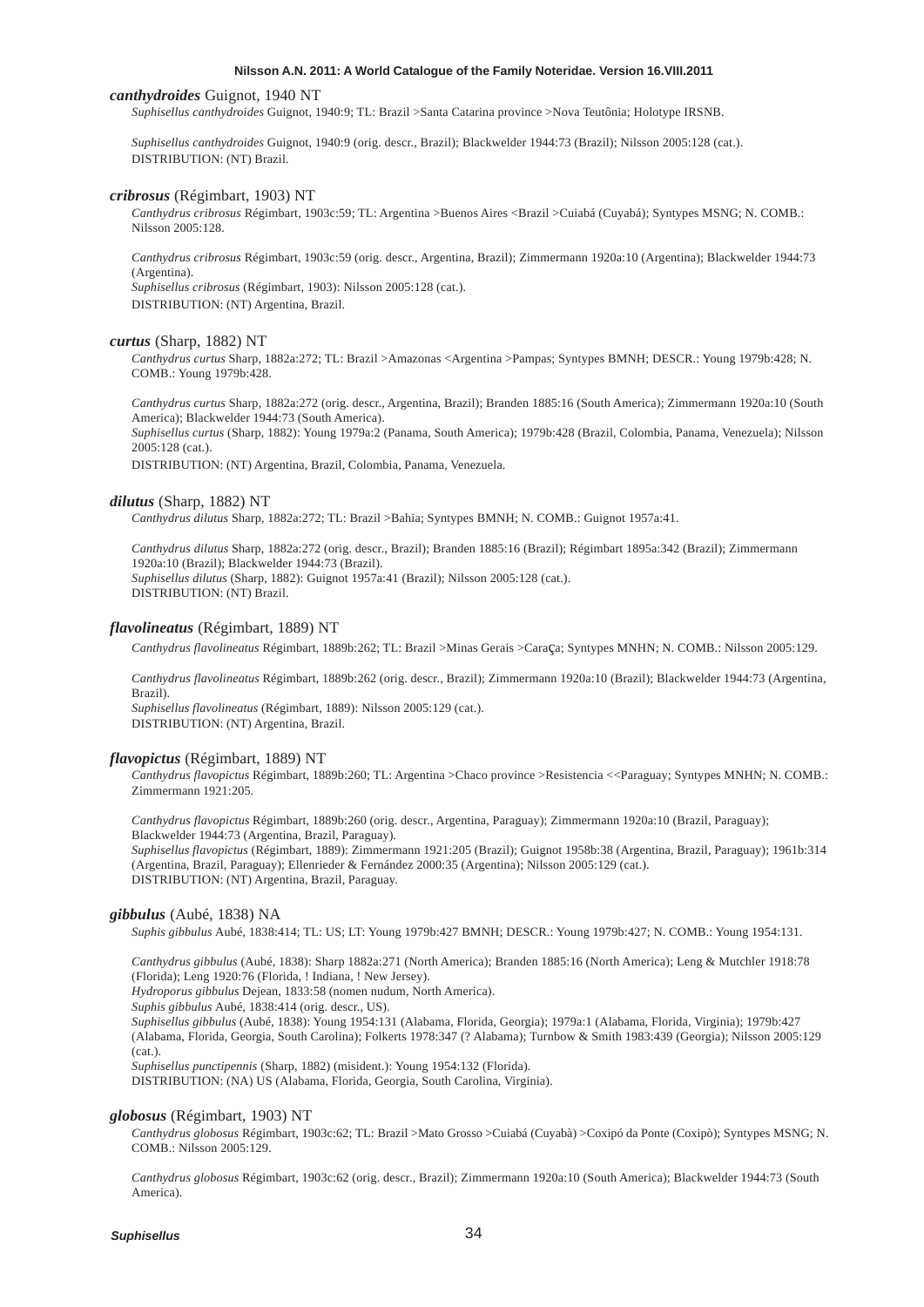*Suphisellus globosus* (Régimbart, 1903): Nilsson 2005:129 (cat.). DISTRIBUTION: (NT) Brazil.

# *grammicus* (Sharp, 1882) NT

*Canthydrus grammicus* Sharp, 1882a:274; TL: Brazil >Amazonas; Syntypes BMNH; N. COMB.: Zimmermann 1925a:1.

*Canthydrus grammicus* Sharp, 1882a:274 (orig. descr., Brazil); Branden 1885:16 (Brazil); Régimbart 1903c:64 (Argentina, Brazil); Zimmermann 1919:117 (Paraguay); 1920a:10 (Argentina, Brazil, Paraguay); Gschwendtner 1954:109 (Argentina, Brazil, Paraguay, Peru). *Suphisellus grammicus* (Sharp, 1882): Zimmermann 1925a:1 (Paraguay); Blackwelder 1944:73 (Argentina, Brazil, Paraguay); Guignot 1957b:4 (Bolivia); Nilsson 2005:129 (cat.).

DISTRIBUTION: (NT) Argentina, Bolivia, Brazil, Paraguay, Peru.

#### *grammopterus* (Régimbart, 1889) NT

*Canthydrus grammopterus* Régimbart, 1889d:390 [April]; TL: Brazil >Mato Grosso; Syntypes MNHN; N. COMB.: Zimmermann 1921:205.

*Canthydrus grammopterus* Régimbart, 1889b:262 [May]; TL: Brazil >Mato Grosso; Syntypes MNHN; preoccupied by Régimbart 1889d:390; N. SYN.: Zimmermann 1920a:10.

*Canthydrus grammopterus* Régimbart, 1889d:390 (orig. descr., Brazil); 1889b:262 (second descr., Brazil); 1903c:64 (Brazil); Zimmermann 1920a:10 (Brazil); Blackwelder 1944:73 (Brazil).

*Suphisellus grammopterus* (Régimbart, 1889): Zimmermann 1921:205 (Brazil); Guignot 1957b:4 (Bolivia); 1957c:361 (Venezuela); Nilsson 2005:129 (cat.).

DISTRIBUTION: (NT) Bolivia, Brazil, Venezuela.

#### *grossus* (Sharp, 1882) NT

*Canthydrus grossus* Sharp, 1882a:270; TL: Brazil >Pernambuco province; Holotype IRSNB; N. COMB.: Zimmermann 1921:205.

*Canthydrus grossus* Sharp, 1882a:270 (orig. descr., Brazil); Branden 1885:16 (Brazil); Régimbart 1889b:257 (Argentina, Brazil); Zimmermann 1920a:11 (Brazil).

*Suphisellus grossus* (Sharp, 1882a:270); Zimmermann 1921:205 (Brazil); 1925a:1 (Paraguay); Blackwelder 1944:73 (Argentina, Brazil, Paraguay); Nilsson 2005:130 (cat.).

DISTRIBUTION: (NT) Argentina, Brazil, Paraguay.

#### *hieroglyphicus* Zimmermann, 1921 NT

*Suphisellus hieroglyphicus* Zimmermann, 1921:187; TL: Brazil >Mato Grosso do Sul >Corumbá; Syntypes ZSM.

*Suphisellus hieroglyphica* Zimmermann, 1921 (misspell.); Blackwelder 1944:73 (South America). *Suphisellus hieroglyphicus* Zimmermann, 1921:187 (orig. descr., Brazil); Guignot 1958b:38 (Brazil); 1961b:314 (Brazil); Nilsson 2005:130 (cat.). DISTRIBUTION: (NT) Brazil.

#### *insularis* (Sharp, 1882) NA NT

*Canthydrus insularis* Sharp, 1882a:270; TL: Cuba >Villa Clara province >Santo Domingo; Holotype MNHN; DESCR.: Young 1979b:421; N. COMB.: Young 1979b:421.

*Canthydrus floridanus* Blatchley, 1914:63; TL: US >Florida >Dade County >Royal Palm State Park; LT: Young 1979b:422 BMNH; N. SYN.: Young 1979b:422.

*Canthydrus similaris* Sharp, 1887:748; TL: Mexico >Veracruz province >Veracruz; LT: Young 1979b:422 BMNH; N. SYN.: Young 1979b:422.

*Canthydrus simplex* Sharp, 1882b:5; TL: Guatemala >Escuintla district >Paso Antonio; LT: Young 1979b:422 BMNH; N. SYN.: Young 1979b:422.

*Canthydrus floridanus* Blatchley 1914:63 (orig. descr., Florida); Leng & Mutchler 1918:77 (Florida). *Canthydrus insularis* Sharp, 1882a:270 (orig. descr., Cuba); Branden 1885:16 (Cuba); Zimmermann 1920a:11 (Haiti); Blackwelder 1944:73 (Hispaniola).

*Canthydrus similaris* Sharp, 1887:748 (orig. descr., Mexico); Blackwelder 1944:73 (Mexico).

*Canthydrus simplex* Sharp, 1882b:5 (orig. descr., Guatemala); Branden 1885:18 (Guatemala); Régimbart 1895a:340 (Mexico);

Zimmermann 1920a:14 (Guatemala, Mexico); Blackwelder 1944:73 (Guatemala, Mexico). *Suphisellus floridanus* (Blatchley, 1914): Young 1953b:114 (Florida); 1954:133 (Florida).

*Suphisellus insularis* (Sharp, 1882): Young 1979a:1 (Cuba, Guatemala, Hispaniola, Mexico, Puerto Rico, Florida); 1979b:421 (Cuba,

Dominican Republic, Guatemala, Haiti, Mexico, Puerto Rico, Florida); Spangler 1981:167 (Cuba); Nilsson 2005:130 (cat.).

DISTRIBUTION: (NA) US (Florida); (NT) Cuba, Dominican Republic, Guatemala, Haiti, Mexico, Puerto Rico.

# *levis* (Fall, 1909) NT

*Canthydrus levis* Fall, 1909:161; TL: Mexico >Baja California >San José del Cabo; Holotype CAS; DESCR.: Young 1979b:423; N. COMB.: Young 1979b:423.

*Canthydrus levis* Fall, 1909:161 (orig. descr., Mexico); Leng 1920:76 (Mexico); Zimmermann 1920a:11 (North America). *Suphisellus levis* (Fall, 1909): Young 1979a:1 (Mexico); 1979b:423 (Mexico); Nilsson 2005:130 (cat.). DISTRIBUTION: (NT) Mexico.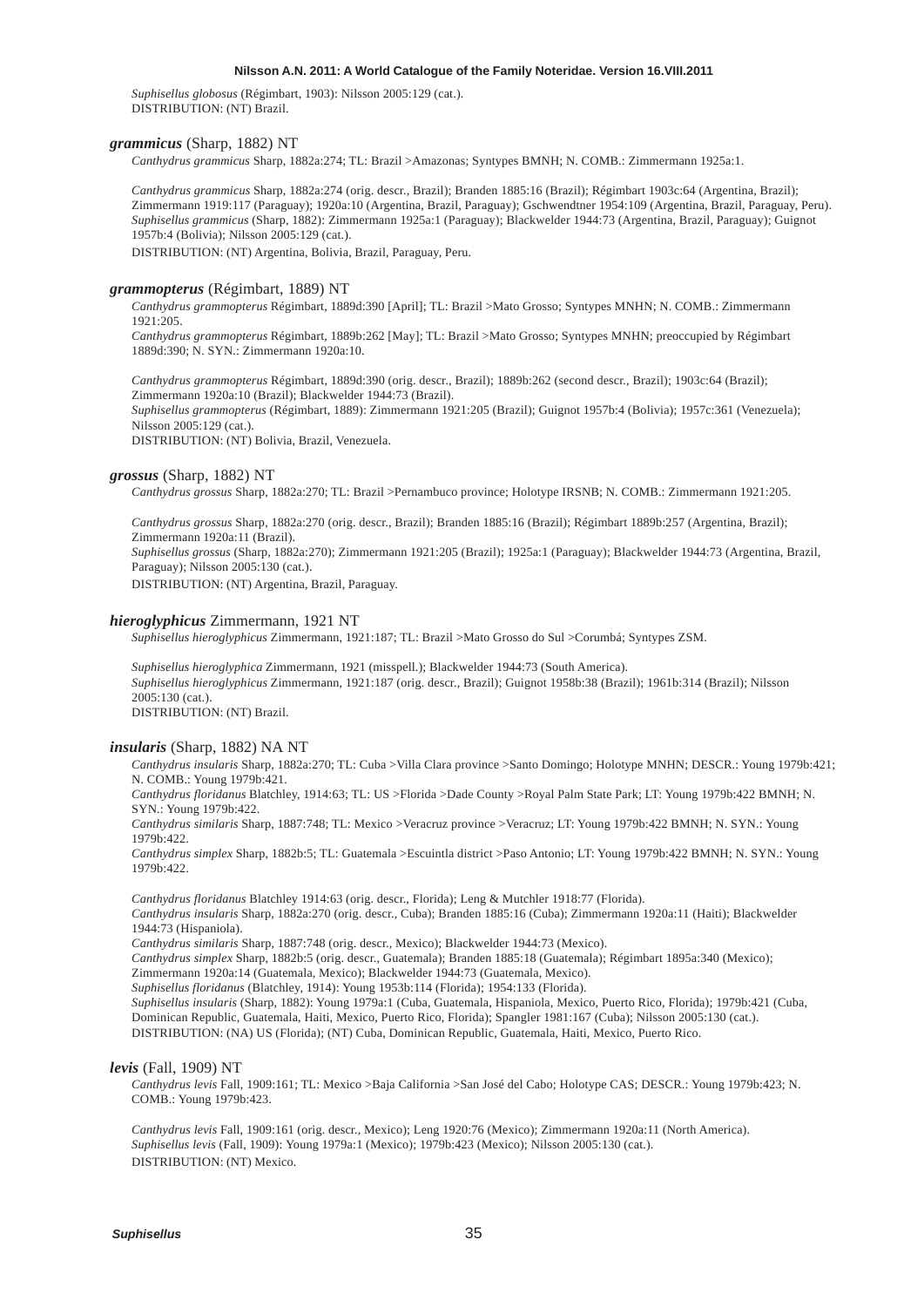### *lineatus* (Horn, 1871) NA NT

*Suphis lineatus* Horn, 1871:329; TL: Mexico >Baja California >Cape San Lucas; Syntypes CAS; DESCR.: Young 1979b:415; N. COMB.: Young 1979b:417.

*Canthydrus centralis* Sharp, 1882a:274; TL: Guatemala >Retalhuleu district >San Geronimo; LT: Young 1979b:417 BMNH; N. SYN.: Young 1979b:415.

*Hydrocanthus lineatus* Wehncke, 1876:221; TL: Mexico; Syntypes MNHN; preoccupied by Horn 1871:329; N. SYN.: Young 1979b:415. *Canthydrus mexicanus* Sharp, 1882b:6, as replacement name for *Canthydrus lineatus* Wehncke; TL: Mexico; Syntypes MNHN; N. SYN.: Young 1979b:415.

*Canthydrus centralis* Sharp, 1882a:274 (orig. descr., Guatemala); 1882b:6 (Guatemala); Branden 1885:16 (Guatemala); Zimmermann 1920a:10 (Guatemala); Blackwelder 1944:73 (Guatemala).

*Canthydrus lineatus* (Horn, 1871): Sharp 1882a:273 (Mexico); Branden 1885:17 (! California); Leng 1920:76 (Mexico); Zimmermann 1920a:11 (! California).

*Canthydrus mexicanus* Sharp, 1882b:6 (orig. descr.; Mexico); Branden 1885:17 (Mexico); Zimmermann 1920a:12 (Mexico); Blackwelder 1944:73 (Mexico).

*Hydrocanthus lineatus* Wehncke, 1876:221 (orig. descr., Mexico).

*Suphis lineatus* Horn, 1871:329 (orig. descr., Mexico); Crotch 1873:397 (Mexico).

*Suphisellus lineatus* (Horn, 1871): Young 1979a:1 (British Honduras, Guatemala, Mexico); 1979b:417 (British Honduras, Guatemala, Mexico, Texas); Nilsson 2005:130 (cat.).

DISTRIBUTION: (NA) US (Texas); (NT) Belize, Guatemala, Mexico.

# *majusculus* (Sharp, 1882) NT

*Canthydrus majusculus* Sharp, 1882b:6; TL: Panama; LT: Young 1979b:423 BMNH; DESCR.: Young 1979b:423; N. COMB.: Young 1979b:423.

*Canthydrus majusculus* Sharp, 1882b:6 (orig. descr., Panama); Branden 1885:17 (Panama); Zimmermann 1920a:12 (Panama); Blackwelder 1944:73 (Panama).

*Suphisellus majusculus* (Sharp, 1882): Young 1979a:2 (Panama, South America); 1979b:423 (? Colombia, Panama, Venezuela); Nilsson 2005:131 (cat.).

DISTRIBUTION: (NT) ? Colombia, Panama, Venezuela.

#### *melzeri* Zimmermann, 1925 NT

*Suphisellus melzeri* Zimmermann, 1925b:254; TL: Brazil >São Paulo >Santa Amaro; Syntypes ZSM.

*Suphisellus melzeri* Zimmermann, 1925b:254 (orig. descr., Brazil); Blackwelder 1944:73 (Brazil); Nilsson 2005:131 (cat.). DISTRIBUTION: (NT) Brazil.

#### *minimus* Gschwendtner, 1922 NT

*Suphisellus minimus* Gschwendtner, 1922:135; TL: Brazil >São Paulo province >Ribeirão Prêto; Holotype OLML.

*Suphisellus minimus* Gschwendtner, 1922:135 (orig. descr., Brazil); Blackwelder 1944:73 (Brazil); Nilsson 2005:131 (cat.). DISTRIBUTION: (NT) Brazil.

# *neglectus* Young, 1979 NT

*Suphisellus neglectus* Young, 1979b:419; TL: Colombia >Magdalena >Isla Salamanca NP; Holotype UMMZ.

*Suphisellus neglectus* Young, 1979b:419 (orig. descr., British Honduras, Colombia, Guatemala, ? Mexico, Panama); 1979a:2 (Mexico, Central America, South America); Nilsson 2005:131 (cat.).

DISTRIBUTION: (NT) Belize, Colombia, Guatemala, ? Mexico, Panama.

# *nigrinus* (Aubé, 1838) NT

*Hydrocanthus nigrinus* Aubé, 1838:411; TL: Antilles, Brazil; Syntypes MNHN; DESCR.: Young 1979b:424; N. COMB.: Zimmermann 1921:205.

*Canthydrus rufipes* Sharp, 1882a:273; TL: Cuba; LT: Young 1979b:424 BMNH; N. SYN.: Young 1979b:424.

*Canthydrus nigrinus* (Aubé, 1838): Sharp 1882a:273 (Antilles, Brazil); Branden 1885:17 (South America); Régimbart 1889c:261 (Argentina, Paraguay); 1889e:384 (Venezuela); Fleutiaux & Sallé 1890:370 (Guadeloupe); Régimbart 1903c:64 (Argentina, Brazil, Paraguay); Zimmermann 1919:116 (Central and South America); 1920a:12 (South America).

*Canthydrus rufipes* Sharp, 1882a:273 (orig. descr., Brazil, Cuba); 1882b:7 (Brazil, Cuba, Guatemala, Nicaragua, Panama); 1887:749 (Mexico); Branden 1885:18 (Brazil, Cuba); Régimbart 1895a:342 (Mexico); 1903c:64 (Argentina, Brazil, Uruguay); Zimmermann 1919:117 (Argentina); 1920a:13 (Argentina, Brazil, Cuba, Mexico); Blackwelder 1944:73 (Argentina, Brazil, Chaco, Cuba, Mexico, Nicaragua, Panama).

*Hydrocanthus nigrinus* Aubé, 1838:411 (orig. descr., Antilles, Brazil); Gemminger & Harold 1868:444 (Antillae).

*Suphisellus nigrinus* (Aubé, 1838); Zimmermann 1921:205 (Brazil); 1925a:1 (Paraguay); Blackwelder 1944:73 (Argentina, Brazil, Guadeloupe, Paraguay); Guignot 1957b:4 (Bolivia); Young 1979a:2 (Cuba, Mexico, Panama, South America, West Indies); 1979b:424 (Antigua, Bolivia, Brazil, Colombia, Costa Rica, Cuba, Ecuador, Jamaica, Mexico, Panama, Suriname, Trinidad, Venezuela); Spangler 1981:167 (Cuba); Ellenrieder & Fernández 2000:35 (Argentina); Benetti & Hamada 2003:704 (Brazil); Nilsson 2005:131 (cat.). *Suphisellus rufipes* (Sharp, 1882): Benetti & Hamada 2003:704 (Brazil).

DISTRIBUTION: (NT) Antigua, Argentina, Bolivia, Brazil, Colombia, Costa Rica, Cuba, Ecuador, Guadeloupe, Guatemala, Jamaica, Mexico, Nicaragua, Panama, Paraguay, Suriname, Trinidad, Uruguay, Venezuela.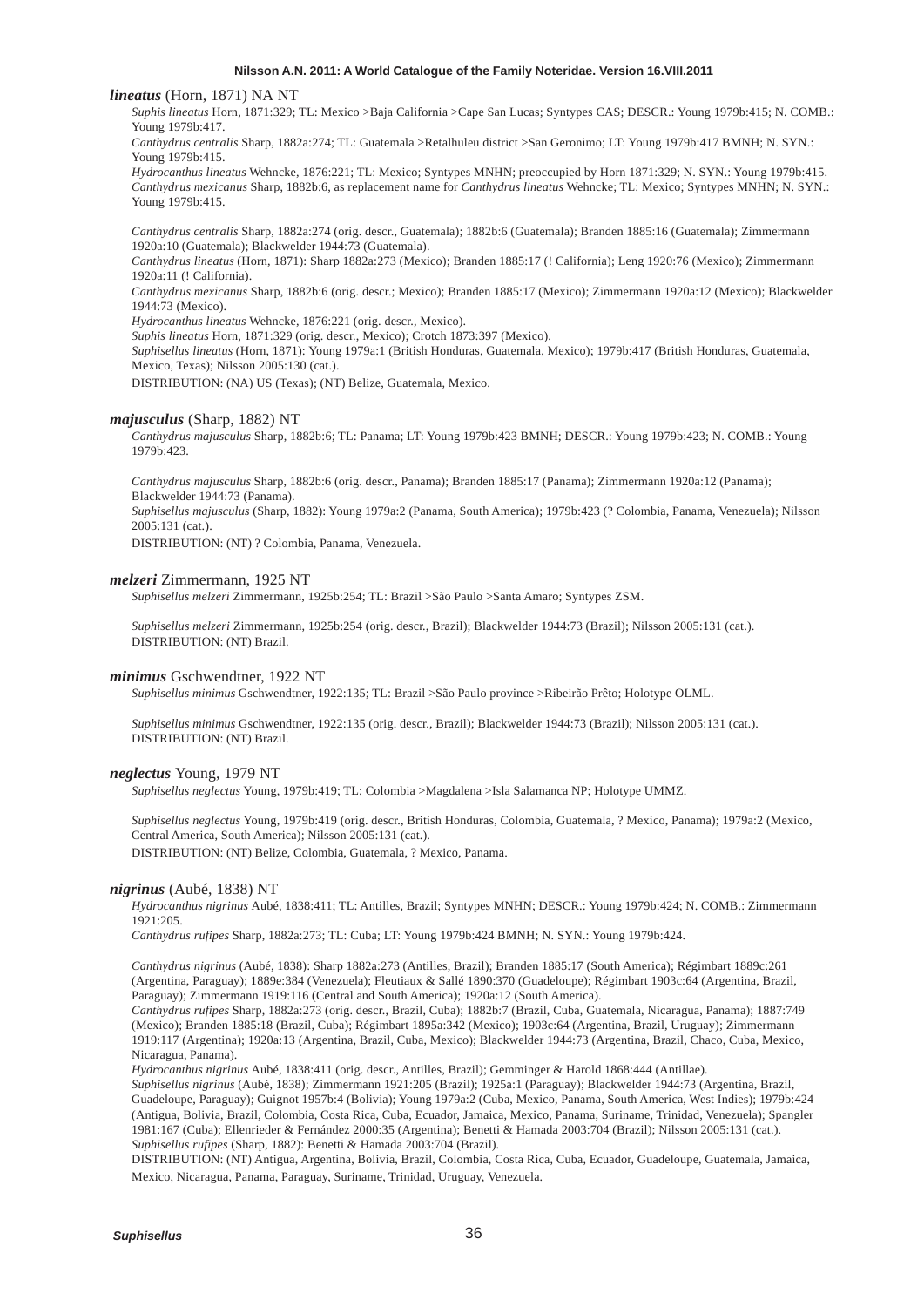#### *obesus* (Régimbart, 1903) NT

*Canthydrus obesus* Régimbart, 1903c:59; TL: Argentina >Buenos Aires <Uruguay >Mosquitos; Syntypes MSNG; N. COMB.: Ellenrieder & Fernández 2000:35.

*Canthydrus obesus* Régimbart, 1903c:59 (orig. descr., Argentina, Uruguay); Zimmermann 1919:116 (Argentina); 1920a:12 (Argentina); Blackwelder 1944:73 (Argentina). *Suphisellus obesus* (Régimbart, 1903): Ellenrieder & Fernández 2000:35 (Argentina); Nilsson 2005:132 (cat.). DISTRIBUTION: (NT) Argentina, Uruguay.

#### *obscuripennis* (Régimbart, 1889) NT

*Canthydrus obscuripennis* Régimbart, 1889b:257; TL: Argentina >Chaco province >Resistencia; Syntypes MNHN; N. COMB.: Zimmermann 1921:205.

*Canthydrus obscuripennis* Régimbart, 1889b:257 (orig. descr., Argentina); Zimmermann 1920a:12 (Brazil); Blackwelder 1944:73 (Argentina, Brazil). *Suphisellus obscuripennis* (Régimbart, 1889): Zimmermann 1921:205 (Brazil); Nilsson 2005:132 (cat.). DISTRIBUTION: (NT) Argentina, Brazil.

### *ovatus* (Sharp, 1882) NT

*Canthydrus ovatus* Sharp, 1882a:270; TL: Brazil >Rio de Janeiro province >Santa Rita [da Floresta]; Holotype BMNH; N. COMB.: Nilsson 2005:132.

*Canthydrus ovatus* Sharp, 1882a:270 (orig. descr., Brazil); Zimmermann 1920a:12 (Brazil); Branden 1885:17 (Brazil); Blackwelder 1944:73 (Argentina, Brazil). *Suphisellus ovatus* (Sharp, 1882): Nilsson 2005:132 (cat.). DISTRIBUTION: (NT) Argentina, Brazil.

#### *parsonsi* Young, 1952 NA

*Suphisellus parsonsi* Young, 1952:157; TL: US >Florida >Highlands County >Sebring; Holotype CAS; DESCR.: Young 1979b:423.

*Suphisellus parsoni* Young, 1952 (misspell.): Young 1979b:423 (Florida, Georgia); Turnbow & Smith 1983:439 (Georgia). *Suphisellus parsonsi* Young, 1952:157 (orig. descr., Florida); 1954:133 (Florida); 1979a:2 (Florida, Georgia); Nilsson 2005:132 (cat.). DISTRIBUTION: (NA) US (Florida, Georgia).

# *penthimus* Guignot, 1957 NT

*Suphisellus penthimus* Guignot, 1957a:41; TL: Brazil >Pará province >Cachimbo; Holotype ZASP.

*Suphisellus penthimus* Guignot, 1957a:41 (orig. descr., Brazil); Nilsson 2005:132 (cat.). DISTRIBUTION: (NT) Brazil.

#### *pereirai* Guignot, 1958 NT

*Suphisellus pereirai* Guignot, 1958b:37; TL: Brazil >Mato Grosso do Sul >Salobra; Holotype MNHN. *Suphisellus pereirai* Guignot, 1961b:314; TL: Brazil >Mato Grosso do Sul >Salobra; Syntypes MNHN; preoccupied by Guignot 1958b:37; N. SYN.: Nilsson 2005:132.

*Suphisellus pereirai* Guignot, 1958b:37 (orig. descr., Brazil); 1961b:314 (second descr., Brazil); Nilsson 2005:132 (cat.). DISTRIBUTION: (NT) Brazil.

#### *phenax* Guignot, 1954 NT

*Suphisellus phenax* Guignot, 1954b:198; TL: Brazil >Santa Catarina province >Nova Teutônia; Holotype MNHN.

*Suphisellus phenax* Guignot, 1954b:198 (orig. descr., Brazil); 1957a:42 (Brazil); Nilsson 2005:133 (cat.). DISTRIBUTION: (NT) Brazil.

### *pinguiculus* (Régimbart, 1903) NT

*Canthydrus pinguiculus* Régimbart, 1903c:62; TL: Argentina >Buenos Aires <Brazil >São Paulo >Agua Branca, Araca; Syntypes MSNG; N. COMB.: Zimmermann 1921:206.

*Canthydrus pinguiculus* Régimbart, 1903c:62 (orig. descr., Argentina, Brazil); Zimmermann 1919:115 (Argentina); 1920a:12 (Argentina); Blackwelder 1944:73 (Argentina, Brazil). *Suphisellus pinguiculus* (Régimbart, 1903): Zimmermann 1921:206 (Brazil); Ellenrieder & Fernández 2000:35 (Argentina); Nilsson 2005:133 (cat.).

DISTRIBUTION: (NT) Argentina, Brazil.

#### *puncticollis* (Crotch, 1873) NA

*Suphis puncticollis* Crotch, 1873:397; TL: North America; Syntypes MCZ; DESCR.: Young 1979b:418; N. COMB.: Young 1954:131.

*Canthydrus puncticollis* (Crotch, 1873): Branden 1885:17 (North America); Leng & Mutchler 1918:77 (Florida); Leng 1920:76 (Florida, Massachusetts); Zimmermann 1920a:13 (North America). *Suphis puncticollis* Crotch, 1873:397 (orig. descr., North America).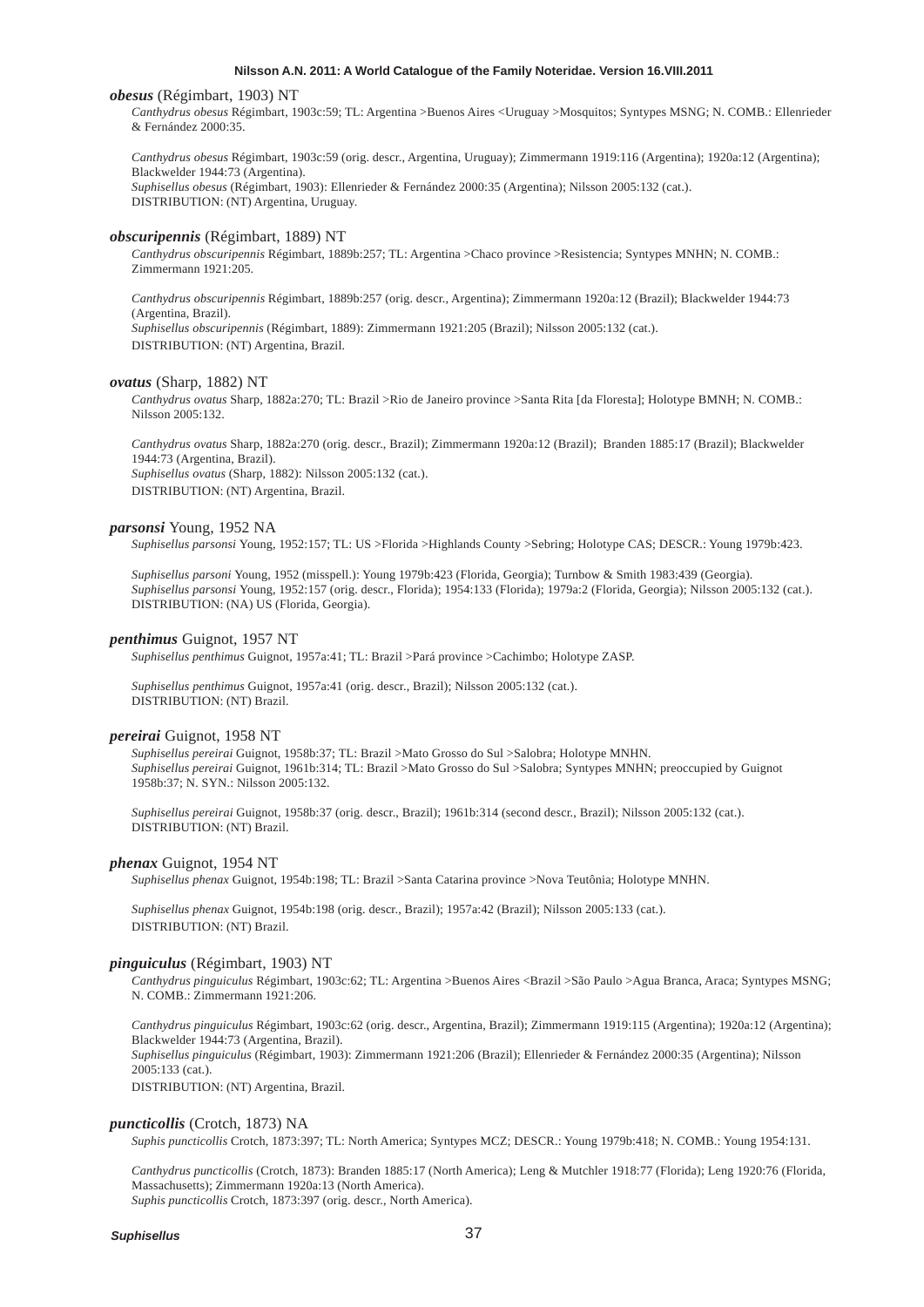*Suphisellus puncticollis* (Crotch, 1873): Young 1954:131 (Florida, Massachusetts, Michigan); 1979b:418 (Ontario, Florida, Georgia, Indiana, Michigan, New York, North Carolina, South Carolina, Virginia); Folkerts 1978:347 (Alabama); Turnbow & Smith 1983:439 (Georgia); White et al. 1985:361 (Indiana); Roughley 1991:62 (Ontario); Hilsenhoff 1992:68 (Wisconsin); Downie & Arnett 1996:267 (Ontario, Florida, Georgia, Indiana, Maryland, Massachusetts, Michigan, New York, North Carolina, Pennsylvania, South Carolina, Virginia); Chapman 1998:46 (Ohio); Whiteman & Sites 2003:226 (Missouri); Nilsson 2005:133 (cat.).

DISTRIBUTION: (NA) Canada (Ontario), US (Alabama, Florida, Georgia, Indiana, Maryland, Massachusetts, Michigan, Missouri, New York, North Carolina, Ohio, Pennsylvania, South Carolina, Virginia, Wisconsin).

#### *remator* (Sharp, 1882) NT

*Canthydrus remator* Sharp, 1882a:272; TL: Uruguay; Syntypes BMNH; N. COMB.: Zimmermann 1921:205. *Canthydrus infuscatus* Régimbart, 1889b:261; TL: Argentina >Chaco province >Resistencia <<Paraguay; Syntypes MNHN; N. SYN.: Zimmermann 1919:116.

*Canthydrus infuscatus* Régimbart, 1889b:261 (orig. descr., Argentina, Paraguay); 1903c:63 (Argentina); Zimmermann 1920a:11 (Brazil, Paraguay).

*Canthydrus remator* Sharp, 1882a:272 (orig. descr., Uruguay); Branden 1885:17 (Uruguay); Régimbart 1889b:261 (Argentina); 1903c:63 (Argentina, Uruguay); Zimmermann 1919:116; 1920a:13 (South America); Blackwelder 1944:73 (Argentina, Brazil, Chile); Moroni 1973:193 (Chile, Uruguay).

*Suphisellus infuscata* Régimbart, 1889 (misspell.): Blackwelder 1944:73 (Argentina, Brazil, Paraguay). *Suphisellus infuscatus* (Régimbart, 1889): Zimmermann 1925a:1 (Argentina); Guignot 1957b:4 (Bolivia). *Suphisellus remator* (Sharp, 1882): Zimmermann 1921:205 (Brazil); Nilsson 2005:133 (cat.). DISTRIBUTION: (NT) Argentina, Bolivia, Brazil, Chile, Paraguay, Uruguay.

# *rotundatus* (Sharp, 1882) NT

*Canthydrus rotundatus* Sharp, 1882a:270; TL: Brazil >Pernambuco province; Holotype IRSNB; N. COMB.: Zimmermann 1921:205.

*Canthydrus rotundatus* Sharp, 1882a:270 (orig. descr., Brazil); Branden 1885:17 (Brazil); Régimbart 1889b:257 (Argentina, Brazil); 1903c:63 (Brazil); Zimmermann 1920a:13 (Brazil); Blackwelder 1944:73 (Argentina, Brazil). *Suphisellus rotundatus* (Sharp, 1882): Zimmermann 1921:205 (Brazil); Nilsson 2005:133 (cat.). DISTRIBUTION: (NT) Argentina, Brazil.

#### *rubripes* (Boheman, 1858) NT

*Hydrocanthus rubripes* Boheman, 1858:19; TL: Uruguay >Montevideo; Syntypes NHRS; N. COMB.: Nilsson 2005:134.

*Canthydrus rubripes* (Boheman, 1858): Branden 1885:18 (Uruguay); Zimmermann 1920a:13 (Uruguay); Blackwelder 1944:73 (Argentina, Uruguay).

*Hydrocanthus rubripes* Boheman, 1858:19 (orig. descr., Uruguay); Gemminger & Harold 1868:444 (Montevideo). *Suphisellus rubripes* (Boheman, 1858): Nilsson 2005:134 (cat.). DISTRIBUTION: (NT) Argentina, Uruguay.

#### *rufulus* Zimmermann, 1921 NT

*Suphisellus rufulus* Zimmermann, 1921:188; TL: Brazil >Mato Grosso do Sul >Corumbá; Syntypes ZSM.

*Suphisellus rufulus* Zimmermann, 1921:188 (orig. descr., Brazil); Blackwelder 1944:73 (South America); Guignot 1957b:5 (Bolivia); Nilsson 2005:134 (cat.). DISTRIBUTION: (NT) Bolivia, Brazil.

# *sculpturatus* (Sharp, 1882) NT

*Canthydrus sculpturatus* Sharp, 1882a:269; TL: Brazil >Rio de Janeiro province >Santa Rita [da Floresta]; Holotype BMNH; N. COMB.: Nilsson 2005:134.

*Canthydrus sculpturatus* Sharp, 1882a:269 (orig. descr., Brazil); Branden 1885:18 (Brazil); Régimbart 1895a:341 (Brazil); Zimmermann 1920a:13 (Brazil); Blackwelder 1944:73 (Brazil). *Suphisellus sculpturatus* (Sharp, 1882): Nilsson 2005:134 (cat.). DISTRIBUTION: (NT) Brazil.

# *sexnotatus* (Régimbart, 1889) NT

*Canthydrus sexnotatus* Régimbart, 1889b:259; TL: Brazil >Mato Grosso; Holotype MNHN; N. COMB.: Zimmermann 1921:205.

*Canthydrus sexnotatus* Régimbart, 1889b:259 (orig. descr., Brazil); Régimbart 1903c:61 (Brazil); Zimmermann 1920a:13 (Brazil); Blackwelder 1944:73 (Brazil). *Suphisellus sexnotatus* (Régimbart, 1889): Zimmermann 1921:205 (Brazil); Nilsson 2005:134 (cat.). DISTRIBUTION: (NT) Brazil.

#### *similis* Zimmermann, 1921 NT

*Suphisellus similis* Zimmermann, 1921:188; TL: Brazil >Mato Grosso do Sul >Corumbá; Syntypes ZSM.

*Suphisellus similis* Zimmermann, 1921:188 (orig. descr., Brazil); Blackwelder 1944:73 (South America); Nilsson 2005:134 (cat.). DISTRIBUTION: (NT) Brazil.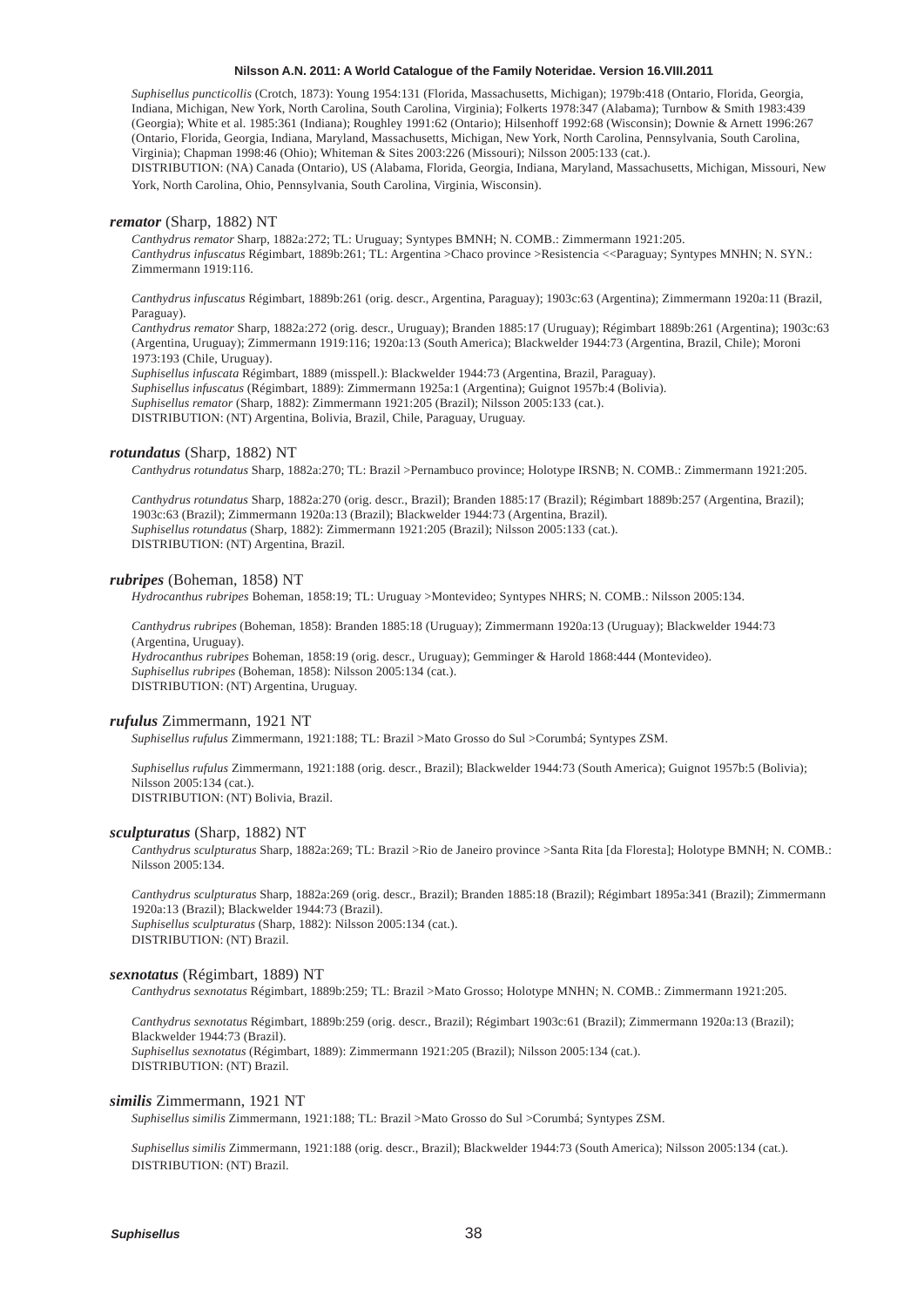#### *simoni* (Régimbart, 1889) NT

*Canthydrus simoni* Régimbart, 1889e:383; TL: Venezuela >Caracas >Laguna de Espino, Puerto-Cabello; Syntypes MNHN; DESCR.: Young 1979b:418; N. COMB.: Young 1979b:418.

*Canthydrus simoni* Régimbart, 1889e:383 (orig. descr., Argentina, Brazil, Paraguay, Venezuela); Zimmermann 1920a:14 (Venezuela); Blackwelder 1944:73 (Venezuela). *Suphisellus simoni* (Régimbart, 1889): Young 1979a:2 (Mexico, Panama, South America); 1979b:411 (Colombia, Mexico, Panama,

Venezuela); Nilsson 2005:134 (cat.).

DISTRIBUTION: (NT) Argentina, Brazil, Colombia, Mexico, Panama, Paraguay, Venezuela.

#### *subsignatus* (Sharp, 1882) NT

*Canthydrus subsignatus* Sharp, 1882a:271; TL: Panama; Holotype BMNH; DESCR.: Young 1979b:421; N. COMB.: Young 1979b:421.

*Canthydrus subsignatus* Sharp, 1882a:271 (orig. descr., Panama); 1882b:6 (Panama); Branden 1885:18 (Panama); Zimmermann 1920a:14 (Panama); Blackwelder 1944:73 (Panama, ! Guadeloupe).

*Suphisellus subsignatus* (Sharp, 1882): Young 1979a:2 (Panama, South America); 1979b:421 (Colombia, Panama, ! Guadeloupe); Nilsson 2005:134 (cat.).

DISTRIBUTION: (NT) Colombia, Panama.

# *tenuicornis* (Chevrolat, 1863) NT

*Hydrocanthus tenuicornis* Chevrolat, 1863:199; TL: Cuba >Havana; Syntypes IRSNB; DESCR.: Young 1979b:426; N. COMB.: Young 1979b:426.

*Canthydrus tenuicornis* (Chevrolat, 1863): Sharp 1882a:271 (Cuba); Branden 1885:18 (Cuba); Zimmermann 1920a:14 (Cuba); Blackwelder 1944:73 (Cuba).

*Hydrocanthus tenuicornis* Chevrolat, 1863:199 (orig. descr., Cuba); Gemminger & Harold 1868:444 (Cuba). *Suphisellus tenuicornis* (Chevrolat, 1863): Young 1979a:2 (Cuba); 1979b:426 (Cuba); Spangler 1981:167 (Cuba); Nilsson 2005:135 (cat.). DISTRIBUTION: (NT) Cuba.

# *transversus* (Régimbart, 1903) NT

*Canthydrus transversus* Régimbart, 1903c:61; TL: Argentina >Buenos Aires <Uruguay >Mosquitos; Syntypes MSNG; N. COMB.: Zimmermann 1921:205.

*Canthydrus transversus* Régimbart, 1903c:61 (orig. descr., Argentina, Uruguay); Zimmermann 1919:115 (Argentina); 1920a:14 (Argentina, Uruguay); Blackwelder 1944:73 (Argentina, Brazil, Uruguay). *Suphisellus transversus* (Régimbart, 1903): Zimmermann 1921:205 (Brazil); Guignot 1957b:5 (Bolivia); Nilsson 2005:135 (cat.). DISTRIBUTION: (NT) Argentina, Bolivia, Brazil, Uruguay.

#### *vacuifer* Guignot, 1958 NT

*Suphisellus vacuifer* Guignot, 1958b:37; TL: Brazil >Mato Grosso do Sul >Corumbá; Holotype MNHN. *Suphisellus vacuifer* Guignot, 1961b:313; TL: Brazil >Mato Grosso do Sul >Corumbá; Syntypes MNHN; preoccupied by Guignot 1958b:37; N. SYN.: Nilsson 2005:135.

*Suphisellus vacuifer* Guignot, 1958b:37 (orig. descr., Brazil); 1961b:313 (second descr., Brazil); Nilsson 2005:135 (cat.). DISTRIBUTION: (NT) Brazil.

### *varians* (Sharp, 1882) NT

*Canthydrus varians* Sharp, 1882b:5; TL: Guatemala >Escuintla district >Paso Antonio; LT: Young 1979b:421 BMNH; DESCR.: Young 1979b:421; N. COMB.: Young 1979b:421.

*Canthydrus varians* Sharp, 1882b:5 (orig. descr., Guatemala); Branden 1885:18 (Guatemala); Zimmermann 1920a:14 (Guatemala); Blackwelder 1944:73 (Guatemala).

*Suphisellus varians* (Sharp, 1882): Young 1979a:2 (British Honduras, Guatemala, Nicaragua); 1979b:421 (British Honduras, Guatemala, Nicaragua); Nilsson 2005:135 (cat.).

DISTRIBUTION: (NT) Belize, Guatemala, Nicaragua.

#### *variicollis* Zimmermann, 1921 NT

*Suphisellus variicollis* Zimmermann, 1921:187; TL: Argentina >Santa Fé province <Brazil >Mato Grosso do Sul >Corumbá; Syntypes ZSM.

*Suphisellus variicollis* Zimmermann, 1921:187 (orig. descr., Argentina, Brazil); Blackwelder 1944:73 (Argentina, Brazil); Guignot 1957b:5 (Bolivia); 1958b:38 (Argentina, Brazil); 1961b:314 (Argentina, Brazil); Nilsson 2005:135 (cat.). DISTRIBUTION: (NT) Argentina, Bolivia, Brazil.

#### *vicinus* (Sharp, 1882) NT

*Canthydrus vicinus* Sharp, 1882a:269; TL: Brazil >Rio de Janeiro province >Santa Rita [da Floresta]; Syntypes BMNH; N. COMB.: Nilsson 2005:135.

*Canthydrus vicinus* Sharp, 1882a:269 (orig. descr., Brazil); Branden 1885:18 (Brazil); Zimmermann 1920a:14 (Brazil); Blackwelder 1944:73 (Brazil).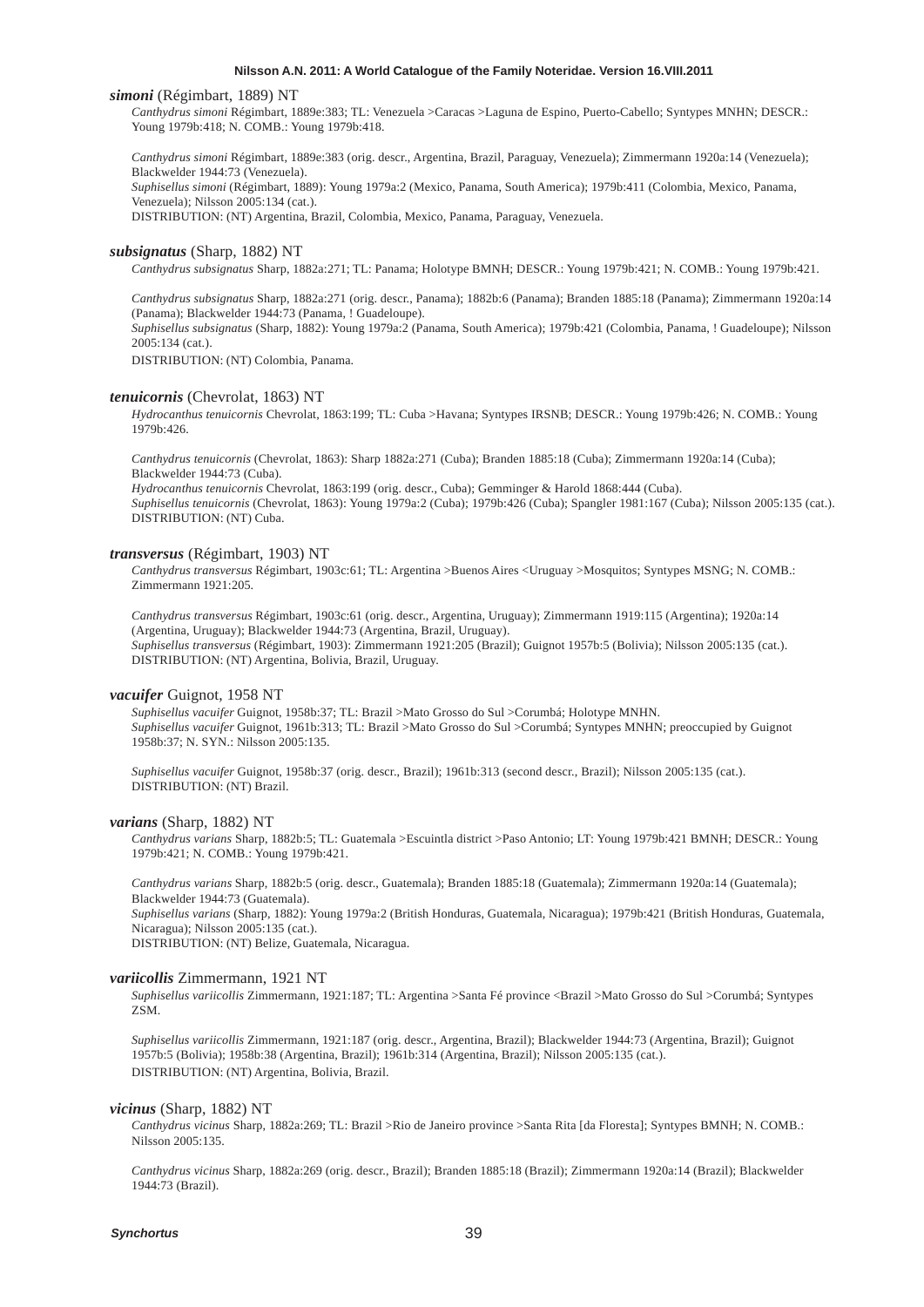*Suphisellus vicinus* (Sharp, 1882): Nilsson 2005:135 (cat.). DISTRIBUTION: (NT) Brazil.

# Genus *Synchortus* Sharp, 1880 AF PL (9 spp.)

*Synchortus* Sharp, 1880:cxlvii; gender masculine; type species: *Hydrocanthus asperatus* Fairmaire, 1869:188 by monotypy; DESCR.: Guignot 1959a:474.

#### *abditus* Guignot, 1959 AF

*Synchortus abditus* Guignot, 1959b:155; TL: Zaire >Lake Albert NP >Kasenyi; Holotype MRAC; DESCR.: Omer-Cooper 1972:41.

*Synchortus abditus* Guignot, 1956a:218 (nomen nudum; Senegal); 1959b:155 (orig. descr., Zaire); Omer-Cooper 1972:41 (Ethiopia, Nigeria, Senegal, Sudan, Zaire); Medler 1980:153 (Nigeria); Nilsson 2005:136 (cat.). DISTRIBUTION: (AF) Ethiopia, Nigeria, Senegal, Sudan, Zaire.

### *asperatus* (Fairmaire, 1869) AF

*Hydrocanthus asperatus* Fairmaire, 1869:188; TL: Madagascar; Syntypes MNHN; N. COMB.: Sharp 1880:cxlvii. *Synchortus duplicatus* Sharp, 1882a:264; TL: Madagascar; Syntypes BMNH; N. SYN.: Régimbart 1895b:121. *Synchortus asperatus squamosus* Guignot, 1942b:17; TL: Madagascar >Maroantsetra; Holotype MNHN; N. SYN.: Nilsson 2005:136.

*Hydrocanthus asperatus* Fairmaire, 1869:188 (orig. descr., Madagascar).

*Synchortus asperatus* (Fairmaire, 1869): Sharp 1882a:264 (Madagascar); Branden 1885:14 (Madagascar); Régimbart 1895b:121 (Madagascar); Alluaud 1900:62 (Madagascar); Zimmermann 1920a:6 (Madagascar); Guignot 1959a:478 (Madagascar); Rocchi 1993:85 (Madagascar); Nilsson 2005:136 (cat.).

*Synchortus asperatus squamosus* Guignot, 1942b:17 (orig. descr., Madagascar).

*Synchortus duplicatus* Sharp, 1882a:264 (orig. descr., Madagascar); Branden 1885:14 (Madagascar); Kolbe 1883:398 (Madagascar). DISTRIBUTION: (AF) Madagascar.

#### *dabbenei* Régimbart, 1895 AF

*Synchortus dabbenei* Régimbart, 1895b:121; TL: Sudan >White Nile >Ladò; Holotype MSNG.

*Synchortus dabbenei* Régimbart, 1895b:121 (orig. descr., Sudan); Zimmermann 1920a:6 (East Afrika); Guignot 1959a:480 (Sudan); Nilsson 2005:136 (cat.).

DISTRIBUTION: (AF) Sudan.

#### *desaegeri* Gschwendtner, 1935 AF

*Synchortus desaegeri* Gschwendtner, 1935a:372; TL: Zaire >Tanganyka-Moero; Holotype MRAC; DESCR.: Omer-Cooper 1972:39. *Synchortus desaegeri* Gschwendtner, 1936:17; TL: Zaire >Tanganyka-Moero; Holotype MRAC; preoccupied by Gschwendtner 1935a:372; objective synonym of *Synchortus desaegeri* Gschwendtner, 1935a:372. *Hydrocoptus rhipax* Guignot, 1959b:152; TL: Zaire >Lake Edward NP >Vitshumbi; Holotype MRAC; N. SYN.: Guignot 1959c:231.

*Hydrocoptus hipax* Guignot, 1959 (misspell.): Guignot 1959c:231.

*Hydrocoptus rhipax* Guignot, 1959b:152 (orig. descr., Zaire).

*Synchortus desaegeri* Gschwendtner, 1935a:372 (orig. descr., Zaire), 1936:17 (2nd descr.); Guignot 1959a:475 (Tanzania, Zaire); Omer-Cooper 1972:39 (Sudan, Zaire); Bilardo & Pederzani 1978:116 (? Gabon); Bilardo & Rocchi 1987:101 (Botswana); 1990:175 (Gabon); Nilsson 2005:136 (cat.).

*Synchortus saegeri* Gschwendtner, 1935 (misspell.): Guignot 1959c:231.

DISTRIBUTION: (AF) Botswana, Gabon, Sudan, Tanzania, Zaire.

# *imbricatus* (Klug, 1853) AF PL

*Noterus imbricatus* Klug, 1853:249; TL: Mocambique >Tette; LT: Saleh Ahmed et al. 1997:108 ZMHB; DESCR.: Saleh Ahmed et al. 1997:108; N. COMB.: Sharp 1882a:264.

*Synchortus aequatorius* Guignot, 1936a:38; TL: Uganda >Toro >Vijongo lake; Holotype MNHN; N. SYN.: Omer-Cooper 1972:36. *Synchortus simplex* var. *echinatus* Régimbart, 1895b:120; TL: Congo >Quilou river >Loango; LT: Saleh Ahmed et al. 1997:108 MNHN; N. SYN.: Saleh Ahmed et al. 1997:108.

*Synchortus aequatorius* var. ♀ *fragosus* Guignot, 1947b:25; TL: Zaire >Albert NP >Katoué; Syntypes MRAC; N. SYN.: Nilsson 2005:136.

*Noterus imbricatus* Klug, 1853:249 (orig. descr., Mozambique); Gemminger & Harold 1868:443 (Mozambique). *Synchortus aequatorius* Guignot, 1936a:38 (orig. descr., Uganda); 1953b:234 (Zaire); 1959a:477 (Zaire); 1959b:153 (Zaire). *Synchortus aequatorius* var. ♀ *fragosus* Guignot, 1947b:25 (orig. descr., Zaire).

*Synchortus echinatus* Régimbart, 1895b:120 (orig. descr., Congo).

*Synchortus imbricatus* (Klug, 1853): Sharp 1882a:264 (East Africa); Branden 1885:14 (Mozambique); Régimbart 1895b:121 (Mocambique); Zimmermann 1920a:6 (East Africa); J. Balfour-Browne 1939b:476 (Mozambique, Uganda); Guignot 1959a:480 (Mozambique); Omer-Cooper 1965:69 (Mozambique); 1972:36 (Equatorial Guinea, Ethiopia, Malawi, Mozambique, Nigeria, South Africa, Sudan); Medler 1980:153 (Nigeria); Pederzani & Rocchi 1982:71 (Congo); Franciscolo & Sanfilippo 1986:28 (Congo, Equatorial Guinea, Ethiopia, Malawi, Mozambique, Nigeria, Sierra Leone, Sudan, South Africa); Saleh Ahmed et al. 1997:108 (Egypt); Zalat et al. 2000:12 (Egypt); Nilsson 2003:34 (Egypt, Sinai); 2005:136 (cat.).

*Synchortus simplex* Sharp, 1882 (misident. vide Omer-Cooper 1972:36): Guignot 1936a:38 (Ethiopia); 1953b:234 (Zaire); 1954a:20 (Zaire); 1956f:87 (Mali); 1959a:476 (Equatorial Guinea, Sudan, Zaire); 1959b:153 (Zaire); Omer-Cooper 1957a:364 (Malawi); 1965:69 (Mozambique, South Africa).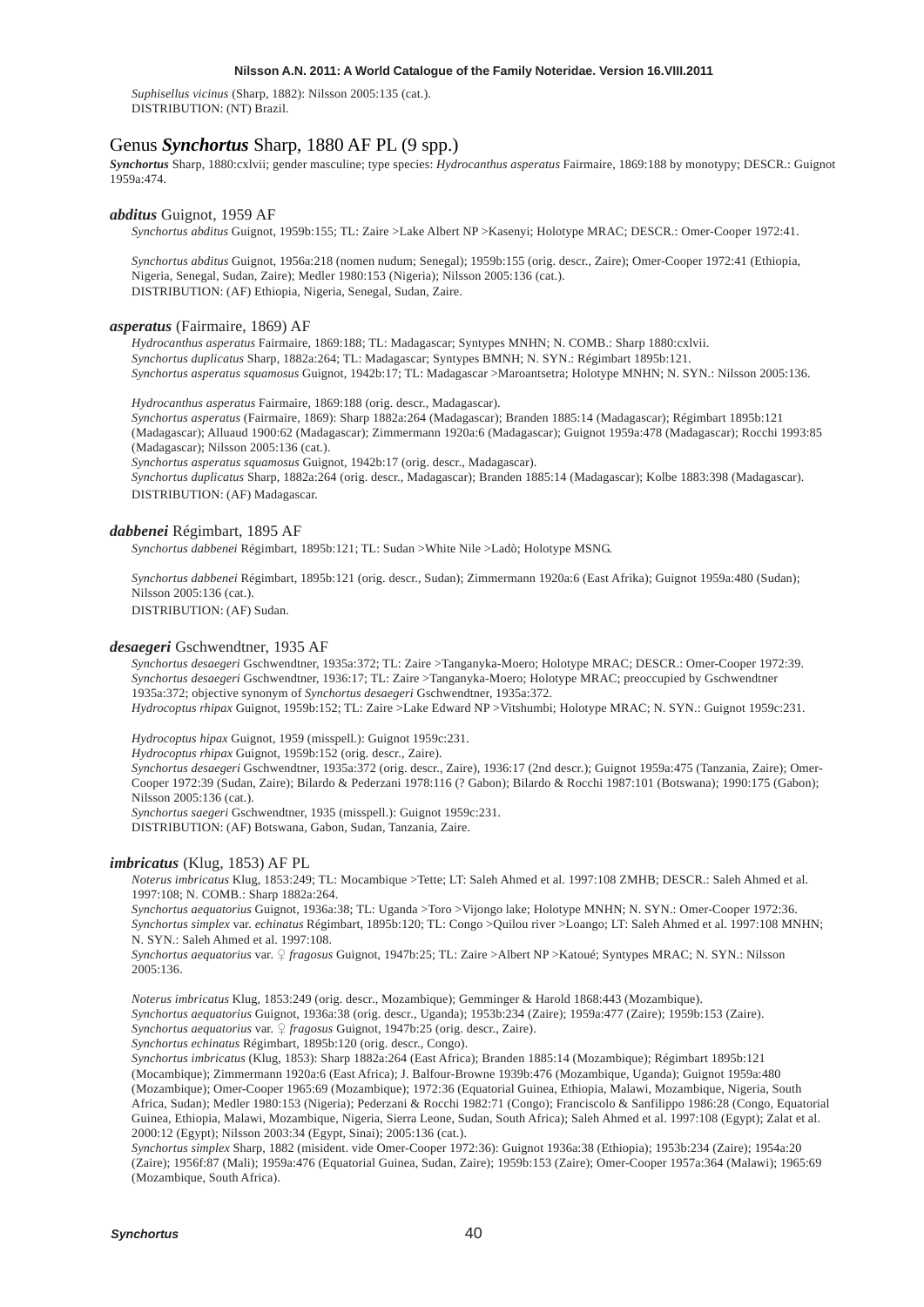DISTRIBUTION: (AF) Congo, Equatorial Guinea, Ethiopia, Malawi, Mali, Mozambique, Nigeria, Sierra Leone, South Africa, Sudan, Uganda, Zaire; (PL) Egypt.

#### *leleupi* Guignot, 1956 AF

*Synchortus leleupi* Guignot, 1956c:50; TL: Zaire >Tumba lake >Lotende river; Holotype MRAC; DESCR.: Omer-Cooper 1972:39.

*Synchortus leleupi* Guignot, 1956c:50 (orig. descr., Zaire); Omer-Cooper 1972:39 (Uganda, Zaire). DISTRIBUTION: (AF) Uganda, Zaire.

#### *rugosopunctatus* (Wehncke, 1876) AF

*Hydrocanthus rugosopunctatus* Wehncke, 1876:221; TL: Madagascar; Syntypes MNHN; DESCR.: Guignot 1959a:479; N. COMB.: Sharp 1882a:265.

*Hydrocanthus rugosopunctatus* Wehncke, 1876:221 (orig. descr., Madagascar); Paulino de Oliveira 1880:152 (? Angola). *Synchortus rugosopunctatus* (Wehncke, 1876): Branden 1885:14 (Madagascar); Régimbart 1895b:121 (Madagascar); Alluaud 1900:62 (Madagascar); Zimmermann 1920a:6 (Madagascar); Guignot 1959a:479 (Madagascar); Rocchi 1993:85 (Madagascar); Nilsson 2005:137 (cat.).

*Synchortus rugoso-punctatus* (Wehncke, 1876): Sharp 1882a:265 (Madagascar). DISTRIBUTION: (AF) Madagascar.

# *separatus* Omer-Cooper, 1972 AF

*Synchortus separatus* Omer-Cooper, 1972:41; TL: Sudan >Lake Nyibor; Holotype BMNH.

*Synchortus separatus* Omer-Cooper, 1972:41 (orig. descr., Nigeria, Sudan); Medler 1980:153 (Nigeria); Nilsson 2005:137 (cat.). DISTRIBUTION: (AF) Nigeria, Sudan.

# *simplex* Sharp, 1882 AF

*Synchortus simplex* Sharp, 1882a:264; TL: Gabon; Holotype BMNH; DESCR.: Omer-Cooper 1972:40. *Synchortus aciculatus* Sharp, 1882a:264; TL: Gabon; Holotype BMNH; N. SYN.: Régimbart 1895b:120. *Synchortus sparsus* Sharp, 1882a:264; TL: Gabon; Holotype BMNH; N. SYN.: Omer-Cooper 1972:40.

*Synchortus aciculatus* Sharp, 1882a:264 (orig. descr., Gabon); 1904:2 (Sudan); Branden 1885:14 (Gabon). *Synchortus simplex* Sharp, 1882a:264 (orig. descr., Gabon); Branden 1885:14 (Gabon); Régimbart 1895b:120 (Congo, Ghana, Mali, Senegal); Zimmermann 1920a:6 (West Africa); 1926:20 (Tanzania); Omer-Cooper 1931:753 (Ethiopia); 1956:21 (Mozambique); 1972:40 (Ethiopia, Malawi, Mozambique, South Africa, Uganda, Zimbabwe); Gschwendtner 1932b:259 (Zaire); 1938a:4 (Zaire); 1938b:337 (Zaire); Medler 1980:153 (Nigeria); Bilardo & Rocchi 1987:101 (Botswana); 1990:175 (Gabon); 2002:155 (Gabon); Rocchi 2000:13 (Guinea); Reintjes 2004:48 (Ivory Coast); Vondel 2004:40 (Gambia); Nilsson 2005:137 (cat.).

*Synchortus sparsus* Sharp, 1882a:264 (orig. descr., Gabon); Branden 1885:14 (Gabon); Régimbart 1895b:120 (Benin, Ghana, Zaire); 1906:246 (Kenya); Zimmermann 1920a:6 (East & West Africa); Guignot 1936a:39 (Ethiopia, Kenya); 1952:520 (Benin); 1953b:234 (Zaire); 1955f:863 (Mauritania, Niger); 1956a:218 (Mauritania, Niger, Senegal, Sudan); 1956f:86 (Mali, Mauritania, Niger, Sudan); 1956g:318 (Zaire); 1959a:478 (Mauritania, Niger, Sudan, Zaire); 1959b:154 (Zaire); Omer-Cooper 1956:21 (Mozambique); 1957a:362 (Ethiopia, Gabon, Kenya, Malawi, Mozambique, South Africa, Swaziland, Tanzania, Uganda, Zaire, Zimbabwe); 1957b:5 (Ethiopia, Gabon, Ghana, Kenya, Niger, South Africa, Zaire); 1965:68 (Benin, Ethiopia, Gabon, Ghana, Kenya, Malawi, Mali, Mauritania, Mozambique, South Africa, Sudan, Tanzania, Uganda, Zaire, Zambia, Zimbabwe); Bilardo & Pederzani 1978:116 (Gabon, Ivory Coast). DISTRIBUTION: (AF) Benin, Botswana, Ethiopia, Gabon, Gambia, Ghana, Guinea, Ivory Coast, Kenya, Malawi, Mali, Mauritania, Mozambique, Niger, Nigeria, Senegal, South Africa, Sudan, Swaziland, Tanzania, Uganda, Zaire, Zambia, Zimbabwe.

#### **ssp.** *horridus* Guignot, 1959 AF

*Synchortus sparsus horridus* Guignot, 1959b:154; TL: Zaire >Lake Albert NP >Kasenyi; Holotype MRAC.

*Synchortus sparsus horridus* Guignot, 1959b:154 (orig. descr., Zaire); Nilsson 2005:138 (cat.). DISTRIBUTION: (AF) Zaire.

# Tribe PRONOTERINI (1 genus)

**Pronoterini** Nilsson, 2005:90, as tribe of Noterinae; type genus: *Pronoterus*.

# Genus *Pronoterus* Sharp, 1882 NA NT (3 spp.)

*Pronoterus* Sharp, 1882a:263; gender masculine; type species: *Pronoterus punctipennis* Sharp, 1882a:263 by monotypy; DESCR.: Young 1954:126.

*Pronoterus* Sharp, 1880:cxlvii (nomen nudum).

### *obscuripennis* Fleutiaux & Sallé, 1890 NT

*Pronoterus obscuripennis* Fleutiaux & Sallé, 1890:369; TL: Guadeloupe >Pointe-à-Pitre; Syntypes MNHN.

*Pronoterus obscuripennis* Fleutiaux & Sallé, 1890:369 (orig. descr., Guadeloupe); Blackwelder 1944:73 (Guadeloupe); Young 1979a:2 (Guadeloupe); Nilsson 2005:138 (cat.). DISTRIBUTION: (NT) Guadeloupe.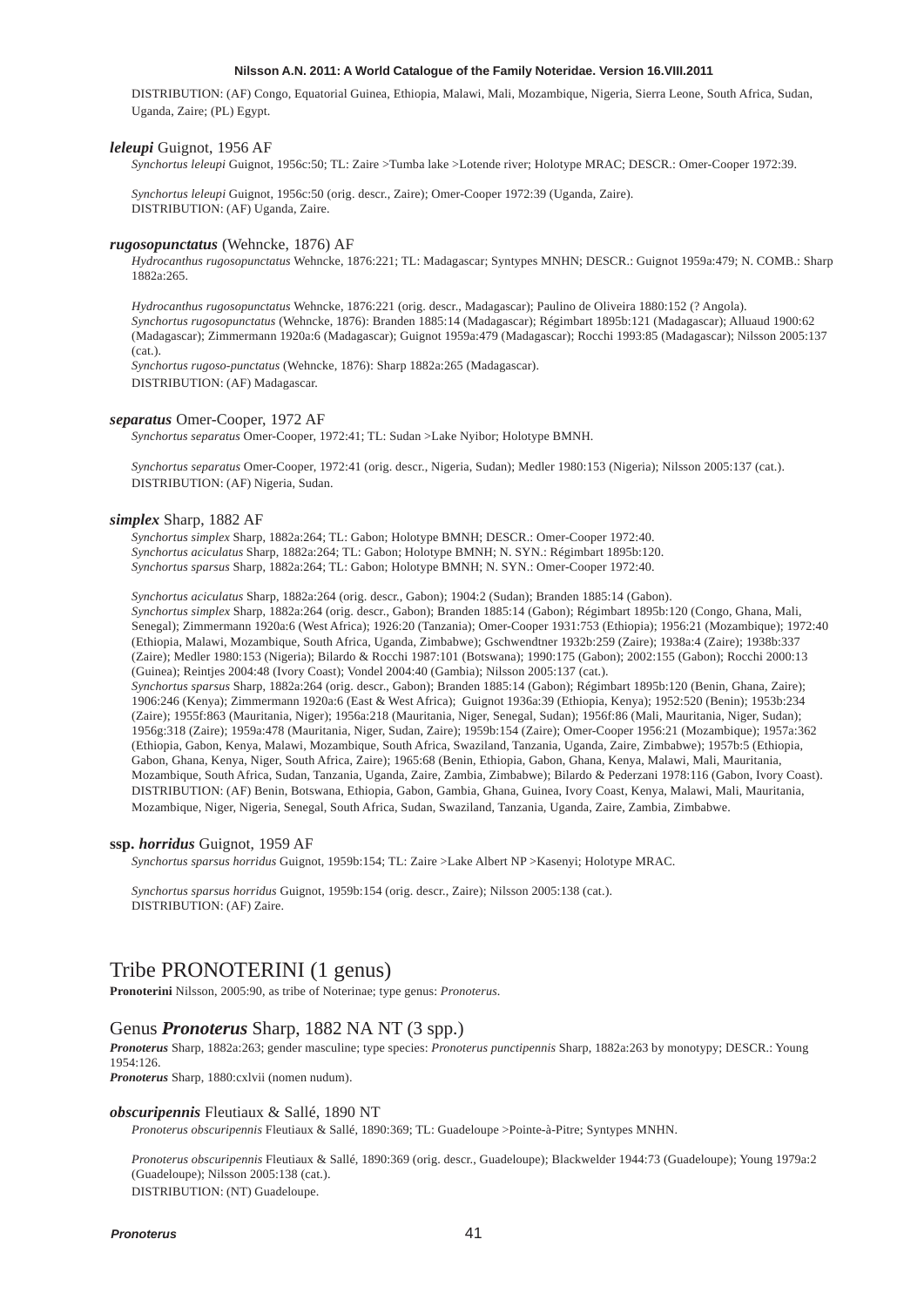#### *punctipennis* Sharp, 1882 NT

*Pronoterus punctipennis* Sharp, 1882a:263; TL: Brazil; Syntypes BMNH.

*Pronoterus punctipennis* Sharp, 1882a:263 (orig. descr., Brazil); Branden 1885:14 (Brazil); Régimbart 1889b:257 (Argentina); 1895a:340 (Brazil); Zimmermann 1920a:5 (Brazil); 1921:205 (Brazil); Blackwelder 1944:73 (Argentina, Brazil, Chaco); Benetti & Hamada 2003:704 (Brazil); Nilsson 2005:138 (cat.). DISTRIBUTION: (NT) Argentina, Brazil.

#### *semipunctatus* (LeConte, 1878) NA

*Suphis semipunctatus* LeConte, 1878:595; TL: US >Michigan >Monroe; Holotype MCZ; DESCR.: Young 1954:126; N. COMB.: Young 1954:126.

*Canthydrus semipunctatus* (LeConte, 1878): Branden 1885:18 (North America); Leng 1920:76 (Michigan); Zimmermann 1920a:13 (North America).

*Pronoterus semipunctata* (LeConte, 1878) (misspell.): Young 1979a:2 (Florida, ? Michigan).

*Pronoterus semipunctatus* (LeConte, 1878): Young 1954:126 (Florida, Michigan); Turnbow & Smith 1983:439 (Georgia); Downie & Arnett 1996:267 (Michigan); Nilsson 2005:138 (cat.).

*Suphis semipunctatus* LeConte, 1878:595 (orig. descr., Michigan).

DISTRIBUTION: (NA) US (Florida, Georgia, Michigan).

# Tribe TONERINI (1 genus)

**Tonerini** K.B.Miller, 2009:201, as tribe of Noterinae; type genus: *Tonerus*.

# Genus *Tonerus* K.B.Miller, 2009 NT (1 sp.)

*Tonerus* K.B.Miller, 2009:201; gender masculine; type species: *Tonerus wheeleri* K.B.Miller, 2009:201 by original designation.

# *wheeleri* K.B.Miller, 2009 NT

*Tonerus wheeleri* K.B.Miller, 2009:201; TL: Venezuela >Amazonas TF >40 km S of Puerto Ayacucho >El Tobogán >Caño Coromoto; Holotype MIZA.

*Tonerus wheeleri* K.B.Miller, 2009:201 (orig. descr., Venezuela). DISTRIBUTION: (NT) Venezuela.

# Subfamily **NOTOMICRINAE** (1 tribe)

**Notomicrini** Zimmermann, 1919:111, as tribe of Noterinae; type genus: *Notomicrus*; N. STAT.: Nilsson 2005:138 (cat.).

# Tribe NOTOMICRINI (2 genera)

**Notomicrini** Zimmermann, 1919:111, as tribe of Noterinae; type genus: *Notomicrus*.

# Genus *Notomicrus* Sharp, 1882 AU NA NT OR PC (10 spp.)

*Notomicrus* Sharp, 1882a:260; gender masculine; type species: *Notomicrus brevicornis* Sharp, 1882a:261 by subsequent designation of Guignot 1946a:115; DESCR.: Young 1978:286.

*Notomicrus* Sharp, 1880:cxlvii (nomen nudum).

#### *brevicornis* Sharp, 1882 NT

*Notomicrus brevicornis* Sharp, 1882a:261; TL: Brazil >Ri de Janeiro province >Boa Sorte (Boa Sorta); Syntypes BMNH; DESCR.: Young 1978:288.

*Notomicrus brevicornis* Sharp, 1882a:261 (orig. descr., Brazil); Branden 1885:13 (Brazil); Régimbart 1904b:225 (French Guiana); Zimmermann 1920a:3 (Brazil, Guayana); 1921:205 (Brazil); Blackwelder 1944:72 (Argentina, Brazil, Br. Guyana); Young 1978:288 (Bolivia, Brazil, Suriname); Nilsson 2005:139 (cat.).

DISTRIBUTION: (NT) Argentina, Bolivia, Brazil, French Guiana, Guyana, Suriname.

# *gracilipes* Sharp, 1882 NT

*Notomicrus gracilipes* Sharp, 1882b:3; TL: Guatemala >Retalhuleu district >Paraiso; Syntypes BMNH; DESCR.: Young 1978:290.

*Notomicrus gracilipes* Sharp, 1882b:3 (orig. descr., Guatemala); Branden 1885:13 (Brazil); Zimmermann 1920a:3 (Guatemala); Blackwelder 1944:72 (Guatemala); Young 1978:290 (Brazil, Guatemala, Honduras, Mexico, Nicaragua, Panama); 1979a:1 (Mexico, Central America, South America); Nilsson 2005:139 (cat.).

*Notomicrus traili* Sharp, 1882 (misident. vide Young 1978:292): Régimbart 1895:340; 1903c:57 (Brazil).

DISTRIBUTION: (NT) Brazil, Guatemala, Honduras, Mexico, Nicaragua, Panama.

#### *huttoni* Young, 1978 NT

*Notomicrus huttoni* Young, 1978:290; TL: Panama >Canal Zone >Albrook Forest Site; Holotype USNM.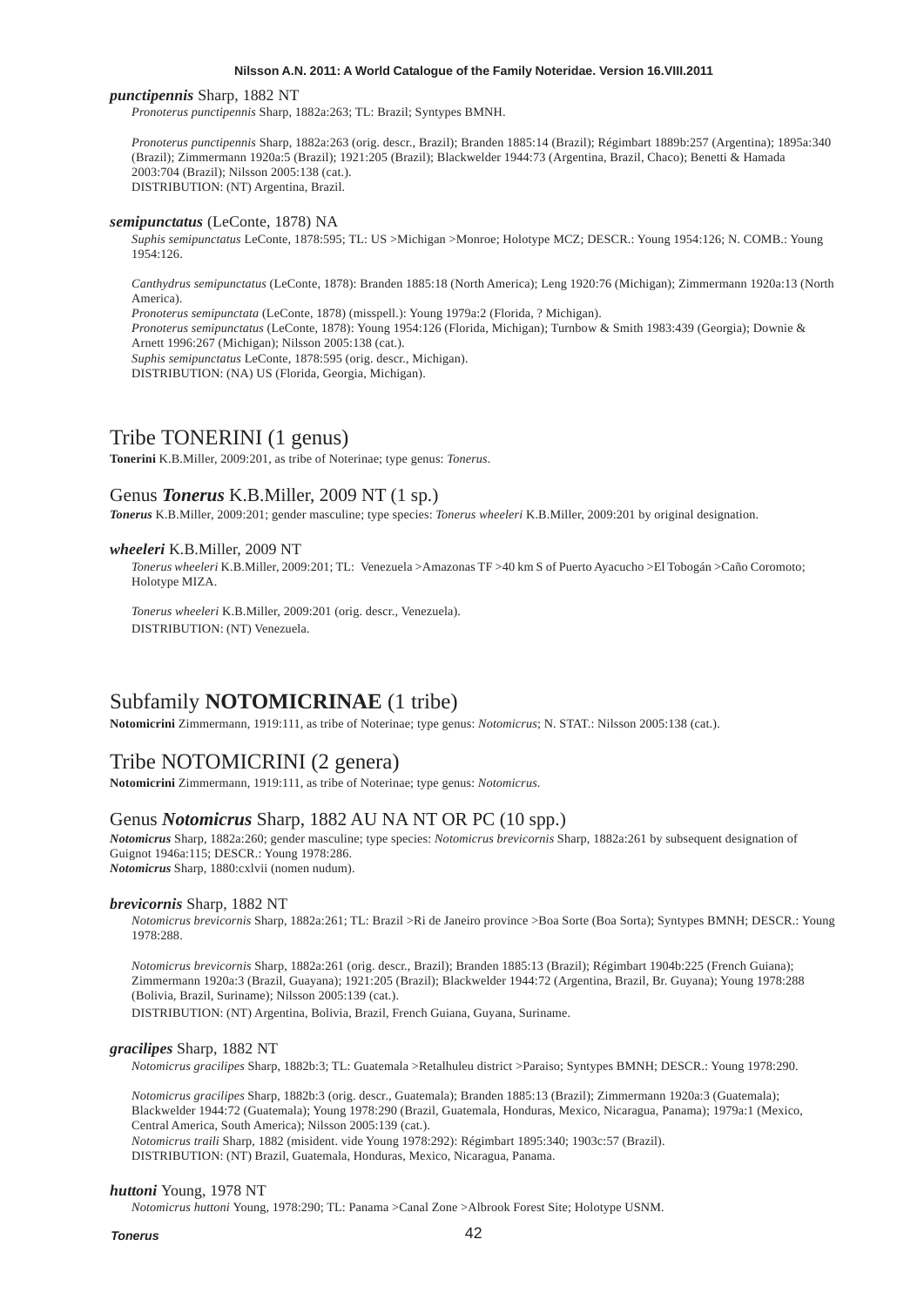*Notomicrus huttoni* Young, 1978:290 (orig. descr., Panama); 1979a:1 (Panama); Nilsson 2005:139 (cat.). DISTRIBUTION: (NT) Panama.

### *malkini* Young, 1978 NT

*Notomicrus malkini* Young, 1978:291; TL: Brazil >Mato Grosso >Tapirapé; Holotype UMMZ.

*Notomicrus malkini* Young, 1978:291 (orig. descr., Brazil); Nilsson 2005:139 (cat.). DISTRIBUTION: (NT) Brazil.

#### *nanulus* (LeConte, 1863) NA

*Hydrocanthus nanulus* LeConte, 1863:22; TL: US >Louisiana; Syntypes MCZ; DESCR.: Young 1978:291; N. COMB.: Sherman 1913:52.

*Canthydrus nanulus* (LeConte, 1863): Branden 1885:17 (gen. dub., Amer. bor.); Zimmermann 1920a:12 (North America).

*Hydrocanthus manulus* LeConte, 1863 (misspell.): Gemminger & Harold 1868:444 (Louisiana).

*Hydrocanthus nanulus* LeConte, 1863:22 (orig. descr., Louisiana).

*Notomicrus nanulus* (LeConte, 1863): Sherman 1913:52 (Florida); Leng & Mutchler 1918:75 (Florida, Louisiana); Leng 1920:76 (Florida, Louisiana); Young 1954:124 (Florida, Louisiana); 1978:291 (Florida, Georgia, Louisiana); 1979a:1 (Florida, Georgia, Louisiana); Folkerts 1978:347 (Alabama); Turnbow & Smith 1983:439 (Georgia); Nilsson 2005:139 (cat.). DISTRIBUTION: (NA) US (Alabama, Florida, Georgia, Louisiana).

### *punctulatus* Fauvel, 1903 AU

*Notomicrus punctulatus* Fauvel, 1903:244; TL: New Caledonia >Nouméa; Holotype MNHN; DESCR.: Toledo 2010:200.

*Notomicrus punctulatus* Fauvel, 1903:244 (orig. descr., New Caledonia); Zimmermann 1920a:3 (New Caledonia); Toledo 2010:200 (New Caledonia).

DISTRIBUTION: (AU) New Caledonia.

#### *reticulatus* Zimmermann, 1921 NT

*Notomicrus reticulatus* Zimmermann, 1921:183; TL: Argentina >Santa Fé province; Holotype ZSM; DESCR.: Young 1978:291.

*Notomicrus reticulatus* Zimmermann, 1921:183 (orig. descr., Argentina); Blackwelder 1944:72 (Argentina); Young 1978:291 (Argentina, Uruguay); Ellenrieder & Fernández 2000:35 (Argentina); Nilsson 2005:139 (cat.). DISTRIBUTION: (NT) Argentina, Uruguay.

# *sharpi* J.Balfour-Browne, 1939 NA NT

*Notomicrus sharpi* J.Balfour-Browne, 1939:98, as replacement name for *Notomicrus politus* Sharp, 1882b:3; TL: Guatemala >Paraiso, Paso Antonio; Syntypes BMNH; DESCR.: Young 1978:292.

*Notomicrus politus* Sharp, 1882b:3; TL: Guatemala >Paraiso, Paso Antonio; Syntypes BMNH; preoccupied by W.J. Macleay 1871:124; objective synonym of *Notomicrus sharpi* J.Balfour-Browne, 1939:98.

*Notomicrus sharpi* J.Balfour-Browne, 1939a:98 (replacement name, Guatemala); Young 1978:292 (Bahamas, Costa Rica, Dominican Republic, Guatemala, Jamaica, Mexico, Panama, Puerto Rico, Virgin Islands, Florida); 1979a:1 (Florida, Central America, West Indies); Spangler 1981:167 (Cuba); Nilsson 2005:139 (cat.).

*Notomicrus politus* Sharp, 1882b:3 (orig. descr., Guatemala); Branden 1885:13 (Guatemala); Zimmermann 1920a:3 (Guatemala); Blackwelder 1944:72 (Guatemala).

DISTRIBUTION: (NA) US (Florida); (NT) Bahamas, Costa Rica, Cuba, Dominican Republic, Guatemala, Jamaica, Mexico, Panama, Puerto Rico, Virgin Islands.

# *tenellus* (Clark, 1863) AU OR PC

*Hydroporus tenellus* Clark, 1863:427; TL: Indonesia >Java; Holotype BMNH; N. COMB.: Branden 1885:13; DESCR.: Toledo 2010:199. *Notomicrus laevigatus* Sharp, 1882a:260; TL: Australia >Queensland >Brisbane, Rockhampton; Syntypes BMNH; N. SYN.: J.Balfour-Browne 1939a:97.

*Hydroporus politus* W.J.Macleay, 1871:124; TL: Australia >Queensland >Gayndah; Syntypes ANIC; N. SYN.: J.Balfour-Browne 1939a:97.

*Notomicrus suturalis* Sharp, 1882a:261; TL: Australia >Queensland >Rockhampton; Syntypes BMNH; N. SYN.: J.Balfour-Browne 1939a:97.

*Hydroporus politus* W.J.Macleay, 1871:124 (orig. descr., Australia).

*Hydroporus tenellus* Clark, 1863:427 (orig. descr., Java).

*Notomicrus laevigatus* Sharp, 1882a:260 (orig. descr., Australia); Branden 1885:13 (Australia); Zimmermann 1920a:3 (Australia). *Notomicrus oblongus* Zimmermann, 1927:16 (given as synonym).

*Notomicrus suturalis* Sharp, 1882a:261 (orig. descr., Australia); Branden 1885:13 (Australia); Zimmermann 1920a:3 (Australia). *Notomicrus tenellus* (Clark, 1863): Branden 1885:13 (Java); Régimbart 1899a:242 (Java, New Guinea); Zimmermann 1920a:3 (Java, New Guinea); 1927a:5 (Java, New Guinea, Sumatra); 1927b:2 (Sumatra); 1927d:16 (West Samoa); J. Balfour-Browne 1939a:97 (Australia, Java, New Caledonia, New Guinea, Philippines, Samoa, Singapore); 1945:112 (Australia, Java, New Caledonia, New Guinea, Samoa); Guignot 1956b:51 (Papua New Guinea); Vazirani 1977a:2 (Australia, Java, Malaysia, New Caledonia, New Guinea, Philippines, Samoa, Sumatra); Watts 1985:27 (Australia, Southeast Asia); Lawrence et al. 1987:326 (Queensland, Victoria); Larson 1997:273 (Queensland); Hebauer et al. 1999:337 (Australia, Java, Malaysia, Papua New Guinea, Philippines, Salomon Islands); Hendrich et al. 2004:113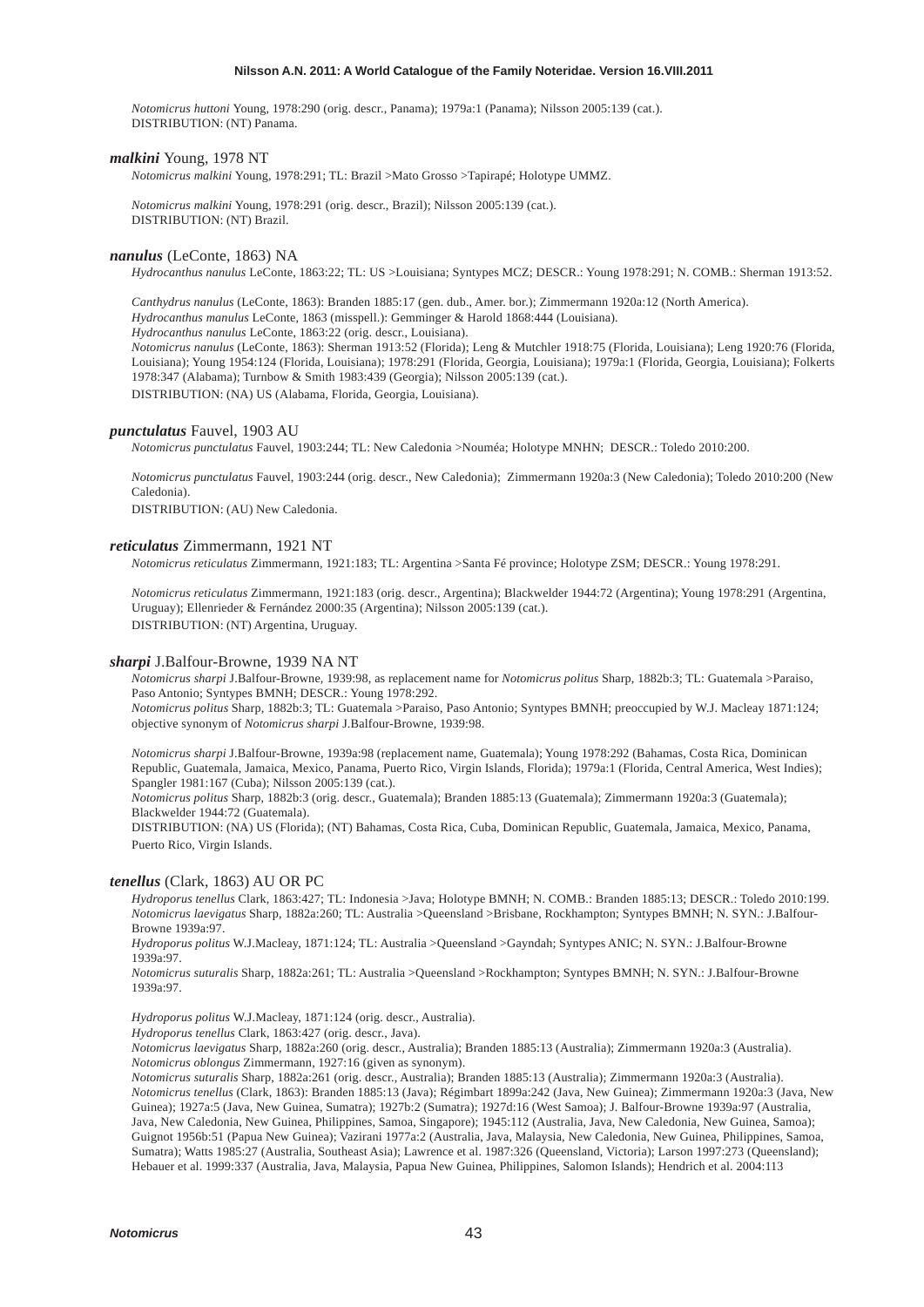(Singapore); Nilsson 2005:140 (cat.); Toledo 2010:199 (disc., not in New Caledonia). DISTRIBUTION: (AU) Australia (Queensland, Victoria), Papua New Guinea, Salomon Islands; (OR) Indonesia (Java, Sumatra), Malaysia, Philippines, Singapore; (PC) Samoa.

#### *traili* Sharp, 1882 NT

*Notomicrus traili* Sharp, 1882a:261; TL: Brazil >Pará >Rio Tapajos >above Itaituba; Syntype BMNH; DESCR.: Young 1978:292. *Notomicrus grouvellei* Régimbart, 1895a:340; TL: Brazil; Holotype MNHN; N. SYN.: Zimmermann 1921:184.

*Notomicrus grouvellei* Régimbart, 1895a:340 (orig. descr., Brazil); Zimmermann 1920a:3 (Brazil); Blackwelder 1944:72 (Brazil). *Notomicrus traili* Sharp, 1882a:261 (orig. descr., Brazil); Branden 1885:13 (South America); Zimmermann 1920a:3 (South America); 1921:205 (? Brazil); Blackwelder 1944:72 (Brazil); Young 1978:292 (Bolivia, Brazil, Suriname); Nilsson 2005:140 (cat.). DISTRIBUTION: (NT) Bolivia, Brazil, Suriname.

# Genus *Speonoterus* Spangler, 1996 OR (1 sp.)

*Speonoterus* Spangler, 1996:245; gender masculine; type species: *Speonoterus bedosae* Spangler, 1996:246 by original designation.

#### *bedosae* Spangler, 1996 OR

*Speonoterus bedosae* Spangler, 1996:246; TL: Indonesia >Sulawesi >Malawa >Gua Mananga; Holotype USNM.

*Speonoterus bedosae* Spangler, 1996:246 (orig. descr., Sulawesi); Nilsson 2005:124 (cat.); Toledo 2010:206 (Sulawesi). DISTRIBUTION: (OR) Indonesia (Sulawesi).

# Subfamily **PHREATODYTINAE** (1 tribe)

Phreatodytidae Uéno, 1957:251, as family of Dytiscoidea; type genus *Phreatodytes*; N. STAT.: Smrž 1982:221.

# Tribe PHREATODYTINI (1 genus)

**Phreatodytidae** Uéno, 1957:251, as family of Dytiscoidea; type genus *Phreatodytes*.

# Genus *Phreatodytes* Uéno, 1957 PL (7 spp.)

*Phreatodytes* Uéno, 1957:252; gender masculine; type species: *Phreatodytes relictus* Uéno, 1957:257 by original designation; DESCR.: Uéno 1996:6.

#### *archaeicus* Uéno, 1996 PL

*Phreatodytes archaeicus* Uéno, 1996:9; TL: Japan >Kyushu >Miyazaki prefecture >Saito-shi >Tsuma; Holotype NSMT.

*Phreatodytes archaeicus* Uéno 1996:9 (orig. descr., Japan); Nilsson 2003:34 (Japan); 2005:141 (cat.). DISTRIBUTION: (PL) Japan (Kyushu).

#### *elongatus* Uéno, 1996 PL

*Phreatodytes elongatus* Uéno, 1996:22; TL: Japan >Honshu >Gifu city >Nagamori >Kitaishiki; Holotype NSMT.

*Phreatodytes elongatus* Uéno 1996:22 (orig. descr., Japan); Nilsson 2003:34 (Japan); 2005:141 (cat.). DISTRIBUTION: (PL) Japan (Honshu).

# *haibaraensis* Kato, 2010 PL

*Phreatodytes haibaraensis* Kato, 2010:719; TL: Japan >Honshu >Shizuoka prefecture >Haibara county >Yoshida-cho >Ooi river; Holotype NSMT.

*Phreatodytes haibaraensis* Kato, 2010:719 (orig. descr., Japan). DISTRIBUTION: (PL) Japan (Honshu).

#### *latiusculus* Uéno, 1996 PL

*Phreatodytes latiusculus* Uéno, 1996:16; TL: Japan >Shikoku >Kôchi city >Kamobé-takamachi; Holotype NSMT.

*Phreatodytes latiusculus* Uéno 1996:16 (orig. descr., Japan); Nilsson 2003:35 (Japan); 2005:141 (cat.). DISTRIBUTION: (PL) Japan (Shikoku).

#### *mohrii* Uéno, 1996 PL

*Phreatodytes mohrii* Uéno, 1996:20; TL: Japan >Shikoku >Ehimé prefecture >Uwajima-shi >Ibuki-chô; Holotype NSMT.

*Phreatodytes mohrii* Uéno 1996:20 (orig. descr., Japan); Nilsson 2003:35 (Japan); 2005:141 (cat.). DISTRIBUTION: (PL) Japan (Shikoku).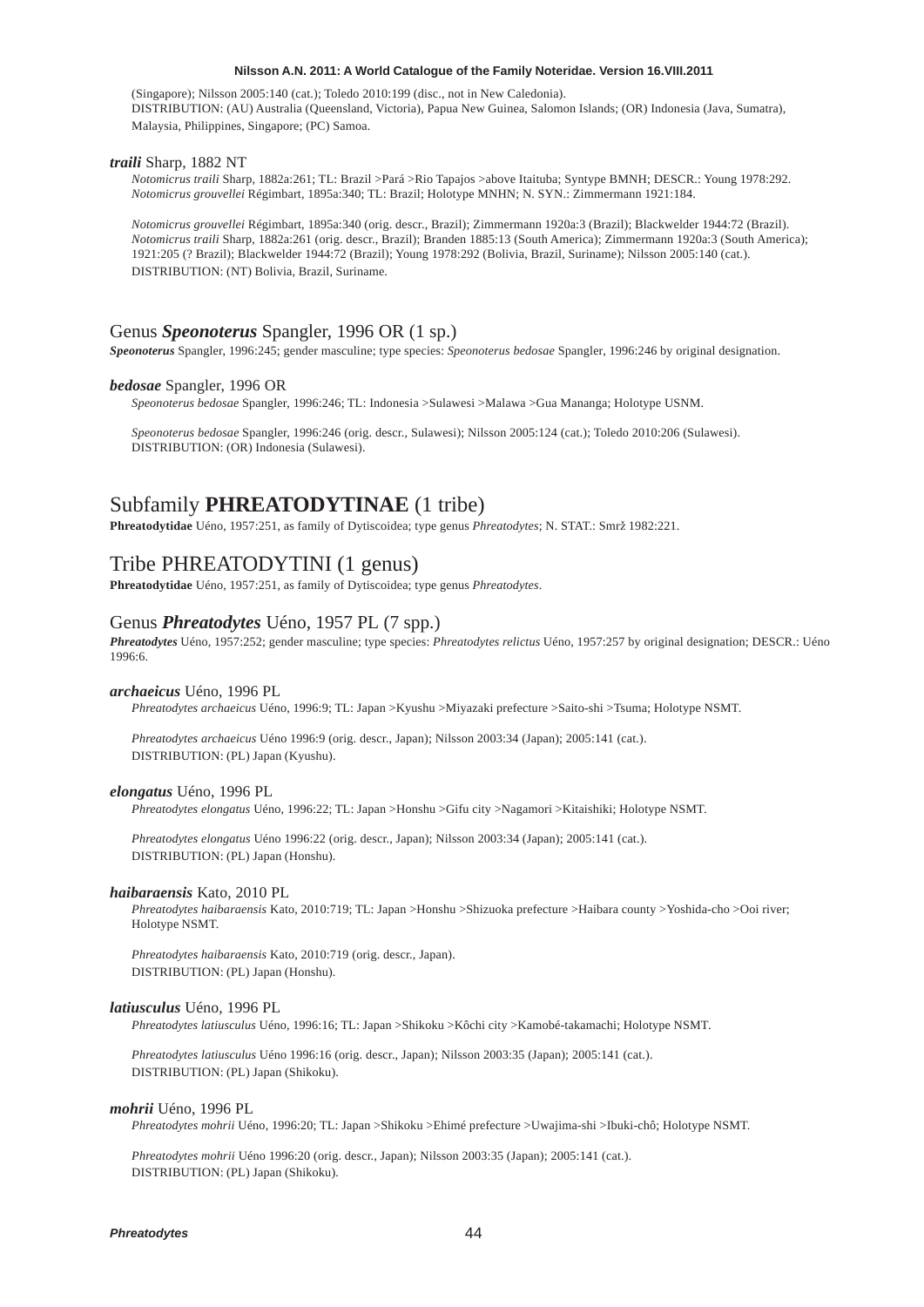# *relictus* Uéno, 1957 PL

*Phreatodytes relictus* Uéno, 1957:257; TL: Japan >Honshu >Hyogo prefecture >Aioi city; Holotype NSMT.

*Phreatodytes relictus* Uéno 1957:257 (orig. descr., Japan); Nilsson 2003:35 (Japan); 2005:141 (cat.). DISTRIBUTION: (PL) Japan (Honshu).

# *sublimbatus* Uéno, 1996 PL

*Phreatodytes sublimbatus* Uéno, 1996:13; TL: Japan >Shikoku >Kôchi city >Jinzenji; Holotype NSMT.

*Phreatodytes sublimbatus* Uéno 1996:13 (orig. descr., Japan); Nilsson 2003:35 (Japan); 2005:141 (cat.). DISTRIBUTION: (PL) Japan (Shikoku).

# **Nomina nuda of unknown identity**

*Canthydrus biguttulus* Severin, 1892:472; TL: [not given]. *Hydrocanthus anthracinus* Sturm, 1843:41; TL: Madagascar. *Hydrocanthus harrisii* White, 1847:28; TL: US >Florida >E part. *Hydrocanthus luridus* Sturm, 1843:41; TL: Puerto Rico. *Suphis doubledayii* White, 1847:28; TL: US >Florida >E part. *Suphis forsterii* White, 1847:28; TL: US >Florida >E part.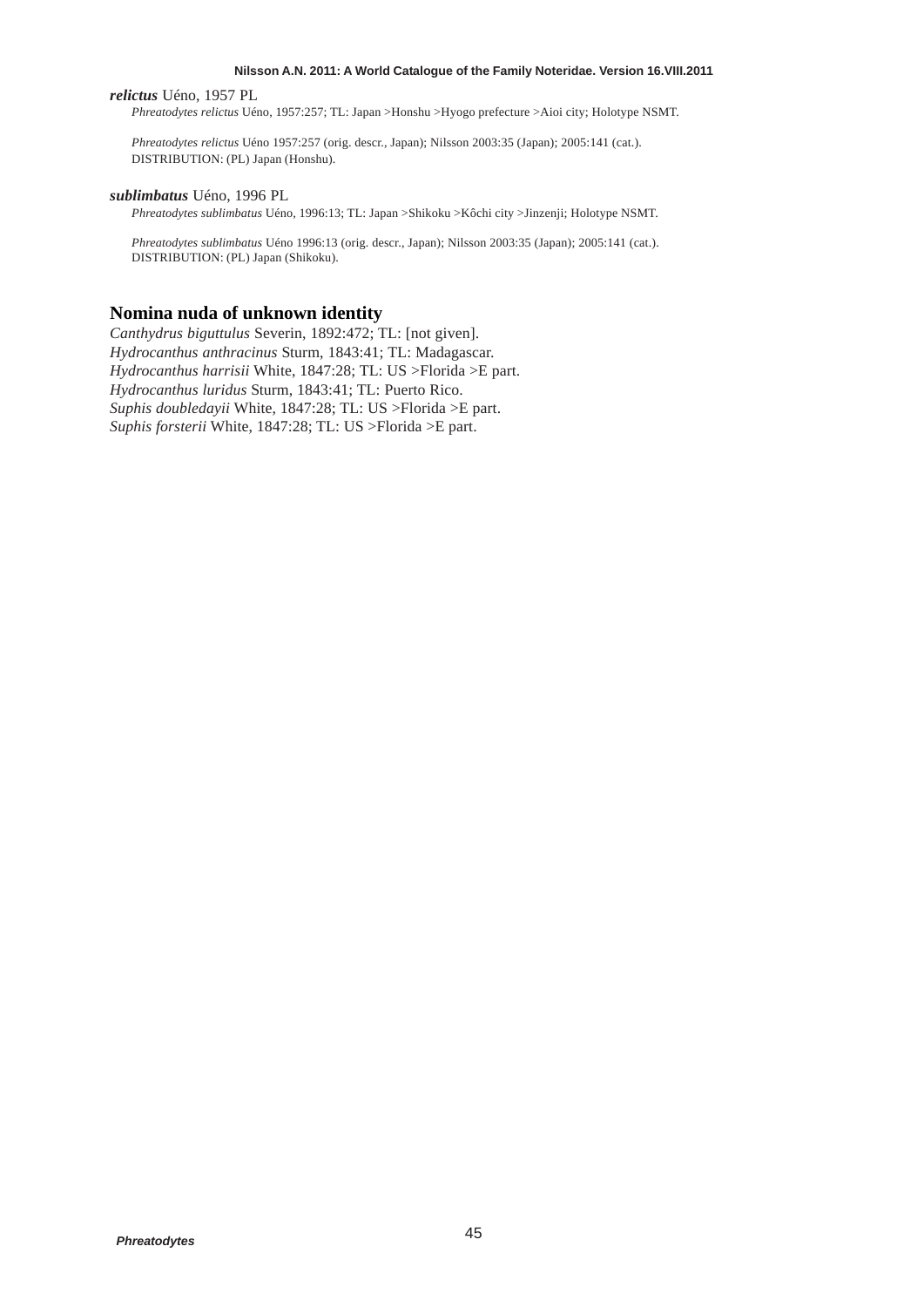# **References**

- Alfieri A. 1976: The Coleoptera of Egypt. Mémoires de la Société Entomologique d'Égypte 5: i-xiii + 1-361. [Dytiscidae pp. 31- 37.]
- Ali H.A. 1978: A list of some aquatic beetles of Iraq (Coleoptera: Dytiscidae). Bulletin of the Natural History Research Centre 7(2): 11-14.
- Alluaud C. 1900: Liste des insectes coléoptères de la région malgache. Histoire physique, naturelle e politique de Madagascar  $21(1:1)$ , viii + 509 pp.
- Arce-Pérez R. 2004: Primer registro del genero Suphis Aubé, 1836 (Coleoptera: Noteridae) para México. Folia Entomologica Mexicana 43(3): 321-322.
- Aubé C. 1836-1838: Hydrocanthares. In: Dejean P.F.: Iconographie et histoire naturelle des coléoptères d'Europe. Vol. 5. Paris: Méquignon-Marvis, xi + 416 pp + 46 pls. [Pp. 1-64 1836, 65- 224 1837, 225-416 1838.]
- Aubé C. 1838b: Hydrocanthares et gyriniens. In: Dejean P.F.: Species géneral des coléoptères de la collection de M. le Comte Dejean. Vol. 6. Paris: Méquignon Père et Fils, xvi + 804 pp. Baer G.-A. 1886: Catalogue des coléoptères des Îles Philippines.
- Annales de la Société Entomologique de France (6) 6: 97-200. Balfour-Browne F. 1965: The transference of species names within a
- genus. The Entomologist's Record 77: 19.
- Balfour-Browne J. 1939a: A contribution to the study of the Dytiscidae. - I. (Coleoptera, Adephaga). The Annals and Magazine of Natural History (11) 3: 97-114.
- Balfour-Browne J. 1939b: Scientific results of the Cambridge Expedition to the East African Lakes, 1930-1. No. 19. Coleoptera of the families Dytiscidae and Gyrinidae. Journal of the Linnean Society (Zoology) 40: 475-485d.
- Balfour-Browne J. 1939c: On the aquatic Coleoptera of the New Hebrides and Banks Islands. Dytiscidae, Gyrinidae, and Palpicornia. The Annals and Magazine of Natural History (11) 3: 459-479.
- Balfour-Browne J. 1945: Aquatic Coleoptera of Oceania (Dytiscidae, Gyrinidae, and Palpicornia). Occasional Papers of Bernice P. Bishop Museum 18(7): 103-132.
- Balfour-Browne J. 1947a: New and interesting aquatic Coleoptera from the Sudan. Proceedings of the Royal Entomological Society of London (B) 16: 133-142.
- Balfour-Browne J. 1947b: The aquatic Coleoptera of Manchuria (Weymarn collection). The Annals and Magazine of Natural History (11) 13(1946): 433-460.
- Balfour-Browne J. 1950: On the aquatic Coleoptera of Northern Rhodesia (Dytiscidae, Gyrinidae and Palpicornia). Occasional Papers of the National Museum of Southern Rhodesia 2(16): 359-399.
- Balfour-Browne J. 1951: Coleoptera: Haliplidae, Dytiscidae, Gyrinidae, Hydraenidae, Hydrophilidae. Expedition to South-West Arabia 1(16): 179-220 + pls. 10, 11.
- Balfour-Browne J. 1961: Notes on African Hydrocoptus (Col., Dytiscidae). Entomologische Arbeiten aus dem Museum G. Frey  $12: 60-67.$
- Balfour-Browne J. 1969: A new genus of Noteridae (Coleoptera: Noteridae, Noterini). Proceedings of the Royal Entomological Society of London (B) 38(1-2): 5-6.
- Balke M., Hendrich L. & Yang C.M. 1997: Water beetles (Insecta: Coleoptera) in the nature reserves of Singapore. Gardens' Bulletin Singapore 49: 321-331.
- Bameul F. 1984: Haliplidae, Noteridae, Dytiscidae et Gyrinidae capturés dans les Îles Mascareignes et à Madagascar par Yves Gomy (Coleoptera, Hydradephaga). Nouvelle Revue d'Entomologie (N.S.) 1: 87-103.
- Bameul F. 1994: Un nouvel Hydrocanthus Say de Madagascar (Coleoptera Noteridae). Bulletin Mensuel de la Société Linnéenne de Lyon 63(10): 356-365.
- Barclay M.V.L., Mann D.J. & Ribera I. 2001: Canthydrus diophthalmus (Reiche & Saulcy) in Turkey. Latissimus 14: 27- 28
- Bedel L. 1881: Faune des coléoptères du bassin de la Seine. 1er Sousordre. Carnivora. Annales de la Société Entomologique de France (5) 11: 257-359 (sep. pagin.).
- Bedel L. 1895-1925: Catalogue raisonné des coléoptères du Nord de l'Afrique (Maroc, Algérie, Tunisie et Tripolitaine) avec notes sur

la faune des Îles Canaries et de Madère. Première partie. Paris: Société Entomologique de France, 402 pp. [Pp. 321-402, 1925.]

- Belkaceme T. 1991: Skelet und Muskulatur des Kopfes und Thorax von Noterus laevis Sturm. Ein Beitrag zur Morphologie und Phylogenie der Noteridae (Coleoptera: Adephaga). Stuttgarter Beiträge zur Naturkunde, Serie A (Biologie) (462): 1-94.
- Benetti C.J. & Hamada N. 2003: Fauna de coleópteros aquáticos (Insecta: Coleoptera) na Amazônia Central, Brasil. Acta Amazonica 33(4): 701-709.
- Bertrand H. 1928: Les larves et nymphes des dytiscides, hygrobiides et haliplides. Encyclopédie Entomologique (A) 10, 366 pp.
- Bertrand H. & Legros C. 1968: Coléoptères hydrocanthares récoltés en Afrique du Sud et Rhodésies (Bertrand, 1959). Bulletin du Muséum National d'Histoire Naturelle (2) 39(1967)(5): 861- 870.
- Beutel R.G. 1997: Über Phylogenese und Evolution der Coleoptera (Insecta), insbesondere der Adephaga. Abhandlungen des Naturwissenschaftlichen Vereins in Hamburg (NF) 31, 164 pp.
- Beutel R.G. & Roughley R.E. 1987: On the systematic position of the genus Notomicrus Sharp (Hydradephaga, Coleoptera). Canadian Journal of Zoology 65: 1898-1905.
- Bilardo A. 1976: Mission entomologique du Musée Royal de l'Afrique Centrale aux Monts Uluguru, Tanzanie. 13. Coleoptera Dytiscidae. Revue de Zoologie Africaine 90(1): 188-190.
- Bilardo A. 1982: Contributo alla conoscenza dei Dytiscidae del Cameroun (Coleoptera). Atti della Società Italiana di Scienze Naturali del Museo Civico di Storia Naturale di Milano 123: 441-461.
- Bilardo A. & Pederzani F. 1978: Récoltes de coléoptères aquatiques Haliplidae et Dytiscidae dans le Gabon et la Côte d'Ivoire. Memorie della Società Entomologica Italiana 56(1976-77): 93- 130.
- Bilardo A. & Rocchi S. 1987: Contributo alla conoscenza degli Haliplidae e dei Dytiscidae del Botswana (Coleoptera). Atti della Società Italiana di Scienze Naturali del Museo Civico di Storia Naturale di Milano 128: 85-106 + pl. 1-4.
- Bilardo A. & Rocchi S. 1990: Haliplidae e Dytiscidae (Coleoptera) del Gabon con note sistematiche sulle specie di confronto (Parte prima: Haliplidae, Methlinae, Hydroporinae, Noterinae, Laccophilinae). Atti della Società Italiana di Scienze Naturali del Museo Civico di Storia Naturale di Milano 131: 157-196.
- Bilardo A. & Rocchi S. 2002: Haliplidae e Dytiscidae (Coleoptera) del Gabon (Parte quarta). Atti della Società Italiana di Scienze Naturali del Museo Civico di Storia Naturale di Milano 143: 147-182.
- Bilton D.T. 1992: Sex chromosome systems of European noterid beetles (Coleoptera, Adephaga: Noteridae). Entomologica Scandinavica 23: 115-119.
- Blackburn T. 1888: Further notes on Australian Coleoptera, with descriptions of new species. Transactions and Proceedings of the Royal Society of South Australia 10(1886-1887): 52-71.
- Blackburn T. 1890: Notes on Australian Coleoptera, with descriptions of new species. Part III. Proceedings of the Linnean Society of New South Wales (2) 4(1889): 445-482.
- Blackwelder R.E. 1944: Checklist of the coleopterous insects of Mexico, Central America, the West Indies, and South America. Part 1. United States National Museum Bulletin 185, 188 pp.
- Blatchley W.S. 1914: Notes on the winter and early spring Coleoptera of Florida, with descriptions of new species. The Canadian Entomologist 46: 61-66.
- Blatchley W.S. 1920: Notes on some Coleoptera taken in the vicinity of Dunedin, Florida, in the spring of 1920, with descriptions of new species. The Canadian Entomologist 52: 259-264.
- Blatchley W.S. 1930: Blatchleyana: A list of the published writings of W. S. Blatchley (...) together with a chronology of his life; the fixation of types of new genera and species described by him, etc. etc. Indianapolis: The Nature Publisher Company, 77 pp.
- Boheman C.H. 1848: Insecta Caffraria annis 1838-1845 a J.A.Wahlberg collecta. 1(1). Coleoptera (Carabici, Hydrocanthari, Gyrinii et Staphylinii). Holmiae: Norstedtiana, viii + 297 pp.
- Boheman C.H. 1858-1859: Coleoptera. Pp. 1-217. In: Kongliga svenska fregatten Eugenies resa omkring jorden under befäl af C. A. Virgin åren 1851-1853. Vetenskapliga iakttagelser. 2.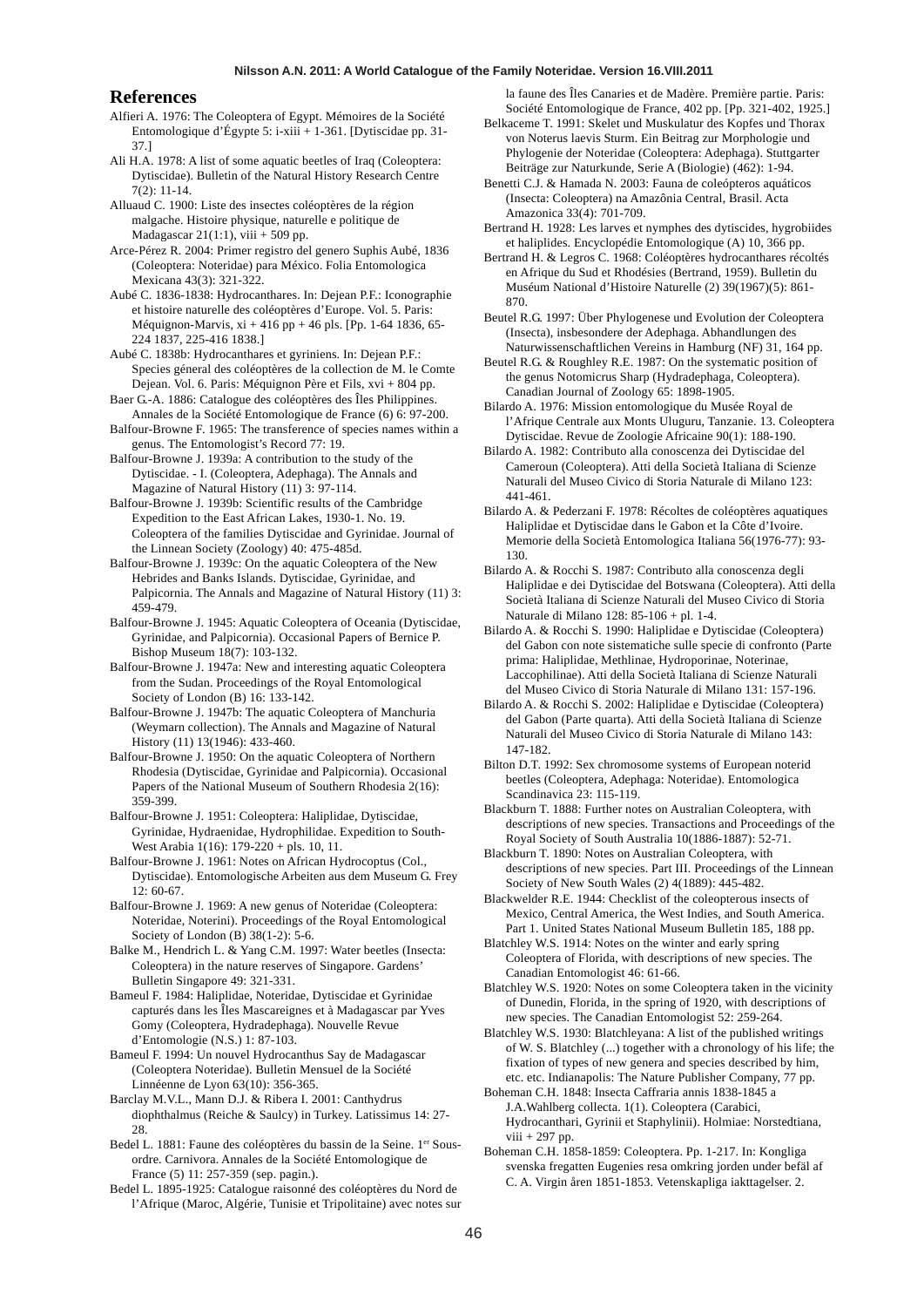Zoologi. 1. Insecta. Stockholm: K. Svenska Vetenskaps-Akademien, 617 pp. + 9 pls.

Böving A.G. & Craighead F.C. 1931: An illustrated synopsis of the principal larval forms of the order Coleoptera. Brooklyn, New York: Brooklyn Entomological Society, viii + 351 pp.

Brancucci M. 1985: Insects of Saudi Arabia. Coleoptera: Fam. Haliplidae, Noteridae, Dytiscidae, Gyrinidae (Part 4). Fauna of Saudi Arabia 6(1984): 229-242.

Branden C. van den. 1885: Catalogue des coléoptères carnassiers aquatiques (Haliplidae, Amphizoidae, Pelobiidae et Dytiscidae). Annales de la Société Entomologique de Belgique 29(1): 5-116.

Brivio P.C. 1959: Dytiscidae, Tenebrionidae, Curculionidae, Trogidae. Contributo alla conoscenza della fauna coleotterologica della Guinea Portoghese. 3. Atti della Società Italiana di Scienze Naturali del Museo Civico di Storia Naturale di Milano 98: 372-378.

Brullé G.A. 1837: Insectes coléoptères. Pp. 1-56. In: Blanchard E. & Brullé G.A.: Insectes de l'Amérique mériodionale recueillis par Alcide d'Orbigny. In: d'Orbigny A.D.: Voyage dans l'Amérique mériodionale (…) par Alcide d'Orbigny. Vol. 6. Part 2. Paris & Strasbourg: P. Bertrand & Levrault, 222 pp. + 31 pls.

Bruneau de Miré P. & Legros C. 1963: Les coléoptères hydrocanthares du Tibesti. Bulletin de l'Institut Français d'Afrique Noire (A) 25: 838-894.

Capra F. 1952: Appendice. Doriana 1(29): 6-8.

Chapman E.G. 1998: Aquatic beetles (Insecta: Coleoptera) of northeastern Ohio (Haliplidae, Dytiscidae, Noteridae, Gyrinidae, Hydrophilidae, Psephenidae, Dryopidae, Elmidae, Ptilodactylidae). Ohio Biological Survey Miscellaneous Contribution 4: 1-117.

Chevrolat L.A.A. 1863: Coléoptères de l'Île de Cuba. Notes, synonymies et descriptions d'espèces nouvelles. Familles des cicindélètes, carabiques, dytiscides, gyrinides et palpicornes. Annales de la Société Entomologique de France (4) 3: 183-210.

Chûjô M. & Satô M. 1961: Family Noteridae. Nature and Life in Southeast Asia 1: 303.

Clairville J.P. de. 1806: In: Clairville J.P. de & Schellenberg J.R. Entomologie helvétique ou catalogue des insectes de la Suisse, rangés d'après une nouvelle méthode, avec descriptions et figures. Vol. 2. Zürich: Orell, Fussli et Co., xliii + 247 pp. + 32 pls.

Clark H. 1863: Descriptions of new East-Asiatic species of Haliplidae and Hydroporidae. Transactions of the Royal Entomological Society of London (3) 1: 417-428.

Crotch G.R. 1873: Revision of the Dytiscidae of the United States. Transactions of the American Entomological Society 4: 383-424.

Csiki E. 1938: Die Schwimmkäfer (Haliplidae und Dytiscidae) von Sumatra, Java und Bali der Deutschen Limnologischen Sunda-Expedition. Archiv für Hydrobiologie Supplement 15(1937): 121-130.

De Geer C. 1774: Mémoires pour servir à l'histoire des insectes. Vol. 4. Stockholm: Pierre Hesselberg, xii + 456 pp. + 19 pls.

Dejean P.F.M.A. 1821: Catalogue de la collection des coléoptères de M. le baron Dejean. Paris: Crevot, viii + 136 pp.

Dejean P.F.M.A. 1833: Catalogue des coléoptères de la collection de M. le comte Dejean. Livraisons 1 & 2. Paris: Méquignon-Marvis, 176 pp.

Dejean P.F.M.A. 1836: Catalogue des coléoptères de la collection de M. le comte Dejean. Ed. 3. Livraisons 1-4. Paris: Méquignon-Marvis, 384 pp.

Dettner K. 1997: Noteridae, Hygrobiidae. Süßwasserfauna von Mitteleuropa 20(3-4): 97-147.

Dettner K. 2005: Noteridae Thomson, 1857. Pp. 72-81. In: Beutel R.G. & Leschen R.A.B. (Eds.). Coleoptera, beetles. Volume 1. Morphology and systematics (Archostemata, Adephaga, Myxophaga, Polyphaga partim). Handbuch der Zoologie. Band IV. Arthropoda: Insecta. Teilband 38. Berlin: Walter de Gruyter, 567 pp.

Downie N.M. & Arnett R.H. Jr. 1996: The beetles of northeastern North America. Vol. 1. Gainesville, Florida: The Sandhill Crane Press, 880 pp.

Erichson W.F. 1837: Die Käfer der Mark Brandenburg. Vol. 1. Part 1. Berlin: F.H. Morin, viii + 384 pp.

- Erichson W.F. 1843: Beitrag zur Insecten-Fauna von Angola, in besonderer Beziehung zur geographischen Verbreitung der Insecten in Afrika. Archiv für Naturgeschichte 9: 199-267.
- Evenhuis N.L. & Samuelson G.A. 2006: Abbreviations for Insect and Spider Collections of the World. http://hbs.bishopmuseum.org/ codens/codens-r-us.html.

Fabricius J.C. 1787: Mantissa Insectorum sistens species nuper detectas adiectis characteribus genericis, differentiis specificis, emendationibus, observationibus. 2 vols. Hafniae: C.G. Proft, xx  $+ 348 + 382$  pp.

Fabricius J.C. 1792-1794: Entomologia systematica emendata et aucta. Secundum classes, ordines, genera, species adjectis synonimis, locis, observationibus, descriptionibus. 4 vols. Hafniae: C.G. Proft. [Vol. 1: part 1, xx + 330 pp. 1792; part 2, 538 pp., 1793; vol. 2, viii + 519 pp., 1793; vol. 3: part 1, vi + 487 pp., 1793; part 2, 349 pp., 1794; vol. 4, vi + 472 pp., 1794.]

Fabricius J.C. 1801: Systema Eleutheratorum secundum ordines, genera, species; adiectis synonymis, locis, observationibus, descriptionibus. Vol. 1. Kiliae: Bibliopolii Academici Novi, xxiv + 506 pp.

Fairmaire L. 1869: Notes sur les coléoptères recueillis par Charles Coquerel à Madagascar et sur les côtes d'Afrique. 2e partie. Annales de la Société Entomologique de France (4) 9: 179-260.

Fall H.C. 1909: New Coleoptera from the south-west. –IV. The Canadian Entomologist 41(5): 161-170.

Fauvel A. 1883: Les coléoptères de la Nouvelle-Calédonie et dépendances, avec descriptions, notes et synonymies nouvelles. Revue d'Entomologie 2: 335-360.

Fauvel A. 1903: Faune analytique des coléoptères de la Nouvelle-Calédonie. Revue d'Entomologie 22: 203-379.

Ferreira M.C. 1967: Catálogo dos coleópteros de Angola. Revista de Entomologia de Moçambique 8(1965)(2): 417-1317.

Ferreira N. Jr., Mendonça E.C., Dorvillé L.F.M. & Ribeiro J.R.I. 1998: Levantamento preliminar e distribuição de besouros aquáticos (Coleoptera) na Restinga de Maricá, Maricá, RJ. Pp. 129-140. In: Nessimian J.L. & Carvalho A.L. (Eds.). Ecologia de insetos aquáticos. Oecologia Brasiliensis Vol. 5. Rio de Janeiro.

Fleutiaux E. & Sallé A. 1890: Liste des Coléoptères de la Guadeloupe et descriptions d'espèces nouvelles. Annales de la Société Entomologique de France (6) 9(1889): 351-424.

Folkerts G.W. 1978: A preliminary checklist of the Hydradephaga (Coleoptera) of Alabama. The Coleopterists Bulletin 32: 345- 347.

Forge P. 1979: Données sur les peuplements d'Hydrocanthares des mares temporaires des savanes de Lamto (Côte d'Ivoire). Annales de l'Université d'Abidjan (E) 12: 93-113.

Franciscolo M.E. 1979: Coleoptera, Haliplidae, Hygrobiidae, Gyrinidae, Dytiscidae. Fauna d'Italia 14: 1-804.

Franciscolo M.E. & Sanfilippo N. 1986: Gyrinidae and Dytiscidae collected in Sierra Leone (1982, 1983, 1984) by Dr. W. Rossi (Col. Hydradephaga). Ricerche biologiche in Sierra Leone 2: 11-  $36 + 1$  pl.

Franciscolo M.E. & Sanfilippo N. 1990: Four new species and new records of Hydradephaga from Sierra Leone (Coleoptera: Haliplidae, Gyrinidae, Dytiscidae). Ricerche biologiche in Sierra Leone. Accademia Nazionale dei Lincei 265: 133-153.

Galewski K. 1971: Czesc XIX, Chrzaszcze - Coleoptera. Zeszyt 7. Plywakowate - Dytiscidae [Part XIX, Beetles - Coleoptera. Issue 7. Diving beetles - Dytiscidae]. Klucze do Oznaczania Owadów Polski 70: 1-112.

Gemminger M. & Harold E. von. 1868: Catalogus Coleopterorum hucusque descriptorum synonymicus et systematicus. Tom II. Monachii: E.H. Gummi, pp. 425-752.

Grosso L.E. 1993: Revision de las especies neotropicales del género Suphis Aubé, con la descripcion de S. ticky n.sp. (Coleoptera-Noteridae). Acta Zoologica Lilloana 42(2): 225-238.

Gschwendtner L. 1922: Zwei neue Dytiscidae. Entomologischer Anzeiger 2: 134-135.

Gschwendtner L. 1930a: Schwimmkäfer aus Belgisch Kongo. I. Teil. Revue de Zoologie et Botanique Africaines 19: 79-90.

Gschwendtner L. 1930b: Schwimmkäfer-Material aus Belgisch Kongo. III. Teil. Revue de Zoologie et Botanique Africaines 19: 208-223.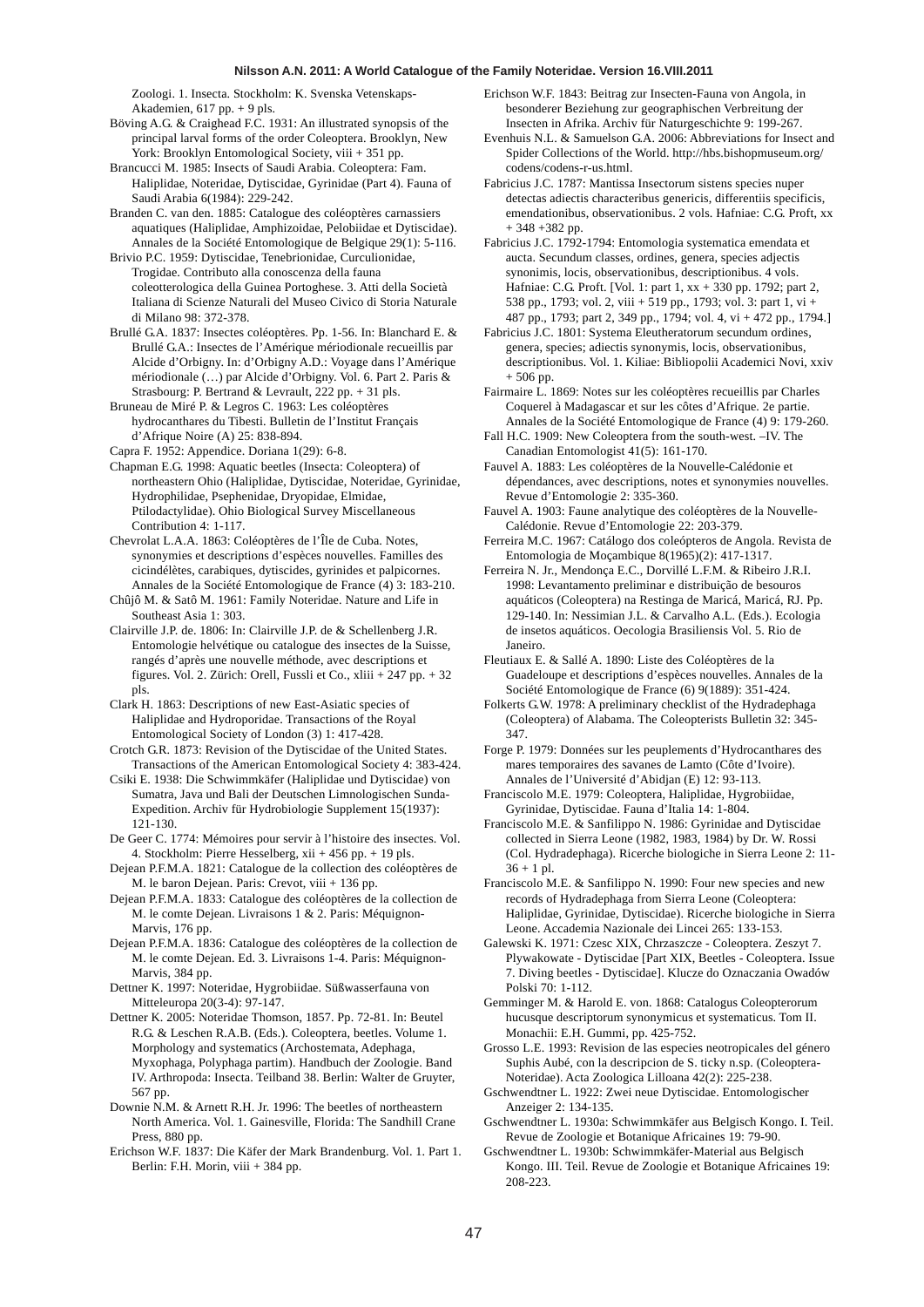- Gschwendtner L. 1932a: Neue Schwimmkäfer aus Belgisch Kongo. II. Teil. Revue de Zoologie et Botanique Africaines 22: 259-268.
- Gschwendtner L. 1932b: Neue Dytiscidae aus Belgisch Kongo. Revue de Zoologie et Botanique Africaines 22: 54-62.
- Gschwendtner L. 1933a: Neue Dytiscidae aus China. Peking Natural History Bulletin 7(1932-33): 159-164.
- Gschwendtner L. 1933b: Neue Schwimmkäfer aus Belgisch Kongo. IV. Teil. Revue de Zoologie et Botanique Africaines 23: 84-95.
- Gschwendtner L. 1935a: Weitere neue Schwimmkäfer aus Belgisch Kongo. Revue de Zoologie et Botanique Africaines 27: 372-375.
- Gschwendtner L. 1935b: Wissenschaftliche Ergebnisse der Vernay-Lang Kalahari-Expedition, März bis September, 1930. Haliplidae et Dytiscidae. Annals of the Transvaal Museum 17: 15-25.
- Gschwendtner L. 1936: Weitere neue Schwimmkäfer aus Belgisch Kongo. Revue de Zoologie et Botanique Africaines 29: 17-20.
- Gschwendtner L. 1938a: Haliplidae und Dytiscidae. Exploration du Parc National Albert Mission G. F. De Witte (1933-1935) 13: 3- 32.
- Gschwendtner L. 1938b: Neue Dytiscidae aus Belgisch Kongo. Revue de Zoologie et Botanique Africaines 30: 337-342.
- Gschwendtner L. 1954: Dytiscidae (Col.). Beiträge zur Fauna Perus 4: 109-115.
- Guignot F. 1936a: Mission scientifique de l'Omo 4(31). Coleoptera. 10. Haliplidae et Dytiscidae (1re partie). Mémoires du Muséum National d'Histoire Naturelle Paris 8(1938): 1-75.
- Guignot F. 1936b: Remarques systématiques sur les Hydrocanthus avec description d'un genre nouveau et de trois espèces nouvelles (Col. Dytiscidae). Bulletin de la Société Entomologique de France 41: 10-12.
- Guignot F. 1939: Voyage de M. Aubert de la Rue aux Nouvelles-Hébrides. Dytiscidae. Revue Française d'Entomologie 6: 179- 181.
- Guignot F. 1940: Quinzième note sur les hydrocanthares (Col.). Bulletin de la Société Entomologique de France 45: 9-12.
- Guignot F. 1941: Résultats de la Mission scientifique du Dr Monard en Guinée Portugaise 1937-1938. XI. Dytiscidae et Gyrinidae. Arquivos do Museu Bocage, Lisboa 12: 17-22.
- Guignot F. 1942a: Diagnoses préliminaires de nouveaux dytiscides africains. Bulletin de la Société d'Étude des Sciences Naturelles de Vaucluse 13(1-2): 12-15.
- Guignot F. 1942b: Dix-septième note sur les hydrocanthares. Bulletin de la Société d'Étude des Sciences Naturelles de Vaucluse 13(1-2): 16-21.
- Guignot F. 1942c: Description d'Hydrocanthus nouveaux de Madagascar et de l'Amérique du Sud. Bulletin de la Société d'Étude des Sciences Naturelles de Vaucluse 12(1941)(3-4): 44- 47.
- Guignot F. 1943: Dytiscidae et Gyrinidae de la Côte d'Ivoire et du Soudan Française (Mission Alluaud-Chappuis, de février 1930 à avril 1931). Revue Française d'Entomologie 9: 81-103.
- Guignot F. 1946a: Génotypes des Dytiscoidea et des Gyrinoidea. Revue Française d'Entomologie 13: 112-118.
- Guignot F. 1946b: Vingtième note sur les hydrocanthares (Col.). Bulletin de la Société Entomologique de France 51: 72-75.
- Guignot F. 1947a: Coléoptères hydrocanthares. Faune de France 48: 1-287.
- Guignot F. 1947b: Vingt-quatrième note sur les hydrocanthares. Dytiscides et gyrinides nouveaux ou peu connus de l'Afrique Occidentale. Bulletin de la Société Entomologique de France 52: 162-165.
- Guignot F. 1947c: Dytiscidae et Gyrinidae nouveaux du Parc National Albert (Congo Belge). Bulletin de la Société d'Étude des Sciences Naturelles de Vaucluse 15: 25-29.
- Guignot F. 1948a: Vingt-sixième note sur les hydrocanthares. Dytiscides et gyrinides nouveaux ou peu connus du Congo belge. Bulletin de Musée Royal dto:'Histoire Naturelle de Belgique 24(12): 1-14.
- Guignot F. 1948b: Vingt-septième note sur les hydrocanthares. Bulletin de la Société Linnéenne de Lyon 17: 163-171.
- Guignot F. 1948c: Vingt-cinquième note sur les hydrocanthares. Revue Française d'Entomologie 15: 96-100.
- Guignot F. 1950a: Trente-deuxième note sur les hydrocanthares. Revue Française d'Entomologie 17: 97-104.
- Guignot F. 1950b: Trente-et-unième note sur les hydrocanthares. Bulletin de la Société Linnéenne de Lyon 19: 25-28.
- Guignot F. 1950c: Trente-troisième note sur les hydrocanthares. Bulletin de l'Institut Royal des Sciences Naturelles de Belgique  $26(36)$ : 1-10.
- Guignot F. 1950d: Trentième note sur les hydrocanthares (Col.). Bulletin de la Société Entomologique de France 54(1949): 146- 153.
- Guignot F. 1951a: Trente-septième note sur les hydrocanthares (Col.). Bulletin de la Société Entomologique de France 56: 21- 25.
- Guignot F. 1951b: Trente-huitème note sur les hydrocanthares. Bulletin Mensuelle de la Société Linnéenne de Lyon 20: 83-88. Guignot F. 1951c: Nouveaux Dytiscidae et Gyrinidae du Congo
- belge. Revue de Zoologie et Botanique Africaines 45: 78-81.
- Guignot F. 1952: Mission A. Villiers au Togo et au Dahomey (1950). XV. Coléoptères hydrocanthares. Bulletin de l'Institut Français d'Afrique Noire (A) 14: 518-528.
- Guignot F. 1953a: Diagnoses provisoires de dytiscides africains. Bulletin Mensuel de la Société Linnéenne de Lyon 22: 197-198.
- Guignot F. 1953b: Hydrocanthares capturés à la lumière dans le Haut-Katanga. Revue de Zoologie et Botanique Africaines 47: 233-237.
- Guignot F. 1953c: Nouveaux dytiscides du Parc National de l'Upemba. Diagnoses provisoires (suite). Bulletin de l'Institut Royal des Sciences Naturelles de Belgique 29(18): 1-4.
- Guignot F. 1953d: Hydrocanthares capturés à la lumière dans le Haut-Katanga (2e série). Revue de Zoologie et Botanique Africaines 48: 144-148.
- Guignot F. 1954a: Dytiscidae. (Coleoptera, Adephaga). Exploration du Parc National l'Upemba, Mission G. F. de Witte (1946-1949) 33: 3-59.
- Guignot F. 1954b: Quarante-et-unième note sur les hydrocanthares. Revue Française d'Entomologie 21: 195-202.
- Guignot F. 1954c: Entomological results from the Swedish expedition 1934 to Burma and British India. Coleoptera: Haliplidae et Dytiscidae. Recueillis par René Malaise. Arkiv för Zoologi 6(32): 563-567.
- Guignot F. 1954d: Dytiscides nouveaux de la Guinée française. Entomologische Arbeiten aus dem Museum G. Frey 5: 101-107.
- Guignot F. 1954e: Dytiscides récoltés par la Yale North Indian Expedition au Kashmir et au Pendjab. Opuscula Entomologica 19: 221-224.
- Guignot F. 1955a: Dytiscides et gyrinides nouveaux de Madagascar (Coléoptères). Le Naturaliste Malgache 7: 63-70.
- Guignot F. 1955b: Dytiscides et gyrinides de la Guinée française récoltés par M. A. Villiers. Bulletin de l'Institut Français d'Afrique Noire (A) 17: 1095-1101.
- Guignot F. 1955c: Nouveaux dytiscides et gyrinides du Congo Belge et de Madagascar. Revue de Zoologie et Botanique Africaines 51: 190-196.
- Guignot F. 1955d: Dytiscides nouveaux du Parc National de la Garamba. Bulletin de l'Institut Royal des Sciences Naturelles de Belgique 31(65): 1-6.
- Guignot F. 1955e: Hydrocanthares capturés á la lumière dans le Haut-Katanga (3e série). Revue de Zoologie et Botanique Africaines 51: 181-189.
- Guignot F. 1955f: Contribution à l'étude du peuplement de la Mauritanie. Dytiscides (2e note). Bulletin de l'Institut Français d'Afrique Noire (A) 17: 859-866.
- Guignot F. 1955g: Contribution à l'étude de la faune entomologique du Ruanda-Urundi (Mission P. Basilewsky 1953). IV. Coleoptera Haliplidae, Dytiscidae et Gyrinidae. Annales du Musée Royal du Congo Belge Série 8vo (Sciences Zoologiques) 36: 27-37.
- Guignot F. 1955h: Dytiscides nouveaux du Musée Royal du Congo belge. Revue de Zoologie et Botanique Africaines 52: 1-7.
- Guignot F. 1956a: Coléoptères hydrocanthares. Le Parc National du Niokolo-Koba. 13. Mémoires de l'Institut Français d'Afrique Noire 48: 211-223.
- Guignot F. 1956b: Dytiscides récoltés par le Dr. L. Biró en Nouvelle Guinée et dans l'Île de Java (Coleoptera). Annales Historico-Naturales Musei Nationalis Hungarici (N.S.) 7: 51-60.
- Guignot F. 1956c: Coléoptères recueillis par N. Leleup au Lac Tumba. I. Dytiscidae et Gyrinidae. Revue de Zoologie et Botanique Africaines 54: 47-53.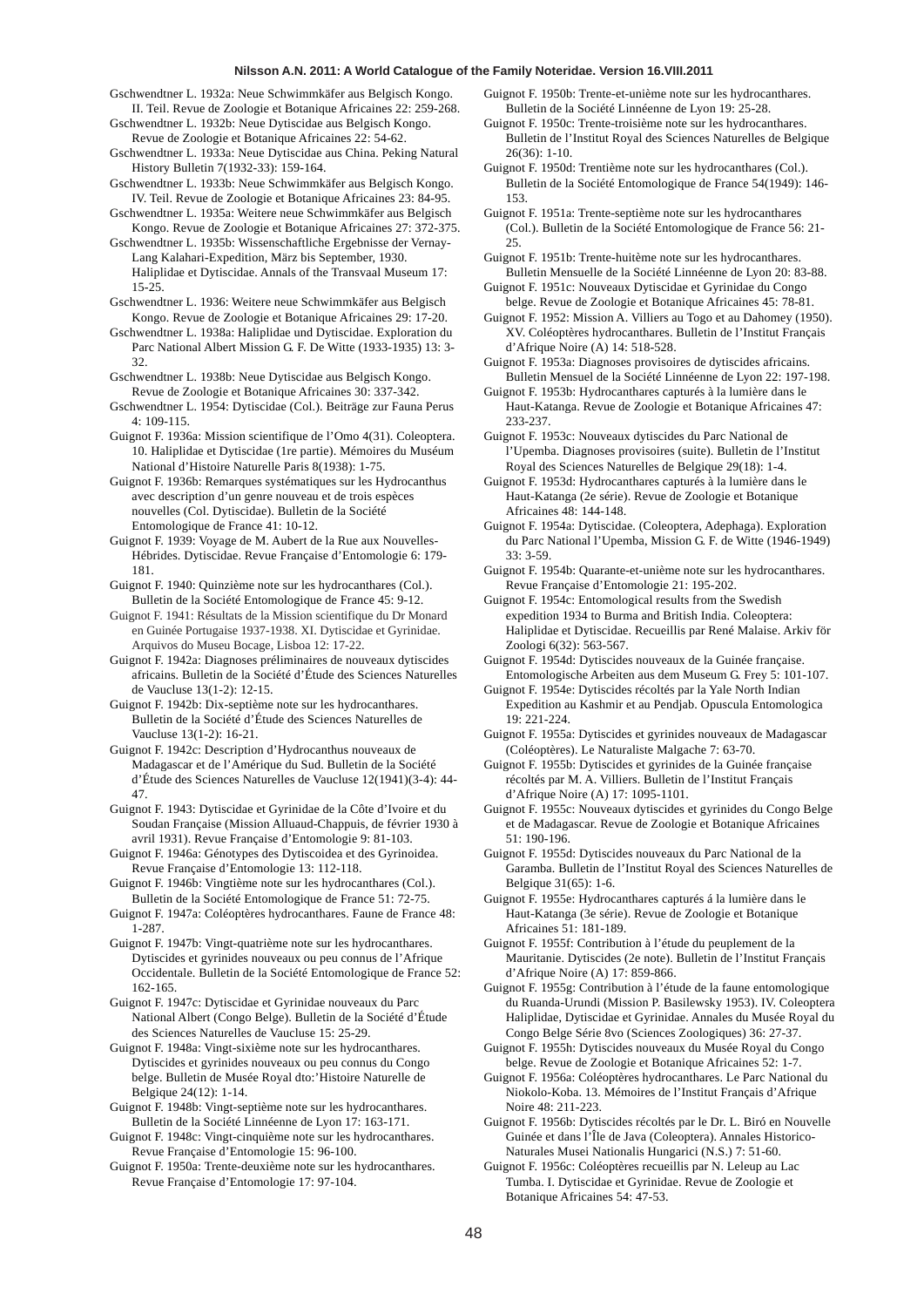Guignot F. 1956d: Entomological results from the Swedish expedition 1934 to Burma and British India. Coleoptera: Dytiscidae. Collected by René Malaise. Dytiscides nouveaux du Riksmuseum de Stockholm. Arkiv för Zoologi (2) 9(19): 451- 452.

Guignot F. 1956e: Contribution à la connaissance de la faune dystiscidienne Malgache. Le Naturaliste Malgache 8: 75-80.

Guignot F. 1956f: Coléoptères Dytiscidae et Gyrinidae du Soudan française. Bulletin de l'Institut Français d'Afrique Noire (A) 18: 83-92.

Guignot F. 1956g: Hydrocanthares capturés à la lumière au Congo belge. Revue de Zoologie et Botanique Africaines 53: 317-323.

Guignot F. 1956h: Dytiscidae nouveaux ou intéressants du Musée National d'Histoire Naturelle de Budapest. Annales Historico-Naturales Musei Nationalis Hungarici (N.S.) 7: 395-399.

Guignot F. 1957a: Contribution à la connaissance des dytiscides sudaméricains (Coleopt.). Revue Française d'Entomologie 24: 33- 45.

Guignot F. 1957b: Beiträge zur Kenntnis der Insektenfauna Boliviens. Teil II. Coleoptera I. Dytiscidae (2. Contribution à l'étude des dytiscides sud-américains). Opuscula Zoologica, München 6: 1-10.

Guignot F. 1957c: Viaggio in Venezuela di Nino Sanfilippo. III. Contribution à la connaissance des dytiscides sud-américains (3ème série). Annali del Museo Civico di Storia Naturale Giacomo Doria Genova 69: 361-362.

Guignot F. 1958a: Haliplidae et Dytiscidae nouveaux du Parc National de la Garamba. Deuxième série. Bulletin de l'Institut Royal des Sciences Naturelles de Belgique 34(6): 1-8.

Guignot F. 1958b: Contribution à la connaissance des dytiscides et gyrinides sud-américains (3 série). Revue Française d'Entomologie 25: 33-42.

Guignot F. 1959a: Revision des hydrocanthares d'Afrique (Coleoptera Dytiscoidea). 2. Annales du Musée Royal du Congo Belge Série 8vo (Sciences Zoologiques) 78: 323-648.

Guignot F. 1959b: Haliplidae et Dytiscidae (Coleoptera hydrocanthares). Résultats Scientifiques de l'Exploration Hydrobiologique des Lacs Kivu, Edouard et Albert (1952-1954) 3(1957)(2): 133-169.

Guignot F. 1959c: Nouveaux dytiscides du Musée Royal du Congo Belge. Revue de Zoologie et Botanique Africaines 59: 228-232.

Guignot F. 1959d: Dytiscides et gyrinides de l'Île Mohéli. Mémoires de l'Institut Scientifique de Madagascar (E) 10(1958): 71-73.

Guignot F. 1960a: Haliplides et dytiscides nouveaux ou intéressants de Madagascar. Le Naturaliste Malgache 11(1959): 95-101.

Guignot F. 1960b: Mission zoologique de l'I.R.S.A.C. en Afrique orientale (P. Basilewsky et. N. Leleup, 1957). VII. Coleoptera Dytiscidae. Annales du Musée Royal du Congo Belge Série 8vo (Sciences Zoologiques) 81: 94-99.

Guignot F. 1961a: Coleoptera Dytiscoidea et Gyrinoidea (supplément). Le Parc National du Niokolo Koba. 2. 24. Mémoires de l'Institut Français d'Afrique Noire 62: 231-239.

Guignot F. 1961b: Contribution à la connaissance des dytiscides et gyrinides sud-américains (3e série). Bulletin du Muséum National d'Histoire Naturelle Paris (2) 33: 311-317.

Hampe C. 1863: Ein kleiner Beitrag zur gross-österreichischen Käferfauna. Wiener Entomologische Monatschrift 7: 285-290.

Hebauer F., Hendrich L. & Balke M. 1999: A contribution to the knowledge of the water beetle fauna (Col. Hydradephaga, Hydrophiloidea and Staphylinoidea) of a tropical freshwater lake: Tasek Cini, Pahang, West Malaysia. The Raffles Bulletin of Zoology 47(2): 333-348.

Heer O. 1839: Fauna coleopterorum Helvetica Pars 1. Fasc. 2. Turici: Impensis Orelii, Fuesslini et Sociorum, pp. 145-360.

Hendrich L., Balke M. & Yang C.M. 2004: Aquatic Coleoptera of Singapore: Species richness, ecology and conservation. The Raffles Bulletin of Zoology 52(1): 97-145.

Hendrich L. & Hendrich E. 2005: A contribution to the knowledge of the water beetle fauna of Uzbekistan (Coleoptera: Hydradephaga, Hydrophiloidea, Staphylinoidea and Dryopoidea). Linzer Biologische Beiträge 37(1): 425-434.

Hendrich L. & Yang C.M. 1999: A contribution to the knowledge of the water beetle fauna of Pulau Tioman, Peninsular Malaysia (Coleoptera: Noteridae, Dytiscidae, Hydrophilidae,

Hydraenidae, Scirtidae, Limnichidae). The Raffles Bulletin of Zoology, Supplement 6: 253-262.

Herbst J.F.W. 1784: Kritisches Verzeichniß meiner Insecten-Sammlung. Archiv der Insectengeschichte, Fuessli 5: 68-151 + Taf. 19-30.

Heyden L. von, Reitter E. & Weise J. 1891: Catalogus Coleopterorum Europae, Caucasi et Armeniae rossicae. Berlin: Friedländer & Sohn, viii + 420 pp.

Hilsenhoff W.L. 1992: Dytiscidae and Noteridae of Wisconsin (Coleoptera). I. Introduction, key to genera of adults, and distribution, habitat, life cycle, and identification of species of Agabetinae, Laccophilinae, and Noteridae. Great Lakes Entomologist 25(2): 57-69.

Horn G.H. 1871: Descriptions of new Coleoptera of the United States, with notes on known species. Transactions of the American Entomological Society 3: 325-344.

Hua L.-Z. 2002: List of Chinese insects. Vol. 2. Guangzhou: Zhongshan University Press, 612 pp.

Jasper S.K. & Vogtsberger R.C. 1996: First Texas records of five genera of aquatic beetles (Coleoptera: Noteridae, Dytiscidae, Hydrophilidae) with habitat notes. Entomological News 107(1): 49-60.

Kato M., Kawakita A. & Kato T. 2010: Colonization to aquifers and adaptations to subterranean interstitial life by a water beetle clade (Noteridae) with description of a new Phreatodytes species. Zoological Science 27: 717-722.

Klug J.C.F. 1853: Übersicht der von Hrn. Dr. Peters während seines Aufenhalts in Mozambik veranstalteten entomologischen Sammlungen. Monatsberichte der Berliner Akademie der Wissenschaften 1853: 244-250.

Kocher L. 1958: Catalogue commente des coléoptères du Maroc. Vol. 2. Tanger: Editions Internationales, 246 pp.

Kolbe H.J. 1883: Über die madagascarischen Dytisciden des Königl. entomologischen Museums zu Berlin. Archiv für Naturgeschichte 49(1): 383-427.

Kolbe H.J. 1897: Käfer und Netzflüger Ost-Afrikas. Käfer, pp. 1-368 + 4 pls. In: Möbius K. (Ed.). Die Thierwelt Ost-Afrikas und der Nachbargebiete. Deutsch-Ost-Afrika, Vol. 4. Berlin: Geographische Verlagshandlung Dietrich Reimer.

Kolbe H.J. 1902: Koleopteren der Aldabra-Inseln. Abhandlungen Herausgegeben von der Senckenbergischen Naturforschenden Gesellschaft 26: 571-586.

Lacordaire J.T. 1835: [Coleoptera]. In: Boisduval J.B.A. & Lacordaire J.T.: Faune entomologique des environs de Paris. Vol. 1. Paris: Mequignon-Marvis,  $17 + 696$  pp  $+ 3$  pls.

Laporte F.L.N. Caumont de. 1834-1835: Études entomologiques. Première partie. Paris: Méquignon-Marvis Père et Fils, 159 pp. [Pp. 1-94 1834; 95-159 1835.]

Larson D.J. 1997: Habitat and community patterns of tropical Australian hydradephagan water beetles (Coleoptera: Dytiscidae, Gyrinidae, Noteridae). Australian Journal of Entomology 36: 269-285.

Lawrence J.F., Weir T.A. & Pyke J.E. 1987: Haliplidae, Hygrobiidae, Noteridae, Dytiscidae and Gyrinidae. Zoological Catalogue of Australia 4: 321-366.

Leach W.E. 1817: The zoological miscellany; being descriptions of new or interesting animals. Vol. 3. London: E. Nodder & Son, v + 155 pp. + pls. 121-150.

LeConte J.L. 1861: Classification of the Coleoptera of North America. Part 1. Smithsonian Miscellaneous Collections 3(136): xxv + 208 pp.

LeConte J.L. 1863: New species of North American Coleoptera. Part 1. Smithsonian Miscellaneous Collections 6(167): 1-92.

LeConte J.L. 1878: Descriptions of new species. In: Hubbard G.H. & Schwarz E.A. The Coleoptera of Michigan. Proceedings of the American Philosophical Society 17: 593-626.

Lee S.H., Cho Y.B. & Lee C.E. 1992: The water beetles of Quelpart Island (Coleoptera). Nature and Life (Korea) 22: 45-60. (In Korean)

Leech H.B. 1970: Copelatus glyphicus (Say) and Suphisellus bicolor (Say), water beetles new to California and presumably introduced (Coleoptera: Dytiscidae and Noteridae). Proceedings of the California Academy of Sciences (4) 37(6): 237-248.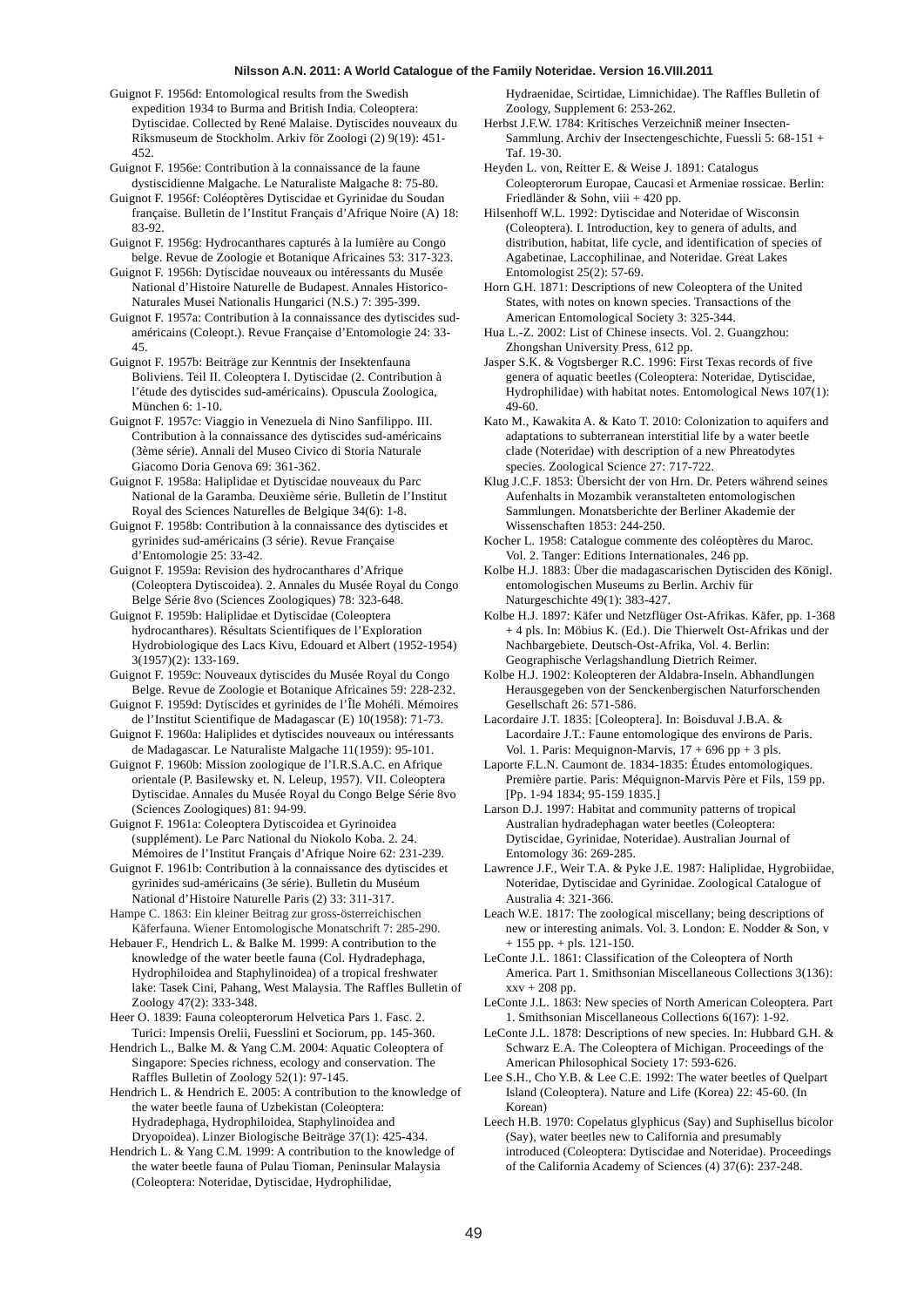- Legros C. 1954: Coléoptères hydrocanthares (Mission M. Lamotte, 1942). Mémoires de l'Institut Français d'Afrique Noire 40: 265- 280.
- Legros C. 1958: IX. Coléoptères hydrocanthares. La réserve naturelle intégrale du Mont Nimba (Mission M. Lamotte et Roy, juillet-décembre 1951). 4. Mémoires de l'Institut Français d'Afrique Noire 53: 209-218.
- Legros C. 1972: Contribution a la faune de l'Iran. 23. Coléoptères Hydrocanthares. Annales de la Société Entomologique de France (N. S.) 8(3): 573-578.
- Leng C.W. 1920: Catalogue of the Coleoptera of America north of Mexico. Mount Vernon, N.Y.: J.D. Sherman, 470 pp.
- Leng C.W. & Beutenmuller W. 1893: List of the Coleoptera of North Eastern America, with special reference to the fauna of New York city and vicinity. Journal of the New York Entomological Society 1(3): 185-194.
- Leng C.W. & Mutchler A.J. 1918: Insects of Florida. V. The water beetles. Bulletin of the American Museum of Natural History 38: 73-116.
- Löbl I. & Smetana A. (Eds.). 2003: Catalogue of Palaearctic Coleoptera. Vol. 1. Stenstrup: Apollo Books, 819 pp.
- Löbl I. & Smetana A. (Eds.). 2004: Catalogue of Palaearctic Coleoptera. Vol. 2. Stenstrup: Apollo Books, 942 pp.
- Macleay W.J. 1871: Notes on a collection of insects from Gayndah. Transactions of the Entomological Society of New South Wales  $2: 79 - 205$ .
- Marseul S.-A. 1882: Nouveau répertoire contenant les descriptions des espèces de coléoptères de l'ancien-monde publiées isolément ou en langues étrangères, en dehors des monographies ou traités spéciaux et de l'Abeille. L'Abeille 20: 1-196.
- Marsham T. 1802: Entomologia Britannica. Vol. 1. Coleoptera. Londini: White, xxxi + 548 pp.
- Medler J.T. 1980: Insects of Nigeria check list and bibliography. Memoirs of the American Entomological Institute 30, vii + 919 pp.
- Meinert F. 1901: Vandkalvelarverne (Larvae Dytiscidarum). D. Kgl. Danske Vidensk. Selsk. Skrifter (6) 9(8):341-440 + pls. I-VI.
- Meloni C. 1991: Segnalazioni faunistiche italiane. Bolletino della Societá Entomologica Italiana 123: 69.
- Miller K.B. 2001: Hydrocanthus (Hydrocanthus) paludimonstrus, a new species from Bolivia (Coleoptera: Noteridae: Hydrocanthini) and its implications for classification of the subgenera. Coleopterists Bulletin 55(3): 363-368.
- Miller K.B. 2009: On the systematics of Noteridae (Coleoptera: Adephaga: Hydradephaga): Phylogeny, description of a new tribe, genus and species, and survey of female genital morphology. Systematics and Biodiversity 7(2): 191-214.
- Montes C. & Soler A.G. 1985: Canthydrus diophthalmus (Reiche & Saulcy, 1855), nuevo Noterinae para el continente Europeo (Col. Dytiscidae). Annali del Museo Civico di Storia Naturale Giacomo Doria Genova 85:187-199.
- Mori M. & Kitayama A. 1993: Dytiscoidea of Japan. Osaka: Kankyo-Kagaku Ltd., 217 pp. [In Japanese.]
- Moroni J.C. 1973: Elenco sistemático, sinonímico y distribución de coleópteros acuáticos chilenos. Revista Chilena de Entomologia 7: 193-206.
- Motschulsky V. de. 1853: Hydrocanthares de la Russie. Helsingfors: Imprimerie de la Société de Litérature Finnoise, 15 pp.
- Motschulsky V. de. 1855: Nouveautés. Études Entomologiques Motschulsky 4: 82-84.
- Motschulsky V. de. 1859: Insectes des Indes orientales, et de contrées analogues. 2:de Série. Études Entomologiques Motschulsky 8: 25-118.
- Motschulsky V. de. 1861: Essai d'un catalogue des insectes de l'Île Ceylan. Bulletin de la Société Impériale des Naturalistes de Moscou 34(2): 95-155.
- Mouchamps R. 1955: Note systématique sur le genre Suphis Aubé. Bulletin de l'Institut Royal des Sciences Naturelles de Belgique 31(57): 1-7.
- Müller O.F. 1776: Zoologiae Danicae prodromus, seu animalium Daniae et Norvegiae indigenarum characteres, nomina, et synonyma imprimis popularium. Havniae: Hallageriis, xxxii +  $274 + 8$  pp.
- Nakane T. 1993: Notes on some little-known beetles (Coleoptera) in Japan. 10. Kita-Kyûshû no Konchû 40(1): 1-8 + 1 pl.
- Nilsson A.N. 1995: Noteridae and Dytiscidae: Annotated check list of the Noteridae and Dytiscidae of China (Coleoptera), pp. 35- 96. In: Jäch M.A. & Ji L. (Eds.). ˜Water beetles of China, Vol. 1. Wien: Zoologisch-Botanische Gesellschaft in Österreich and Wiener Coleopterologenverein, 410 pp.
- Nilsson A.N. 2001: Dytiscidae (Coleoptera). World Catalogue of Insects 3: 1-395.
- Nilsson A.N. 2003: Noteridae. Pp. 33-35. In: Löbl I. & Smetana A. (Eds.). Catalogue of Palaearctic Coleoptera. Vol. 1. Stenstrup: Apollo Books, 819 pp.
- Nilsson A.N. 2004: Errata for volume 1. Noteridae. P. 17. In: Löbl I. & Smetana A. (Eds.). Catalogue of Palaearctic Coleoptera. Vol. 2. Stenstrup: Apollo Books, 942 pp.
- Nilsson A.N. 2005: Family Noteridae (Coleoptera, Adephaga). World Catalogue of Insects 7: 87-153.
- Nilsson A.N., Roughley R.E. & Brancucci M. 1989: A review of the genus- and family-group names of the family Dytiscidae Leach (Coleoptera). Entomologica Scandinavica 20: 287-316.
- Normand H. 1938: Contribution au catalogue des coléoptères de la Tunisie (13e fascicule) (1). Bulletin de la Société d'Histoire Naturelle de l'Afrique du Nord 29: 337-371.
- Omer-Cooper Joyce. 1931: Report on the Dytiscidae (Coleoptera), Mr. Omer-Cooper's investigation of the Abyssinian fresh waters (Hugh Scott Expedition). Proceedings of the Zoological Society of London 1931: 751-801.
- Omer-Cooper J. 1956: Some records of Dytiscidae (Col.) from Mozambique. Sociedade de Estududos de Mozambique 101: 19- 32.
- Omer-Cooper J. 1957a: Dytiscidae from Nyasaland and Southern Rhodesia. I. General introduction. II. Noterinae. Journal of the Entomological Society of Southern Africa 20(3): 353-372.
- Omer-Cooper J. 1957b: Dytiscidae (Coleoptera) collected in the Transvaal (Rhodes University Expedition 1948). Memoires of the Entomological Society of Southern Africa 5: 1-90.
- Omer-Cooper J. 1958: Some Dytiscidae (Col.) from Swaziland, Southern Africa, with the description of a new species. The Entomologist's Monthly Magazine 94: 57-60.
- Omer-Cooper J. 1965: Chapter 2. Coleoptera: Dytiscidae. A review of the Dytiscidae of Southern Africa being the results of the Lund University Expedition 1950-1951, with which are incorporated all other records known to the author. South African Animal Life 11: 59-214.
- Omer-Cooper J. 1967: Dytiscidae (Coleoptera) of Nyasaland and Southern Rhodesia. X. Cybisterini and addenda. Journal of the Entomological Society of Southern Africa 30: 48-63.
- Omer-Cooper J. 1972: On the African species of the genus Synchortus Sharp (Coleoptera: Dytiscidae) and the description of a new species. Journal of the Entomological Society of Southern Africa 35(1): 35-43.
- Paulino de Oliveira M. 1880: Études sur les insectes d'Angola qui se trouvent au Muséum National de Lisbonne. Dytiscidae, Gyrinidae et Hydrophilidae. Jornal de Sciencias Mathematicas, Physicas e Naturaes, Lisboa 27: 151-158.
- Pederzani F. 1988: Dytiscidae collected in Zambia and description of Hyphydrus fluviatilis n. sp. and Hyphydrus zambiensis n. sp. (Coleoptera Dytiscidae). Atti dell'Accademia Roveretana degli Agiati, Contributi della Classe di Scienze Matematiche, Fisiche e Naturali (B) 26(1986): 103-118.
- Pederzani F. 1995: Keys to the identification of the genera and subgenera of adult Dytiscidae (sensu lato) of the world (Coleoptera Dytiscidae). Atti dell'Accademia Roveretana degli Agiati, Contributi della Classe di Scienze Matematiche, Fisiche e Naturali (7:4B) 244(1994): 5-83.
- Pederzani F. & Rocchi S. 1982: Dytiscidae (Coleoptera) collected in the People's Republic of Congo by Mr. Giovanni Onore in the years 1977-1980. Redia 65: 65-88.
- Pederzani F. & Sanfilippo N. 1978: Contributo alla conoscenza dei ditiscidi delle isole Seychelles e del Madagascar (Coleoptera Dytiscidae). Memorie della Società Entomologica Italiana 56: 239-243.
- Peschet R. 1921: Description d'un Canthydrus (Coleoptera-Dytiscidae) nouveau, des Iles Philippines. The Philippine Journal of Science 18: 693-694.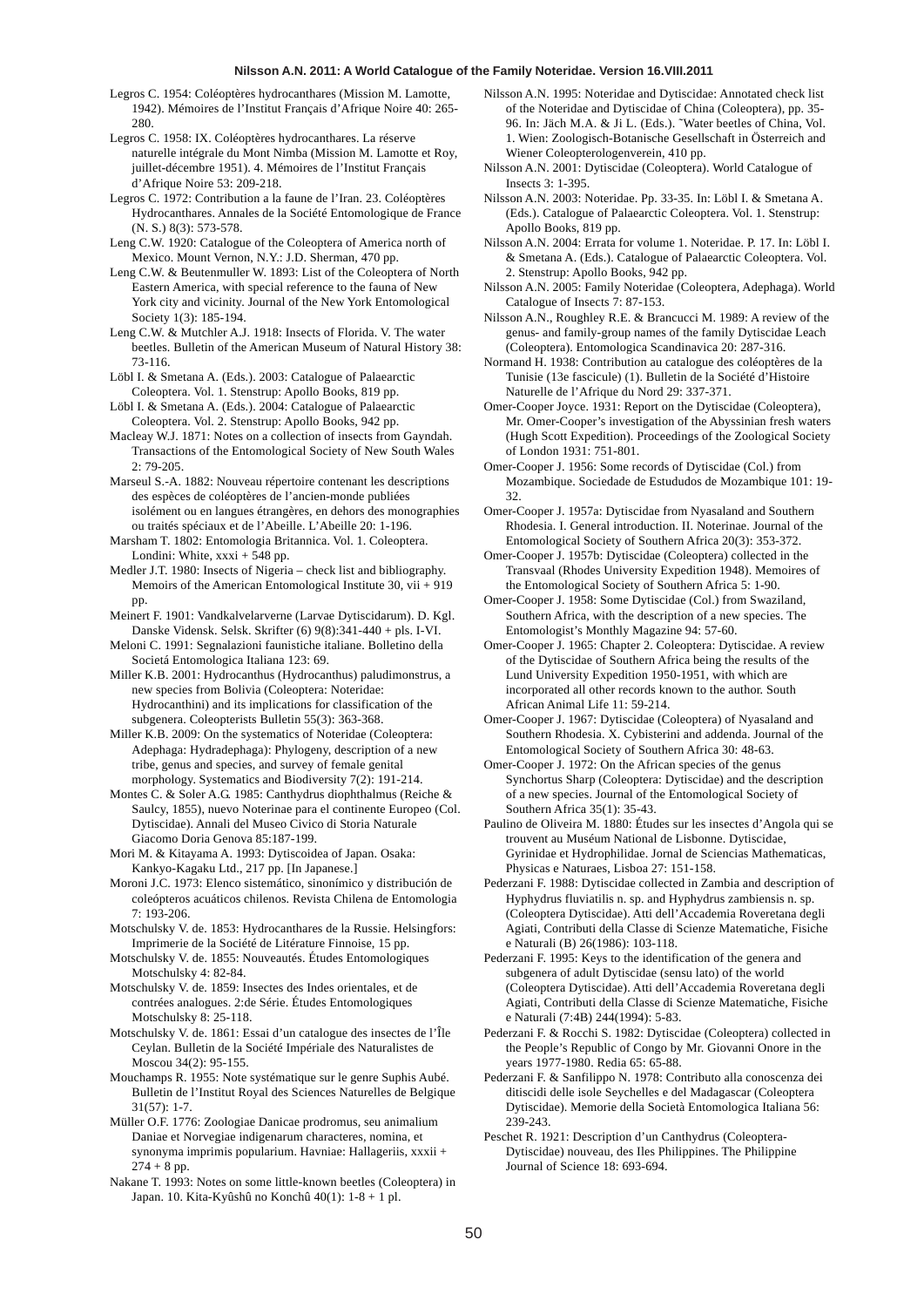- Peschet R. 1922: Dytiscidae et Gyrinidae recueillis par le Marquis S. Patrizi en Afrique orientale anglaise. Annali del Museo Civico di Storia Naturale Giacomo Doria Genova (3) 9(49): 374-377.
- Peschet R. 1925: Haliplidae, Dytiscidae, Gyrinidae. Mission Rohan-Chabot Angola et Rhodesia 4(3): 27-46 + 1 map.
- Porta A. 1923: Fauna Coleopterorum Italica. Vol. 1. Adephaga. Piacenza: Stabilimento Tipografico Piacentino, vi + 285 pp.
- Portevin G. 1929: Historie naturelle des coléoptères de France. Vol. 1. Adephaga - Polyphaga: Staphylinoidea. Encyclopédie entomologique (A) vol. 12. Paris: Paul Lechevalier, 649 pp. + 4 pls.
- Ragusa E. 1882: Coleotteri nuovi o poco conosciuti della Sicilia. Il Naturalista Siciliano 1: 248-251.
- Régimbart M. 1877: Description de douze nouvelles espèces d'hydrocanthares recueillies à Manille par M. Baer. Annales de la Société Entomologique de France (5) 7, Bulletin des Séances: LXXVIII-LXXX.
- Régimbart M. 1878a: Énumération des dytiscides et gyrinides recueillis par Ch. Piochard de la Brûlerie dans ses voyages en Orient (1). Annales de la Société Entomologique de France (5) 7(1877): 347-354.
- Régimbart M. 1878b: Descriptions de Dytiscides nouveaux de Manille. Annales de la Société Entomologique de France (5) 7(1877): 355-362.
- Régimbart M. 1880: The new Dytiscidae and Gyrinidae collected during the recent scientific Sumatra-expedition. Notes from the Leyden Museum 2: 209-216.
- Régimbart M. 1883: Dytiscides nouveaux de la collection du Musée Royal de Leyde. Notes from the Leyden Museum 5: 225-234.
- Régimbart M. 1888. Viaggio di Leonardo Fea in Birmania e regioni vicine. Annali del Museo Civico di Storia Naturale Giacomo Doria Genova (2) 6(26): 609-623.
- Régimbart M. 1889a: Contributions à la faune indo-chinoise. 2e mémoire. Hydrocanthares. Annales de la Société Entomologique de France (6) 9: 147-156.
- Régimbart M. 1889b: Énumération des Haliplidae, Dytiscidae et Gyrinidae recueillis par Mr. le prof. L. Balzan dans l'Amérique méridionale et description de quelques autres espèces voisines. Annali del Museo Civico di Storia Naturale Giacomo Doria Genova (2) 7: 256-268.
- Régimbart M. 1889c: Dytiscidae et Gyrinidae nouveaux ou rares de la collection du Musée Royal de Leyde. Notes from the Leyden Museum 11: 51-63.
- Régimbart M. 1889d: Descriptions de dytiscides nouveaux de l'Amérique du Sud. Annales de la Société Entomologique de France (6) 8(1888): 388-392.
- Régimbart M. 1889e: Voyage de M.E. Simon au Venezuela (décembre 1887-avril 1888). Dytiscidae et Gyrinidae. Annales de la Société Entomologique de France (6) 8(1888): 379-387.
- Régimbart M. 1891: Viaggio di Leonardo Fea in Birmania e regioni vicine. XXXIII. Énumération des Dytiscidae et Gyrinidae recueillis par M. Leonardo Fea, dans ses voyages en Birmanie et régions voisines. Annali del Museo Civico di Storia Naturale Giacomo Doria Genova (2) 10(30): 537-554.
- Régimbart M. 1892a: Description de deux Hydrocoptus (Dytiscidae) nouveaux. Notes from the Leyden Museum 14: 11-12.
- Régimbart M. 1892b: Viaggio di Lamberto Loria nella Papuasia orientale. IV. Haliplidae, Dytiscidae et Gyrinidae. Annali del Museo Civico di Storia Naturale Giacomo Doria Genova (2) 10(1890-1891)(30): 978-997.
- Régimbart M. 1892c: Insectes du Bengale occidental. 16e mémoire. Hydrocanthares. Annales de la Société Entomologique de Belgique 36: 112-121.
- Régimbart M. 1893a: Voyage de M.E. Simon à l'Île de Ceylan (janvier-février 1892). 2e mémoire. Dytiscidae & Gyrinidae. Annales de la Société Entomologique de France 62: 99-104.
- Régimbart M. 1893b: Liste des Dytiscidae, Gyrinidae, Hydrophilidae et Dryopidae recueillis par M. le Dr Théod. Barrois en Syrie. Revue Biologique du Nord de la France 5(1892-1893): 362-365.
- Régimbart M. 1894: Voyage de M.E. Simon dans l'Afrique australe (Décembre - Mars 1893). Haliplidae, Dytiscidae & Gyrinidae. Annales de la Société Entomologique de France 63: 227-240.
- Régimbart M. 1895a: Dytiscides trouvés dans les tabacs par les soins de M. Antoine Grouvelle. Annales de la Société Entomologique de France 64: 321-348 + pl. 8:3-18.
- Régimbart M. 1895b: Révision des Dytiscidae et Gyrinidae d'Afrique, Madagascar et îles voisines. Mémoires de la Société Entomologique de Belgique 4: 1-244.
- Régimbart M. 1895c: Esplorazione del Giuba e dei suoi affluenti compiuta dal Cap V. Bottego durante gli anni 1892-93 sotto gli auspicii della Società Geografica Italiana. Risultati zoologici. XI. Dytiscidae e Gyrinidae. Annali del Museo Civico di Storia Naturale Giacomo Doria Genova (2) 15: 185-194.
- Régimbart M. 1899a: Révision des Dytiscidae de la région Indo-Sino-Malaise. Annales de la Société Entomologique de France 68: 186-367.
- Régimbart M. 1899b: Dytiscidae et Gyrinidae nouveaux du Musée Civique de Gênes. Annali del Museo Civico di Storia Naturale Giacomo Doria Genova (2) 20: 193-198.
- Régimbart M. 1900a: Contribution a l'étude de la faune entomologique de Sumatra (Côte ouest - Vice-résidence de Païnan) (Chasses de M.J.-L. Weyers). Annales de la Société Entomologique de Belgique 44: 147-148.
- Régimbart M. 1900b: Coléoptères aquatiques capturés dans l'île d'Aldabra, près des Comores, par le Dr. Voeltzkow, de Strasbourg, et communiqués par le Dr. Bergroth. Bulletin de la Société Entomologique de France 1900: 49-52.
- Régimbart M. 1902: Voyage du Dr W. Horn à Ceylan. Coléoptères aquatiques. Annales de la Société Entomologique de France 71: 468-475.
- Régimbart M. 1903a: Voyage de M. Maurice Maindron dans l'Inde méridionale (Mai à Novembre 1901). 1. Dytiscides, gyrinides et palpicornes. Annales de la Société Entomologique de France 72: 331-339.
- Régimbart M. 1903b: Coléoptères aquatiques (Haliplidae, Dytiscidae, Gyrinidae et Hydrophilidae) recueillis dans le sud de Madagascar par M. Ch. Alluaud (juillet 1900 - mai 1901). Annales de la Société Entomologique de France 72: 1-51.
- Régimbart M. 1903c: Liste des Dytiscidae & Gyrinidae recueillis par le Dr Philippe Silvestri dans l'Amerique méridionale de 1898 à 1900. Bollettino della Società Entomologica Italiana 35: 46-74.
- Régimbart M. 1904a: Dytiscidae et Gyrinidae recueillis par Mr. L. Fea en Afrique occidentale. Annali del Museo Civico di Storia Naturale Giacomo Doria Genova (3) 1: 65-68.
- Régimbart M. 1904b: Dytiscides et gyrinides recueillis au Vénézuéla et à la Guyane par M.F. Geay et faisant partie des collections du Muséum d'Histoire Naturelle. Bulletin du Muséum National d'Histoire Naturelle Paris 1904(5): 224-226.
- Régimbart M. 1904c: Familles des Dytiscides, des Gyrinides et des Hydrophilides. Mission Pavie, Indo-chine. Études diverses 3: 81-82.
- Régimbart M. 1906: Voyage de M. Ch. Alluaud dans l'Afrique Orientale. Dytiscidae, Gyrinidae, Hydrophilidae. Annales de la Société Entomologique de France 75: 235-278.
- Régimbart M. 1922: Dytiscides, Gyrinides et Hydrophilides. Voyage de M. le Baron Maurice de Rothschild en Éthiopie et en Afrique Orientale Anglaise (1904-1905) 2: 528-536.
- Reiche L. & Lallemant C. 1872: Catalogue des Coléoptères de l'Algérie et contrées voisines avec descriptions d'espèces nouvelles. Mémoires de la Société Linnéenne de Normandie 15(1865-1869)(4): 1-44.
- Reiche L. & Saulcy F. de. 1855: Espèces nouvelles ou peu connues de coléoptères recueillis par M. F. de Saulcy dans son voyage en Orient. Annales de la Société Entomologique de France (3) 3: 561-645.
- Reintjes N. 2004: Noteridae and Dytiscidae of the Comoé National Park, Ivory Coast, West Africa (Coleoptera: Noteridae, Dytiscidae). Koleopterologische Rundschau 74: 45-74
- Reintjes N. & Pederzani F. 2002: Seventeen records of Noteridae and Dytiscidae new to the Ivory Coast, West Africa (Coleoptera: Noteridae, Dytiscidae). Koleopterologische Rundschau 72: 113- 122.
- Reitter E. 1908: Fauna Germanica. Die Käfer des Deutschen Reiches. Vol. 1. Stuttgart: K.G. Lutz' Verlag, viii + 248pp + 40 pls.
- Ribera I., Beutel R.G., Balke M. & Vogler A.P. 2002: Discovery of Aspidytidae, a new family of aquatic Coleoptera. Proceedings of the Royal Society, London (B) 269: 2351-2356.
- Rocchi S. 1975: Coleotteri Ditiscidi dell'Africa orientale. Monitore Zool. Ital. N.S. Suppl. 6: 45-56.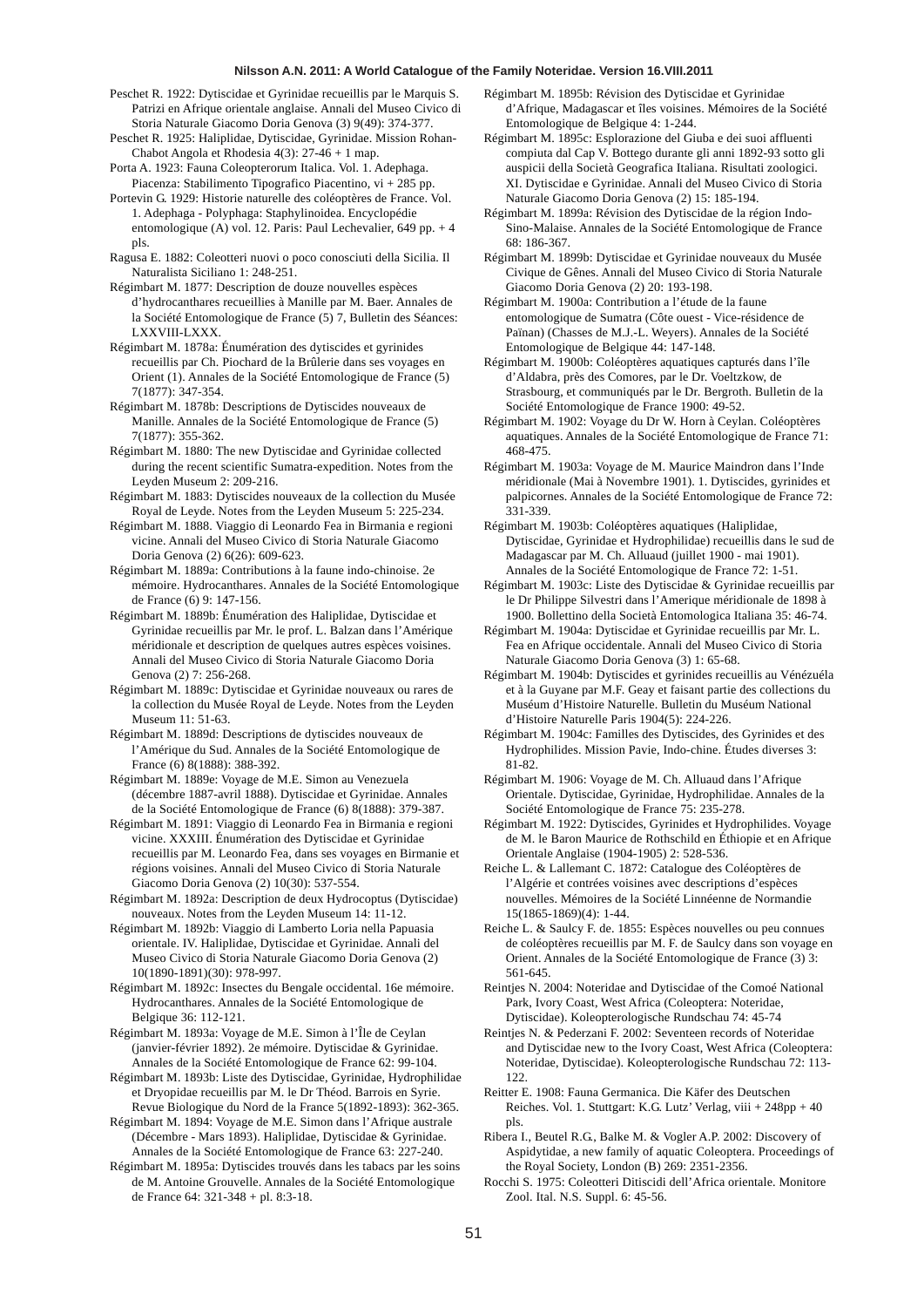Rocchi S. 1976: Ditiscidi del Bengla-desh con descrizione di Copelatus brivioi n. sp. (Coleoptera Dytiscidae). Bollettino della Società Entomologica Italiana 108(8-10): 177-180.

Rocchi S. 1986: Ditiscidi di Birmania, Thailandia e Sri Lanka, con descrizione di due nuove specie (Coleoptera) (XVI Nota sui coleotteri idroadefagi). Bollettino della Società Entomologica Italiana 118 (1-3): 31-34.

Rocchi S. 1990: Idroadefagi raccolti nel Kenya nord-orientale e descrizione di Copelatus pardii n.sp. Rendiconti Lincei, Academia Nazionale dei Lincei, Roma, Classe di Scienze Fisiche, Matematiche e Naturali (9) 1(4): 441-445.

Rocchi S. 1993: Contributo alla conoscenza degli Haliplidae e dei Dytiscidae del Madagascar con descrizione di due nuove specie (Coleoptera). Frustula Entomologica (N.S.) 14(1991) (27): 71- 89.

Rocchi S. 2000: Contributo alla conoscenza dei ditiscidi di Guinea con descrizione di due nuove specie (Coleoptera, Dytiscidae). Fragmenta Entomologica, Roma 32(1): 11-33.

Rocchi S. 2001: Dytiscidae raccolti in India durante due missioni entomologiche (1995, 1997) organizzate dal Museo Zoologico "La Specola" dell'Università di Firenze (Coleoptera, Dytiscidae). Atti del Museo di Storia Naturale della Maremma 19: 63-75.

Roughley R.E. 1991: Family Noteridae. Pp. 61-62. In: Bousquet Y. (Ed.). Checklist of beetles of Canada and Alaska. Agriculture Canada Publication 1861/E.

Roughley R.E. 2001: Noteridae C.G. Thomson, 1857. Pp. 147-152. In: Arnett R.H. Jr. & Thomas M.C. (Eds.). American beetles. Vol. 1. Archostemata, Myxophaga, Adephaga, Polyphaga: Staphyliniformia. Boca Raton: CRC Press, 443 pp.

Sahlberg R.F. 1844: Coleoptera diebus XV-XXVII decembris anni MDCCCXXXIX ad Rio Janeiro lecta. Part 1. Acta Societatis Scientiarum Fenniae 2(1): 499-522.

Saleh Ahmed R. & Angus R.B. 2000: Chromosomal analysis of Neohydrocoptus jaechi (Wewalka) and Canthydrus diophthalmus (Reiche & Saulcy) (Coleoptera: Noteridae). Aquatic Insects 22: 165-170.

Saleh Ahmed R., Angus R.B., Zalat S. & Kaschif A.H. 1997: Taxonomy and chromosomal analysis of Egyptian Synchortus imbricatus (Klug) (Coleoptera: Noteridae). Aquatic Insects 19: 107-116.

Satô M. 1972: Some notes on dytiscoid-beetles from Vietnam (Coleoptera). Annales Historico-Naturales Musei Nationalis Hungarici 64: 143-153.

Say T. 1823: Descriptions of insects of the families of Carabici and Hydrocanthari of Latreille, inhabiting North America. Transactions of the American Philosophical Society N.S.  $2(1825)(1)$ : 1-109.

Say T. 1830-1834: Description of new North American insects, and observations on some of the species already described. New Harmony, Indiana: 81 pp. [Reprinted in Transactions of the American Philosophical Society 4(1834): 409-470.]

Schaeflein H. 1971: Familie: Dytiscidae, echte Schwimmkäfer. Pp. 16-89. In: Freude H., Harde K.W. & Lohse G.A. (Eds.). Die Käfer Mitteleuropas. Vol. 3. Krefeld: Goecke & Evers, 365 pp. + 1 tab.

Schaum H. 1857: Mélanges entomologiques. Annales de la Société Entomologique de France (3) (Bulletin Entomologique) 5: LXXVIII-LXXXI.

Scopoli J.A. 1763: Entomologia Carniolica exhibens Insecta Carnioliae indigena et distributa in ordines, genera, species, varietates. Methodo Linnaeana. Vindobonae: I.T. Trattner, 30 +  $420 + 1$  pp.

Seidlitz G.K.M. von. 1887: Bestimmungs-Tabelle der Dytiscidae und Gyrinidae des europäischen Faunengebietes. Verhandlungen des Naturforschenden Vereines in Brünn 25(1886): 3-136.

Severin G. 1890b: Note sur les hydrocanthares du Chota-Nagpore. Annales de la Société Entomologique de Belgique 34, C.R.: clxxxvi-cxciv.

Severin G. 1892: Les collections d'articulés du Museée Royal d'Histoire Naturelle de Belgique. Annales de la Société Entomologique de Belgique 36: 469-478.Sharp D. 1873: The water beetles of Japan. Transactions of the Entomological Society of London 1873: 45-67.

Sharp D. 1878a: List of aquatic Coleoptera collected by M. Camille van Volxem in Portugal & Marocco. Annales de la Société Entomologique de Belgique 20(1877): 112-115.

Sharp D. 1880: Avis préliminaire d'une nouvelle classification de la famille des Dytiscidae. Annales de la Société Entomologique de Belgique 23, Comptes Rendus: cxlvii-cli.

Sharp D. 1878b: Aquatic Coleoptera collected by M. Camille van Volxem in Brazil. Annales de la Société Entomologique de Belgique 20(1877): 116-119.

Sharp D. 1882a: On aquatic carnivorous Coleoptera or Dytiscidae. Scientific Transactions of the Royal Dublin Society (2) 2: 179-  $1003 + \text{pls}$ , 7-18.

Sharp D. 1882b: Biologia Centrali-Americana. Zoologia. Insecta. Coleoptera  $1(2)$ : xvi + 144 pp. + 4 pls.

Sharp D. 1887: Biologia Centrali-Americana. Zoologia. Insecta. Coleoptera 1(2) Supplement: 748-802.

Sharp D. 1890: On some aquatic Coleoptera from Ceylon. Transactions of the Entomological Society of London 1890: 339-359.

Sharp D. 1904: Water beetles (Dytiscidae & Hydrophilidae) of the Swedish Zoological Expedition to Egypt and the White Nile. In: Jägerskiöld L.A. (Ed.): Results of the Swedish Zoological Expedition to Egypt and the White Nile 10: 1-10.

Sherman J.D. 1913: Some habits of the Dytiscidae. Journal of the New York Entomological Society 21: 43-54.

Smrž J. 1982: Comparative anatomy of proventriculus and intraelytral structure of the suborder Adephaga (Coleoptera). Acta Universitatis Carolinae - Biologica 1980: 213-296.

Spangler P.J. 1966: The Catherwood Foundation Peruvian-Amazon Expedition. XIII. Aquatic Coleoptera (Dytiscidae; Noteridae; Gyrinidae; Hydrophilidae; Dascillidae; Helodidae; Psephenidae; Elmidae). Monographs of the Academy of Natural Sciences 14: 377-443.

Spangler P.J. 1981: Supplement to the aquatic and semiaquatic Coleoptera of Cuba collected by the Biospeleological Expeditions to Cuba by the Academies of Science of Cuba and Romania. Résultats des Expéditions Biospéologiques Cubano-Roumaine a Cuba 3: 145-171.

Spangler P.J. 1996: Four new stygobiontic beetles (Coleoptera: Dytiscidae; Noteridae; Elmidae). Insecta Mundi 10: 241-259.

Spangler P.J. & Folkerts G.W. 1973: Reassignment of Colpius inflatus and a description of its larva (Coleoptera: Noteridae). Proceedings of the Biological Society of London 86(43): 501- 509.

Steinheil E. 1869: Symbolae ad historiam coleopterorum Argentiniae meridionalis, ossia elenco dei coleotteri raccolti dal professore Pellegrino Strobel. Atti della Società Italiana di Scienze Naturali  $12.238-260$ 

Sturm J. 1834: Deutschlands Fauna in Abbildungen nach der Natur mit Beschreibungen. Abt. V, Die Insecten. Vol. 8. Käfer. Nürnberg: Privately printed, vi + 168 pp. + pls. clxxxv-ccii.

Sturm J. 1843: Catalog der Käfer-Sammlung von Jacob Sturm. Nürnberg: Privately printed, xii + 386 pp. + 6 pls.

Thomson C.G. 1860: Skandinaviens Coleoptera, synoptiskt bearbetade. Vol. II. Lund: Lundbergska Boktryckeriet, 304 pp.

Toledo M. 2003: Synopsis of the Noteridae of China, based mainly on material collected during the China Water Beetle Survey (1993-2001), pp. 67-88. In: Jäch M.A. & Ji L. (Eds.). Water beetles of China, Vol. 3. Wien: Zoologisch-Botanische Gesellschaft in Österreich and Wiener Coleopterologenverein, VI + 572 pp.

Toledo M. 2004: Diagnosis of Noterus ponticus Sharp, 1882 (Coleoptera: Noteridae). Koleopterologische Rundschau 74: 33- 43.

Toledo M. 2008: Taxonomic notes on Asian species of Canthydrus Sharp. I. Revision of Canthydrus angularis Sharp, description of a new species and 12 lectotype designations (Coleoptera: Noteridae). Koleopterologische Rundschau 78: 55-68.

Toledo M. 2010: Noteridae: Review of the species occurring east of the Wallace line (Coleoptera). Pp. 195-236. In: Jäch M.A. & Balke M. (Eds.): Water beetles of New Caledonia (part 1). Monographs on Coleoptera 3: iv + 449 pp.

Toledo M. & Hendrich L. 2006: Taxonomic revision of the Australasian Hydrocanthus Say 1833, with description of two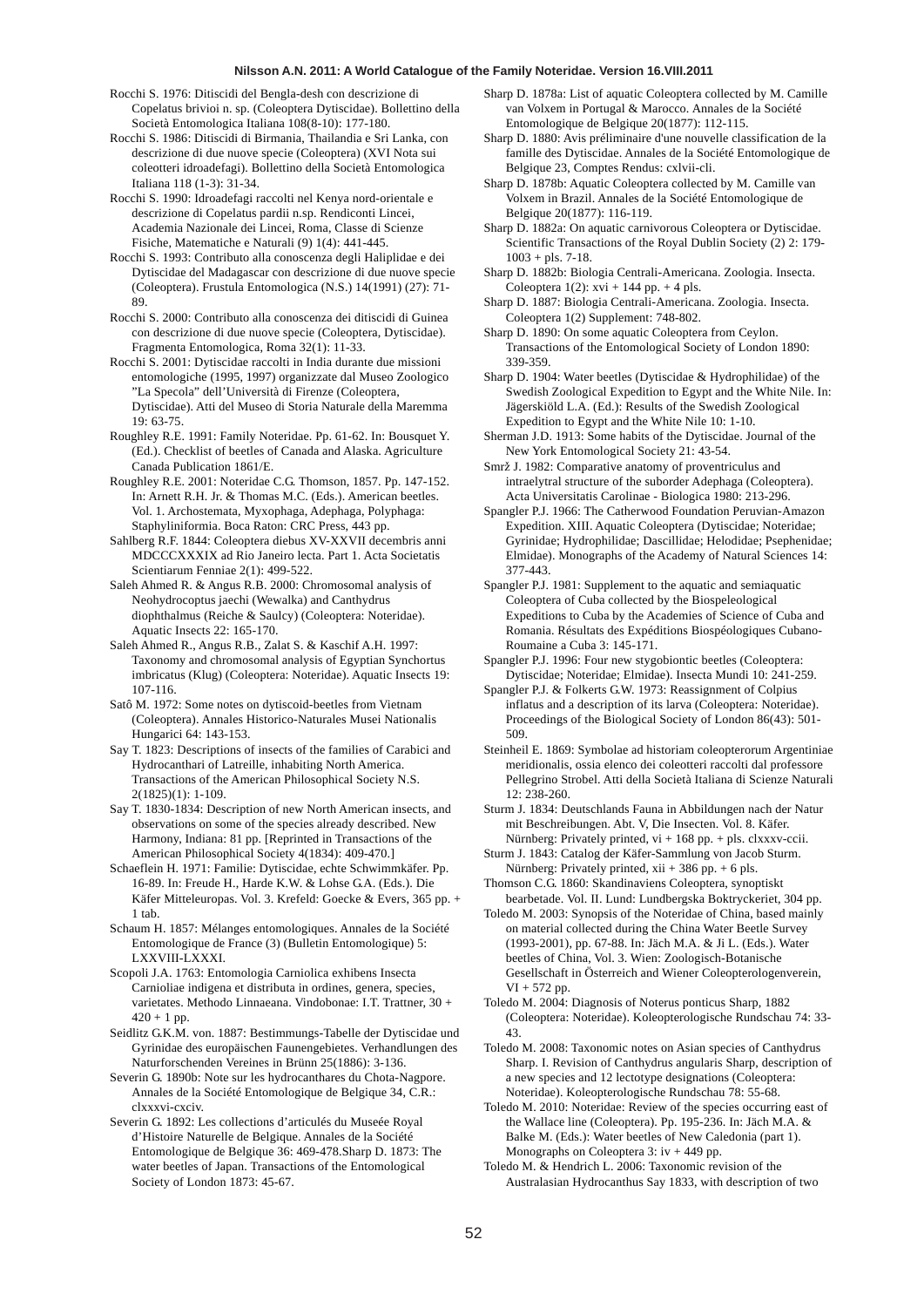new species (Coleoptera: Noteridae). Linzer Biologische Beiträge 38(1): 935-952.

Turnbow R.H. Jr. & Smith C.L. 1983: An annotated checklist of the Hydradephaga (Coleoptera) of Georgia. Journal of the Georgia Entomological Society 18(4): 429-443.

Uéno S.-I. 1957: Blind aquatic beetles of Japan, with some accounts of the fauna of Japanese subterranean waters. Archiv für Hydrobiologie 53: 250-296.

Uéno S.-I. 1996: New phreatobiontic beetles (Coleoptera, Phreatodytidae and Dytiscidae) from Japan. Journal of the Speleological Society of Japan 21: 1-50.

Vazirani T.G. 1953: On a collection of aquatic Coleoptera from the Mettur Dam, Salem District, Madras, with the description of a new species. Records of the Indian Museum, Calcutta 50(1952): 423-428.

Vazirani T.G. 1968: Contribution to the study of aquatic beetles (Coleoptera). 1. On a collection of Dytiscidae from the Western Ghats with descriptions of two new species. Oriental Insects 1(1967): 99-112.

Vazirani T.G. 1969a: Contribution to the study of aquatic beetles (Coleoptera). 2. A review of the subfamilies Noterinae, Laccophilinae, Dytiscinae and Hydroporinae (in part) from India. Oriental Insects 2(1968): 221-341.

Vazirani T.G. 1969b: Two new species and notes on other species of aquatic Coleoptera from Ceylon. Spolia Zeylanica 31: 399-403.

Vazirani T.G. 1970a: Fauna of Rajasthan, India. Part 5. Aquatic beetles (Insecta: Coleoptera: Dytiscidae). Records of the Zoological Survey of India 62: 29-49.

Vazirani T.G. 1970b: Contributions to the study of aquatic beetles (Coleoptera). 10. On a collection of Dytiscidae from Goa. Oriental Insects 4: 441-446.

Vazirani T.G. 1972: Contribution to the study of aquatic beetles. 13. A collection of Dytiscidae from Nilgiri Hills, South India, with the description of a new species. Proceedings of the Zoological Society of Calcutta 25: 117-122.

Vazirani T.G. 1973: Contribution to the study of aquatic beetles. 12. On a collection of Dytiscidae from Gujarat with description of a new species. Records of the Zoological Survey of India 67(1972): 287-302.

Vazirani T.G. 1974: Two new species of Dytiscidae (Insecta: Coleoptera) from India. Indian Museum Bulletin 7(1)(1972): 16- 20.

Vazirani T.G. 1975: Some new records of Dytiscidae (Coleoptera) from Tamil Nadu (India). Newsletter of the Zoological Survey of India 1(2): 20-21.

Vazirani T.G. 1977a: Catalogue of Oriental Dytiscidae. Records of the Zoological Survey of India Miscellaneous Publication Occasional Paper 6(1976): 1-111.

Vazirani T.G. 1977b: Contribution to the study of aquatic beetles (Coleoptera). 14. On the collection of Dytiscidae from Gujarat. Part 2. Records of the Zoological Survey of India 73(1-4): 53- 61.

Vazirani T.G. 1977c: Some new records of Dytiscidae (Coleoptera) from South Gujarat. Newsletter of the Zoological Survey of India 3(1): 41-45.

Vazirani T.G. 1977d: Notes on a collection of Dytiscidae (Coleoptera) from Maharashtra, with description of a new species. Records of the Zoological Survey of India 73(1-4): 123- 133.

Vazirani T.G. 1981: Collection of Dytiscidae (Coleoptera) from Madhya Pradesh. Bulletin of the Zoological Survey of India 3: 257-265.

Vinson J. 1956: Catalogue of the Coleoptera of Mauritius and Rodriguez. Part I. The Mauritius Institute Bulletin 4(1): 1-67.

Vondel B. van. 2004: Report on a small collection of water beetles from the Gambia and Senegal. Latissimus 18: 40-41.

Walker F. 1858: Characters of some apparently undescribed Ceylon insects. The Annals and Magazine of Natural History (3) 2: 202- 209.

Watts C.H.S. 1985: A faunal assessment of Australian Hydradephaga. Proceedings of the Academy of Natural Sciences Philadelphia 137: 22-28.

Watts C.H.S. 2001: A new species of Australian Canthydrus Sharp with a key to the Australian species of Noteridae (Coleoptera). Records of the South Australian Museum 34(2): 61-64.

Wehncke E. 1876: Zehn neue Hydrocanthus-Arten. Deutsche Entomologische Zeitschrift 20(2): 221-223.

Wehncke E. 1883: Neue Dytisciden. Deutsche Entomologische Zeitschrift 27: 146-149.

Wewalka G. 1973: Results of the Austrian-Ceylonese hydrobiological mission 1970 of the 1st Zoological Institute of the University of Vienna (Austria) and the Department of Zoology of the Vidyalankara University of Ceylon, Kelaniya. Part IX: Dytiscidae (Coleoptera). Bulletin of the Fisheries Research Station, Sri Lanka (Ceylon) 24(1-2): 83-87.

Wewalka G. 1980: Results of the Austrian Hydrobiological Mission, 1974, to the Seychelles-, Comores- and Mascarene Archipelagos. Part VII: Dytiscidae, Gyrinidae (Coleoptera). Annalen des Naturhistorischen Museums in Wien 83: 723-732.

Wewalka G. 1982: Results of the Austrian-Indian Hydrobiological Mission 1976, to the Andaman Islands. Part IX, Dytiscidae (Col.). Koleopterologische Rundschau 56: 115-125.

Wewalka G. 1989: Systematic and faunistic notes on Noteridae and Dytiscidae of the Near East (Coleoptera). Koleopterologische Rundschau 59: 143-152.

Wewalka G. 1992: Die Canthydrus flavus (Motschulsky)-Gruppe aus Südostasien (Coleoptera: Noteridae). Linzer Biologische Beiträge 24(2): 803-811.

White A. 1847: Nomenclature of coleopterous insects in the collection of the British Museum. Part 2. Hydrocanthari. London: Edward Newman, 59 pp.

White C.E., Young F.N. & Downe N.M. 1985: A checklist of the aquatic Coleoptera of Indiana. Indiana Academy of Science, Entomology 94: 357-369.

Whiteman N.K. & Sites R.W. 2003: Lentic beetles of the Missouri prairie region: habitat and regional associations, with keys to the Hydradephaga. Transactions of the American Entomological Society 129(2): 185-243.

Young F. N. 1952: A new species of Suphisellus from Florida (Coleoptera: Noteridae). Florida Entomologist 35(4): 157-158.

Young F. N. 1953a: A new species of Hydrocanthus from Florida, with notes on other species of the genus (Coleoptera: Noteridae). Occasional Papers of the Museum of Zoology University of Michigan 549: 1-6.

Young F.N. 1953b: The types of Hydradephaga in the W. S. Blatchley collection, with generic reassignments and synonymies (Coleoptera: Noteridae, Dytiscidae, Gyrinidae, Haliplidae). The Canadian Entomologist 85: 113-119.

Young F.N. 1954: The water beetles of Florida. University of Florida Studies, Biological Science Series 5: 1-238.

Young F. N. 1978: The New World species of the water-beetle genus Notomicrus (Noteridae). Systematic Entomology 3(3): 285-293.

Young F. N. 1979a: Family 8. Noteridae, the burrowing water beetles. Yellow version. Marlton, New Jersey: North American Beetle Fauna Project, 3 pp.

Young F. N. 1979b: Water beetles of the genus Suphisellus Crotch in the Americas north of Colombia (Coleoptera: Noteridae). The Southwestern Naturalist 24(3): 409-429.

Young F. N. 1985: A key to the American species of Hydrocanthus Say, with descriptions of new taxa (Coleoptera: Noteridae). Proceedings of the Academy of Natural Sciences of Philadelphia 137(1): 90-98.

Zaitzev F.A. 1953: Nasekomye zhestkokrylye. Plavuntsovye i vertyachki. Fauna SSSR 4(N. S. 58): 1-376.

Zaitzev F.A. 1972: Fauna of the USSR. Coleoptera. Families: Amphizoidae, Hygrobiidae, Haliplidae, Dytiscidae, Gyrinidae. Jerusalem: Israel Program for Scientific Translations, 401 pp.

Zalat S., Saleh R., Angus R.B. & Kaschef A. 2000: Diving beetles (Coleoptera: Dytiscidae and Noteridae) of Egypt. Egyptian Journal of Natural History 2: 1-107.

Zimmermann A. 1919: Die Schwimmkäfer des Deutschen Entomologischen Museums in Berlin-Dahlem. Archiv für Naturgeschichte 83(1917)(A 12): 68-249.

Zimmermann A. 1920a: Dytiscidae, Haliplidae, Hygrobiidae, Amphizoidae. In: Schenkling, S. (Ed.). Coleopterorum Catalogus. Vol. 4, pars 71. Berlin: W. Junk, 326 pp.

Zimmermann A. 1920b: Bemerkenswerte Neuerwerbungen des Zoologischen Museums in Hamburg. Haliplidae, Dytiscidae et Gyrinidae. Entomologische Blätter 16: 224-234.